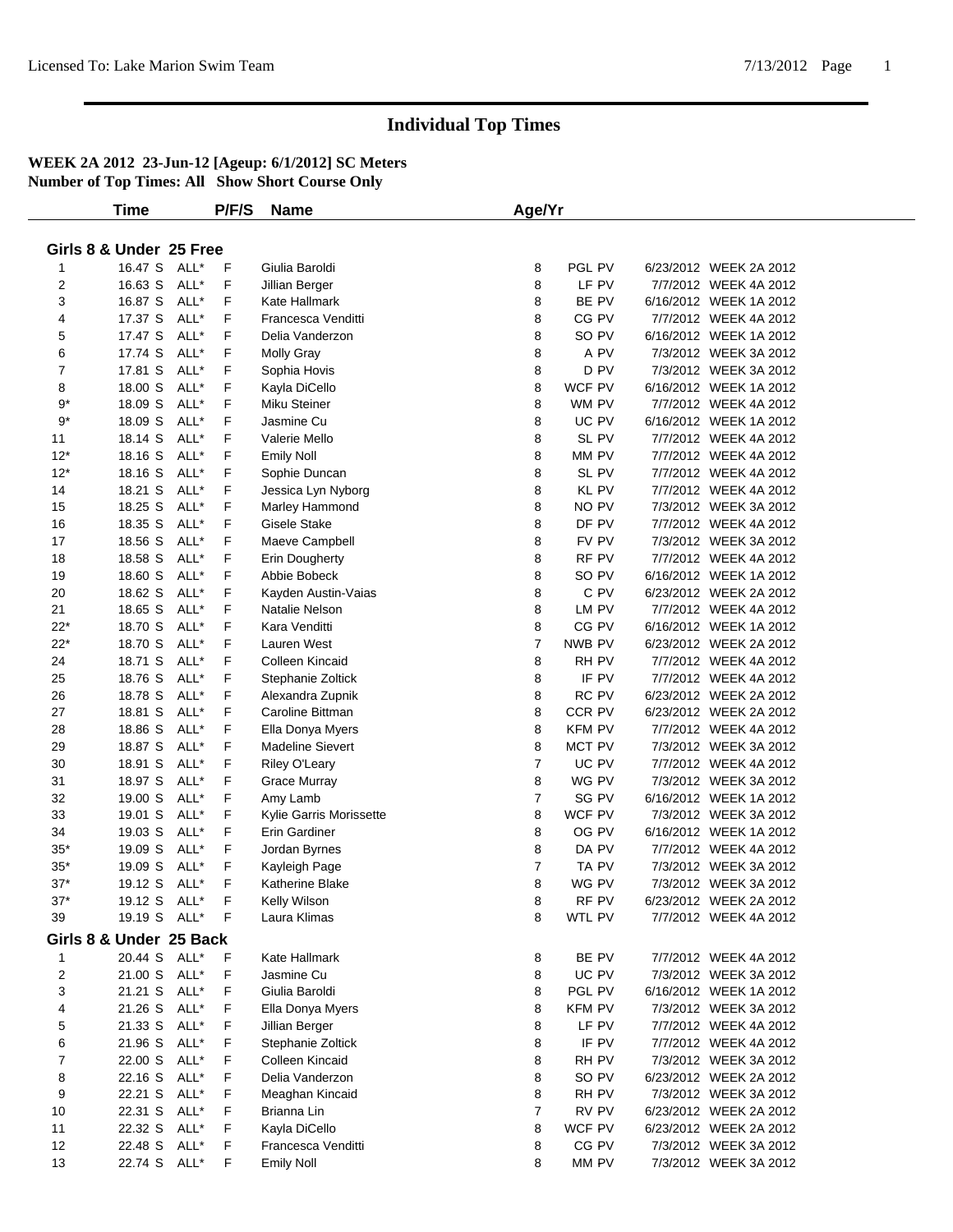|                | Time                         |              | P/F/S  | <b>Name</b>                                | Age/Yr         |                 |                                                  |
|----------------|------------------------------|--------------|--------|--------------------------------------------|----------------|-----------------|--------------------------------------------------|
|                |                              |              |        |                                            |                |                 |                                                  |
| 14             | 22.75 S ALL*                 |              | F.     | <b>Isabella Dressler</b>                   | 8              | NO PV           | 7/7/2012 WEEK 4A 2012                            |
| 15             | 22.77 S                      | ALL*         | F      | Lauren West                                | $\overline{7}$ | NWB PV          | 6/23/2012 WEEK 2A 2012                           |
| 16             | 22.78 S                      | ALL*         | F      | <b>Grace Yetter</b>                        | 8              | WM PV           | 6/23/2012 WEEK 2A 2012                           |
| 17             | 22.90 S                      | ALL*         | F      | Lauren Clark                               | $\overline{7}$ | UC PV           | 6/23/2012 WEEK 2A 2012                           |
| 18             | 23.06 S                      | ALL*         | F      | Caroline Bittman                           | 8              | CCR PV          | 6/16/2012 WEEK 1A 2012                           |
| $19*$          | 23.08 S                      | ALL*         | F      | Clara Attar                                | 8              | WM PV           | 7/7/2012 WEEK 4A 2012                            |
| $19*$          | 23.08 S                      | ALL*         | F      | Maeve Campbell                             | 8              | FV PV           | 7/3/2012 WEEK 3A 2012                            |
| 21             | 23.26 S                      | ALL*         | F.     | <b>Esther Tan</b>                          | 8              | BE PV           | 6/16/2012 WEEK 1A 2012                           |
| 22             | 23.28 S                      | ALL*         | F      | <b>Madeline Sievert</b>                    | 8              | MCT PV          | 6/23/2012 WEEK 2A 2012                           |
| 23             | 23.31 S                      | ALL*         | F      | Carly Sebring                              | $\overline{7}$ | DA PV           | 6/16/2012 WEEK 1A 2012                           |
| $24*$          | 23.37 S                      | ALL*         | F      | Kara Venditti                              | 8              | CG PV           | 6/23/2012 WEEK 2A 2012                           |
| $24*$          | 23.37 S                      | ALL*         | F      | <b>Maddy Vinal</b>                         | 8              | GP PV           | 7/7/2012 WEEK 4A 2012                            |
| 26             | 23.40 S                      | ALL*         | F      | Kayden Austin-Vaias                        | 8              | C PV            | 6/23/2012 WEEK 2A 2012                           |
| 27             | 23.61 S                      | ALL*         | F      | Emma Thompson                              | 8              | WG PV           | 6/23/2012 WEEK 2A 2012                           |
| 28             | 23.74 S                      | ALL*         | F      | Julia Flick                                | 8              | CA PV           | 7/7/2012 WEEK 4A 2012                            |
| 29             | 23.86 S                      | ALL*         | F      | Simrin Reed                                | 8              | C PV            | 7/7/2012 WEEK 4A 2012                            |
| 30             | 23.97 S                      | ALL*         | F      | Leila Faraday                              | 8              | D PV            | 7/3/2012 WEEK 3A 2012                            |
| 31             | 24.03 S                      | ALL*         | F      | Kylie Garris Morissette                    | 8              | WCF PV          | 7/7/2012 WEEK 4A 2012                            |
| $32*$          | 24.06 S                      | ALL*         | F      | Jessica Lyn Nyborg                         | 8              | <b>KL PV</b>    | 6/23/2012 WEEK 2A 2012                           |
| $32*$          | 24.06 S                      | ALL*         | F      | Amy Lamb                                   | $\overline{7}$ | SG PV           | 6/23/2012 WEEK 2A 2012                           |
| 34             | 24.15 S                      | ALL*         | F      | Liza Goetcheus                             | $\overline{7}$ | C PV            | 7/7/2012 WEEK 4A 2012                            |
| 35             | 24.19 S                      | ALL*         | F      | Rachel Sharp                               | 8              | LM PV           | 7/7/2012 WEEK 4A 2012                            |
| 36             | 24.25 S                      | ALL*         | F      | <b>Quinn Harris</b>                        | 8              | GP PV           | 7/7/2012 WEEK 4A 2012                            |
| 37             | 24.31 S                      | ALL*         | F      | Miku Steiner                               | 8              | WM PV           | 6/23/2012 WEEK 2A 2012                           |
| 38             | 24.45 S ALL*                 |              | F      | Abbie Bobeck                               | 8              | SO PV           | 6/16/2012 WEEK 1A 2012                           |
|                | Girls 8 & Under 25 Breast    |              |        |                                            |                |                 |                                                  |
|                |                              |              |        |                                            |                |                 |                                                  |
| $\mathbf 1$    | 23.83 S ALL*<br>23.91 S ALL* |              | F      | Caroline Taylor Schneider<br>Valerie Mello | 8              | PW PV           | 6/16/2012 WEEK 1A 2012                           |
| $\overline{2}$ |                              |              | F      | Ursula Trowern                             | 8              | SL PV<br>CCR PV | 6/16/2012 WEEK 1A 2012<br>6/23/2012 WEEK 2A 2012 |
| 3              | 23.97 S ALL*                 |              | F      |                                            | 8<br>8         |                 |                                                  |
| 4              | 24.01 S<br>24.09 S           | ALL*<br>ALL* | F<br>F | Jessica Lyn Nyborg<br>Natalie Nelson       | 8              | KL PV<br>LM PV  | 6/23/2012 WEEK 2A 2012<br>7/7/2012 WEEK 4A 2012  |
| 5<br>6         | 24.15 S                      | ALL*         | F      |                                            | 8              | SG PV           | 6/23/2012 WEEK 2A 2012                           |
| 7              | 24.38 S                      | ALL*         | F      | Jacqueline Curtis<br>Jasmine Cu            | 8              | UC PV           | 7/3/2012 WEEK 3A 2012                            |
| 8              | 24.50 S ALL*                 |              | F      | Laura See                                  | 8              | FM PV           | 6/23/2012 WEEK 2A 2012                           |
| 9              | 24.52 S                      | ALL*         | F      |                                            | 8              | LM PV           | 6/23/2012 WEEK 2A 2012                           |
| 10             | 24.82 S                      | ALL*         | F      | Rachel Sharp<br>Francesca Venditti         | 8              | CG PV           | 7/3/2012 WEEK 3A 2012                            |
| 11             | 24.94 S                      | ALL*         | F      | <b>Emily Noll</b>                          | 8              | MM PV           | 6/23/2012 WEEK 2A 2012                           |
| 12             | 25.03 S ALL*                 |              | F      | Kara Venditti                              | 8              | CG PV           | 7/7/2012 WEEK 4A 2012                            |
| 13             | 25.04 S ALL*                 |              | F      | Rebecca Weiss                              | 8              | WL PV           | 7/3/2012 WEEK 3A 2012                            |
| 14             | 25.13 S ALL*                 |              | F      | Abbie Bobeck                               | 8              | SO PV           | 7/7/2012 WEEK 4A 2012                            |
| 15             | 25.19 S ALL*                 |              | F.     | Kate Hallmark                              | 8              | BE PV           | 7/3/2012 WEEK 3A 2012                            |
| $16*$          | 25.25 S ALL*                 |              | F      | Kayden Austin-Vaias                        | 8              | C PV            | 7/7/2012 WEEK 4A 2012                            |
| $16*$          | 25.25 S ALL*                 |              | F      | Sophia Morrison                            | 8              | MCF PV          | 7/7/2012 WEEK 4A 2012                            |
| 18             | 25.37 S ALL*                 |              | F      | Marley Hammond                             | 8              | NO PV           | 7/7/2012 WEEK 4A 2012                            |
| $19*$          | 25.54 S ALL*                 |              | F      | <b>Grace Yetter</b>                        | 8              | WM PV           | 7/7/2012 WEEK 4A 2012                            |
| $19*$          | 25.54 S ALL*                 |              | F.     | Gabrielle Johnson                          | 8              | K PV            | 6/16/2012 WEEK 1A 2012                           |
| 21             | 25.64 S                      | ALL*         | F      | Mya Dressler                               | 7              | NO PV           | 7/7/2012 WEEK 4A 2012                            |
| 22             | 25.66 S                      | ALL*         | F      | <b>Isabella Cross</b>                      | 8              | RF PV           | 7/7/2012 WEEK 4A 2012                            |
| 23             | 25.82 S ALL*                 |              | F      | Emma Dorsey                                | 8              | OM PV           | 6/16/2012 WEEK 1A 2012                           |
| 24             | 25.91 S ALL*                 |              | F      | Sophie Duncan                              | 8              | SL PV           | 7/7/2012 WEEK 4A 2012                            |
| 25             | 26.00 S ALL*                 |              | F      | Stephanie Zoltick                          | 8              | IF PV           | 6/16/2012 WEEK 1A 2012                           |
| 26             | 26.06 S ALL*                 |              | F.     | Molly Gray                                 | 8              | A PV            | 7/3/2012 WEEK 3A 2012                            |
| 27             | 26.07 S ALL*                 |              | F.     | Hanna Bingley                              | 8              | OF PV           | 7/7/2012 WEEK 4A 2012                            |
| 28             | 26.24 S ALL*                 |              | F      | Jillian Berger                             | 8              | LF PV           | 7/3/2012 WEEK 3A 2012                            |
|                |                              |              |        |                                            |                |                 |                                                  |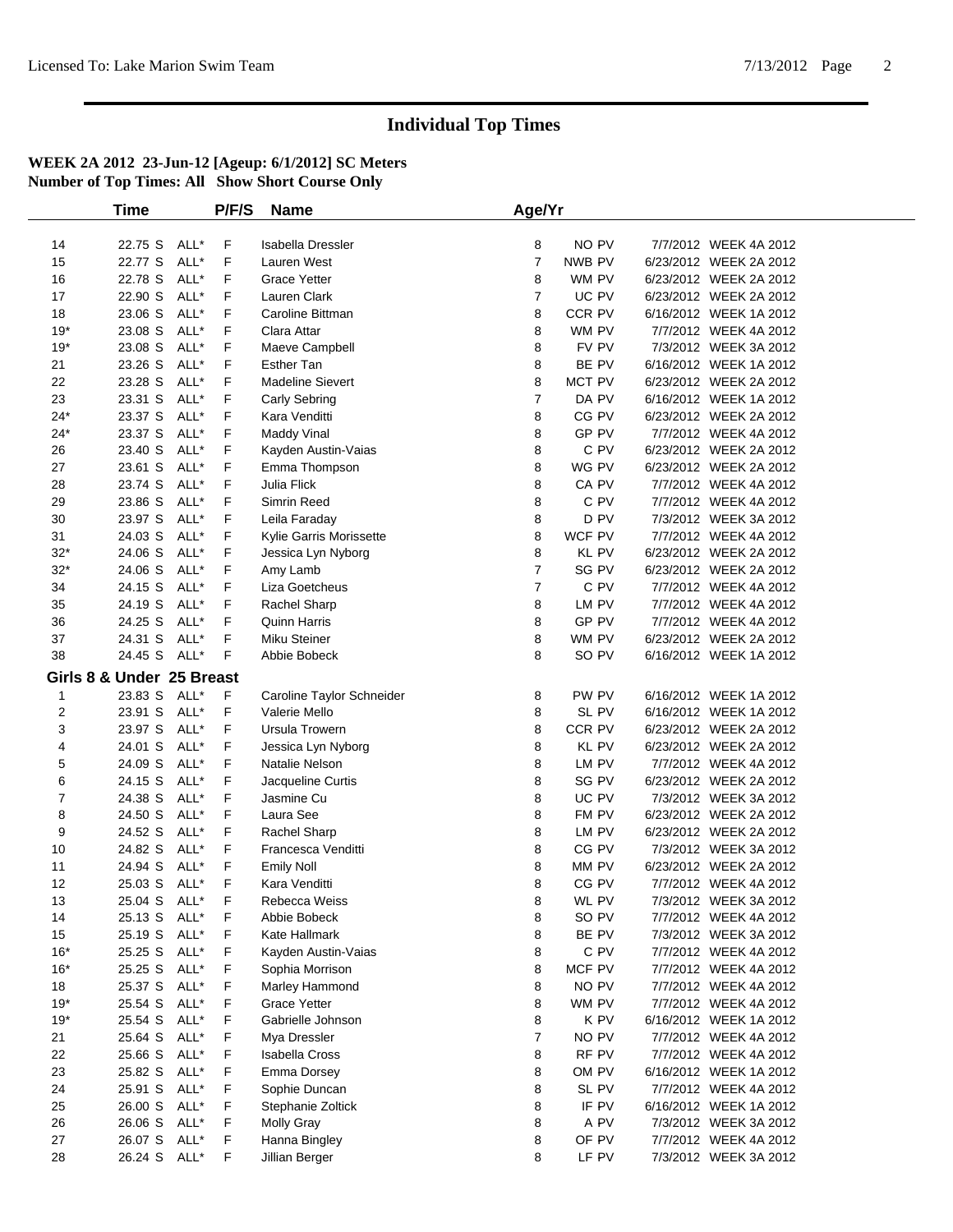|          | <b>Time</b>            |      | P/F/S | <b>Name</b>            | Age/Yr         |                  |                        |  |
|----------|------------------------|------|-------|------------------------|----------------|------------------|------------------------|--|
|          |                        |      |       |                        |                |                  |                        |  |
| 29       | 26.25 S ALL*           |      | F     | <b>Esther Kim</b>      | 8              | SL PV            | 7/7/2012 WEEK 4A 2012  |  |
| 30       | 26.40 S                | ALL* | F     | Ella Donya Myers       | 8              | KFM PV           | 7/3/2012 WEEK 3A 2012  |  |
| $31*$    | 26.44 S                | ALL* | F     | Alexis Aronie          | 8              | MO PV            | 7/7/2012 WEEK 4A 2012  |  |
| $31*$    | 26.44 S                | ALL* | F     | Francesca Brown        | 8              | RF PV            | 7/7/2012 WEEK 4A 2012  |  |
| $33*$    | 26.47 S                | ALL* | F     | <b>Colleen Kincaid</b> | 8              | RH PV            | 6/16/2012 WEEK 1A 2012 |  |
| $33*$    | 26.47 S                | ALL* | F     | Andria Troy            | 8              | NH PV            | 7/7/2012 WEEK 4A 2012  |  |
| $33*$    | 26.47 S                | ALL* | F     | Maggie Sullivan        | 8              | EG PV            | 7/7/2012 WEEK 4A 2012  |  |
| 36       | 26.59 S                | ALL* | F     | Carina Guo             | 8              | RV PV            | 7/3/2012 WEEK 3A 2012  |  |
|          | Girls 8 & Under 25 Fly |      |       |                        |                |                  |                        |  |
| 1        | 17.97 S ALL*           |      | F     | Jillian Berger         | 8              | LF PV            | 7/7/2012 WEEK 4A 2012  |  |
| 2        | 18.22 S                | ALL* | F     | Kate Hallmark          | 8              | BE PV            | 6/23/2012 WEEK 2A 2012 |  |
| 3        | 18.85 S                | ALL* | F     | Giulia Baroldi         | 8              | PGL PV           | 6/16/2012 WEEK 1A 2012 |  |
| 4        | 18.97 S                | ALL* | F     | Delia Vanderzon        | 8              | SO PV            | 7/3/2012 WEEK 3A 2012  |  |
| 5        | 19.72 S                | ALL* | F     | <b>Emily Noll</b>      | 8              | MM PV            | 7/3/2012 WEEK 3A 2012  |  |
| 6        | 20.17 S                | ALL* | F     | Ella Donya Myers       | 8              | KFM PV           | 6/23/2012 WEEK 2A 2012 |  |
| 7        | 21.02 S                | ALL* | F     | Stephanie Zoltick      | 8              | IF PV            | 6/16/2012 WEEK 1A 2012 |  |
| 8        | 21.05 S                | ALL* | F     | Rebecca Weiss          | 8              | WL PV            | 7/3/2012 WEEK 3A 2012  |  |
| 9        | 21.09 S                | ALL* | F     | Abbie Bobeck           | 8              | SO PV            | 6/16/2012 WEEK 1A 2012 |  |
| $10*$    | 21.12 S                | ALL* | F     | Maeve Campbell         | 8              | FV PV            | 7/3/2012 WEEK 3A 2012  |  |
| $10*$    | 21.12 S                | ALL* | F     | Elena Baird            | 8              | WG PV            | 6/23/2012 WEEK 2A 2012 |  |
| 12       | 21.22 S                | ALL* | F     | Kara Venditti          | 8              | CG PV            | 7/7/2012 WEEK 4A 2012  |  |
| 13       | 21.24 S                | ALL* | F     | Kayden Austin-Vaias    | 8              | C PV             | 7/7/2012 WEEK 4A 2012  |  |
| 14       | 21.57 S                | ALL* | F     | Jasmine Cu             | 8              | UC PV            | 6/16/2012 WEEK 1A 2012 |  |
| 15       | 21.62 S                | ALL* | F     | Sophie Duncan          | 8              | SL PV            | 7/7/2012 WEEK 4A 2012  |  |
| 16       | 21.66 S                | ALL* | F     | Lauren West            | $\overline{7}$ | NWB PV           | 6/16/2012 WEEK 1A 2012 |  |
| 17       | 21.69 S                | ALL* | F     | <b>Halisey Howard</b>  | 8              | FV PV            | 7/3/2012 WEEK 3A 2012  |  |
| 18       | 21.75 S                | ALL* | F     | Alanna Li              | 8              | RV PV            | 6/23/2012 WEEK 2A 2012 |  |
| 19       | 21.80 S                | ALL* | F     | Natalie Nelson         | 8              | LM PV            | 7/7/2012 WEEK 4A 2012  |  |
| 20       | 21.87 S                | ALL* | F     | Carina Guo             | 8              | RV PV            | 7/3/2012 WEEK 3A 2012  |  |
| 21       | 21.88 S                | ALL* | F     | Kayla DiCello          | 8              | WCF PV           | 6/16/2012 WEEK 1A 2012 |  |
| 22       | 21.90 S                | ALL* | F     | Ailey Gold             | 8              | RC PV            | 7/7/2012 WEEK 4A 2012  |  |
| 23       | 21.91 S                | ALL* | F     | Riley O'Leary          | $\overline{7}$ | UC PV            | 7/7/2012 WEEK 4A 2012  |  |
| 24       | 21.97 S                | ALL* | F     | Carly Sebring          | $\overline{7}$ | DA PV            | 6/16/2012 WEEK 1A 2012 |  |
| 25       | 22.13 S                | ALL* | F     | Erin Dougherty         | 8              | RF PV            | 7/7/2012 WEEK 4A 2012  |  |
| 26       | 22.16 S                | ALL* | F     | Valerie Mello          | 8              | SL PV            | 7/3/2012 WEEK 3A 2012  |  |
| 27       | 22.19 S                | ALL* | F     | Sophia Hovis           | 8              | D PV             | 7/3/2012 WEEK 3A 2012  |  |
| 28       | 22.22 S                | ALL* | F     | Jessica Lyn Nyborg     | 8              | KL PV            | 7/3/2012 WEEK 3A 2012  |  |
| 29       | 22.35 S ALL*           |      | F     | Miku Steiner           | 8              | WM PV            | 6/23/2012 WEEK 2A 2012 |  |
| 30       | 22.41 S ALL*           |      | F.    | Saskia Gonzalez        | 8              | MM PV            | 6/23/2012 WEEK 2A 2012 |  |
| 31       | 22.44 S ALL*           |      | F     | Isabella Dressler      | 8              | NO PV            | 7/7/2012 WEEK 4A 2012  |  |
| 32       | 22.58 S ALL*           |      | F     | Fiona Letsinger        | 8              | BE PV            | 7/7/2012 WEEK 4A 2012  |  |
| 33       | 22.59 S                | ALL* | F     | Francesca Venditti     | 8              | CG PV            | 6/23/2012 WEEK 2A 2012 |  |
| 34       | 22.62 S ALL*           |      | F     | Caroline Bittman       | 8              | CCR PV           | 6/23/2012 WEEK 2A 2012 |  |
| 35       | 22.63 S ALL*           |      | F     | Grace Ruoyi Liao       | 8              | <b>KFM PV</b>    | 6/23/2012 WEEK 2A 2012 |  |
| 36       | 22.67 S                | ALL* | F     | Madeleine Brennan      | 8              | NWB PV           | 7/7/2012 WEEK 4A 2012  |  |
| $37*$    | 23.11 S ALL*           |      | F     | Jacqueline Curtis      | 8              | SG PV            | 7/7/2012 WEEK 4A 2012  |  |
| $37*$    | 23.11 S                | ALL* | F     | Lauren Clark           | $\overline{7}$ | UC PV            | 6/16/2012 WEEK 1A 2012 |  |
| 39       | 23.17 S                | ALL* | F     | Grace Yetter           | 8              | WM PV            | 7/3/2012 WEEK 3A 2012  |  |
| 40       | 23.19 S ALL*           |      | F     | Simrin Reed            | 8              | C PV             | 7/3/2012 WEEK 3A 2012  |  |
|          | 23.21 S                | ALL* | F     | Sadie Bilbao           | $\overline{7}$ | CS <sub>PV</sub> | 7/3/2012 WEEK 3A 2012  |  |
| 41<br>42 | 23.27 S                | ALL* | F     | Emma Dorsey            | 8              | OM PV            | 7/3/2012 WEEK 3A 2012  |  |
| 43       | 23.29 S ALL*           |      | F     | Emma Humbert           | 8              | K PV             | 7/7/2012 WEEK 4A 2012  |  |
|          |                        |      |       | Laura See              |                |                  |                        |  |
| 44       | 23.34 S ALL*           |      | F     |                        | 8              | FM PV            | 6/23/2012 WEEK 2A 2012 |  |
| 45       | 23.40 S ALL*           |      | F     | Francesca Brown        | 8              | RF PV            | 6/16/2012 WEEK 1A 2012 |  |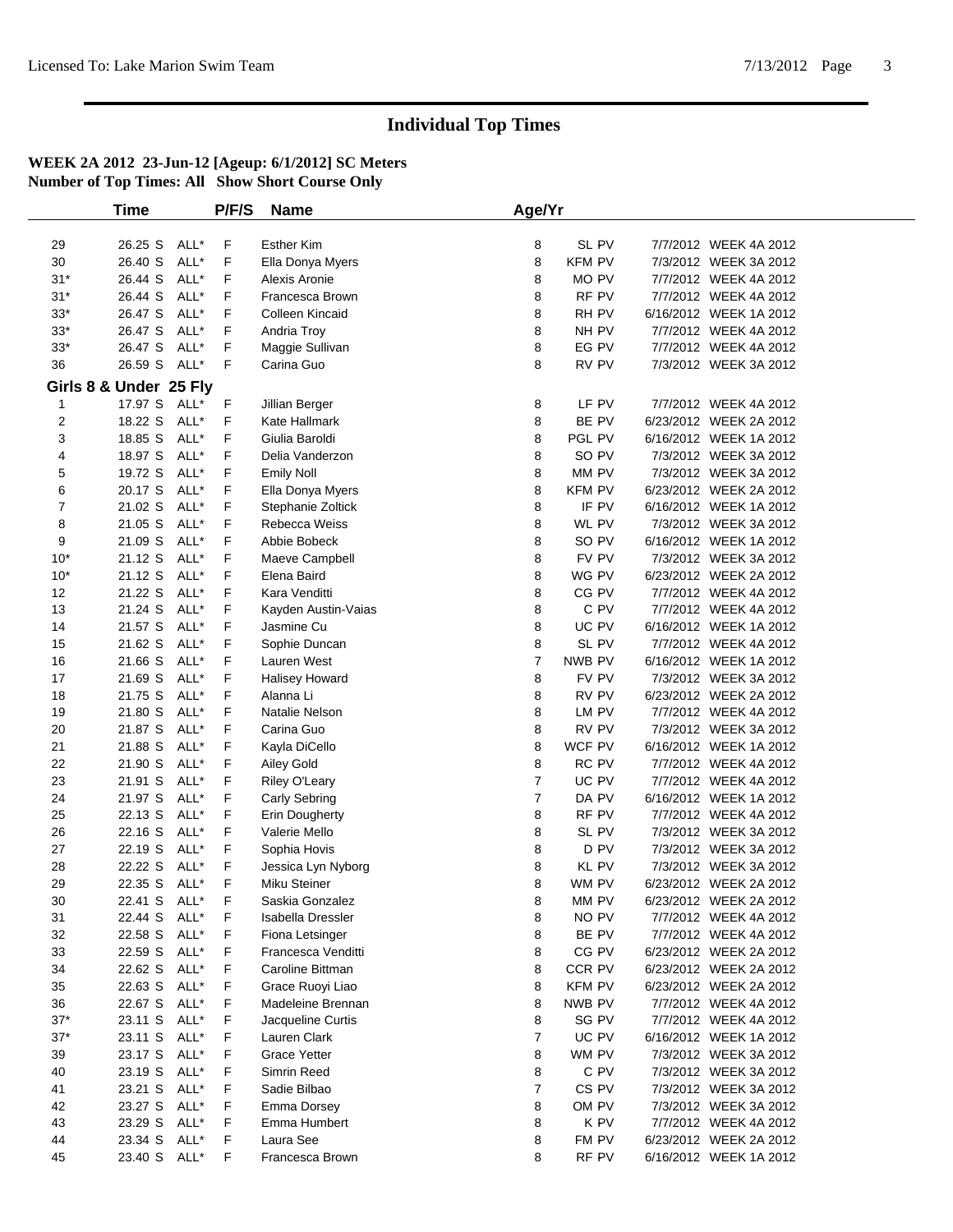|                | Time                               |      | P/F/S | <b>Name</b>            | Age/Yr            |                 |                        |  |
|----------------|------------------------------------|------|-------|------------------------|-------------------|-----------------|------------------------|--|
|                |                                    |      |       |                        |                   |                 |                        |  |
|                | <b>Girls 12 &amp; Under 100 IM</b> |      |       |                        |                   |                 |                        |  |
| 1              | 1:11.32 S                          | ALL* | F     | EmilyT Wang            | 12                | UC PV           | 6/23/2012 WEEK 2A 2012 |  |
| $\overline{2}$ | $1:12.05$ S                        | ALL* | F     | <b>Celine Nugent</b>   | 12                | TW PV           | 6/23/2012 WEEK 2A 2012 |  |
| 3              | 1:12.57 S ALL*                     |      | F     | Sammie Grant           | 11                | D PV            | 7/7/2012 WEEK 4A 2012  |  |
| 4              | $1:12.58$ S                        | ALL* | F     | Olivia French          | 12                | KL PV           | 7/3/2012 WEEK 3A 2012  |  |
| 5              | 1:12.78 S                          | ALL* | F     | Rachel Danegger        | 11                | LF PV           | 6/23/2012 WEEK 2A 2012 |  |
| 6              | 1:13.76 S                          | ALL* | F     | Sophia Liu             | 12                | BE PV           | 6/23/2012 WEEK 2A 2012 |  |
| 7              | 1:14.69 S                          | ALL* | F     | <b>Ellie Matusek</b>   | 12                | MCT PV          | 6/23/2012 WEEK 2A 2012 |  |
| 8              | $1:15.43$ S                        | ALL* | F     | Alexandra Marquez      | 12                | D <sub>PV</sub> | 7/3/2012 WEEK 3A 2012  |  |
| 9              | $1:15.66$ S                        | ALL* | F     | Nefret El-Masry        | $12 \overline{ }$ | RV PV           | 6/16/2012 WEEK 1A 2012 |  |
| 10             | $1:16.13$ S                        | ALL* | F     | Arona Baigal           | 12                | <b>GER PV</b>   | 7/3/2012 WEEK 3A 2012  |  |
| 11             | $1:16.48$ S                        | ALL* | F     | Katie Athey            | $12 \overline{ }$ | HA PV           | 7/3/2012 WEEK 3A 2012  |  |
| 12             | 1:16.50 S                          | ALL* | F     | Jocelyn Merkin         | 12                | RS PV           | 7/7/2012 WEEK 4A 2012  |  |
| 13             | $1:16.65$ S                        | ALL* | F     | Amina N'Gambwa         | 12                | MB PV           | 6/23/2012 WEEK 2A 2012 |  |
| 14             | 1:16.77 S                          | ALL* | F     | Olivia McGrath         | $12 \overline{ }$ | BE PV           | 6/23/2012 WEEK 2A 2012 |  |
| 15             | $1:16.85$ S                        | ALL* | F     | Thiany Riddihough      | $12 \overline{ }$ | CS PV           | 6/16/2012 WEEK 1A 2012 |  |
| 16             | 1:17.39 S                          | ALL* | F     | Hannah Kannan          | 12                | BE PV           | 6/16/2012 WEEK 1A 2012 |  |
| 17             | 1:17.52 S                          | ALL* | F     | Ophelie Loblack        | 11                | RV PV           | 7/7/2012 WEEK 4A 2012  |  |
| 18             | $1:17.53$ S                        | ALL* | F     | Alana Bailey           | 11                | SG PV           | 7/7/2012 WEEK 4A 2012  |  |
| 19             | 1:17.57 S                          | ALL* | F     | Julia Wang             | 11                | WL PV           | 7/7/2012 WEEK 4A 2012  |  |
| 20             | 1:17.89 S                          | ALL* | F     | <b>Grace Elliott</b>   | 12                | MCF PV          | 6/23/2012 WEEK 2A 2012 |  |
| 21             | $1:18.13$ S                        | ALL* | F     | Candice Lee            | 12                | WCF PV          | 6/16/2012 WEEK 1A 2012 |  |
| 22             | $1:18.33$ S                        | ALL* | F     | Talia Moss             | 10                | RF PV           | 6/23/2012 WEEK 2A 2012 |  |
| $23*$          | 1:18.35 S                          | ALL* | F     | Lena Redisch           | 12                | MO PV           | 6/16/2012 WEEK 1A 2012 |  |
| $23*$          | 1:18.35 S                          | ALL* | F     | Kennedy Nolan          | 11                | TA PV           | 7/3/2012 WEEK 3A 2012  |  |
| 25             | 1:18.38 S                          | ALL* | F     | Grace Tarbrake         | 12                | SG PV           | 6/16/2012 WEEK 1A 2012 |  |
| 26             | 1:18.55 S                          | ALL* | F     | Caroline Lamb          | 12                | SG PV           | 6/16/2012 WEEK 1A 2012 |  |
| 27             | 1:18.62 S                          | ALL* | F     | Rafaela Gutierrez      | $12 \overline{ }$ | PW PV           | 7/7/2012 WEEK 4A 2012  |  |
| 28             | 1:18.75 S                          | ALL* | F     | Katherine Chlopak      | 11                | SO PV           | 6/23/2012 WEEK 2A 2012 |  |
| 29             | 1:18.97 S                          | ALL* | F     | Erica Robison          | $12 \overline{ }$ | MO PV           | 7/7/2012 WEEK 4A 2012  |  |
| 30             | $1:19.04$ S                        | ALL* | F     | Sophie Reilly          | 11                | PA PV           | 6/23/2012 WEEK 2A 2012 |  |
| 31             | 1:19.66 S                          | ALL* | F     | Katarina Lechner       | 11                | NO PV           | 7/3/2012 WEEK 3A 2012  |  |
| 32             | 1:19.67 S                          | ALL* | F     | Caroline Dunn          | 12                | JC PV           | 6/16/2012 WEEK 1A 2012 |  |
| 33             | 1:20.09 S                          | ALL* | F     | <b>Grace Giddings</b>  | 11                | OM PV           | 7/3/2012 WEEK 3A 2012  |  |
| 34             | 1:20.62 S                          | ALL* | F     | Natalie Hart           | 12                | C PV            | 7/7/2012 WEEK 4A 2012  |  |
| $35*$          | 1:20.65 S                          | ALL* | F     | Kiki Bonetta-Misteli   | $12 \overline{ }$ | GP PV           | 7/7/2012 WEEK 4A 2012  |  |
| $35^{\ast}$    | 1:20.65 S                          | ALL* | F     | Sarah Luigard          | 12                | D PV            | 7/3/2012 WEEK 3A 2012  |  |
| $37*$          | 1:20.87 S                          | ALL* | F     | Lauren Christine Dunne | 12                | QO PV           | 6/23/2012 WEEK 2A 2012 |  |
| $37*$          | 1:20.87 S ALL*                     |      | F     | Kathryn von Heeringen  | 12                | WTL PV          | 7/7/2012 WEEK 4A 2012  |  |
| 39             | 1:20.98 S ALL*                     |      | F     | Allison Wade           | 11                | HA PV           | 7/7/2012 WEEK 4A 2012  |  |
|                |                                    |      |       |                        |                   |                 |                        |  |
|                | <b>Girls 9-10 50 Free</b>          |      |       |                        |                   |                 |                        |  |
| $\mathbf 1$    | 31.34 S ALL*                       |      | F     | Megan Sharkey          | 10                | PW PV           | 7/3/2012 WEEK 3A 2012  |  |
| 2              | 32.23 S ALL*                       |      | F     | Maya Fischer           | 10                | EG PV           | 6/16/2012 WEEK 1A 2012 |  |
| 3              | 32.78 S ALL*                       |      | F     | <b>Grace Burgett</b>   | 10                | TW PV           | 6/23/2012 WEEK 2A 2012 |  |
| 4              | 32.84 S ALL*                       |      | F     | Amanda Liu             | 10                | BE PV           | 6/16/2012 WEEK 1A 2012 |  |
| 5              | 32.89 S ALL*                       |      | F     | <b>Talia Moss</b>      | 10                | RF PV           | 6/23/2012 WEEK 2A 2012 |  |
| 6              | 32.90 S                            | ALL* | F     | Caroline Howley        | 10                | PW PV           | 7/3/2012 WEEK 3A 2012  |  |
| 7              | 33.12 S ALL*                       |      | F     | <b>Tatum Zupnik</b>    | 10                | RC PV           | 7/3/2012 WEEK 3A 2012  |  |
| 8              | 33.25 S ALL*                       |      | F     | Shannon Lamb           | 10                | SG PV           | 6/23/2012 WEEK 2A 2012 |  |
| 9              | 33.29 S ALL*                       |      | F     | Jordan Wallace         | 10                | SG PV           | 7/7/2012 WEEK 4A 2012  |  |
| 10             | 33.34 S                            | ALL* | F     | Malia Bush             | 9                 | RE PV           | 7/7/2012 WEEK 4A 2012  |  |
| 11             | 33.45 S                            | ALL* | F     | Sofia Ballance         | 10                | PO PV           | 7/7/2012 WEEK 4A 2012  |  |
| 12             | 33.56 S ALL*                       |      | F     | Cailynn Leigh Adelman  | 10                | DT PV           | 7/3/2012 WEEK 3A 2012  |  |
| 13             | 33.84 S ALL*                       |      | F     | Mei Mei Zuo            | 10                | TH PV           | 7/7/2012 WEEK 4A 2012  |  |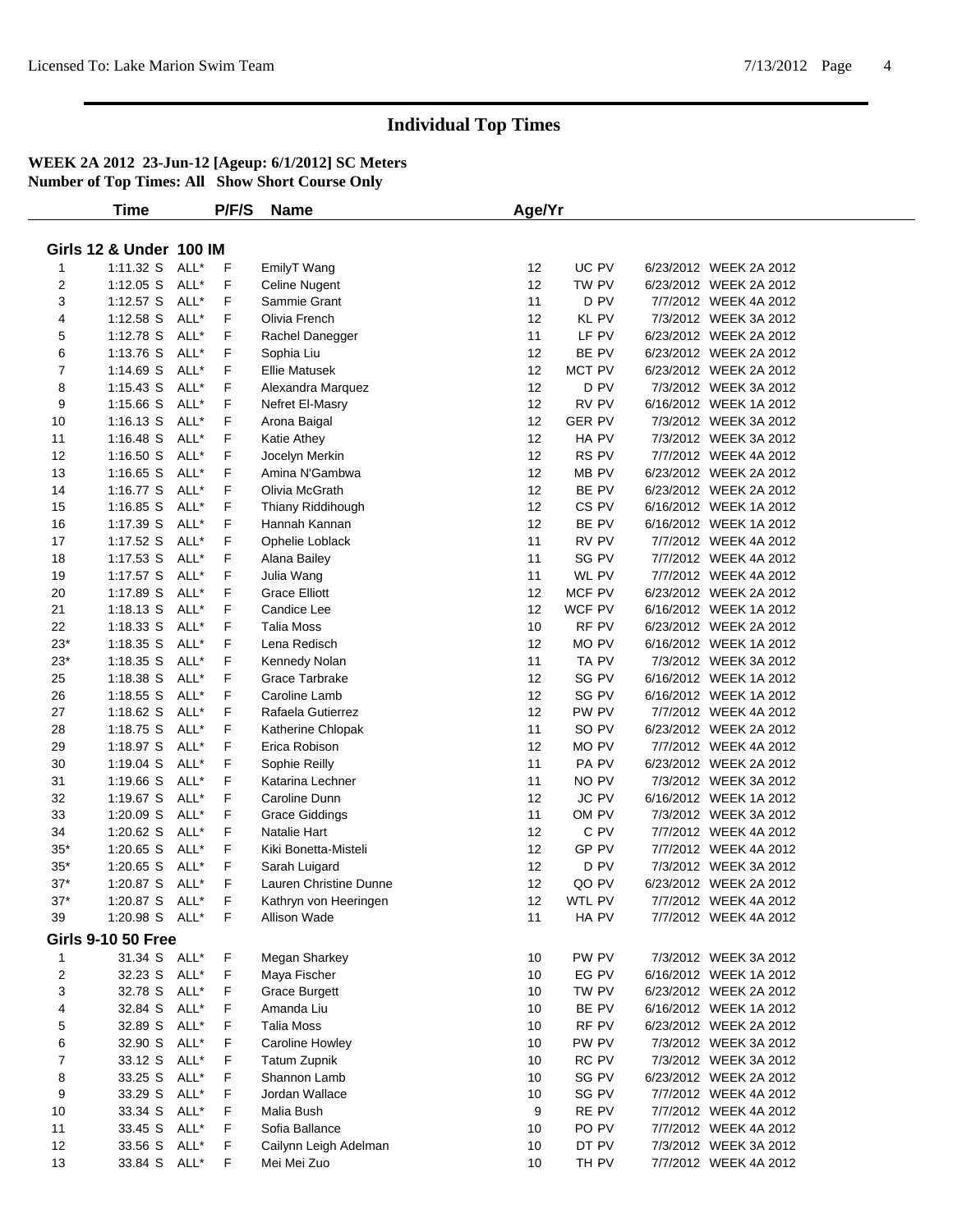|                           | <b>Time</b>  |      | P/F/S | <b>Name</b>              | Age/Yr |               |                        |  |
|---------------------------|--------------|------|-------|--------------------------|--------|---------------|------------------------|--|
|                           |              |      |       |                          |        |               |                        |  |
| 14                        | 33.87 S      | ALL* | F     | Jolie LeFauve            | 10     | FV PV         | 6/23/2012 WEEK 2A 2012 |  |
| 15                        | 34.05 S      | ALL* | F     | Kassandra Rios           | 10     | LB PV         | 7/7/2012 WEEK 4A 2012  |  |
| 16                        | 34.13 S      | ALL* | F     | <b>Caroline Hallmark</b> | 10     | BE PV         | 7/3/2012 WEEK 3A 2012  |  |
| 17                        | 34.18 S      | ALL* | F     | Julie Fan                | 9      | IF PV         | 6/23/2012 WEEK 2A 2012 |  |
| 18                        | 34.19 S      | ALL* | F     | Michelle Gu              | 10     | UC PV         | 6/23/2012 WEEK 2A 2012 |  |
| 19                        | 34.48 S      | ALL* | F     | Madeline Mara            | 10     | MCF PV        | 6/23/2012 WEEK 2A 2012 |  |
| 20                        | 34.52 S      | ALL* | F     | Eleanor McGrath          | 10     | BE PV         | 6/23/2012 WEEK 2A 2012 |  |
| 21                        | 34.56 S      | ALL* | F     | Makenzie Higgins         | 10     | SB PV         | 7/7/2012 WEEK 4A 2012  |  |
| 22                        | 34.63 S      | ALL* | F     | <b>Holly Heaton</b>      | 9      | GP PV         | 6/23/2012 WEEK 2A 2012 |  |
| 23                        | 34.67 S      | ALL* | F     | Claire Ryland            | 9      | CA PV         | 6/16/2012 WEEK 1A 2012 |  |
| 24                        | 34.69 S      | ALL* | F     | Joelle Ohr               | 10     | CG PV         | 7/3/2012 WEEK 3A 2012  |  |
| 25                        | 34.72 S      | ALL* | F     | Lena Yu                  | 10     | RV PV         | 6/23/2012 WEEK 2A 2012 |  |
| 26                        | 34.84 S      | ALL* | F     | <b>Lindsey Brick</b>     | 10     | LLD PV        | 7/3/2012 WEEK 3A 2012  |  |
| 27                        | 34.91 S      | ALL* | F     | Ava Claire Mendelsohn    | 10     | PA PV         | 6/16/2012 WEEK 1A 2012 |  |
| 28                        | 34.92 S      | ALL* | F     | Sarah Kimmel             | 9      | OG PV         | 7/7/2012 WEEK 4A 2012  |  |
| 29                        | 34.96 S      | ALL* | F     | Rita Zhang               | 10     | SB PV         | 7/7/2012 WEEK 4A 2012  |  |
| 30                        | 34.97 S      | ALL* | F     | Leah Kannan              | 9      | BE PV         | 6/16/2012 WEEK 1A 2012 |  |
| 31                        | 35.01 S      | ALL* | F     | Hannah Bush              | 10     | RE PV         | 7/7/2012 WEEK 4A 2012  |  |
| 32                        | 35.13 S      | ALL* | F     | Lillie Gonzalez          | 10     | NWB PV        | 7/7/2012 WEEK 4A 2012  |  |
| 33                        | 35.19 S      | ALL* | F     | Tia Thomas               | 9      | SG PV         | 7/7/2012 WEEK 4A 2012  |  |
| 34                        | 35.24 S      | ALL* | F     | Angelina Casimates       | 10     | HA PV         | 7/7/2012 WEEK 4A 2012  |  |
| 35                        | 35.25 S      | ALL* | F     | Grace Noll               | 10     | MM PV         | 7/7/2012 WEEK 4A 2012  |  |
| $36*$                     | 35.28 S      | ALL* | F     | Victoria Hayes           | 10     | <b>GER PV</b> | 7/7/2012 WEEK 4A 2012  |  |
| $36*$                     | 35.28 S      | ALL* | F     | <b>Bridget O'Hara</b>    | 9      | MCT PV        | 7/7/2012 WEEK 4A 2012  |  |
| 38                        | 35.31 S      | ALL* | F     | Abbey Rose               | 10     | TA PV         | 7/7/2012 WEEK 4A 2012  |  |
| 39                        | 35.35 S      | ALL* | F     | Cheryl Sirui Liao        | 10     | <b>KFM PV</b> | 7/3/2012 WEEK 3A 2012  |  |
| 40                        | 35.37 S      | ALL* | F     | Autumn Wang              | 10     | WCF PV        | 7/7/2012 WEEK 4A 2012  |  |
| 41                        | 35.41 S      | ALL* | F     | Brianna Sanidad          | 10     | SG PV         | 6/16/2012 WEEK 1A 2012 |  |
| 42                        | 35.47 S      | ALL* | F     | <b>Tatum Good</b>        | 9      | WM PV         | 7/3/2012 WEEK 3A 2012  |  |
| 43                        | 35.75 S      | ALL* | F     | Sophia Shuya Wang        | 10     | WCF PV        | 7/3/2012 WEEK 3A 2012  |  |
| $44*$                     | 35.77 S      | ALL* | F     | Alessandra Mae Sena      | 10     | QO PV         | 6/16/2012 WEEK 1A 2012 |  |
| $44*$                     | 35.77 S      | ALL* | F     | Niamh Haynos             | 10     | CG PV         | 7/7/2012 WEEK 4A 2012  |  |
| 46*                       | 35.78 S      | ALL* | F     | Katie Stevenson          | 10     | CCR PV        | 7/7/2012 WEEK 4A 2012  |  |
| 46*                       | 35.78 S      | ALL* | F     | Katherine Gould          | 9      | TW PV         | 7/3/2012 WEEK 3A 2012  |  |
| 48                        | 35.84 S      | ALL* | F     | Rebecca Huang            | 10     | <b>KFM PV</b> | 7/7/2012 WEEK 4A 2012  |  |
| 49                        | 35.85 S      | ALL* | F     | Cynthia Stewart          | 10     | CA PV         | 7/3/2012 WEEK 3A 2012  |  |
| 50                        | 35.90 S      | ALL* | F     | Natalie Dobrzykowski     | 10     | NH PV         | 7/3/2012 WEEK 3A 2012  |  |
| 51                        | 35.91 S      | ALL* | F     | Sky Bloomer              | 10     | LB PV         | 6/16/2012 WEEK 1A 2012 |  |
| 52                        | 35.95 S      | ALL* | F     | Sophia Weiland           | 9      | RH PV         | 7/3/2012 WEEK 3A 2012  |  |
| 53                        | 36.03 S ALL* |      | F     | Hannah Owings            | 9      | RH PV         | 7/3/2012 WEEK 3A 2012  |  |
| 54                        | 36.07 S      | ALL* | F     | Sarah Johnson            | 10     | MO PV         | 7/3/2012 WEEK 3A 2012  |  |
| $55^{\ast}$               | 36.09 S      | ALL* | F     | Hannah Harnois           | 10     | KL PV         | 6/16/2012 WEEK 1A 2012 |  |
| $55*$                     | 36.09 S      | ALL* | F     | Paige Stahley            | 10     | NGV PV        | 7/7/2012 WEEK 4A 2012  |  |
| 57                        | 36.11 S      | ALL* | F     | Andie Weitzman           | 10     | QO PV         | 7/7/2012 WEEK 4A 2012  |  |
| $58^{\ast}$               | 36.22 S      | ALL* | F     | Anastasia Belyakov       | 9      | NO PV         | 7/3/2012 WEEK 3A 2012  |  |
| $58^{\ast}$               | 36.22 S      | ALL* | F     | Agnes Maloney            | 10     | C PV          | 7/7/2012 WEEK 4A 2012  |  |
| 60                        | 36.23 S ALL* |      | F     | Amelia Bergman           | 10     | MM PV         | 7/3/2012 WEEK 3A 2012  |  |
| <b>Girls 9-10 25 Back</b> |              |      |       |                          |        |               |                        |  |
| $\mathbf 1$               | 16.96 S ALL* |      | F     | Megan Sharkey            | 10     | PW PV         | 6/23/2012 WEEK 2A 2012 |  |
| $\overline{\mathbf{c}}$   | 17.37 S ALL* |      | F     | Amanda Liu               | 10     | BE PV         | 6/23/2012 WEEK 2A 2012 |  |
| 3                         | 17.39 S      | ALL* | F     | Shannon Lamb             | 10     | SG PV         | 6/23/2012 WEEK 2A 2012 |  |
| 4                         | 17.56 S ALL* |      | F     | <b>Talia Moss</b>        | 10     | RF PV         | 6/23/2012 WEEK 2A 2012 |  |
| 5                         | 18.07 S      | ALL* | F     | Maya Fischer             | 10     | EG PV         | 6/16/2012 WEEK 1A 2012 |  |
| 6                         | 18.12 S ALL* |      | F     | Phoebe Bacon             | 9      | TH PV         | 6/23/2012 WEEK 2A 2012 |  |
|                           |              |      |       |                          |        |               |                        |  |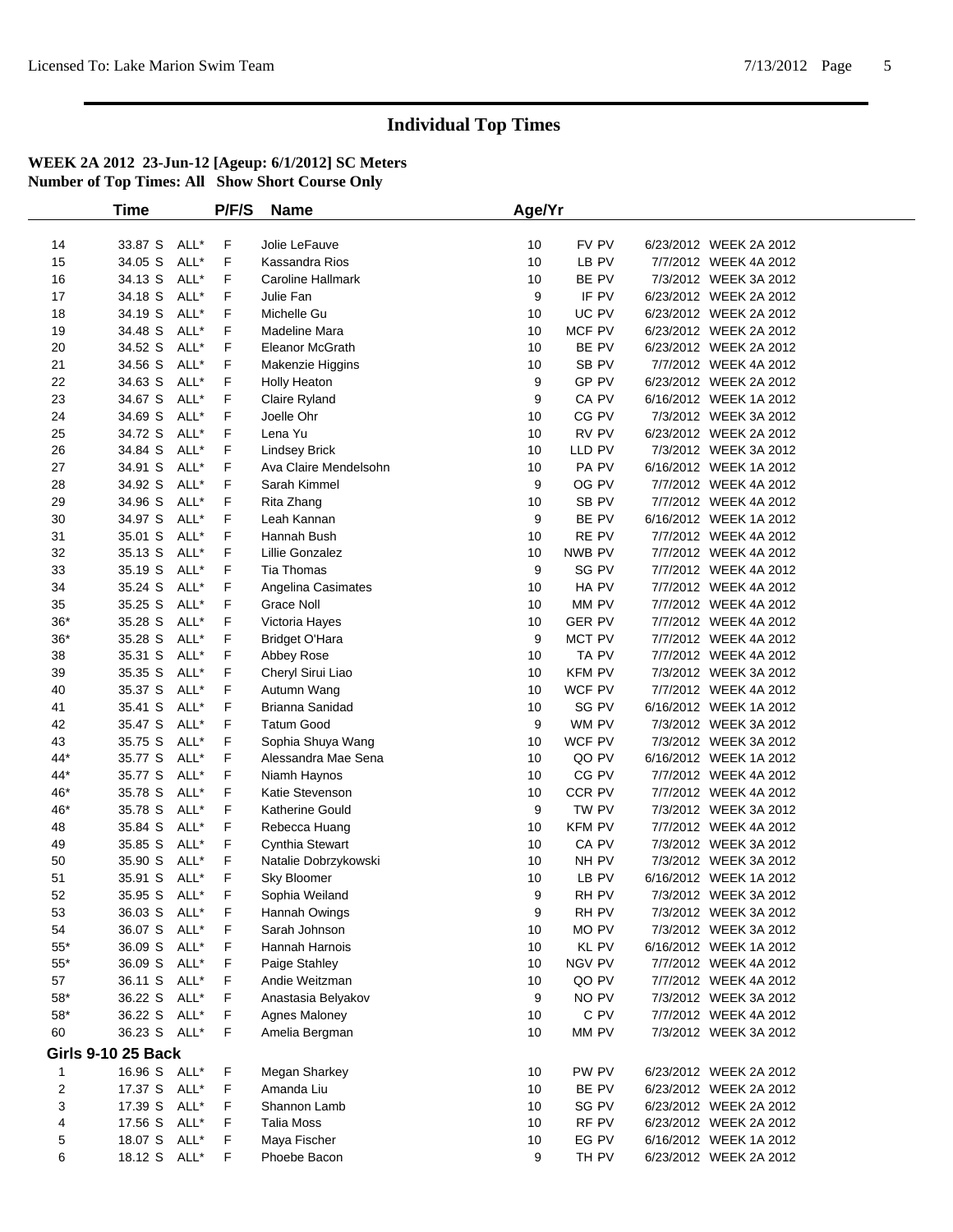|                | <b>Time</b>  |      | P/F/S | <b>Name</b>             | Age/Yr |               |                        |  |
|----------------|--------------|------|-------|-------------------------|--------|---------------|------------------------|--|
|                |              |      |       |                         |        |               |                        |  |
| $\overline{7}$ | 18.28 S      | ALL* | F     | <b>Tatum Good</b>       | 9      | WM PV         | 6/23/2012 WEEK 2A 2012 |  |
| 8              | 18.34 S      | ALL* | F     | Makenzie Higgins        | 10     | SB PV         | 6/23/2012 WEEK 2A 2012 |  |
| 9              | 18.40 S      | ALL* | F     | Sky Bloomer             | 10     | LB PV         | 6/16/2012 WEEK 1A 2012 |  |
| 10             | 18.45 S      | ALL* | F     | Cailynn Leigh Adelman   | 10     | DT PV         | 7/7/2012 WEEK 4A 2012  |  |
| 11             | 18.59 S      | ALL* | F     | Jordan Wallace          | 10     | SG PV         | 7/7/2012 WEEK 4A 2012  |  |
| $12*$          | 18.73 S      | ALL* | F     | Mei Mei Zuo             | 10     | TH PV         | 6/23/2012 WEEK 2A 2012 |  |
| $12*$          | 18.73 S      | ALL* | F     | Claire Ryland           | 9      | CA PV         | 6/16/2012 WEEK 1A 2012 |  |
| 14             | 18.76 S      | ALL* | F     | Abbey Rose              | 10     | TA PV         | 6/16/2012 WEEK 1A 2012 |  |
| 15             | 18.84 S      | ALL* | F     | <b>Lindsey Brick</b>    | 10     | LLD PV        | 7/3/2012 WEEK 3A 2012  |  |
| 16             | 18.90 S      | ALL* | F     | Caroline Hallmark       | 10     | BE PV         | 7/7/2012 WEEK 4A 2012  |  |
| 17             | 18.93 S      | ALL* | F     | Julie Fan               | 9      | IF PV         | 7/7/2012 WEEK 4A 2012  |  |
| 18             | 19.00 S      | ALL* | F     | Lindsey Lightcap        | 10     | PL PV         | 7/3/2012 WEEK 3A 2012  |  |
| 19             | 19.08 S      | ALL* | F     | Victoria Hayes          | 10     | <b>GER PV</b> | 7/3/2012 WEEK 3A 2012  |  |
| 20             | 19.12 S      | ALL* | F     | Caroline Howley         | 10     | PW PV         | 7/3/2012 WEEK 3A 2012  |  |
| $21*$          | 19.16 S      | ALL* | F     | Autumn Wang             | 10     | WCF PV        | 6/23/2012 WEEK 2A 2012 |  |
| $21*$          | 19.16 S      | ALL* | F     | Rachel Illig            | 10     | EW PV         | 7/7/2012 WEEK 4A 2012  |  |
| 23             | 19.17 S      | ALL* | F     | Hannah Harnois          | 10     | KL PV         | 7/7/2012 WEEK 4A 2012  |  |
| $24*$          | 19.24 S      | ALL* | F     | Alessandra Mae Sena     | 10     | QO PV         | 6/16/2012 WEEK 1A 2012 |  |
| $24*$          | 19.24 S      | ALL* | F     | Hannah Owings           | 9      | RH PV         | 6/16/2012 WEEK 1A 2012 |  |
| 26             | 19.26 S      | ALL* | F     | Rita Zhang              | 10     | SB PV         | 7/7/2012 WEEK 4A 2012  |  |
| $27*$          | 19.28 S      | ALL* | F     | Lena Yu                 | 10     | RV PV         | 7/7/2012 WEEK 4A 2012  |  |
| $27*$          | 19.28 S      | ALL* | F     | Lambia Katsigiannakis   | 10     | RV PV         | 6/16/2012 WEEK 1A 2012 |  |
| 29             | 19.33 S      | ALL* | F     | Vivica Gearhart Braun   | 10     | GP PV         | 6/23/2012 WEEK 2A 2012 |  |
| 30             | 19.34 S      | ALL* | F     | Madeline Mara           | 10     | MCF PV        | 6/23/2012 WEEK 2A 2012 |  |
| 31             | 19.36 S      | ALL* | F     | Kasey Cora Anderson     | 9      | KL PV         | 6/16/2012 WEEK 1A 2012 |  |
| 32             | 19.47 S      | ALL* | F     | Eleanor McGrath         | 10     | BE PV         | 6/16/2012 WEEK 1A 2012 |  |
| 33             | 19.53 S      | ALL* | F     | Catherine Belyakov      | 9      | NO PV         | 7/7/2012 WEEK 4A 2012  |  |
| 34             | 19.57 S      | ALL* | F     | Leah Kannan             | 9      | BE PV         | 6/23/2012 WEEK 2A 2012 |  |
| 35             | 19.59 S      | ALL* | F     | Andie Weitzman          | 10     | QO PV         | 7/3/2012 WEEK 3A 2012  |  |
| 36             | 19.65 S      | ALL* | F     | Natalie Dobrzykowski    | 10     | NH PV         | 7/3/2012 WEEK 3A 2012  |  |
| 37             | 19.66 S      | ALL* | F     | Ava Claire Mendelsohn   | 10     | PA PV         | 6/16/2012 WEEK 1A 2012 |  |
| 38             | 19.69 S      | ALL* | F     | Agnes Maloney           | 10     | C PV          | 7/3/2012 WEEK 3A 2012  |  |
| $39*$          | 19.70 S      | ALL* | F     | Joelle Ohr              | 10     | CG PV         | 7/3/2012 WEEK 3A 2012  |  |
| $39*$          | 19.70 S      | ALL* | F     | Brianna Sanidad         | 10     | SG PV         | 7/7/2012 WEEK 4A 2012  |  |
| 41             | 19.74 S      | ALL* | F     | Emily Lofgren           | 10     | CB PV         | 7/3/2012 WEEK 3A 2012  |  |
| 42             | 19.75 S      | ALL* | F     | <b>Ashley Byrnes</b>    | 9      | RC PV         | 7/3/2012 WEEK 3A 2012  |  |
| $43*$          | 19.81 S      | ALL* | F     | <b>Mikey Panner</b>     | 10     | SO PV         | 7/7/2012 WEEK 4A 2012  |  |
| $43*$          | 19.81 S      | ALL* | F     | Sarah Kimmel            | 9      | OG PV         | 7/3/2012 WEEK 3A 2012  |  |
| 45             | 19.85 S      | ALL* | F     | <b>Tatum Zupnik</b>     | 10     | RC PV         | 7/3/2012 WEEK 3A 2012  |  |
| 46*            | 19.90 S ALL* |      | F     | Sacha Feldberg          | 10     | CG PV         | 6/16/2012 WEEK 1A 2012 |  |
| 46*            | 19.90 S      | ALL* | F     | Jolie LeFauve           | 10     | FV PV         | 7/3/2012 WEEK 3A 2012  |  |
| 48             | 19.93 S      | ALL* | F     | Angelina Casimates      | 10     | HA PV         | 6/23/2012 WEEK 2A 2012 |  |
| 49             | 19.94 S      | ALL* | F     | Hannah Bush             | 10     | RE PV         | 7/7/2012 WEEK 4A 2012  |  |
| 50             | 19.97 S      | ALL* | F     | Leia Till               | 10     | RF PV         | 7/7/2012 WEEK 4A 2012  |  |
| 51             | 20.00 S      | ALL* | F     | Niamh Haynos            | 10     | CG PV         | 7/7/2012 WEEK 4A 2012  |  |
| 52             | 20.07 S      | ALL* | F     | Sofia Ballance          | 10     | PO PV         | 7/7/2012 WEEK 4A 2012  |  |
| 53             | 20.09 S      | ALL* | F     | Juliya Harnood          | 10     | <b>GER PV</b> | 6/16/2012 WEEK 1A 2012 |  |
| 54             | 20.12 S      | ALL* | F     | <b>Taylor Castaneda</b> | 10     | SB PV         | 7/3/2012 WEEK 3A 2012  |  |
| $55*$          | 20.13 S      | ALL* | F     | Allison Hilligoss       | 9      | GP PV         | 7/3/2012 WEEK 3A 2012  |  |
| $55^{\ast}$    | 20.13 S      | ALL* | F     | Kassandra Rios          | 10     | LB PV         | 6/16/2012 WEEK 1A 2012 |  |
| 57             | 20.14 S      | ALL* | F     | Katherine Gould         | 9      | TW PV         | 7/3/2012 WEEK 3A 2012  |  |
| 58             | 20.17 S      | ALL* | F     | Moshelle Borjigin       | 10     | <b>GER PV</b> | 7/3/2012 WEEK 3A 2012  |  |
| 59             | 20.19 S      | ALL* | F     | Samantha Jenkins        | 10     | TN PV         | 6/23/2012 WEEK 2A 2012 |  |
| 60             | 20.23 S ALL* |      | F     | <b>Haley Phillips</b>   | 9      | RE PV         | 6/16/2012 WEEK 1A 2012 |  |
|                |              |      |       |                         |        |               |                        |  |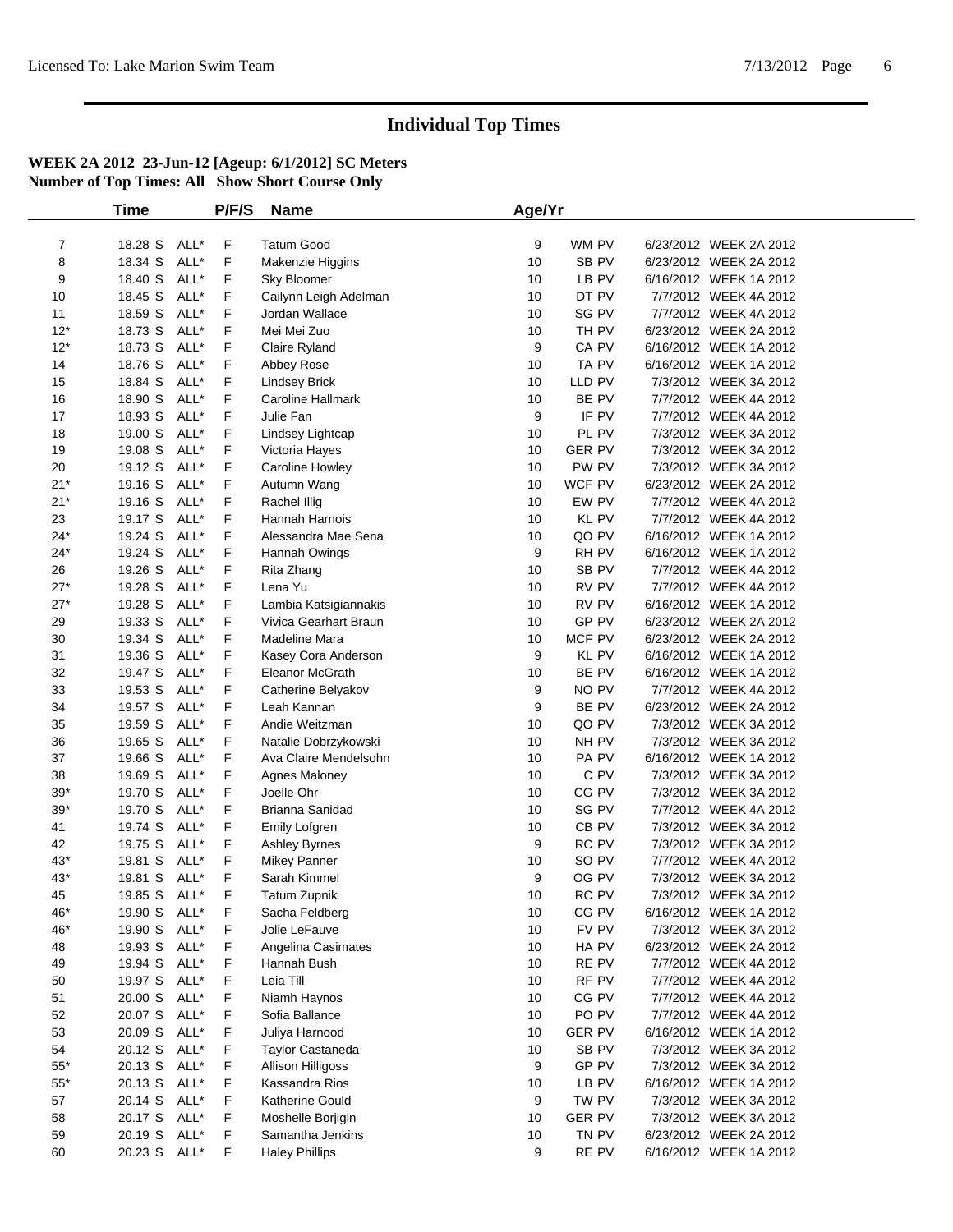|                | <b>Time</b>          |      | P/F/S | <b>Name</b>              | Age/Yr |                  |                        |  |
|----------------|----------------------|------|-------|--------------------------|--------|------------------|------------------------|--|
|                |                      |      |       |                          |        |                  |                        |  |
| 61             | 20.25 S              | ALL* | F     | Kate Cosgrove            | 9      | CB <sub>PV</sub> | 7/3/2012 WEEK 3A 2012  |  |
| 62             | 20.27 S              | ALL* | F     | Elizabeth Li             | 9      | UC PV            | 6/23/2012 WEEK 2A 2012 |  |
| 63             | 20.28 S              | ALL* | F     | Malia Bush               | 9      | RE PV            | 7/7/2012 WEEK 4A 2012  |  |
| 64             | 20.35 S              | ALL* | F     | Sarah Crocker            | 10     | MCT PV           | 6/16/2012 WEEK 1A 2012 |  |
| 65             | 20.36 S              | ALL* | F     | Jillian Martinko         | 10     | MCT PV           | 7/3/2012 WEEK 3A 2012  |  |
| 66             | 20.38 S ALL*         |      | F     | <b>Cameron Dewey</b>     | 10     | SG PV            | 6/23/2012 WEEK 2A 2012 |  |
|                | Girls 9-10 25 Breast |      |       |                          |        |                  |                        |  |
| 1              | 18.04 S ALL*         |      | F     | <b>Talia Moss</b>        | 10     | RF PV            | 6/23/2012 WEEK 2A 2012 |  |
| 2              | 19.82 S              | ALL* | F     | Jordan Wallace           | 10     | SG PV            | 7/7/2012 WEEK 4A 2012  |  |
| 3              | 20.00 S              | ALL* | F     | Leah Kannan              | 9      | BE PV            | 6/16/2012 WEEK 1A 2012 |  |
| 4              | 20.02 S              | ALL* | F     | <b>Caroline Howley</b>   | 10     | PW PV            | 7/3/2012 WEEK 3A 2012  |  |
| $5*$           | 20.28 S              | ALL* | F     | Sacha Feldberg           | 10     | CG PV            | 6/16/2012 WEEK 1A 2012 |  |
| $5^*$          | 20.28 S              | ALL* | F     | Michelle Gu              | 10     | UC PV            | 6/16/2012 WEEK 1A 2012 |  |
| $\overline{7}$ | 20.32 S              | ALL* | F     | Phoebe Bacon             | 9      | TH PV            | 7/7/2012 WEEK 4A 2012  |  |
| 8              | 20.35 S              | ALL* | F     | Sarah Johnson            | 10     | MO PV            | 7/3/2012 WEEK 3A 2012  |  |
| 9              | 20.38 S              | ALL* | F     | Rebecca Huang            | 10     | <b>KFM PV</b>    | 6/16/2012 WEEK 1A 2012 |  |
| $10*$          | 20.44 S              | ALL* | F     | Sophia Shuya Wang        | 10     | WCF PV           | 7/3/2012 WEEK 3A 2012  |  |
| $10*$          | 20.44 S              | ALL* | F     | Jolie LeFauve            | 10     | FV PV            | 6/16/2012 WEEK 1A 2012 |  |
| 12             | 20.49 S              | ALL* | F     | Joelle Ohr               | 10     | CG PV            | 7/7/2012 WEEK 4A 2012  |  |
| 13             | 20.60 S              | ALL* | F     | Malia Bush               | 9      | RE PV            | 6/16/2012 WEEK 1A 2012 |  |
| 14             | 20.65 S              | ALL* | F     | <b>Grace Burgett</b>     | 10     | TW PV            | 6/23/2012 WEEK 2A 2012 |  |
| 15             | 20.77 S              | ALL* | F     | Sierra Harvey            | 9      | MCF PV           | 7/3/2012 WEEK 3A 2012  |  |
| 16             | 20.80 S              | ALL* | F     | Kassandra Rios           | 10     | LB PV            | 6/16/2012 WEEK 1A 2012 |  |
| 17             | 20.90 S              | ALL* | F     | Moshelle Borjigin        | 10     | <b>GER PV</b>    | 7/3/2012 WEEK 3A 2012  |  |
| 18             | 20.91 S              | ALL* | F     | <b>Riley Powell</b>      | 9      | MCT PV           | 6/16/2012 WEEK 1A 2012 |  |
| 19             | 21.02 S              | ALL* | F     | Holly Heaton             | 9      | GP PV            | 7/7/2012 WEEK 4A 2012  |  |
| $20*$          | 21.05 S              | ALL* | F     | Juliya Harnood           | 10     | <b>GER PV</b>    | 7/3/2012 WEEK 3A 2012  |  |
| $20*$          | 21.05 S              | ALL* | F     | Emily Lofgren            | 10     | CB <sub>PV</sub> | 7/3/2012 WEEK 3A 2012  |  |
| $22*$          | 21.19 S              | ALL* | F     | Hannah Owings            | 9      | RH PV            | 6/23/2012 WEEK 2A 2012 |  |
| $22*$          | 21.19 S              | ALL* | F     | Paige Stahley            | 10     | NGV PV           | 6/23/2012 WEEK 2A 2012 |  |
| $24*$          | 21.22 S              | ALL* | F     | Jillian Martinko         | 10     | MCT PV           | 7/3/2012 WEEK 3A 2012  |  |
| $24*$          | 21.22 S              | ALL* | F     | Eleanor McGrath          | 10     | BE PV            | 7/7/2012 WEEK 4A 2012  |  |
| 26             | 21.26 S              | ALL* | F     | Anna Solomich            | 10     | UC PV            | 7/7/2012 WEEK 4A 2012  |  |
| 27             | 21.28 S              | ALL* | F     | Brianna Sanidad          | 10     | SG PV            | 7/7/2012 WEEK 4A 2012  |  |
| 28             | 21.31 S              | ALL* | F     | Katie Bittman            | 10     | CCR PV           | 7/3/2012 WEEK 3A 2012  |  |
| 29             | 21.40 S              | ALL* | F     | Karen Yang               | 10     | PGL PV           | 6/16/2012 WEEK 1A 2012 |  |
| 30             | 21.52 S              | ALL* | F     | Lillie Gonzalez          | 10     | NWB PV           | 7/7/2012 WEEK 4A 2012  |  |
| $31*$          | 21.53 S ALL*         |      | F     | Alessandra Mae Sena      | 10     | QO PV            | 7/3/2012 WEEK 3A 2012  |  |
| $31*$          | 21.53 S ALL*         |      | F     | <b>Taylor Wallace</b>    | 9      | SG PV            | 7/3/2012 WEEK 3A 2012  |  |
| 33*            | 21.59 S ALL*         |      | F     | Sophia Weiland           | 9      | RH PV            | 7/7/2012 WEEK 4A 2012  |  |
| $33*$          | 21.59 S              | ALL* | F     | <b>Tatum Good</b>        | 9      | WM PV            | 7/7/2012 WEEK 4A 2012  |  |
| $33*$          | 21.59 S              | ALL* | F     | Helena Narisu            | 10     | NO PV            | 7/3/2012 WEEK 3A 2012  |  |
| $36*$          | 21.64 S              | ALL* | F     | <b>Allison Hilligoss</b> | 9      | GP PV            | 7/7/2012 WEEK 4A 2012  |  |
| $36*$          | 21.64 S              | ALL* | F     | Claire A. Cerone         | 10     | DT PV            | 6/23/2012 WEEK 2A 2012 |  |
| 38             | 21.69 S              | ALL* | F     | Andie Weitzman           | 10     | QO PV            | 7/7/2012 WEEK 4A 2012  |  |
| 39             | 21.70 S              | ALL* | F     | Rachel Illig             | 10     | EW PV            | 7/3/2012 WEEK 3A 2012  |  |
| 40             | 21.71 S              | ALL* | F     | Mei Mei Zuo              | 10     | TH PV            | 6/16/2012 WEEK 1A 2012 |  |
| $41*$          | 21.75 S              | ALL* | F     | Anastasia Belyakov       | 9      | NO PV            | 7/3/2012 WEEK 3A 2012  |  |
| $41*$          | 21.75 S              | ALL* | F     | Sky Bloomer              | 10     | LB PV            | 7/3/2012 WEEK 3A 2012  |  |
| 43             | 21.76 S              | ALL* | F     | <b>Kelly Reid</b>        | 10     | MCT PV           | 7/7/2012 WEEK 4A 2012  |  |
| 44             | 21.77 S              | ALL* | F     | Julia Johnson            | 10     | MO PV            | 7/7/2012 WEEK 4A 2012  |  |
| 45             | 21.78 S              | ALL* | F     | <b>Tiare Hicks</b>       | 10     | G PV             | 6/16/2012 WEEK 1A 2012 |  |
| 46             | 21.87 S              | ALL* | F     | <b>Tatum Zupnik</b>      | 10     | RC PV            | 6/16/2012 WEEK 1A 2012 |  |
| 47             | 21.92 S ALL*         |      | F     | Julie Fan                | 9      | IF PV            | 7/7/2012 WEEK 4A 2012  |  |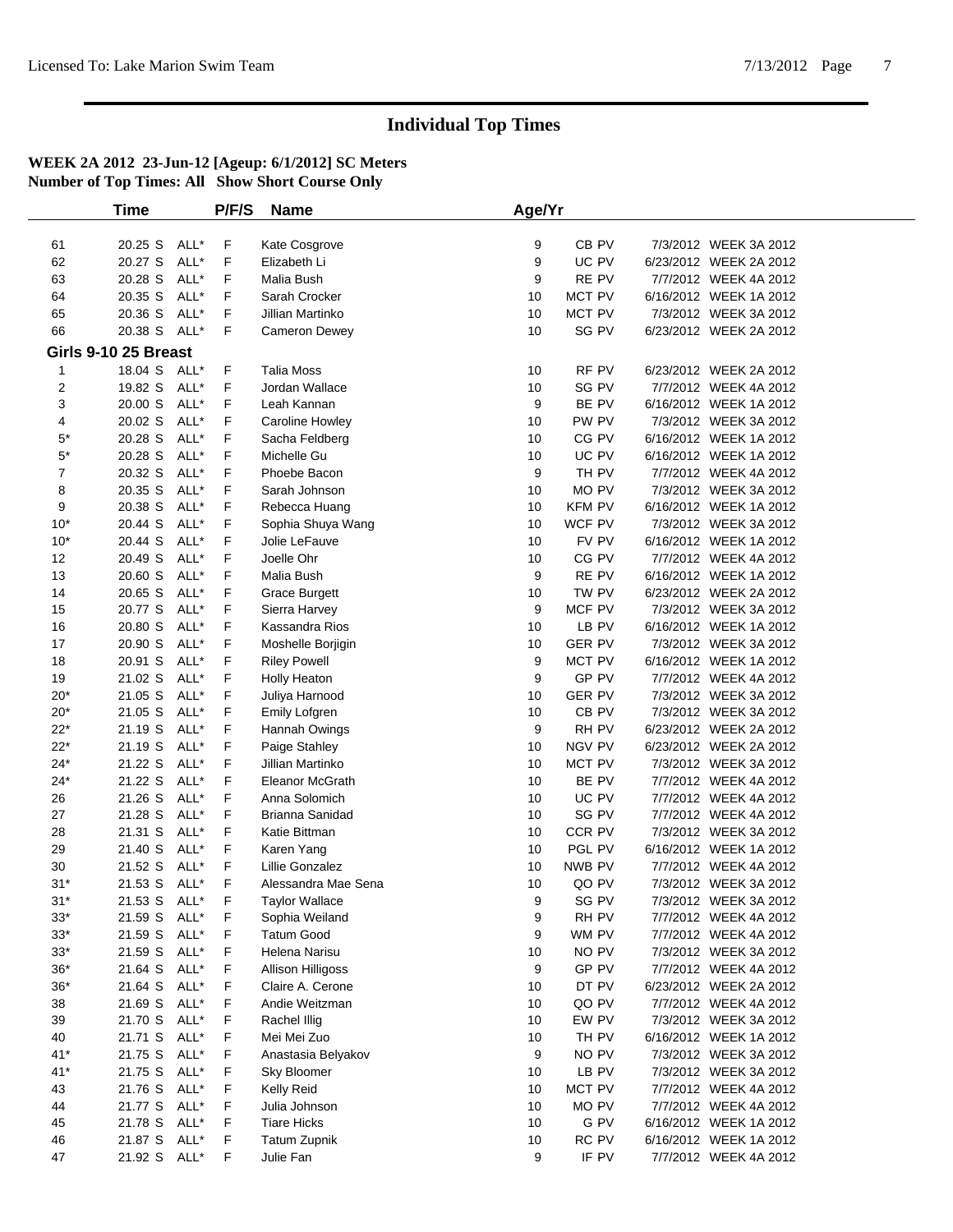|                  | <b>Time</b>              |              | P/F/S  | <b>Name</b>                         | Age/Yr   |                  |                                                 |  |
|------------------|--------------------------|--------------|--------|-------------------------------------|----------|------------------|-------------------------------------------------|--|
| 48               | 21.96 S                  | ALL*         | F      | Alison Kaiser                       | 9        | RE PV            | 6/16/2012 WEEK 1A 2012                          |  |
| 49               | 21.97 S                  | ALL*         | F      | Olivia Pinkine                      | 10       | CA PV            | 6/23/2012 WEEK 2A 2012                          |  |
|                  |                          |              |        |                                     |          |                  |                                                 |  |
|                  | <b>Girls 9-10 25 Fly</b> |              |        |                                     |          |                  |                                                 |  |
| $\mathbf{1}$     | 16.19 S ALL*             |              | F      | Megan Sharkey                       | 10       | PW PV            | 6/23/2012 WEEK 2A 2012                          |  |
| $\overline{c}$   | 16.21 S                  | ALL*<br>ALL* | F<br>F | Amanda Liu<br>Phoebe Bacon          | 10       | BE PV            | 6/23/2012 WEEK 2A 2012                          |  |
| 3<br>$4^{\star}$ | 16.38 S<br>16.55 S       | ALL*         | F      | Mei Mei Zuo                         | 9<br>10  | TH PV<br>TH PV   | 7/7/2012 WEEK 4A 2012<br>7/3/2012 WEEK 3A 2012  |  |
| $4^*$            | 16.55 S                  | ALL*         | F      | <b>Talia Moss</b>                   | 10       | RF PV            | 6/16/2012 WEEK 1A 2012                          |  |
| $6*$             | 16.56 S                  | ALL*         | F      | Maya Fischer                        | 10       | EG PV            | 6/16/2012 WEEK 1A 2012                          |  |
| $6*$             | 16.56 S                  | ALL*         | F      | Jolie LeFauve                       | 10       | FV PV            | 6/16/2012 WEEK 1A 2012                          |  |
| 8                | 16.57 S                  | ALL*         | F      | <b>Tatum Zupnik</b>                 | 10       | RC PV            | 7/3/2012 WEEK 3A 2012                           |  |
| 9                | 16.69 S                  | ALL*         | F      | <b>Grace Burgett</b>                | 10       | TW PV            | 6/23/2012 WEEK 2A 2012                          |  |
| 10               | 16.70 S                  | ALL*         | F      | Claire Ryland                       | 9        | CA PV            | 7/7/2012 WEEK 4A 2012                           |  |
| 11               | 16.71 S                  | ALL*         | F      | Sarah Johnson                       | 10       | MO PV            | 7/3/2012 WEEK 3A 2012                           |  |
| 12               | 16.78 S                  | ALL*         | F      | Hannah Bush                         | 10       | RE PV            | 7/7/2012 WEEK 4A 2012                           |  |
| 13               | 16.96 S                  | ALL*         | F      | Julie Fan                           | 9        | IF PV            | 6/23/2012 WEEK 2A 2012                          |  |
| 14               | 17.11 S                  | ALL*         | F      | Abbey Rose                          | 10       | TA PV            | 7/7/2012 WEEK 4A 2012                           |  |
| 15               | 17.12 S                  | ALL*         | F      | Malia Bush                          | 9        | RE PV            | 6/16/2012 WEEK 1A 2012                          |  |
| 16               | 17.17 S                  | ALL*         | F      | Kelly Craemer                       | 10       | PL PV            | 6/16/2012 WEEK 1A 2012                          |  |
| 17               | 17.29 S                  | ALL*         | F      | Agnes Maloney                       | 10       | C PV             | 7/7/2012 WEEK 4A 2012                           |  |
| 18               | 17.34 S                  | ALL*         | F      | Shannon Lamb                        | 10       | SG PV            | 7/3/2012 WEEK 3A 2012                           |  |
| 19               | 17.40 S                  | ALL*         | F      | Caroline Howley                     | 10       | PW PV            | 7/7/2012 WEEK 4A 2012                           |  |
| 20               | 17.41 S                  | ALL*         | F      | <b>Eleanor McGrath</b>              | 10       | BE PV            | 6/23/2012 WEEK 2A 2012                          |  |
| $21*$            | 17.43 S                  | ALL*         | F      | Sophia Shuya Wang                   | 10       | WCF PV           | 7/3/2012 WEEK 3A 2012                           |  |
| $21*$            | 17.43 S                  | ALL*         | F      | Karen Yang                          | 10       | PGL PV           | 6/23/2012 WEEK 2A 2012                          |  |
| 23               | 17.47 S                  | ALL*         | F      | Victoria Hayes                      | 10       | <b>GER PV</b>    | 7/7/2012 WEEK 4A 2012                           |  |
| $24*$            | 17.50 S                  | ALL*         | F      | Sophia Weiland                      | 9        | RH PV            | 7/7/2012 WEEK 4A 2012                           |  |
| $24*$            | 17.50 S                  | ALL*         | F      | <b>Tatum Good</b>                   | 9        | WM PV            | 7/3/2012 WEEK 3A 2012                           |  |
| 26               | 17.54 S                  | ALL*         | F      | Sky Bloomer                         | 10       | LB PV            | 7/7/2012 WEEK 4A 2012                           |  |
| 27               | 17.63 S                  | ALL*         | F      | <b>Holly Heaton</b>                 | 9        | GP PV            | 6/23/2012 WEEK 2A 2012                          |  |
| 28               | 17.64 S                  | ALL*         | F      | Joelle Ohr                          | 10       | CG PV            | 7/3/2012 WEEK 3A 2012                           |  |
| 29               | 17.65 S                  | ALL*         | F      | Kassandra Rios                      | 10       | LB PV            | 7/3/2012 WEEK 3A 2012                           |  |
| 30               | 17.66 S                  | ALL*         | F      | Sarah Kimmel                        | 9        | OG PV            | 7/7/2012 WEEK 4A 2012                           |  |
| $31*$            | 17.69 S                  | ALL*         | F      | Autumn Wang                         | 10       | WCF PV           | 7/7/2012 WEEK 4A 2012                           |  |
| $31*$            | 17.69 S                  | ALL*         | F      | Natalie Dobrzykowski                | 10       | NH PV            | 7/3/2012 WEEK 3A 2012                           |  |
| 33               | 17.78 S                  | ALL*         | F      | <b>Tia Thomas</b>                   | 9        | SG PV            | 7/7/2012 WEEK 4A 2012                           |  |
| 34               | 17.83 S                  | ALL*         | F      | Leah Kannan                         | 9        | BE PV            | 6/16/2012 WEEK 1A 2012                          |  |
| 35               | 17.88 S                  | ALL*         | F      | Lena Yu                             | 10       | RV PV            | 6/23/2012 WEEK 2A 2012                          |  |
| $36*$            | 17.90 S                  | ALL*         | F      | Amelia Bergman                      | 10       | MM PV            | 7/3/2012 WEEK 3A 2012                           |  |
| $36^{\ast}$      | 17.90 S                  | ALL*         | F      | Anastasia Belyakov                  | 9        | NO PV            | 7/7/2012 WEEK 4A 2012                           |  |
| 38               | 18.01 S                  | ALL*         | F      | <b>Makenzie Higgins</b>             | 10       | SB PV            | 7/7/2012 WEEK 4A 2012                           |  |
| 39               | 18.03 S                  | ALL*         | F      | <b>Allison Hilligoss</b>            | 9        | GP PV            | 6/23/2012 WEEK 2A 2012                          |  |
| 40               | 18.06 S                  | ALL*         | F      | Abby Graminski                      | 9        | W PV             | 7/7/2012 WEEK 4A 2012                           |  |
| $41*$            | 18.09 S                  | ALL*         | F      | Sofia Ballance<br>Caroline Hallmark | 10       | PO PV<br>BE PV   | 6/16/2012 WEEK 1A 2012                          |  |
| $41*$<br>43      | 18.09 S ALL*<br>18.11 S  | ALL*         | F<br>F | <b>Madeline Mara</b>                | 10<br>10 | MCF PV           | 6/23/2012 WEEK 2A 2012<br>7/7/2012 WEEK 4A 2012 |  |
| 44               | 18.15 S                  | ALL*         | F      | Kasey Cora Anderson                 | 9        | KL PV            | 7/7/2012 WEEK 4A 2012                           |  |
| $45*$            | 18.16 S                  | ALL*         | F      | Rita Zhang                          | 10       | SB <sub>PV</sub> | 6/16/2012 WEEK 1A 2012                          |  |
| $45^{\ast}$      | 18.16 S                  | ALL*         | F      | Helena Narisu                       | 10       | NO PV            | 7/7/2012 WEEK 4A 2012                           |  |
| $47^{\star}$     | 18.18 S                  | ALL*         | F      | Paige Stahley                       | 10       | <b>NGV PV</b>    | 7/7/2012 WEEK 4A 2012                           |  |
| $47*$            | 18.18 S                  | ALL*         | F      | Cailynn Leigh Adelman               | 10       | DT PV            | 7/7/2012 WEEK 4A 2012                           |  |
| $47*$            | 18.18 S                  | ALL*         | F      | Lia Harrison                        | 9        | RF PV            | 7/7/2012 WEEK 4A 2012                           |  |
| 50               | 18.21 S                  | ALL*         | F      | Ashley Byrnes                       | 9        | RC PV            | 7/3/2012 WEEK 3A 2012                           |  |
| 51               | 18.22 S ALL*             |              | F      | Taylor Castaneda                    | 10       | SB PV            | 7/3/2012 WEEK 3A 2012                           |  |
|                  |                          |              |        |                                     |          |                  |                                                 |  |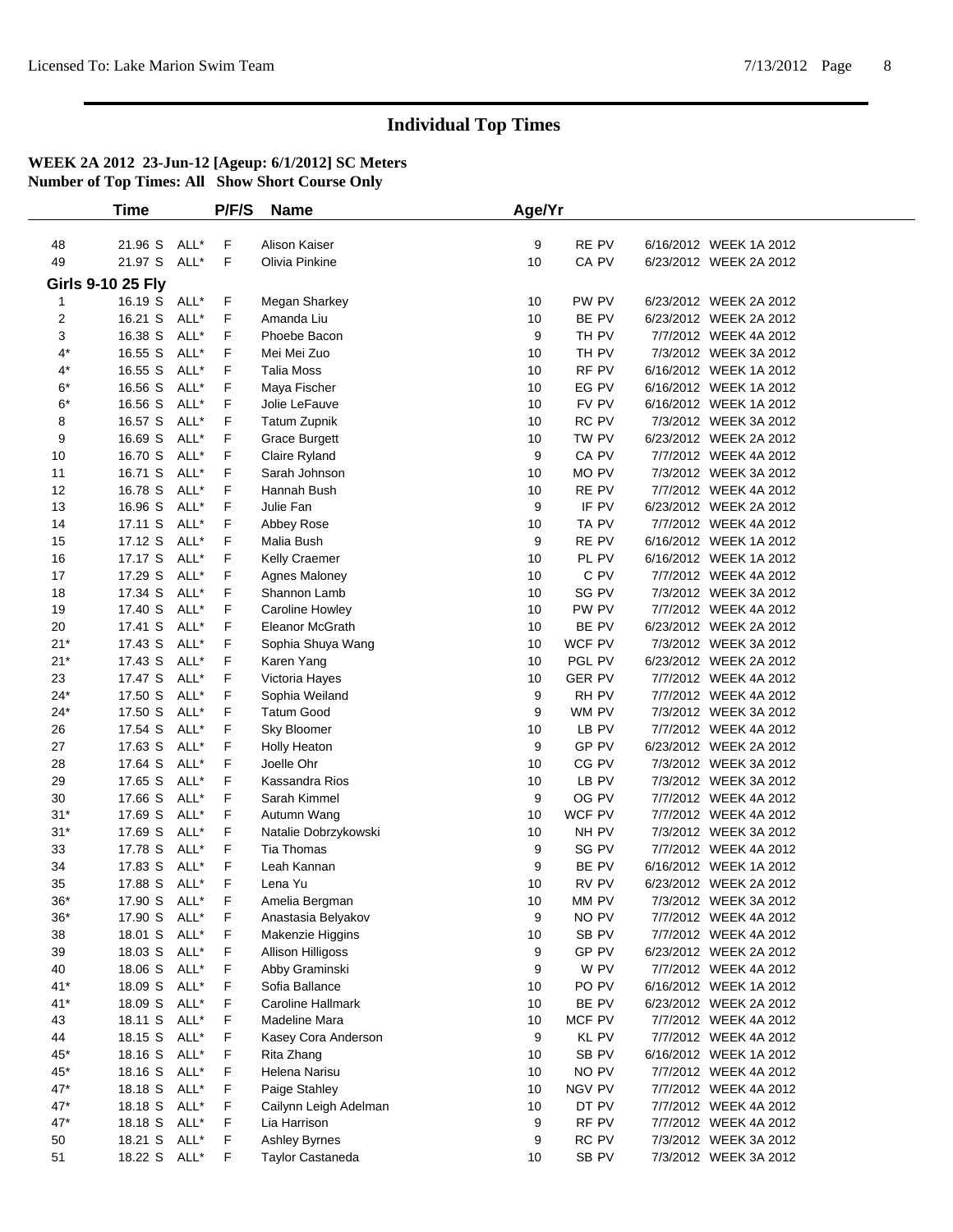|                         | <b>Time</b>                |      | P/F/S | <b>Name</b>            | Age/Yr |                  |                        |  |
|-------------------------|----------------------------|------|-------|------------------------|--------|------------------|------------------------|--|
|                         |                            |      |       |                        |        |                  |                        |  |
| 52                      | 18.24 S                    | ALL* | F     | Rachel Illig           | 10     | EW PV            | 7/7/2012 WEEK 4A 2012  |  |
| 53                      | 18.29 S                    | ALL* | F     | Ruby Farber            | 10     | G PV             | 6/23/2012 WEEK 2A 2012 |  |
| 54                      | 18.31 S                    | ALL* | F     | Ava Claire Mendelsohn  | 10     | PA PV            | 7/7/2012 WEEK 4A 2012  |  |
| $55^{\ast}$             | 18.32 S                    | ALL* | F     | Catherine Belyakov     | 9      | NO PV            | 7/7/2012 WEEK 4A 2012  |  |
| $55^{\ast}$             | 18.32 S                    | ALL* | F     | Cameron Dewey          | 10     | SG PV            | 7/7/2012 WEEK 4A 2012  |  |
| 57                      | 18.33 S                    | ALL* | F     | Alessandra Mae Sena    | 10     | QO PV            | 7/7/2012 WEEK 4A 2012  |  |
| $58*$                   | 18.41 S                    | ALL* | F     | Alli Marney-Bell       | 9      | NWB PV           | 7/3/2012 WEEK 3A 2012  |  |
| $58*$                   | 18.41 S                    | ALL* | F     | Nicole Vanderzon       | 10     | SO PV            | 6/23/2012 WEEK 2A 2012 |  |
| 60                      | 18.44 S                    | ALL* | F     | Isabel Camacho         | 10     | FH PV            | 6/23/2012 WEEK 2A 2012 |  |
| 61                      | 18.49 S                    | ALL* | F     | Rebecca Huang          | 10     | <b>KFM PV</b>    | 7/7/2012 WEEK 4A 2012  |  |
| 62                      | 18.50 S                    | ALL* | F     | Lauren Ransing         | 10     | LLD PV           | 7/3/2012 WEEK 3A 2012  |  |
|                         | <b>Girls 11-12 50 Free</b> |      |       |                        |        |                  |                        |  |
| $\mathbf{1}$            | 29.15 S ALL*               |      | F     | Sammie Grant           | 11     | D PV             | 7/3/2012 WEEK 3A 2012  |  |
| $\overline{\mathbf{c}}$ | 29.23 S                    | ALL* | F     | Olivia French          | 12     | <b>KL PV</b>     | 6/16/2012 WEEK 1A 2012 |  |
| 3                       | 29.49 S                    | ALL* | F     | EmilyT Wang            | 12     | UC PV            | 6/23/2012 WEEK 2A 2012 |  |
| 4                       | 29.96 S                    | ALL* | F     | Sophia Liu             | 12     | BE PV            | 6/23/2012 WEEK 2A 2012 |  |
| 5                       | 29.97 S                    | ALL* | F     | Rachel Danegger        | 11     | LF PV            | 6/23/2012 WEEK 2A 2012 |  |
| 6                       | 29.99 S                    | ALL* | F     | <b>Celine Nugent</b>   | 12     | TW PV            | 6/23/2012 WEEK 2A 2012 |  |
| 7                       | 30.28 S                    | ALL* | F     | Jocelyn Merkin         | 12     | RS PV            | 7/3/2012 WEEK 3A 2012  |  |
| $8*$                    | 30.33 S                    | ALL* | F     | Amina N'Gambwa         | 12     | MB PV            | 6/23/2012 WEEK 2A 2012 |  |
| $8*$                    | 30.33 S                    | ALL* | F     | <b>Ellie Matusek</b>   | 12     | MCT PV           | 7/3/2012 WEEK 3A 2012  |  |
| 10                      | 30.47 S                    | ALL* | F     | Erica Robison          | 12     | MO PV            | 7/3/2012 WEEK 3A 2012  |  |
| 11                      | 30.59 S                    | ALL* | F     | Julia Wang             | 11     | WL PV            | 7/3/2012 WEEK 3A 2012  |  |
| 12                      | 30.60 S                    | ALL* | F     | <b>Grace Elliott</b>   | 12     | MCF PV           | 7/3/2012 WEEK 3A 2012  |  |
| 13                      | 30.63 S                    | ALL* | F     | Lauren Christine Dunne | 12     | QO PV            | 6/16/2012 WEEK 1A 2012 |  |
| 14                      | 30.68 S                    | ALL* | F     | <b>Audrey Tirrell</b>  | 11     | LM PV            | 7/3/2012 WEEK 3A 2012  |  |
| 15                      | 30.75 S                    | ALL* | F     | Caroline Lamb          | 12     | SG PV            | 6/16/2012 WEEK 1A 2012 |  |
| 16                      | 30.81 S                    | ALL* | F     | Ophelie Loblack        | 11     | RV PV            | 7/3/2012 WEEK 3A 2012  |  |
| 17                      | 30.90 S                    | ALL* | F     | Katie Athey            | 12     | HA PV            | 7/3/2012 WEEK 3A 2012  |  |
| 18                      | 31.00 S                    | ALL* | F     | Thiany Riddihough      | 12     | CS <sub>PV</sub> | 6/16/2012 WEEK 1A 2012 |  |
| 19                      | 31.21 S                    | ALL* | F     | Kennedy Nolan          | 11     | TA PV            | 7/7/2012 WEEK 4A 2012  |  |
| 20                      | 31.37 S                    | ALL* | F     | Rafaela Gutierrez      | 12     | PW PV            | 7/3/2012 WEEK 3A 2012  |  |
| 21                      | 31.46 S                    | ALL* | F     | Anna McKenzie Brown    | 12     | DT PV            | 6/23/2012 WEEK 2A 2012 |  |
| 22                      | 31.54 S                    | ALL* | F     | Olivia Plihal          | 12     | SG PV            | 6/16/2012 WEEK 1A 2012 |  |
| 23                      | 31.63 S                    | ALL* | F     | Elizabeth Cove         | 12     | D PV             | 7/3/2012 WEEK 3A 2012  |  |
| 24                      | 31.68 S                    | ALL* | F     | Alexandra Marquez      | 12     | D PV             | 7/3/2012 WEEK 3A 2012  |  |
| 25                      | 31.71 S                    | ALL* | F     | Arona Baigal           | 12     | <b>GER PV</b>    | 6/16/2012 WEEK 1A 2012 |  |
| 26                      | 31.72 S ALL*               |      | F     | Kristen Gload          | 11     | SG PV            | 6/16/2012 WEEK 1A 2012 |  |
| 27                      | 31.77 S ALL*               |      | F     | Candice Lee            | 12     | WCF PV           | 6/16/2012 WEEK 1A 2012 |  |
| 28                      | 31.87 S ALL*               |      | F     | Laura Carey            | 12     | MW PV            | 6/16/2012 WEEK 1A 2012 |  |
| $29*$                   | 31.94 S ALL*               |      | F     | Olivia McGrath         | 12     | BE PV            | 7/7/2012 WEEK 4A 2012  |  |
| $29*$                   | 31.94 S                    | ALL* | F     | Hannah Kannan          | 12     | BE PV            | 7/7/2012 WEEK 4A 2012  |  |
| $31*$                   | 32.03 S                    | ALL* | F     | Sophie Reilly          | 11     | PA PV            | 6/23/2012 WEEK 2A 2012 |  |
| $31*$                   | 32.03 S                    | ALL* | F     | Lena Redisch           | 12     | MO PV            | 6/16/2012 WEEK 1A 2012 |  |
| 33                      | 32.06 S                    | ALL* | F     | Natalie Hart           | 12     | C PV             | 6/23/2012 WEEK 2A 2012 |  |
| $34*$                   | 32.13 S                    | ALL* | F     | Kiki Bonetta-Misteli   | 12     | GP PV            | 6/23/2012 WEEK 2A 2012 |  |
| $34*$                   | 32.13 S                    | ALL* | F     | Kathryn von Heeringen  | 12     | WTL PV           | 7/3/2012 WEEK 3A 2012  |  |
| 36                      | 32.15 S                    | ALL* | F     | <b>Grace Giddings</b>  | 11     | OM PV            | 6/16/2012 WEEK 1A 2012 |  |
| $37*$                   | 32.19 S                    | ALL* | F     | Katie Crocker          | 12     | MCT PV           | 6/16/2012 WEEK 1A 2012 |  |
| $37^{\ast}$             | 32.19 S                    | ALL* | F     | Nefret El-Masry        | 12     | RV PV            | 6/16/2012 WEEK 1A 2012 |  |
| 39                      | 32.25 S                    | ALL* | F     | Alana Bailey           | 11     | SG PV            | 6/16/2012 WEEK 1A 2012 |  |
| 40                      | 32.37 S ALL*               |      | F     | Dylan McAfee           | 11     | BE PV            | 7/7/2012 WEEK 4A 2012  |  |
| 41                      | 32.44 S ALL*               |      | F     | Gabrielle Meisel       | 11     | NCC PV           | 7/7/2012 WEEK 4A 2012  |  |
| 42                      | 32.47 S ALL*               |      | F     | Grace Tarbrake         | 12     | SG PV            | 6/16/2012 WEEK 1A 2012 |  |
|                         |                            |      |       |                        |        |                  |                        |  |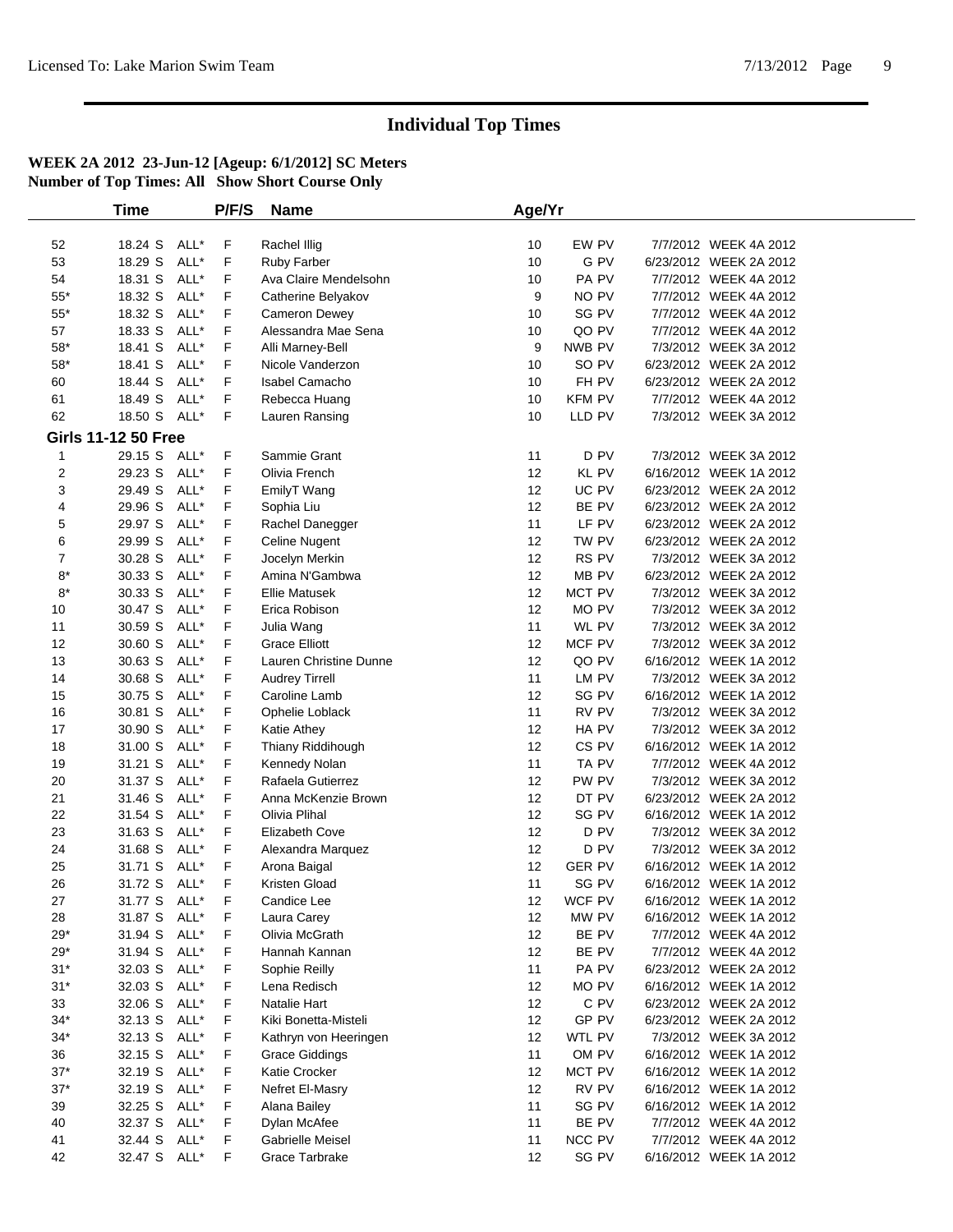|       | <b>Time</b>                |      | P/F/S | <b>Name</b>                    | Age/Yr |                  |                        |  |
|-------|----------------------------|------|-------|--------------------------------|--------|------------------|------------------------|--|
|       |                            |      |       |                                |        |                  |                        |  |
| 43    | 32.48 S                    | ALL* | F     | Eliza Asbury                   | 11     | PO PV            | 7/3/2012 WEEK 3A 2012  |  |
| 44    | 32.50 S                    | ALL* | F     | Hanan Bandak                   | 12     | EG PV            | 7/3/2012 WEEK 3A 2012  |  |
| 45    | 32.56 S                    | ALL* | F     | Maya Drill                     | 11     | TW PV            | 6/16/2012 WEEK 1A 2012 |  |
| 46    | 32.57 S                    | ALL* | F     | Caroline Dunn                  | 12     | <b>JC PV</b>     | 6/16/2012 WEEK 1A 2012 |  |
| 47    | 32.59 S                    | ALL* | F     | Sara Durbin                    | 11     | NCC PV           | 7/7/2012 WEEK 4A 2012  |  |
| 48    | 32.61 S                    | ALL* | F     | Maureen Cosgrove               | 11     | CB PV            | 7/7/2012 WEEK 4A 2012  |  |
| 49    | 32.63 S                    | ALL* | F     | Margaret Missig                | 11     | SG PV            | 7/7/2012 WEEK 4A 2012  |  |
| 50    | 32.68 S                    | ALL* | F     | Katherine Chlopak              | 11     | SO PV            | 6/16/2012 WEEK 1A 2012 |  |
|       | <b>Girls 11-12 50 Back</b> |      |       |                                |        |                  |                        |  |
| 1     | 32.45 S ALL*               |      | F     | EmilyT Wang                    | 12     | UC PV            | 7/3/2012 WEEK 3A 2012  |  |
| 2     | 32.81 S                    | ALL* | F     | Olivia French                  | 12     | <b>KL PV</b>     | 6/16/2012 WEEK 1A 2012 |  |
| 3     | 33.84 S                    | ALL* | F     | Olivia McGrath                 | 12     | BE PV            | 6/16/2012 WEEK 1A 2012 |  |
| 4     | 34.31 S                    | ALL* | F     | Celine Nugent                  | 12     | TW PV            | 7/3/2012 WEEK 3A 2012  |  |
| 5     | 34.47 S                    | ALL* | F     | <b>Grace Elliott</b>           | 12     | MCF PV           | 6/23/2012 WEEK 2A 2012 |  |
| 6     | 34.56 S                    | ALL* | F     | Thiany Riddihough              | 12     | CS <sub>PV</sub> | 6/16/2012 WEEK 1A 2012 |  |
| 7     | 34.62 S                    | ALL* | F     | Sophia Liu                     | 12     | BE PV            | 6/23/2012 WEEK 2A 2012 |  |
| 8     | 34.90 S                    | ALL* | F     | Hannah Kannan                  | 12     | BE PV            | 7/3/2012 WEEK 3A 2012  |  |
| 9     | 34.91 S                    | ALL* | F     | Olivia Plihal                  | 12     | SG PV            | 6/16/2012 WEEK 1A 2012 |  |
| 10    | 34.94 S                    | ALL* | F     | Sammie Grant                   | 11     | D <sub>PV</sub>  | 7/7/2012 WEEK 4A 2012  |  |
| 11    | 35.44 S                    | ALL* | F     | Arona Baigal                   | 12     | <b>GER PV</b>    | 7/3/2012 WEEK 3A 2012  |  |
| 12    | 35.61 S                    | ALL* | F     | Jocelyn Merkin                 | 12     | RS PV            | 6/23/2012 WEEK 2A 2012 |  |
| 13    | 35.79 S                    | ALL* | F     | Rachel Danegger                | 11     | LF PV            | 6/23/2012 WEEK 2A 2012 |  |
| 14    | 35.89 S                    | ALL* | F     | Erica Robison                  | 12     | MO PV            | 7/3/2012 WEEK 3A 2012  |  |
| 15    | 35.90 S                    | ALL* | F     | <b>Ellie Matusek</b>           | 12     | MCT PV           | 7/7/2012 WEEK 4A 2012  |  |
| 16    | 36.00 S                    | ALL* | F     | Amina N'Gambwa                 | 12     | MB PV            | 6/23/2012 WEEK 2A 2012 |  |
| 17    | 36.03 S                    | ALL* | F     | Katie Athey                    | 12     | HA PV            | 7/7/2012 WEEK 4A 2012  |  |
| 18    | 36.05 S                    | ALL* | F     | Alexandra Marquez              | 12     | D <sub>PV</sub>  | 7/3/2012 WEEK 3A 2012  |  |
| $19*$ | 36.06 S                    | ALL* | F     | <b>Audrey Tirrell</b>          | 11     | LM PV            | 7/3/2012 WEEK 3A 2012  |  |
| $19*$ | 36.06 S                    | ALL* | F     | Julia Wang                     | 11     | WL PV            | 6/23/2012 WEEK 2A 2012 |  |
| 21    | 36.22 S                    | ALL* | F     | Caroline Lamb                  | 12     | SG PV            | 7/7/2012 WEEK 4A 2012  |  |
| 22    | 36.24 S                    | ALL* | F     | Sophie Bacon                   | 11     | TH PV            | 6/23/2012 WEEK 2A 2012 |  |
| 23    | 36.40 S                    | ALL* | F     | Zoe Westrick                   | 12     | OG PV            | 7/7/2012 WEEK 4A 2012  |  |
| 24    | 36.68 S                    | ALL* | F     | Katarina Lechner               | 11     | NO PV            | 7/7/2012 WEEK 4A 2012  |  |
| 25    | 36.71 S                    | ALL* | F     | Kennedy Nolan                  | 11     | TA PV            | 7/7/2012 WEEK 4A 2012  |  |
| 26    | 36.73 S                    | ALL* | F     | Kiki Bonetta-Misteli           | 12     | GP PV            | 7/7/2012 WEEK 4A 2012  |  |
| 27    | 36.84 S                    | ALL* | F     | Candice Lee                    | 12     | WCF PV           | 7/3/2012 WEEK 3A 2012  |  |
| 28    | 36.86 S                    | ALL* | F     | Kristen Gload                  | 11     | SG PV            | 6/16/2012 WEEK 1A 2012 |  |
| 29    | 36.93 S                    | ALL* | F     | Rafaela Gutierrez              | 12     | PW PV            | 7/7/2012 WEEK 4A 2012  |  |
| 30    | 37.33 S ALL*               |      | F     | Afroditi Katsigiannakis        | 12     | RV PV            | 6/23/2012 WEEK 2A 2012 |  |
| 31    | 37.34 S ALL*               |      | F     | Maureen Cosgrove               | 11     | CB <sub>PV</sub> | 7/7/2012 WEEK 4A 2012  |  |
| 32    | 37.53 S                    | ALL* | F     | Katherine Chlopak              | 11     | SO PV            | 6/23/2012 WEEK 2A 2012 |  |
| 33    | 37.54 S                    | ALL* | F     | Caroline Dunn                  | 12     | JC PV            | 6/16/2012 WEEK 1A 2012 |  |
| 34    | 37.56 S                    | ALL* | F     | Olivia Amitay                  | 11     | FO PV            | 7/7/2012 WEEK 4A 2012  |  |
| 35    | 38.05 S                    | ALL* | F     | Sarah O'Brien                  | 12     | TH PV            | 6/23/2012 WEEK 2A 2012 |  |
| 36    | 38.13 S                    | ALL* | F     | Sophie Reilly                  | 11     | PA PV            | 7/3/2012 WEEK 3A 2012  |  |
| 37    | 38.31 S                    | ALL* | F     | Maya Drill                     | 11     | TW PV            | 6/23/2012 WEEK 2A 2012 |  |
| 38    | 38.40 S                    | ALL* | F     | Natalie Hart                   | 12     | C PV             | 7/7/2012 WEEK 4A 2012  |  |
| 39    | 38.44 S                    | ALL* | F     | Sarah Ann Petzold              | 12     | DT PV            | 6/23/2012 WEEK 2A 2012 |  |
| 40    | 38.46 S                    | ALL* | F     | Eliza Asbury                   | 11     | PO <sub>PV</sub> | 7/7/2012 WEEK 4A 2012  |  |
| 41    | 38.69 S                    | ALL* | F     | Nicole Lopez                   | 11     | TW PV            | 7/3/2012 WEEK 3A 2012  |  |
| 42    | 38.82 S                    | ALL* | F     | <b>Brenda Tamara-Quinteros</b> | 11     | LB PV            | 6/16/2012 WEEK 1A 2012 |  |
| 43    | 38.83 S                    | ALL* | F     | <b>Grace Giddings</b>          | 11     | OM PV            | 6/16/2012 WEEK 1A 2012 |  |
| 44    | 38.84 S                    | ALL* | F     | Anna McKenzie Brown            | 12     | DT PV            | 7/3/2012 WEEK 3A 2012  |  |
| 45    | 38.87 S ALL*               |      | F     | <b>Holly Greenleaf</b>         | 11     | NWB PV           | 6/16/2012 WEEK 1A 2012 |  |
|       |                            |      |       |                                |        |                  |                        |  |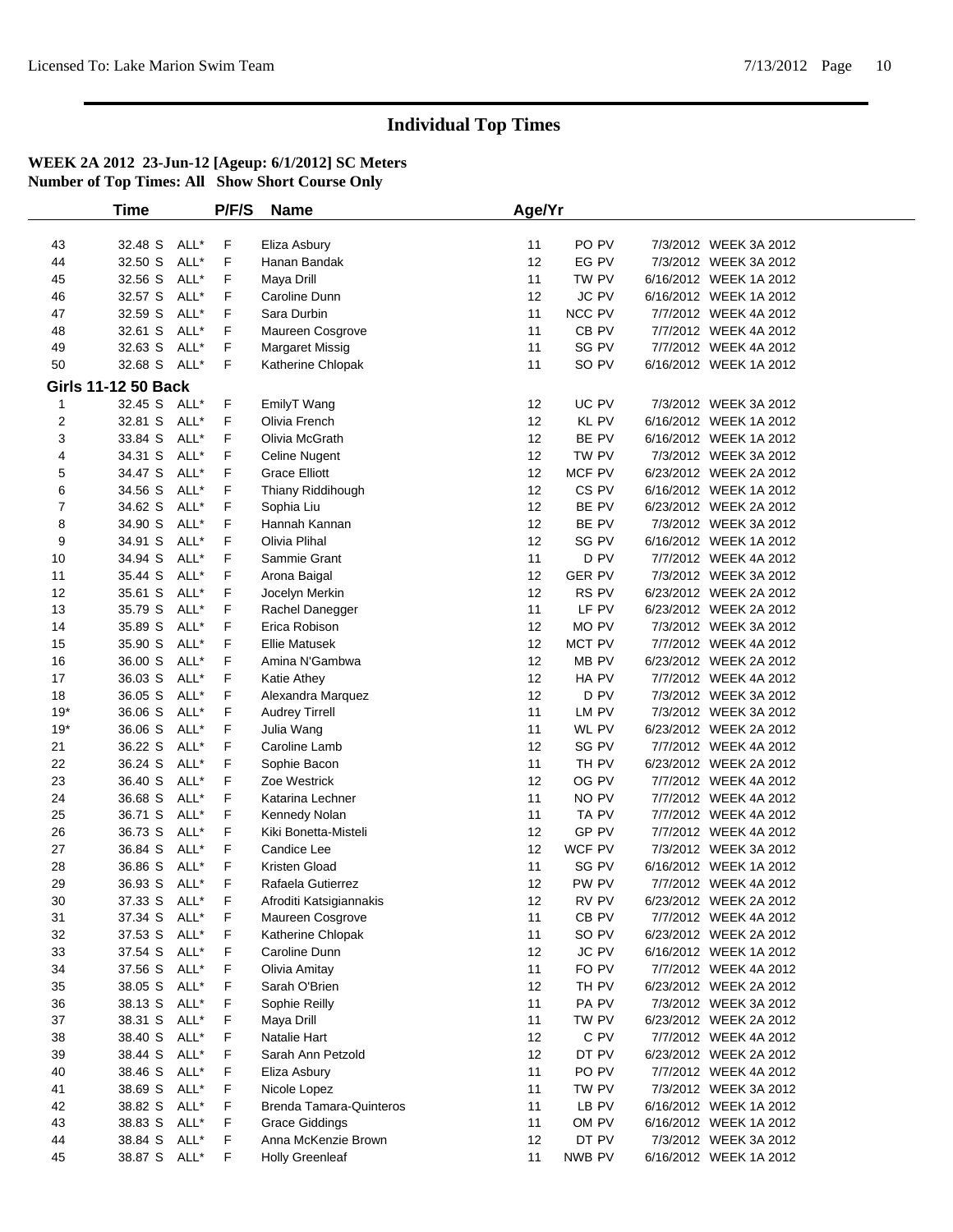|                     | <b>Time</b>                  |              | P/F/S  | <b>Name</b>                            | Age/Yr   |                |                                                  |  |
|---------------------|------------------------------|--------------|--------|----------------------------------------|----------|----------------|--------------------------------------------------|--|
| 46                  | 38.92 S ALL*                 |              | F      | <b>Julianne Noveras</b>                | 12       | QV PV          | 7/3/2012 WEEK 3A 2012                            |  |
|                     | <b>Girls 11-12 50 Breast</b> |              |        |                                        |          |                |                                                  |  |
|                     | 36.12 S ALL*                 |              | F      |                                        | 11       | LF PV          | 6/23/2012 WEEK 2A 2012                           |  |
| 1<br>$\overline{c}$ | 38.01 S                      | ALL*         | F      | Rachel Danegger<br>Celine Nugent       | 12       | TW PV          | 6/23/2012 WEEK 2A 2012                           |  |
| 3                   | 38.13 S                      | ALL*         | F      | Cassandra Sanidad                      | 11       | SG PV          | 7/7/2012 WEEK 4A 2012                            |  |
| 4                   | 38.82 S                      | ALL*         | F      | Alexandra Marquez                      | 12       | D PV           | 7/3/2012 WEEK 3A 2012                            |  |
| 5                   | 39.19 S                      | ALL*         | F      | Allison Wade                           | 11       | HA PV          | 7/7/2012 WEEK 4A 2012                            |  |
| 6                   | 39.33 S                      | ALL*         | F      | Anna Mayer                             | 12       | FH PV          | 7/3/2012 WEEK 3A 2012                            |  |
| 7                   | 39.43 S                      | ALL*         | F      | Grace Tarbrake                         | 12       | SG PV          | 6/16/2012 WEEK 1A 2012                           |  |
| 8                   | 39.75 S                      | ALL*         | F      | Gabrielle Meisel                       | 11       | NCC PV         | 6/23/2012 WEEK 2A 2012                           |  |
| 9                   | 39.77 S                      | ALL*         | F      | Ophelie Loblack                        | 11       | RV PV          | 7/3/2012 WEEK 3A 2012                            |  |
| 10                  | 40.03 S                      | ALL*         | F      | Arona Baigal                           | 12       | <b>GER PV</b>  | 7/3/2012 WEEK 3A 2012                            |  |
| 11                  | 40.09 S                      | ALL*         | F      | Nicea McCabe                           | 12       | WTL PV         | 6/16/2012 WEEK 1A 2012                           |  |
| 12                  | 40.22 S                      | ALL*         | F      | Nefret El-Masry                        | 12       | RV PV          | 7/3/2012 WEEK 3A 2012                            |  |
| 13                  | 40.33 S                      | ALL*         | F      | Olivia French                          | 12       | <b>KL PV</b>   | 7/3/2012 WEEK 3A 2012                            |  |
| 14                  | 40.38 S                      | ALL*         | F      | Caroline Cornish                       | 11       | PW PV          | 7/3/2012 WEEK 3A 2012                            |  |
| 15                  | 40.43 S                      | ALL*         | F      | Joelle Rosen                           | 12       | RF PV          | 7/3/2012 WEEK 3A 2012                            |  |
| 16                  | 40.72 S                      | ALL*         | F      | Alana Bailey                           | 11       | SG PV          | 7/7/2012 WEEK 4A 2012                            |  |
| 17                  | 41.08 S                      | ALL*         | F      | Olivia McGrath                         | 12       | BE PV          | 7/7/2012 WEEK 4A 2012                            |  |
| 18                  | 41.09 S                      | ALL*         | F      | <b>Grace Giddings</b>                  | 11       | OM PV          | 6/23/2012 WEEK 2A 2012                           |  |
| 19                  | 41.24 S                      | ALL*         | F      | Mary Dimitrov                          | 12       | BE PV          | 7/7/2012 WEEK 4A 2012                            |  |
| 20                  | 41.33 S                      | ALL*         | F      | Anya Vinogradsky                       | 12       | TH PV          | 7/3/2012 WEEK 3A 2012                            |  |
| 21                  | 41.44 S                      | ALL*         | F      | Jocelyn Merkin                         | 12       | RS PV          | 7/7/2012 WEEK 4A 2012                            |  |
| 22                  | 41.52 S                      | ALL*         | F      | <b>Ellie Matusek</b>                   | 12       | MCT PV         | 7/3/2012 WEEK 3A 2012                            |  |
| 23                  | 41.69 S                      | ALL*         | F      | Lena Redisch                           | 12       | MO PV          | 6/16/2012 WEEK 1A 2012                           |  |
| 24                  | 41.75 S                      | ALL*         | F      | <b>Britney Nguyen</b>                  | 11       | HA PV          | 7/3/2012 WEEK 3A 2012                            |  |
| $25*$               | 41.93 S                      | ALL*         | F      | Sophie Reilly                          | 11       | PA PV          | 6/23/2012 WEEK 2A 2012                           |  |
| $25*$               | 41.93 S                      | ALL*         | F      | Rachel Cohen                           | 12       | CCR PV         | 7/7/2012 WEEK 4A 2012                            |  |
| 27                  | 42.03 S                      | ALL*         | F      | Melanie Osborne                        | 12       | WG PV          | 7/7/2012 WEEK 4A 2012                            |  |
| 28                  | 42.09 S                      | ALL*         | F      | Anna McKenzie Brown                    | 12       | DT PV          | 7/7/2012 WEEK 4A 2012                            |  |
| 29                  | 42.25 S                      | ALL*         | F      | Laura Carey                            | 12       | MW PV          | 6/16/2012 WEEK 1A 2012                           |  |
| 30                  | 42.27 S                      | ALL*         | F      | Christina Karayianis                   | 12       | RV PV          | 7/3/2012 WEEK 3A 2012                            |  |
| $31*$               | 42.31 S                      | ALL*         | F      | Sarah Luigard                          | 12       | D PV           | 6/16/2012 WEEK 1A 2012                           |  |
| $31*$               | 42.31 S                      | ALL*         | F      | Kathryn von Heeringen                  | 12       | WTL PV         | 7/7/2012 WEEK 4A 2012                            |  |
| 33                  | 42.32 S                      | ALL*         | F      | Samantha Ferguson                      | 12       | WG PV          | 7/7/2012 WEEK 4A 2012                            |  |
| 34                  | 42.33 S                      | ALL*         | F      | <b>Isabelle Clark</b>                  | 11       | MCT PV         | 7/3/2012 WEEK 3A 2012                            |  |
| 35                  | 42.39 S                      | ALL*         | F      | Deborah Kaufman                        | 11       | TW PV          | 6/16/2012 WEEK 1A 2012                           |  |
| 36                  | 42.53 S<br>42.59 S           | ALL*<br>ALL* | F      | Maria McCleary                         | 11       | HA PV<br>PL PV | 6/16/2012 WEEK 1A 2012                           |  |
| 37<br>38            | 42.63 S                      | ALL*         | F<br>F | Theresa Nardone<br>Christie Karayianis | 12<br>12 | RV PV          | 6/16/2012 WEEK 1A 2012<br>6/16/2012 WEEK 1A 2012 |  |
| $39*$               | 42.75 S                      | ALL*         | F      | Alex Healy                             | 11       | MM PV          | 7/7/2012 WEEK 4A 2012                            |  |
| $39*$               | 42.75 S                      | ALL*         | F      | Paige McLaughlin                       | 12       | WL PV          | 7/3/2012 WEEK 3A 2012                            |  |
| 41                  | 42.79 S                      | ALL*         | F      | Zoe Taswell                            | 12       | MM PV          | 7/3/2012 WEEK 3A 2012                            |  |
| 42                  | 42.80 S                      | ALL*         | F      | Grace Deye                             | 11       | NCC PV         | 6/23/2012 WEEK 2A 2012                           |  |
| 43                  | 42.82 S                      | ALL*         | F      | <b>Mollie Bauer</b>                    | 11       | RH PV          | 7/7/2012 WEEK 4A 2012                            |  |
| 44                  | 42.84 S                      | ALL*         | F      | Sadie Keller                           | 12       | TW PV          | 7/3/2012 WEEK 3A 2012                            |  |
| 45                  | 42.88 S                      | ALL*         | F      | Regan Tait                             | 11       | WCF PV         | 6/23/2012 WEEK 2A 2012                           |  |
| 46                  | 42.90 S                      | ALL*         | F      | Lily Behrens                           | 12       | MW PV          | 6/16/2012 WEEK 1A 2012                           |  |
| $47*$               | 43.03 S                      | ALL*         | F      | Sarah Kernan                           | 12       | FR PV          | 7/7/2012 WEEK 4A 2012                            |  |
| $47*$               | 43.03 S                      | ALL*         | F      | Paige Nosal                            | 12       | H PV           | 7/3/2012 WEEK 3A 2012                            |  |
| 47*                 | 43.03 S                      | ALL*         | F      | Amanda Murayama                        | 11       | WWD PV         | 6/16/2012 WEEK 1A 2012                           |  |
| 50                  | 43.05 S                      | ALL*         | F      | Caroline Karson                        | 11       | RC PV          | 7/7/2012 WEEK 4A 2012                            |  |
| 51                  | 43.07 S                      | ALL*         | F      | Lexi Cochran                           | 12       | TH PV          | 7/7/2012 WEEK 4A 2012                            |  |
| 52                  | 43.12 S                      | ALL*         | F.     | Ilcia Hernandez                        | 12       | LB PV          | 6/23/2012 WEEK 2A 2012                           |  |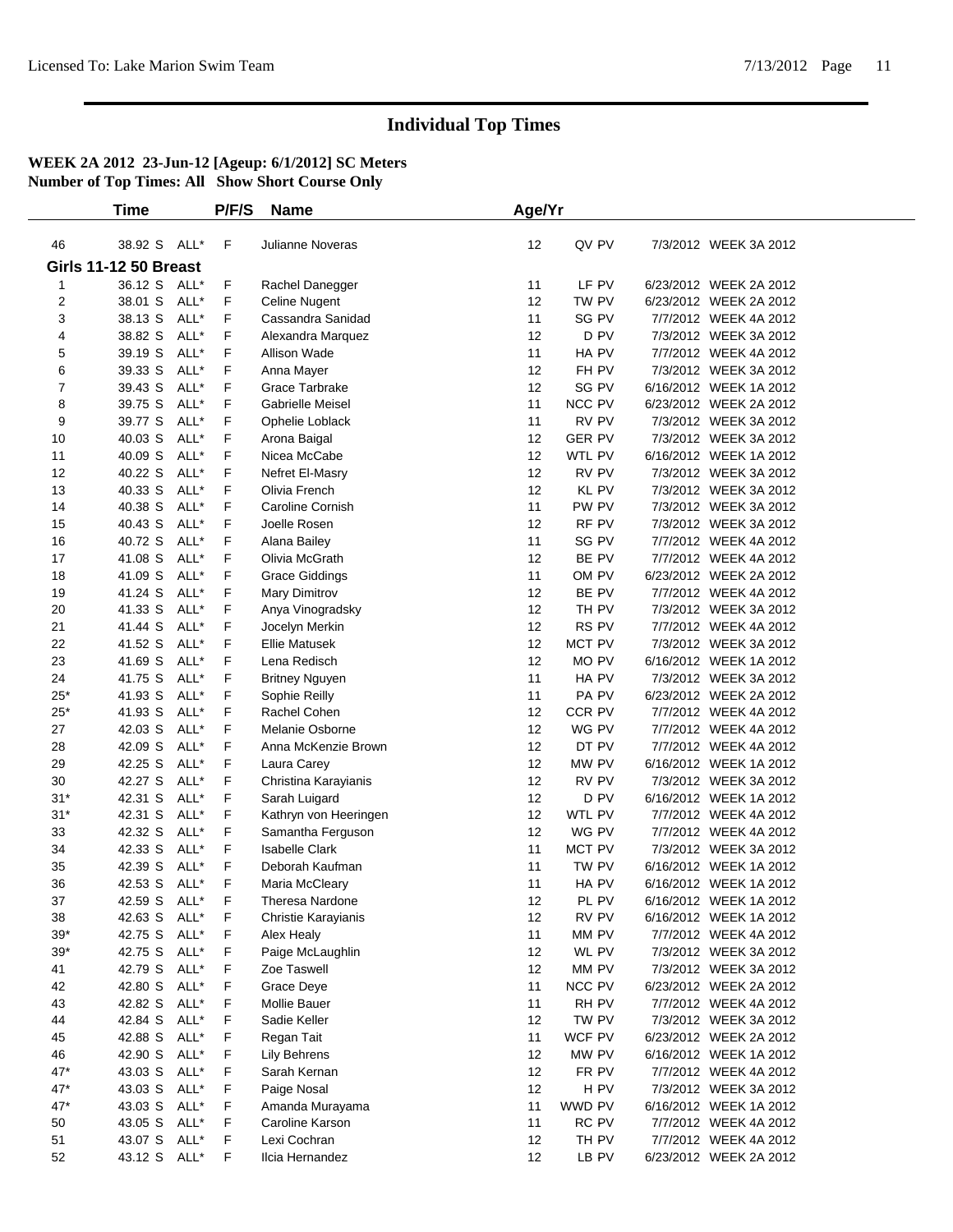|       | Time               |      | P/F/S | <b>Name</b>                 | Age/Yr |                  |                        |  |
|-------|--------------------|------|-------|-----------------------------|--------|------------------|------------------------|--|
|       |                    |      |       |                             |        |                  |                        |  |
| 53    | 43.14 S            | ALL* | F     | <b>Caroline Wallerstedt</b> | 11     | RE PV            | 7/7/2012 WEEK 4A 2012  |  |
| 54    | 43.17 S            | ALL* | F     | Sarah Ann Petzold           | 12     | DT PV            | 6/23/2012 WEEK 2A 2012 |  |
| 55    | 43.18 S            | ALL* | F     | Chloe Dinman                | 12     | PW PV            | 7/7/2012 WEEK 4A 2012  |  |
| 56    | 43.19 S            | ALL* | F     | Meghan Nolan                | 12     | NGV PV           | 7/7/2012 WEEK 4A 2012  |  |
| 57    | 43.27 S            | ALL* | F     | Olivia Amitay               | 11     | FO PV            | 7/7/2012 WEEK 4A 2012  |  |
| 58    | 43.33 S            | ALL* | F     | Kara Williamson             | 12     | GP PV            | 6/16/2012 WEEK 1A 2012 |  |
| 59    | 43.36 S            | ALL* | F     | Katie Suellyn Flynn         | 12     | G PV             | 6/23/2012 WEEK 2A 2012 |  |
| 60    | 43.39 S            | ALL* | F     | Kalise Gilbert              | 12     | UC PV            | 7/3/2012 WEEK 3A 2012  |  |
|       | Girls 11-12 50 Fly |      |       |                             |        |                  |                        |  |
| 1     | 31.69 S ALL*       |      | F     | EmilyT Wang                 | 12     | UC PV            | 7/7/2012 WEEK 4A 2012  |  |
| 2     | 31.86 S            | ALL* | F     | Olivia French               | 12     | <b>KL PV</b>     | 6/23/2012 WEEK 2A 2012 |  |
| 3     | 32.25 S            | ALL* | F     | Sammie Grant                | 11     | D PV             | 7/3/2012 WEEK 3A 2012  |  |
| 4     | 32.31 S            | ALL* | F     | Katie Athey                 | 12     | HA PV            | 7/7/2012 WEEK 4A 2012  |  |
| 5     | 32.34 S            | ALL* | F     | Thiany Riddihough           | 12     | CS <sub>PV</sub> | 6/16/2012 WEEK 1A 2012 |  |
| $6*$  | 33.12 S            | ALL* | F     | <b>Ellie Matusek</b>        | 12     | MCT PV           | 6/16/2012 WEEK 1A 2012 |  |
| $6*$  | 33.12 S            | ALL* | F     | Hannah Kannan               | 12     | BE PV            | 6/23/2012 WEEK 2A 2012 |  |
| 8     | 33.16 S            | ALL* | F     | Arona Baigal                | 12     | <b>GER PV</b>    | 7/3/2012 WEEK 3A 2012  |  |
| 9     | 33.21 S            | ALL* | F     | Olivia McGrath              | 12     | BE PV            | 7/3/2012 WEEK 3A 2012  |  |
| 10    | 33.47 S            | ALL* | F     | Rachel Danegger             | 11     | LF PV            | 7/7/2012 WEEK 4A 2012  |  |
| 11    | 33.81 S            | ALL* | F     | Kristen Gload               | 11     | SG PV            | 7/7/2012 WEEK 4A 2012  |  |
| 12    | 33.87 S            | ALL* | F     | Jocelyn Merkin              | 12     | RS PV            | 6/23/2012 WEEK 2A 2012 |  |
| 13    | 33.94 S            | ALL* | F     | Amina N'Gambwa              | 12     | MB PV            | 6/23/2012 WEEK 2A 2012 |  |
| 14    | 33.97 S            | ALL* | F     | Sophia Liu                  | 12     | BE PV            | 7/7/2012 WEEK 4A 2012  |  |
| 15    | 34.40 S            | ALL* | F     | Kennedy Nolan               | 11     | TA PV            | 7/7/2012 WEEK 4A 2012  |  |
| 16    | 34.46 S            | ALL* | F     | <b>Grace Elliott</b>        | 12     | MCF PV           | 7/3/2012 WEEK 3A 2012  |  |
| 17    | 34.50 S            | ALL* | F     | Maggie Cosgrove             | 11     | CB <sub>PV</sub> | 6/23/2012 WEEK 2A 2012 |  |
| 18    | 34.51 S            | ALL* | F     | Katya Elsa Damskey          | 12     | <b>BPV</b>       | 6/23/2012 WEEK 2A 2012 |  |
| 19    | 34.60 S            | ALL* | F     | Nefret El-Masry             | 12     | RV PV            | 6/16/2012 WEEK 1A 2012 |  |
| 20    | 34.65 S            | ALL* | F     | Nicole Lopez                | 11     | TW PV            | 6/23/2012 WEEK 2A 2012 |  |
| 21    | 34.76 S            | ALL* | F     | Olivia Amitay               | 11     | FO PV            | 7/7/2012 WEEK 4A 2012  |  |
| 22    | 34.81 S            | ALL* | F     | Sophie Reilly               | 11     | PA PV            | 7/7/2012 WEEK 4A 2012  |  |
| 23    | 34.98 S            | ALL* | F     | Alana Bailey                | 11     | SG PV            | 7/7/2012 WEEK 4A 2012  |  |
| 24    | 35.19 S            | ALL* | F     | Kiki Bonetta-Misteli        | 12     | GP PV            | 7/3/2012 WEEK 3A 2012  |  |
| 25    | 35.25 S            | ALL* | F     | Candice Lee                 | 12     | WCF PV           | 6/23/2012 WEEK 2A 2012 |  |
| 26    | 35.28 S            | ALL* | F     | Jordan Shuck                | 11     | GP PV            | 6/16/2012 WEEK 1A 2012 |  |
| 27    | 35.39 S            | ALL* | F     | Erica Robison               | 12     | MO PV            | 7/7/2012 WEEK 4A 2012  |  |
| 28    | 35.56 S            | ALL* | F     | Sarah O'Brien               | 12     | TH PV            | 6/23/2012 WEEK 2A 2012 |  |
| 29    | 35.59 S            | ALL* | F     | Jordyn Wagman               | 11     | CG PV            | 7/7/2012 WEEK 4A 2012  |  |
| 30    | 35.62 S ALL*       |      | F     | Rafaela Gutierrez           | 12     | PW PV            | 7/7/2012 WEEK 4A 2012  |  |
| 31    | 35.78 S ALL*       |      | F     | <b>Hallie Sharpless</b>     | 12     | NO PV            | 6/16/2012 WEEK 1A 2012 |  |
| 32    | 35.82 S            | ALL* | F     | Katie Crocker               | 12     | MCT PV           | 7/7/2012 WEEK 4A 2012  |  |
| 33    | 35.91 S            | ALL* | F     | Katarina Lechner            | 11     | NO PV            | 6/23/2012 WEEK 2A 2012 |  |
| 34    | 36.22 S            | ALL* | F     | Caroline Brown              | 11     | CCR PV           | 6/23/2012 WEEK 2A 2012 |  |
| 35    | 36.23 S            | ALL* | F     | <b>Beth Wright</b>          | 11     | RE PV            | 6/23/2012 WEEK 2A 2012 |  |
| 36    | 36.24 S            | ALL* | F     | Natalie Hart                | 12     | C PV             | 6/16/2012 WEEK 1A 2012 |  |
| $37*$ | 36.37 S            | ALL* | F     | Maureen Cosgrove            | 11     | CB PV            | 6/16/2012 WEEK 1A 2012 |  |
| $37*$ | 36.37 S            | ALL* | F     | Zoe Westrick                | 12     | OG PV            | 6/16/2012 WEEK 1A 2012 |  |
| 39    | 36.38 S            | ALL* | F     | Lena Redisch                | 12     | MO PV            | 7/7/2012 WEEK 4A 2012  |  |
| 40    | 36.41 S            | ALL* | F     | Katherine Chlopak           | 11     | SO PV            | 6/23/2012 WEEK 2A 2012 |  |
| 41    | 36.47 S            | ALL* | F     | Caroline Dunn               | 12     | <b>JC PV</b>     | 6/16/2012 WEEK 1A 2012 |  |
| 42    | 36.48 S            | ALL* | F     | Sarah Luigard               | 12     | D PV             | 7/3/2012 WEEK 3A 2012  |  |
| 43    | 36.58 S            | ALL* | F     | Olivia Plihal               | 12     | SG PV            | 7/3/2012 WEEK 3A 2012  |  |
| 44    | 36.70 S            | ALL* | F     | Ophelie Loblack             | 11     | RV PV            | 7/7/2012 WEEK 4A 2012  |  |
| 45    | 36.75 S            | ALL* | F     | Cameron Lee Weis            | 12     | DT PV            | 7/7/2012 WEEK 4A 2012  |  |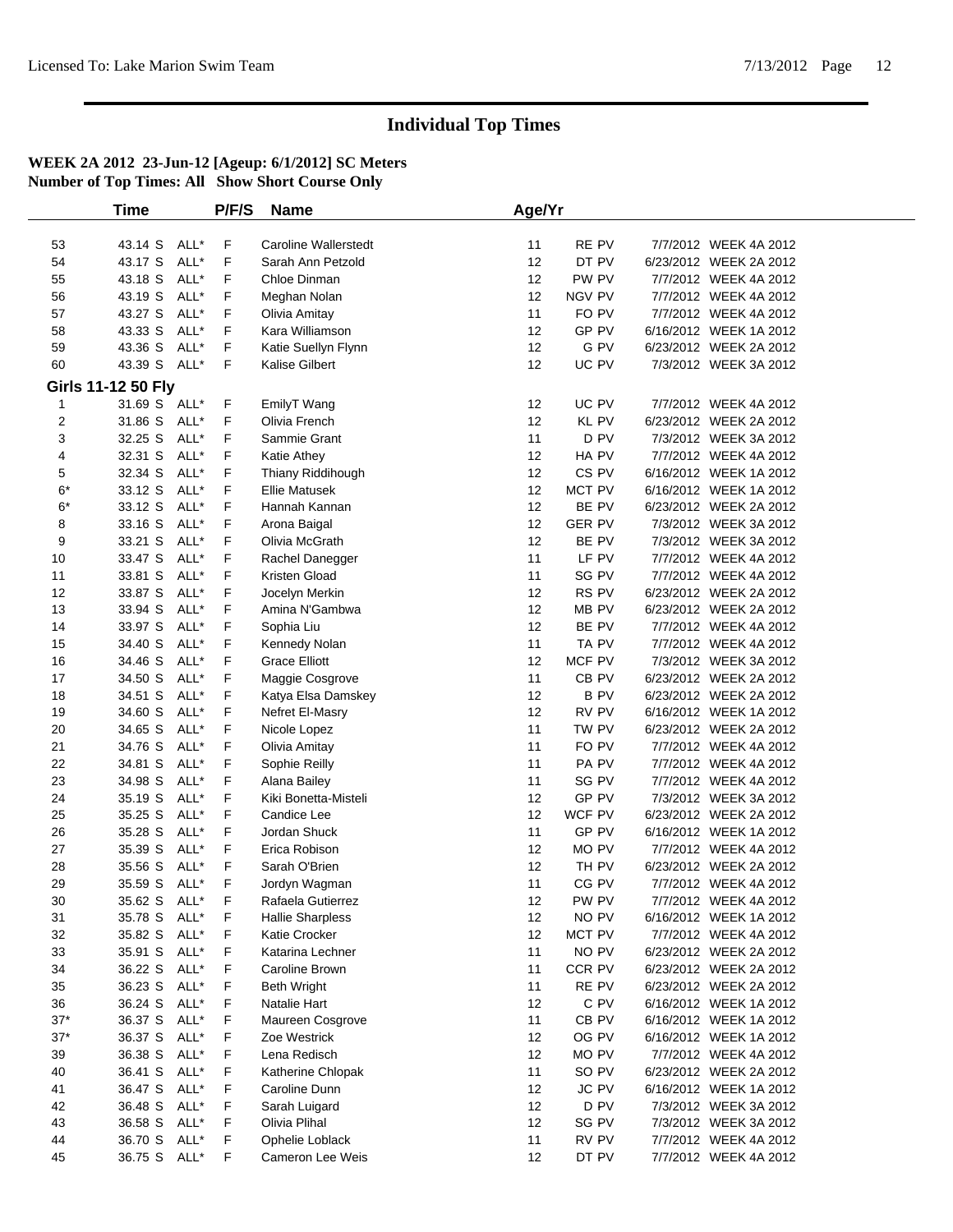|              | <b>Time</b>                |      | P/F/S | <b>Name</b>               | Age/Yr |                  |                        |  |
|--------------|----------------------------|------|-------|---------------------------|--------|------------------|------------------------|--|
|              |                            |      |       |                           |        |                  |                        |  |
| 46           | 36.84 S                    | ALL* | F     | <b>Tracy Santizo</b>      | 12     | LB PV            | 6/23/2012 WEEK 2A 2012 |  |
| 47           | 36.92 S                    | ALL* | F     | Afroditi Katsigiannakis   | 12     | RV PV            | 7/7/2012 WEEK 4A 2012  |  |
| 48           | 37.01 S                    | ALL* | F     | Morgan Howley             | 12     | PW PV            | 7/7/2012 WEEK 4A 2012  |  |
| 49           | 37.03 S                    | ALL* | F     | Esther Corley Quackenbush | 11     | DT PV            | 6/16/2012 WEEK 1A 2012 |  |
| $50*$        | 37.04 S                    | ALL* | F     | Nicole Kronfli            | 11     | IF PV            | 7/7/2012 WEEK 4A 2012  |  |
| $50*$        | 37.04 S                    | ALL* | F     | Julia Wang                | 11     | WL PV            | 6/23/2012 WEEK 2A 2012 |  |
| $52*$        | 37.06 S                    | ALL* | F     | Amanda Murayama           | 11     | WWD PV           | 6/23/2012 WEEK 2A 2012 |  |
| $52^{\star}$ | 37.06 S                    | ALL* | F     | Gurbani Singh             | 12     | WL PV            | 6/23/2012 WEEK 2A 2012 |  |
| 54           | 37.07 S                    | ALL* | F     | Sophie Bacon              | 11     | TH PV            | 7/7/2012 WEEK 4A 2012  |  |
| 55           | 37.10 S                    | ALL* | F     | Claire Lyhus              | 12     | FV PV            | 7/3/2012 WEEK 3A 2012  |  |
| 56           | 37.18 S                    | ALL* | F     | Dylan McAfee              | 11     | BE PV            | 7/7/2012 WEEK 4A 2012  |  |
| 57           | 37.19 S                    | ALL* | F     | Morgan Page               | 12     | TA PV            | 7/3/2012 WEEK 3A 2012  |  |
|              | <b>Girls 13-14 50 Free</b> |      |       |                           |        |                  |                        |  |
| 1            | 27.56 S                    | ALL* | F     | Hannah Lindsey            | 14     | RE PV            | 6/16/2012 WEEK 1A 2012 |  |
| 2            | 28.10 S                    | ALL* | F     | Catherine Johnson         | 14     | TF PV            | 7/7/2012 WEEK 4A 2012  |  |
| 3            | 28.23 S                    | ALL* | F     | Elaina Gu                 | 14     | RV PV            | 7/3/2012 WEEK 3A 2012  |  |
| 4            | 28.25 S                    | ALL* | F     | Melanie Doan              | 14     | SG PV            | 6/16/2012 WEEK 1A 2012 |  |
| 5            | 28.28 S                    | ALL* | F     | Sydney Kirsch             | 14     | C PV             | 7/7/2012 WEEK 4A 2012  |  |
| 6            | 28.44 S                    | ALL* | F     | Audrey Richter            | 13     | NH PV            | 6/23/2012 WEEK 2A 2012 |  |
| 7            | 28.59 S                    | ALL* | F     | Dorit Song                | 14     | UC PV            | 7/7/2012 WEEK 4A 2012  |  |
| 8            | 28.91 S                    | ALL* | F     | Maddy Zarchin             | 13     | LLD PV           | 6/16/2012 WEEK 1A 2012 |  |
| 9            | 28.94 S                    | ALL* | F     | Kelsy Song                | 14     | WCF PV           | 7/7/2012 WEEK 4A 2012  |  |
| 10           | 28.96 S                    | ALL* | F     | Abbey Holmes              | 14     | CA PV            | 6/16/2012 WEEK 1A 2012 |  |
| 11           | 29.14 S                    | ALL* | F     | Kate Wright               | 13     | RE PV            | 7/7/2012 WEEK 4A 2012  |  |
| 12           | 29.33 S                    | ALL* | F     | Fiona Asbury              | 14     | PO <sub>PV</sub> | 6/16/2012 WEEK 1A 2012 |  |
| 13           | 29.40 S                    | ALL* | F     | Mara Kaplan               | 13     | PW PV            | 7/7/2012 WEEK 4A 2012  |  |
| 14           | 29.42 S                    | ALL* | F     | Lynn Zhang                | 14     | RV PV            | 6/16/2012 WEEK 1A 2012 |  |
| 15           | 29.43 S                    | ALL* | F     | Claire Luigard            | 14     | D <sub>PV</sub>  | 6/16/2012 WEEK 1A 2012 |  |
| 16           | 29.57 S                    | ALL* | F     | Caroline Braviak          | 14     | TW PV            | 6/23/2012 WEEK 2A 2012 |  |
| 17           | 29.62 S                    | ALL* | F     | Colleen Kaufman           | 14     | HA PV            | 6/23/2012 WEEK 2A 2012 |  |
| 18           | 29.65 S                    | ALL* | F     | Sherril Han               | 14     | KFM PV           | 6/23/2012 WEEK 2A 2012 |  |
| $19*$        | 29.69 S                    | ALL* | F     | Anne Overly               | 14     | PLT PV           | 7/7/2012 WEEK 4A 2012  |  |
| $19*$        | 29.69 S                    | ALL* | F     | Sayaka Vaules             | 13     | FH PV            | 7/7/2012 WEEK 4A 2012  |  |
| 21           | 29.70 S                    | ALL* | F     | <b>Grace Goetcheus</b>    | 14     | C PV             | 6/16/2012 WEEK 1A 2012 |  |
| 22           | 29.72 S                    | ALL* | F     | <b>Lillie Spivey</b>      | 14     | WWD PV           | 6/23/2012 WEEK 2A 2012 |  |
| 23           | 29.75 S                    | ALL* | F     | <b>Brianna Forte</b>      | 13     | FO PV            | 7/7/2012 WEEK 4A 2012  |  |
| $24*$        | 29.78 S                    | ALL* | F     | <b>Alexis Pincus</b>      | 14     | WCF PV           | 6/16/2012 WEEK 1A 2012 |  |
| $24*$        | 29.78 S ALL*               |      | F     | <b>Madison Waechter</b>   | 13     | FR PV            | 7/3/2012 WEEK 3A 2012  |  |
| 26           | 29.87 S ALL*               |      | F     | Meghan Karl               | 14     | FV PV            | 6/23/2012 WEEK 2A 2012 |  |
| 27           | 29.88 S ALL*               |      | F     | Sophie El-Masry           | 14     | RV PV            | 6/23/2012 WEEK 2A 2012 |  |
| 28           | 29.99 S                    | ALL* | F     | Julia Reicin              | 13     | PGL PV           | 7/7/2012 WEEK 4A 2012  |  |
| 29           | 30.01 S                    | ALL* | F     | Dylan Gribble             | 13     | MCF PV           | 6/16/2012 WEEK 1A 2012 |  |
| 30           | 30.02 S                    | ALL* | F     | Kate Fulton               | 14     | CB <sub>PV</sub> | 6/23/2012 WEEK 2A 2012 |  |
| 31           | 30.04 S                    | ALL* | F     | Hannah Griffin            | 14     | C PV             | 6/23/2012 WEEK 2A 2012 |  |
| $32*$        | 30.06 S                    | ALL* | F     | Grace Sun                 | 13     | RV PV            | 6/16/2012 WEEK 1A 2012 |  |
| $32*$        | 30.06 S                    | ALL* | F     | Carly Alvarado            | 14     | UC PV            | 7/7/2012 WEEK 4A 2012  |  |
| $34^{\star}$ | 30.10 S                    | ALL* | F     | <b>Rachel Sigwalt</b>     | 13     | SG PV            | 7/7/2012 WEEK 4A 2012  |  |
| $34*$        | 30.10 S                    | ALL* | F     | Sydney Knapp              | 13     | MCF PV           | 6/23/2012 WEEK 2A 2012 |  |
| 36           | 30.16 S                    | ALL* | F     | Jaycee Mallory Yegher     | 13     | DT PV            | 6/16/2012 WEEK 1A 2012 |  |
| 37           | 30.20 S                    | ALL* | F     | Lucy Srour                | 14     | CG PV            | 6/23/2012 WEEK 2A 2012 |  |
| 38           | 30.24 S                    | ALL* | F     | Sarah Levendusky          | 13     | A PV             | 7/3/2012 WEEK 3A 2012  |  |
| 39           | 30.26 S                    | ALL* | F     | Claudia Gibson            | 13     | WL PV            | 6/23/2012 WEEK 2A 2012 |  |
| $40*$        | 30.27 S                    | ALL* | F     | Michaela Hauri            | 14     | QO PV            | 6/23/2012 WEEK 2A 2012 |  |
| $40*$        | 30.27 S ALL*               |      | F     | <b>Frances Shapiro</b>    | 14     | RF PV            | 7/7/2012 WEEK 4A 2012  |  |
|              |                            |      |       |                           |        |                  |                        |  |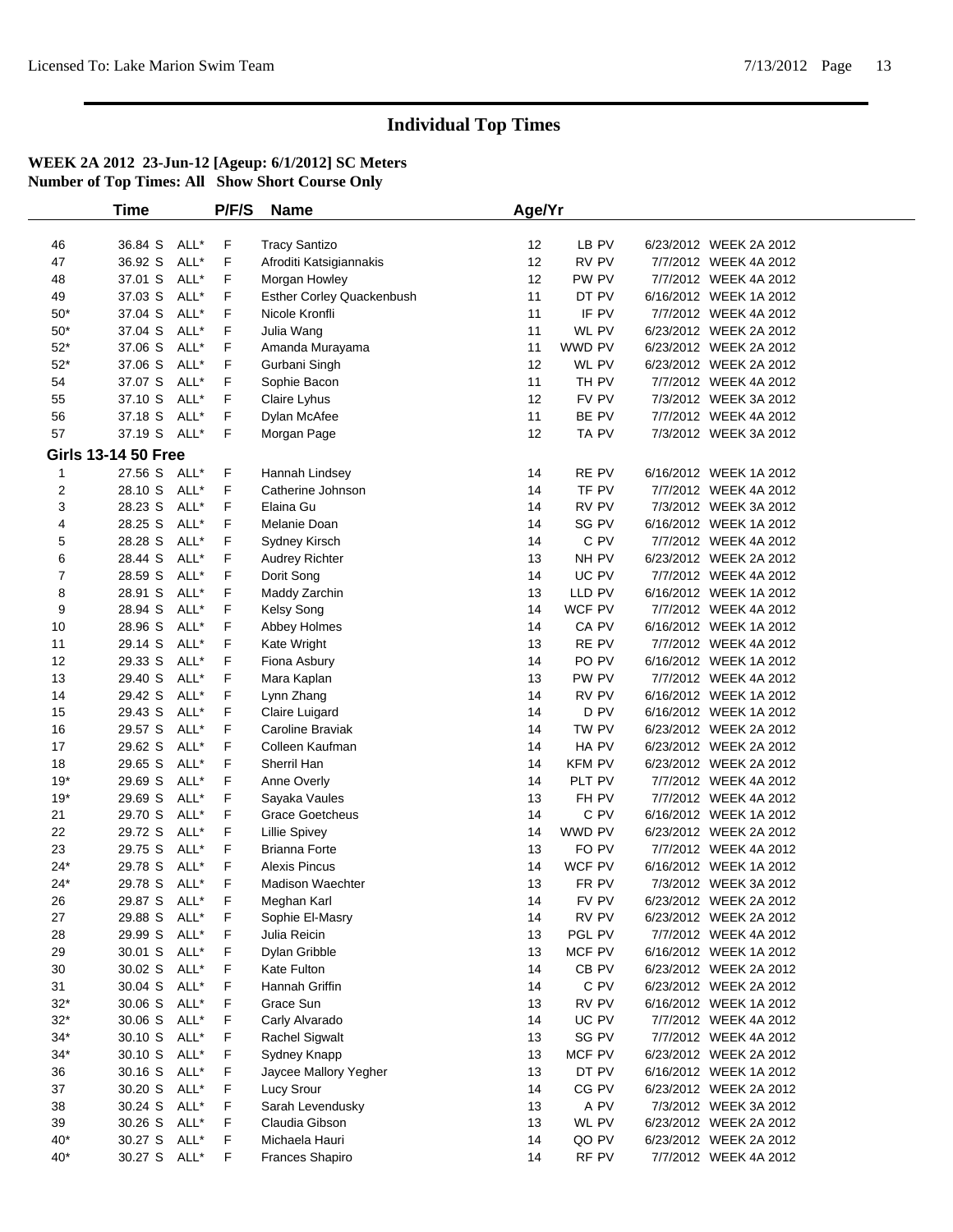|              | <b>Time</b>                |              | P/F/S  | <b>Name</b>             | Age/Yr   |                 |                                                |  |
|--------------|----------------------------|--------------|--------|-------------------------|----------|-----------------|------------------------------------------------|--|
| 42           | 30.31 S                    | ALL*         | F      | Eliya Harnood           | 13       | <b>GER PV</b>   | 6/16/2012 WEEK 1A 2012                         |  |
| 43           | 30.35 S                    | ALL*         | F      | Anna Olsson             | 13       | H PV            | 7/7/2012 WEEK 4A 2012                          |  |
| 44           | 30.37 S                    | ALL*         | F      | Emma Moore              | 14       | NWB PV          | 6/23/2012 WEEK 2A 2012                         |  |
| $45*$        | 30.40 S                    | ALL*         | F      | Marianna Flood          | 14       | FR PV           | 7/3/2012 WEEK 3A 2012                          |  |
| 45*          | 30.40 S                    | ALL*         | F      | Emma Elizabeth Weis     | 13       | DT PV           | 7/7/2012 WEEK 4A 2012                          |  |
| 47           | 30.46 S                    | ALL*         | F      | Mackenzie Fisher        | 13       | CG PV           | 7/7/2012 WEEK 4A 2012                          |  |
| 48           | 30.47 S                    | ALL*         | F      | Morgan Yuelan Mayer     | 14       | GP PV           | 7/7/2012 WEEK 4A 2012                          |  |
| 49*          | 30.53 S                    | ALL*         | F      | Catherine Gregory       | 14       | PA PV           | 6/23/2012 WEEK 2A 2012                         |  |
| 49*          | 30.53 S                    | ALL*         | F      | <b>Katherine Ellett</b> | 13       | TW PV           | 6/16/2012 WEEK 1A 2012                         |  |
| 51           | 30.56 S                    | ALL*         | F      | Jacqueline Landry       | 14       | LM PV           | 7/3/2012 WEEK 3A 2012                          |  |
| 52           | 30.57 S                    | ALL*         | F      | Meredith Srour          | 13       | CG PV           | 7/3/2012 WEEK 3A 2012                          |  |
| $53^{\ast}$  | 30.63 S                    | ALL*         | F      | Sydney Grube            | 14       | K PV            | 7/3/2012 WEEK 3A 2012                          |  |
| $53^{\ast}$  | 30.63 S                    | ALL*         | F      | Helen Kent              | 14       | WG PV           | 7/3/2012 WEEK 3A 2012                          |  |
| 55           | 30.64 S                    | ALL*         | F      | Isabel Bogart           | 13       | SL PV           | 7/7/2012 WEEK 4A 2012                          |  |
| 56           | 30.70 S                    | ALL*         | F      | Bryna Rose Steele       | 14       | <b>BPV</b>      | 7/3/2012 WEEK 3A 2012                          |  |
| $57*$        | 30.71 S                    | ALL*         | F      | Ariana Casimates        | 14       | HA PV           | 6/23/2012 WEEK 2A 2012                         |  |
| $57*$        | 30.71 S                    | ALL*         | F      | Connor Ganey            | 14       | OM PV           | 7/7/2012 WEEK 4A 2012                          |  |
| $59^{\ast}$  | 30.72 S                    | ALL*         | F      | Sarah Aitken            | 14       | CB PV           | 7/3/2012 WEEK 3A 2012                          |  |
| $59^{\ast}$  | 30.72 S                    | ALL*         | F      | Kendall Crosby          | 14       | K PV            | 6/16/2012 WEEK 1A 2012                         |  |
| 61           | 30.75 S                    | ALL*         | F      | Fanny Wu                | 13       | WCF PV          | 7/3/2012 WEEK 3A 2012                          |  |
| 62           | 30.78 S                    | ALL*         | F      | Connie Ho               | 14       | PGL PV          | 6/23/2012 WEEK 2A 2012                         |  |
| 63           | 30.81 S                    | ALL*         | F      | Cecelia Nerantzis       | 13       | MW PV           | 6/23/2012 WEEK 2A 2012                         |  |
| 64           | 30.91 S                    | ALL*         | F      | Gail Frances Anderson   | 13       | G PV            | 6/16/2012 WEEK 1A 2012                         |  |
| 65           | 30.93 S                    | ALL*         | F      | Meghan Giron            | 13       | UC PV           | 6/23/2012 WEEK 2A 2012                         |  |
| 66           | 30.94 S                    | ALL*         | F      | Katie Zehner            | 13       | NCC PV          | 7/3/2012 WEEK 3A 2012                          |  |
| 67           | 30.96 S                    | ALL*         | F      | Christina Lakey         | 13       | TF PV           | 7/7/2012 WEEK 4A 2012                          |  |
| 68*          | 30.99 S                    | ALL*         | F      | Alexandra Berger        | 13       | LF PV           | 7/7/2012 WEEK 4A 2012                          |  |
| 68*          | 30.99 S ALL*               |              | F      | Caroline Hanson         | 14       | NO PV           | 7/7/2012 WEEK 4A 2012                          |  |
|              | <b>Girls 13-14 50 Back</b> |              |        |                         |          |                 |                                                |  |
| $\mathbf{1}$ | 30.23 S ALL*               |              | F      | Hannah Lindsey          | 14       | RE PV           | 6/16/2012 WEEK 1A 2012                         |  |
| 2            | 31.93 S                    | ALL*         | F      | Carly Alvarado          | 14       | UC PV           | 7/3/2012 WEEK 3A 2012                          |  |
| 3            | 32.02 S                    | ALL*         | F      | Elaina Gu               | 14       | RV PV           | 7/3/2012 WEEK 3A 2012                          |  |
| 4            | 32.19 S                    | ALL*         | F      | <b>Grace Goetcheus</b>  | 14       | C PV            | 6/23/2012 WEEK 2A 2012                         |  |
| 5            | 32.23 S                    | ALL*         | F      | Sydney Kirsch           | 14       | C PV            | 7/3/2012 WEEK 3A 2012                          |  |
| 6            | 32.25 S                    | ALL*         | F      | Catherine Johnson       | 14       | TF PV           | 7/7/2012 WEEK 4A 2012                          |  |
| 7            | 32.59 S                    | ALL*         | F      | Lily Haeberle           | 13       | FR PV           | 7/3/2012 WEEK 3A 2012                          |  |
| 8            | 33.36 S                    | ALL*         | F      | <b>Kelsy Song</b>       | 14       | WCF PV          | 6/16/2012 WEEK 1A 2012                         |  |
| 9            | 33.55 S                    | ALL*         | F      | Meghan Karl             | 14       | FV PV           | 7/3/2012 WEEK 3A 2012                          |  |
| 10           | 33.64 S                    | ALL*         | F      | <b>Lillie Spivey</b>    | 14       | WWD PV          | 7/3/2012 WEEK 3A 2012                          |  |
| 11           | 33.66 S                    | ALL*         | F      | Sherril Han             | 14       | <b>KFM PV</b>   | 6/23/2012 WEEK 2A 2012                         |  |
| 12           | 33.70 S                    | ALL*         | F      | Rona Yu                 | 14       | SB PV           | 6/23/2012 WEEK 2A 2012                         |  |
| 13           | 33.82 S                    | ALL*<br>ALL* | F<br>F | Deanna Barbara Edwing   | 13       | DT PV           | 6/23/2012 WEEK 2A 2012                         |  |
| 14           | 34.04 S<br>34.17 S         | ALL*         | F      | Maddy Zarchin           | 13<br>13 | LLD PV<br>RV PV | 6/23/2012 WEEK 2A 2012                         |  |
| 15<br>16     | 34.19 S                    | ALL*         | F      | Grace Sun<br>Helen Kent | 14       | WG PV           | 7/3/2012 WEEK 3A 2012<br>7/7/2012 WEEK 4A 2012 |  |
| 17           | 34.33 S                    | ALL*         | F      | Fiona Asbury            | 14       | PO PV           | 6/16/2012 WEEK 1A 2012                         |  |
| 18           | 34.46 S                    | ALL*         | F      | Dylan Gribble           | 13       | MCF PV          | 7/3/2012 WEEK 3A 2012                          |  |
| 19           | 34.51 S                    | ALL*         | F      | Sydney Knapp            | 13       | MCF PV          | 6/23/2012 WEEK 2A 2012                         |  |
| 20           | 34.55 S                    | ALL*         | F      | Caroline Braviak        | 14       | TW PV           | 6/16/2012 WEEK 1A 2012                         |  |
| 21           | 34.57 S                    | ALL*         | F      | Kellie Zhang            | 13       | PGL PV          | 7/3/2012 WEEK 3A 2012                          |  |
| 22           | 34.62 S                    | ALL*         | F      | Melanie Doan            | 14       | SG PV           | 7/3/2012 WEEK 3A 2012                          |  |
| 23           | 34.69 S                    | ALL*         | F      | Ariana Casimates        | 14       | HA PV           | 6/23/2012 WEEK 2A 2012                         |  |
| 24           | 34.80 S                    | ALL*         | F      | Fanny Wu                | 13       | WCF PV          | 7/7/2012 WEEK 4A 2012                          |  |
| 25           | 34.84 S ALL*               |              | F      | Sophie El-Masry         | 14       | RV PV           | 6/16/2012 WEEK 1A 2012                         |  |
|              |                            |              |        |                         |          |                 |                                                |  |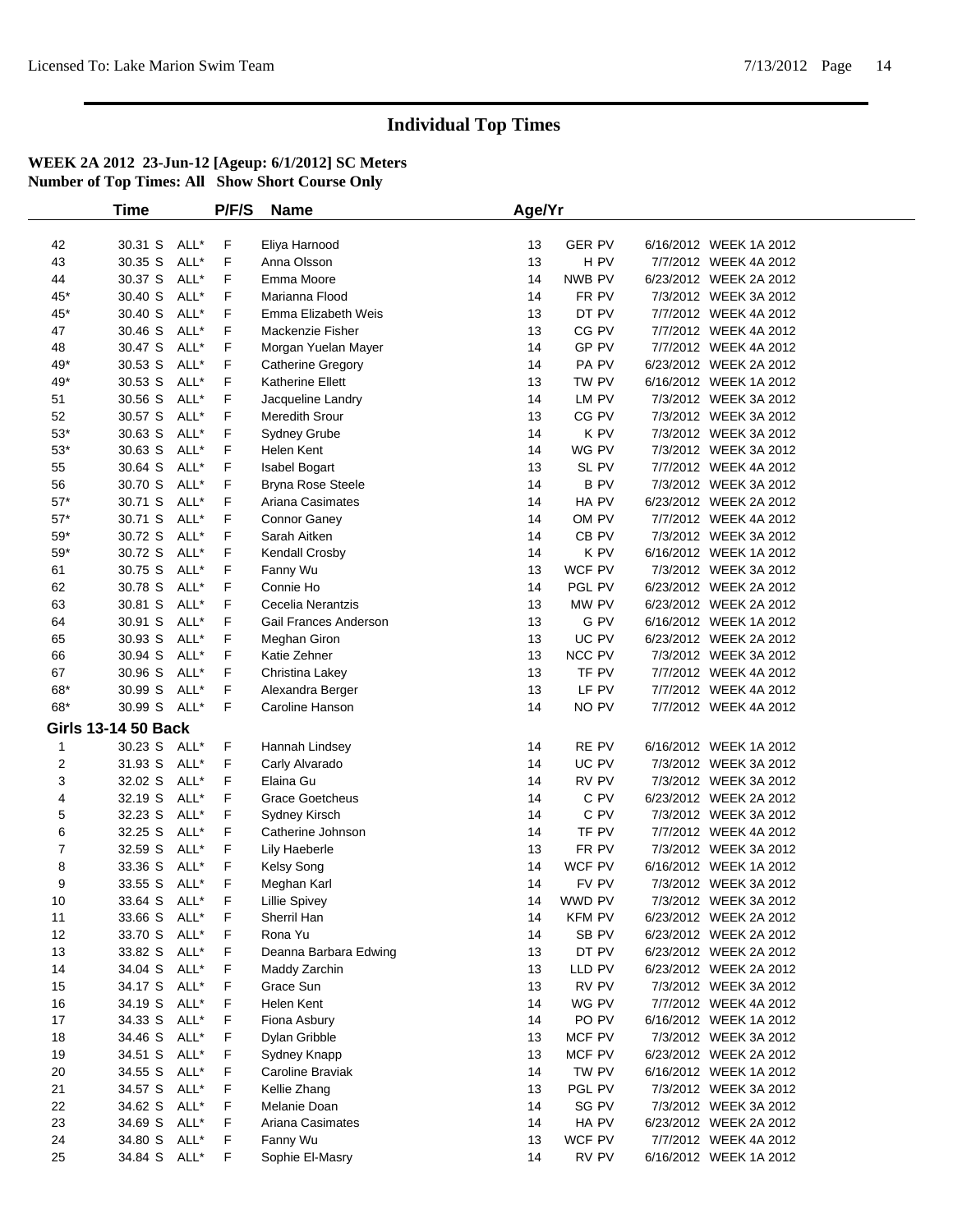|                | Time                         |      | P/F/S | <b>Name</b>               | Age/Yr |                  |                        |  |
|----------------|------------------------------|------|-------|---------------------------|--------|------------------|------------------------|--|
|                |                              |      |       |                           |        |                  |                        |  |
| 26             | 34.97 S ALL*                 |      | F     | <b>Emily Rosenkoetter</b> | 13     | LF PV            | 6/23/2012 WEEK 2A 2012 |  |
| 27             | 35.06 S                      | ALL* | F     | <b>Brianna Forte</b>      | 13     | FO PV            | 7/7/2012 WEEK 4A 2012  |  |
| 28             | 35.21 S                      | ALL* | F     | Audrey Richter            | 13     | NH PV            | 6/16/2012 WEEK 1A 2012 |  |
| 29             | 35.23 S                      | ALL* | F     | Connie Ho                 | 14     | PGL PV           | 6/23/2012 WEEK 2A 2012 |  |
| 30             | 35.35 S                      | ALL* | F     | Isabel Bogart             | 13     | SL PV            | 6/23/2012 WEEK 2A 2012 |  |
| 31             | 35.38 S                      | ALL* | F     | Christina Lakey           | 13     | TF PV            | 6/16/2012 WEEK 1A 2012 |  |
| 32             | 35.43 S                      | ALL* | F     | Jacqueline Landry         | 14     | LM PV            | 7/3/2012 WEEK 3A 2012  |  |
| 33             | 35.45 S                      | ALL* | F     | Rachel Ziegler            | 14     | MCF PV           | 6/16/2012 WEEK 1A 2012 |  |
| 34             | 35.49 S                      | ALL* | F     | Katherine Ellett          | 13     | TW PV            | 7/7/2012 WEEK 4A 2012  |  |
| 35             | 35.51 S                      | ALL* | F     | Kelsea Jo-Anne Edwing     | 13     | DT PV            | 6/16/2012 WEEK 1A 2012 |  |
| $36*$          | 35.59 S                      | ALL* | F     | Mackenzie Fisher          | 13     | CG PV            | 7/7/2012 WEEK 4A 2012  |  |
| $36*$          | 35.59 S                      | ALL* | F     | Jessica Kline             | 13     | <b>BPV</b>       | 7/3/2012 WEEK 3A 2012  |  |
| 38             | 35.60 S                      | ALL* | F     | <b>Tess Speiser</b>       | 14     | MO PV            | 6/23/2012 WEEK 2A 2012 |  |
| 39             | 35.63 S                      | ALL* | F     | Meredith Bergman          | 14     | MM PV            | 7/3/2012 WEEK 3A 2012  |  |
| 40             | 35.66 S                      | ALL* | F     | Claudia Gibson            | 13     | WL PV            | 6/23/2012 WEEK 2A 2012 |  |
| 41             | 35.70 S                      | ALL* | F     | Eleanore McGuire-Wein     | 13     | BE PV            | 7/3/2012 WEEK 3A 2012  |  |
| 42             | 35.71 S                      | ALL* | F     | Eliya Harnood             | 13     | <b>GER PV</b>    | 6/16/2012 WEEK 1A 2012 |  |
| 43             | 35.85 S                      | ALL* | F     | Teresa DiGioia            | 13     | OF PV            | 6/23/2012 WEEK 2A 2012 |  |
| 44             | 35.90 S                      | ALL* | F     | Kate Wright               | 13     | RE PV            | 6/23/2012 WEEK 2A 2012 |  |
| 45             | 35.94 S                      | ALL* | F     | Catherine Gregory         | 14     | PA PV            | 6/23/2012 WEEK 2A 2012 |  |
| 46             | 35.97 S                      | ALL* | F     | Sophia Hu                 | 14     | WL PV            | 7/3/2012 WEEK 3A 2012  |  |
| 47             | 36.05 S                      | ALL* | F     | Emma Moore                | 14     | NWB PV           | 6/16/2012 WEEK 1A 2012 |  |
| 48             | 36.11 S                      | ALL* | F     | Keara Lindsay             | 13     | RH PV            | 7/7/2012 WEEK 4A 2012  |  |
| 49             | 36.12 S                      | ALL* | F     | Morgan Yuelan Mayer       | 14     | GP PV            | 6/23/2012 WEEK 2A 2012 |  |
| 50             | 36.15 S                      | ALL* | F     | Alexa Stewart             | 13     | FV PV            | 7/3/2012 WEEK 3A 2012  |  |
| 51             | 36.24 S ALL*                 |      | F     | Hannah Griffin            | 14     | C PV             | 7/7/2012 WEEK 4A 2012  |  |
|                | <b>Girls 13-14 50 Breast</b> |      |       |                           |        |                  |                        |  |
| $\mathbf{1}$   | 35.07 S ALL*                 |      | F.    | Jaycee Mallory Yegher     | 13     | DT PV            | 7/7/2012 WEEK 4A 2012  |  |
| 2              | 35.80 S                      | ALL* | F     | Ashley Piepol             | 13     | TW PV            | 6/23/2012 WEEK 2A 2012 |  |
| 3              | 35.81 S                      | ALL* | F     | Claire Luigard            | 14     | D PV             | 7/3/2012 WEEK 3A 2012  |  |
| 4              | 36.28 S                      | ALL* | F     | Mara Kaplan               | 13     | PW PV            | 7/7/2012 WEEK 4A 2012  |  |
| 5              | 36.69 S                      | ALL* | F     | <b>Grace Goetcheus</b>    | 14     | C PV             | 6/23/2012 WEEK 2A 2012 |  |
| 6              | 36.79 S                      | ALL* | F     | Kate Fulton               | 14     | CB <sub>PV</sub> | 6/23/2012 WEEK 2A 2012 |  |
| $\overline{7}$ | 37.01 S                      | ALL* | F     | Kelsy Song                | 14     | WCF PV           | 6/16/2012 WEEK 1A 2012 |  |
| 8              | 37.05 S                      | ALL* | F     | Dorit Song                | 14     | UC PV            | 6/23/2012 WEEK 2A 2012 |  |
| 9              | 37.26 S                      | ALL* | F     | Elaina Gu                 | 14     | RV PV            | 7/7/2012 WEEK 4A 2012  |  |
| 10             | 37.29 S                      | ALL* | F     | Abbey Holmes              | 14     | CA PV            | 6/16/2012 WEEK 1A 2012 |  |
| 11             | 37.41 S ALL*                 |      | F     | <b>Katherine Ellett</b>   | 13     | TW PV            | 7/7/2012 WEEK 4A 2012  |  |
| 12             | 37.53 S ALL*                 |      | F     | Kellie Zhang              | 13     | PGL PV           | 7/3/2012 WEEK 3A 2012  |  |
| 13             | 37.66 S ALL*                 |      | F     | <b>Sydney Grube</b>       | 14     | K PV             | 7/7/2012 WEEK 4A 2012  |  |
| 14             | 37.73 S ALL*                 |      | F     | Anna Olsson               | 13     | H PV             | 7/7/2012 WEEK 4A 2012  |  |
| 15             | 37.76 S                      | ALL* | F     | Fiona Asbury              | 14     | PO PV            | 6/16/2012 WEEK 1A 2012 |  |
| 16             | 37.86 S                      | ALL* | F     | Sophie El-Masry           | 14     | RV PV            | 7/3/2012 WEEK 3A 2012  |  |
| 17             | 38.06 S                      | ALL* | F     | Rachel Sigwalt            | 13     | SG PV            | 7/7/2012 WEEK 4A 2012  |  |
| 18             | 38.16 S                      | ALL* | F     | Sayaka Vaules             | 13     | FH PV            | 7/7/2012 WEEK 4A 2012  |  |
| 19             | 38.18 S                      | ALL* | F     | Hannah Melrod             | 14     | B PV             | 7/3/2012 WEEK 3A 2012  |  |
| 20             | 38.58 S                      | ALL* | F     | Hannah Lee                | 14     | PGL PV           | 6/23/2012 WEEK 2A 2012 |  |
| 21             | 38.65 S                      | ALL* | F     | Meredith Srour            | 13     | CG PV            | 7/7/2012 WEEK 4A 2012  |  |
| 22             | 38.75 S                      | ALL* | F     | Colleen Kaufman           | 14     | HA PV            | 6/23/2012 WEEK 2A 2012 |  |
| 23             | 38.77 S                      | ALL* | F     | Rachel Yeatman            | 14     | MCT PV           | 6/16/2012 WEEK 1A 2012 |  |
| 24             | 38.86 S                      | ALL* | F     | Lisa Victoria Zangla      | 13     | QO PV            | 7/7/2012 WEEK 4A 2012  |  |
| 25             | 38.97 S                      | ALL* | F     | Anne Overly               | 14     | PLT PV           | 7/7/2012 WEEK 4A 2012  |  |
| 26             | 39.14 S                      | ALL* | F     | Gwenyth Asbury            | 13     | PO PV            | 7/7/2012 WEEK 4A 2012  |  |
| 27             | 39.16 S ALL*                 |      | F     | Sarah Aitken              | 14     | CB PV            | 6/16/2012 WEEK 1A 2012 |  |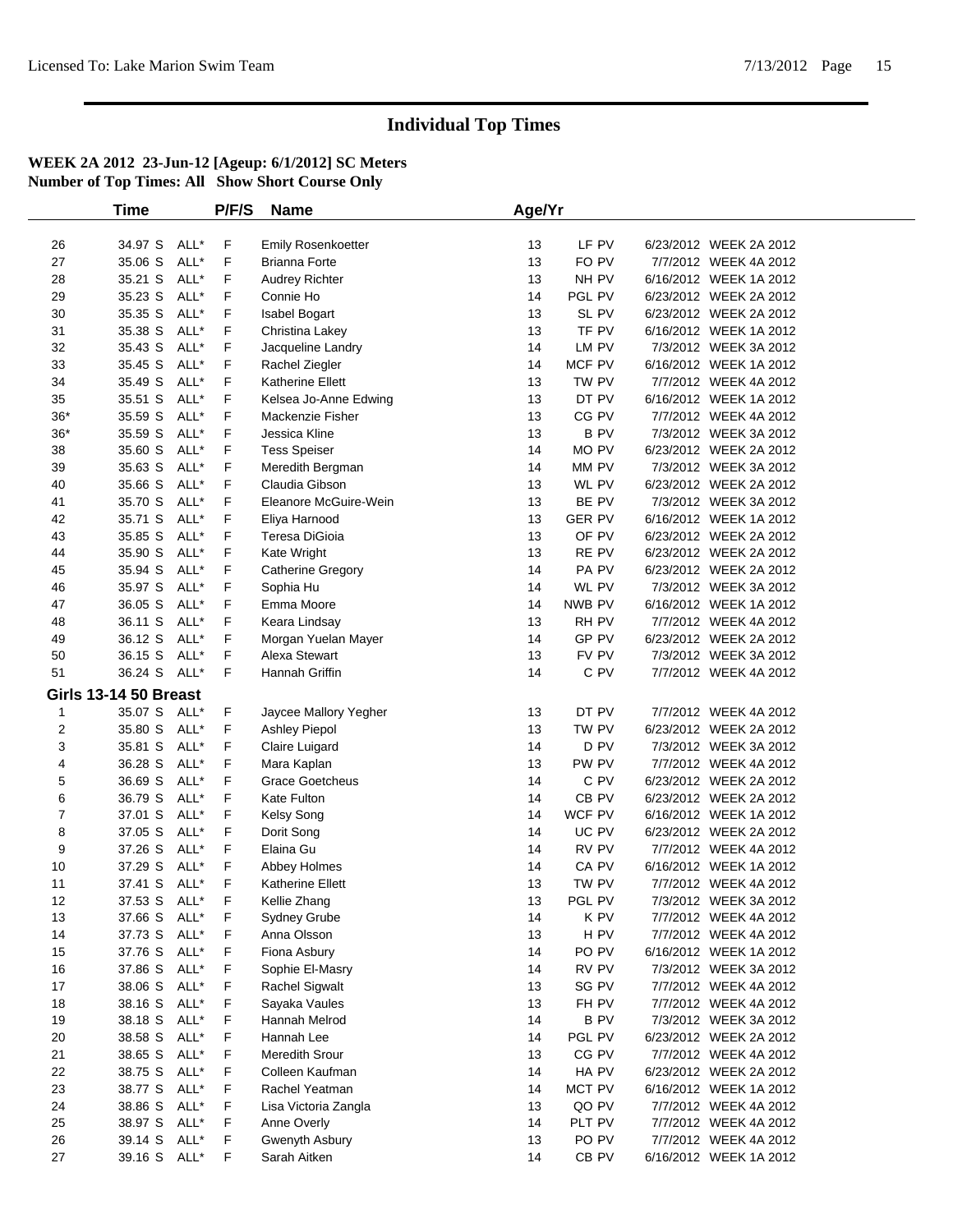|                | Time                      |      | P/F/S | <b>Name</b>             | Age/Yr |               |                        |  |
|----------------|---------------------------|------|-------|-------------------------|--------|---------------|------------------------|--|
|                |                           |      |       |                         |        |               |                        |  |
| 28             | 39.22 S                   | ALL* | F     | Mary Hippchen           | 14     | H PV          | 7/7/2012 WEEK 4A 2012  |  |
| 29             | 39.31 S                   | ALL* | F     | Margaret Wolfson        | 13     | C PV          | 6/23/2012 WEEK 2A 2012 |  |
| 30             | 39.37 S                   | ALL* | F     | <b>Rachel Post</b>      | 14     | JC PV         | 7/3/2012 WEEK 3A 2012  |  |
| 31             | 39.44 S                   | ALL* | F     | Riva Huda Redding       | 14     | <b>KFM PV</b> | 6/23/2012 WEEK 2A 2012 |  |
| 32             | 39.51 S                   | ALL* | F     | Meghan Giron            | 13     | UC PV         | 7/3/2012 WEEK 3A 2012  |  |
| $33*$          | 39.53 S                   | ALL* | F     | Sarah Levendusky        | 13     | A PV          | 7/7/2012 WEEK 4A 2012  |  |
| $33*$          | 39.53 S                   | ALL* | F     | Melanie Doan            | 14     | SG PV         | 6/23/2012 WEEK 2A 2012 |  |
| 35             | 39.62 S                   | ALL* | F     | Grace Goodkind          | 13     | PW PV         | 7/7/2012 WEEK 4A 2012  |  |
| 36             | 39.63 S                   | ALL* | F     | Morgan Yuelan Mayer     | 14     | GP PV         | 6/16/2012 WEEK 1A 2012 |  |
| 37             | 39.64 S                   | ALL* | F     | Delaney Jacobs          | 14     | MCF PV        | 6/23/2012 WEEK 2A 2012 |  |
| 38             | 39.82 S                   | ALL* | F     | Emma Moore              | 14     | NWB PV        | 6/23/2012 WEEK 2A 2012 |  |
| 39             | 39.88 S                   | ALL* | F     | <b>Frances Shapiro</b>  | 14     | RF PV         | 6/23/2012 WEEK 2A 2012 |  |
| 40             | 39.93 S                   | ALL* | F     | <b>Madison Waechter</b> | 13     | FR PV         | 7/7/2012 WEEK 4A 2012  |  |
| 41             | 40.00 S                   | ALL* | F     | Jasmine Chang           | 13     | WL PV         | 6/23/2012 WEEK 2A 2012 |  |
| 42             | 40.04 S                   | ALL* | F     | Allison Ruff            | 13     | OG PV         | 6/23/2012 WEEK 2A 2012 |  |
| 43             | 40.06 S                   | ALL* | F     | Kriza Sy                | 14     | PO PV         | 6/16/2012 WEEK 1A 2012 |  |
| 44             | 40.07 S                   | ALL* | F     | Dylan Gribble           | 13     | MCF PV        | 6/16/2012 WEEK 1A 2012 |  |
| 45             | 40.09 S                   | ALL* | F     | <b>Hallie Srebnick</b>  | 13     | CG PV         | 7/3/2012 WEEK 3A 2012  |  |
| 46             | 40.15 S                   | ALL* | F     | Natalia Ochman          | 14     | <b>GER PV</b> | 7/3/2012 WEEK 3A 2012  |  |
| 47             | 40.16 S                   | ALL* | F     | Catherine Gregory       | 14     | PA PV         | 6/23/2012 WEEK 2A 2012 |  |
| 48             | 40.19 S                   | ALL* | F     | Abigail Baruch Fry      | 14     | LF PV         | 6/23/2012 WEEK 2A 2012 |  |
| 49             | 40.21 S                   | ALL* | F     | Kristen Toth            | 14     | A PV          | 6/16/2012 WEEK 1A 2012 |  |
| $50*$          | 40.41 S                   | ALL* | F     | Fanny Wu                | 13     | WCF PV        | 7/7/2012 WEEK 4A 2012  |  |
| $50*$          | 40.41 S                   | ALL* | F     | <b>Alexis Pincus</b>    | 14     | WCF PV        | 6/16/2012 WEEK 1A 2012 |  |
| 52             | 40.44 S                   | ALL* | F     | Carley Kolker           | 13     | HA PV         | 7/7/2012 WEEK 4A 2012  |  |
| 53             | 40.45 S                   | ALL* | F     | Lynn Zhang              | 14     | RV PV         | 7/3/2012 WEEK 3A 2012  |  |
| 54             | 40.50 S                   | ALL* | F     | Ellie Valenti           | 14     | LLD PV        | 6/23/2012 WEEK 2A 2012 |  |
| 55             | 40.72 S                   | ALL* | F     | Rolane Qian             | 14     | WTL PV        | 7/7/2012 WEEK 4A 2012  |  |
| 56             | 40.75 S                   | ALL* | F     | Sarah Solomon           | 14     | RS PV         | 7/3/2012 WEEK 3A 2012  |  |
| 57             | 40.89 S                   | ALL* | F     | Emily Wang              | 13     | CLM PV        | 6/23/2012 WEEK 2A 2012 |  |
| 58             | 40.90 S                   | ALL* | F     | <b>Clare Severe</b>     | 14     | SL PV         | 6/23/2012 WEEK 2A 2012 |  |
| 59             | 40.95 S                   | ALL* | F     | Hannah Horng            | 14     | KFM PV        | 6/16/2012 WEEK 1A 2012 |  |
| 60             | 41.07 S                   | ALL* | F     | Julia Reicin            | 13     | PGL PV        | 7/7/2012 WEEK 4A 2012  |  |
| 61             | 41.18 S ALL*              |      | F     | Deanna Barbara Edwing   | 13     | DT PV         | 7/7/2012 WEEK 4A 2012  |  |
|                | <b>Girls 13-14 50 Fly</b> |      |       |                         |        |               |                        |  |
| 1              | 30.17 S ALL*              |      | F     | Hannah Lindsey          | 14     | RE PV         | 6/16/2012 WEEK 1A 2012 |  |
| $\overline{2}$ | 30.77 S                   | ALL* | F     | Sydney Kirsch           | 14     | C PV          | 7/3/2012 WEEK 3A 2012  |  |
| 3              | 30.84 S ALL*              |      | F     | Kelsy Song              | 14     | WCF PV        | 7/7/2012 WEEK 4A 2012  |  |
| 4              | 30.88 S ALL*              |      | F     | Maddy Zarchin           | 13     | LLD PV        | 6/23/2012 WEEK 2A 2012 |  |
| 5              | 30.96 S ALL*              |      | F     | Dorit Song              | 14     | UC PV         | 7/3/2012 WEEK 3A 2012  |  |
| 6              | 31.24 S ALL*              |      | F     | Frances Shapiro         | 14     | RF PV         | 7/7/2012 WEEK 4A 2012  |  |
| $\overline{7}$ | 31.43 S                   | ALL* | F     | Elaina Gu               | 14     | RV PV         | 7/3/2012 WEEK 3A 2012  |  |
| 8              | 31.46 S                   | ALL* | F     | <b>Audrey Richter</b>   | 13     | NH PV         | 6/23/2012 WEEK 2A 2012 |  |
| 9              | 31.56 S                   | ALL* | F     | Sherril Han             | 14     | KFM PV        | 6/23/2012 WEEK 2A 2012 |  |
| 10             | 31.65 S                   | ALL* | F     | Mara Kaplan             | 13     | PW PV         | 7/7/2012 WEEK 4A 2012  |  |
| 11             | 31.94 S                   | ALL* | F     | Dylan Gribble           | 13     | MCF PV        | 6/23/2012 WEEK 2A 2012 |  |
| 12             | 32.04 S                   | ALL* | F     | Caroline Braviak        | 14     | TW PV         | 6/23/2012 WEEK 2A 2012 |  |
| 13             | 32.19 S                   | ALL* | F     | Abbey Holmes            | 14     | CA PV         | 7/7/2012 WEEK 4A 2012  |  |
| 14             | 32.28 S                   | ALL* | F     | Kellie Zhang            | 13     | PGL PV        | 7/7/2012 WEEK 4A 2012  |  |
| 15             | 32.31 S                   | ALL* | F     | <b>Madison Waechter</b> | 13     | FR PV         | 7/7/2012 WEEK 4A 2012  |  |
| 16             | 32.35 S                   | ALL* | F     | Fanny Wu                | 13     | WCF PV        | 7/3/2012 WEEK 3A 2012  |  |
| 17             | 32.38 S                   | ALL* | F     | <b>Brianna Forte</b>    | 13     | FO PV         | 6/16/2012 WEEK 1A 2012 |  |
| 18             | 32.56 S                   | ALL* | F     | Kate Wright             | 13     | RE PV         | 7/7/2012 WEEK 4A 2012  |  |
| 19             | 32.72 S ALL*              |      | F     | Alexa Stewart           | 13     | FV PV         | 6/23/2012 WEEK 2A 2012 |  |
|                |                           |      |       |                         |        |               |                        |  |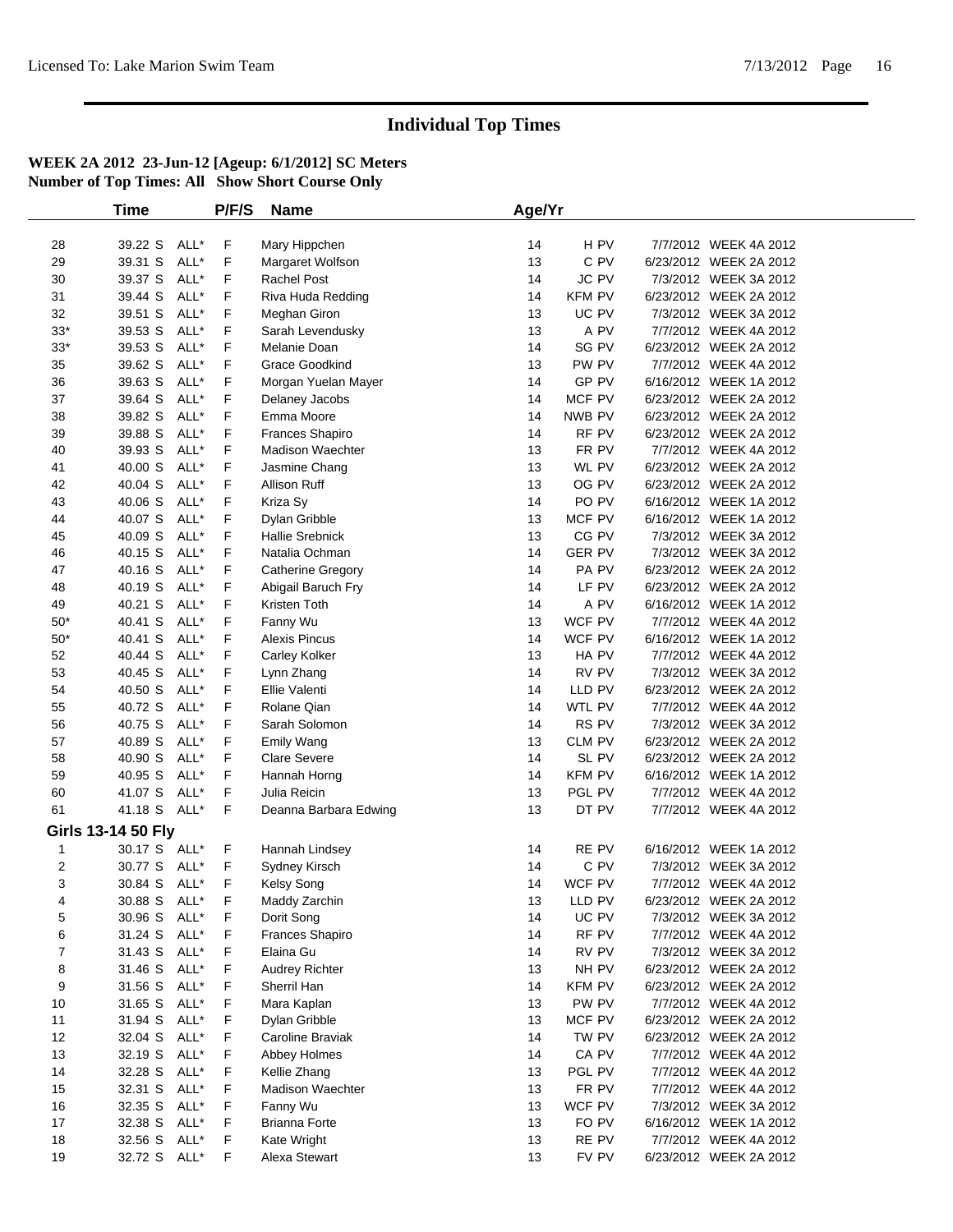| <b>Time</b>          |      | P/F/S | <b>Name</b>              | Age/Yr |               |                        |  |
|----------------------|------|-------|--------------------------|--------|---------------|------------------------|--|
|                      |      |       |                          |        |               |                        |  |
| 20<br>32.75 S        | ALL* | F     | Sayaka Vaules            | 13     | FH PV         | 6/16/2012 WEEK 1A 2012 |  |
| 21<br>32.90 S        | ALL* | F     | Anne Overly              | 14     | PLT PV        | 7/7/2012 WEEK 4A 2012  |  |
| $22*$<br>32.91 S     | ALL* | F     | Anna Olsson              | 13     | H PV          | 6/23/2012 WEEK 2A 2012 |  |
| $22*$<br>32.91 S     | ALL* | F     | Claudia Gibson           | 13     | WL PV         | 7/7/2012 WEEK 4A 2012  |  |
| 24<br>32.95 S        | ALL* | F     | <b>Grace Goetcheus</b>   | 14     | C PV          | 7/7/2012 WEEK 4A 2012  |  |
| 25<br>32.99 S        | ALL* | F     | Sarah Aitken             | 14     | CB PV         | 7/3/2012 WEEK 3A 2012  |  |
| 26<br>33.03 S        | ALL* | F     | Rona Yu                  | 14     | SB PV         | 7/7/2012 WEEK 4A 2012  |  |
| 27<br>33.13 S        | ALL* | F     | Claire Luigard           | 14     | D PV          | 7/3/2012 WEEK 3A 2012  |  |
| 33.20 S<br>28        | ALL* | F     | Lucy Srour               | 14     | CG PV         | 6/16/2012 WEEK 1A 2012 |  |
| $29*$<br>33.31 S     | ALL* | F     | Jaycee Mallory Yegher    | 13     | DT PV         | 6/23/2012 WEEK 2A 2012 |  |
| $29*$<br>33.31 S     | ALL* | F     | Melanie Doan             | 14     | SG PV         | 6/16/2012 WEEK 1A 2012 |  |
| 31<br>33.33 S        | ALL* | F     | Eliya Harnood            | 13     | <b>GER PV</b> | 6/16/2012 WEEK 1A 2012 |  |
| $32*$<br>33.34 S     | ALL* | F     | Colleen Kaufman          | 14     | HA PV         | 6/23/2012 WEEK 2A 2012 |  |
| $32*$<br>33.34 S     | ALL* | F     | Eleanore McGuire-Wein    | 13     | BE PV         | 6/23/2012 WEEK 2A 2012 |  |
| $32*$<br>33.34 S     | ALL* | F     | Sydney Knapp             | 13     | MCF PV        | 6/23/2012 WEEK 2A 2012 |  |
| 35<br>33.48 S        | ALL* | F     | Kelsea Jo-Anne Edwing    | 13     | DT PV         | 7/7/2012 WEEK 4A 2012  |  |
| $36*$<br>33.53 S     | ALL* | F     | Mackenzie Fisher         | 13     | CG PV         | 7/7/2012 WEEK 4A 2012  |  |
| $36*$<br>33.53 S     | ALL* | F     | Emma Moore               | 14     | NWB PV        | 6/16/2012 WEEK 1A 2012 |  |
| 38<br>33.62 S        | ALL* | F     | Ariana Casimates         | 14     | HA PV         | 6/23/2012 WEEK 2A 2012 |  |
| 39<br>33.69 S        | ALL* | F     | <b>Catherine Gregory</b> | 14     | PA PV         | 7/7/2012 WEEK 4A 2012  |  |
| 40<br>33.72 S        | ALL* | F     | Sarah Ockenhouse         | 14     | RC PV         | 6/23/2012 WEEK 2A 2012 |  |
| 41<br>33.78 S        | ALL* | F     | <b>Rachel Sigwalt</b>    | 13     | SG PV         | 6/16/2012 WEEK 1A 2012 |  |
| 33.80 S<br>42        | ALL* | F     | Hannah Lee               | 14     | PGL PV        | 7/7/2012 WEEK 4A 2012  |  |
| 43<br>33.90 S        | ALL* | F     | Catherine Johnson        | 14     | TF PV         | 7/7/2012 WEEK 4A 2012  |  |
| 44<br>33.94 S        | ALL* | F     | Michaela Hauri           | 14     | QO PV         | 6/23/2012 WEEK 2A 2012 |  |
| 45<br>33.97 S        | ALL* | F     | Connie Ho                | 14     | PGL PV        | 6/23/2012 WEEK 2A 2012 |  |
| 46<br>34.00 S        | ALL* | F     | Delaney Jacobs           | 14     | MCF PV        | 6/16/2012 WEEK 1A 2012 |  |
| 47*<br>34.03 S       | ALL* | F     | Sarah Solomon            | 14     | RS PV         | 7/3/2012 WEEK 3A 2012  |  |
| 47*<br>34.03 S       | ALL* | F     | Fiona Asbury             | 14     | PO PV         | 6/23/2012 WEEK 2A 2012 |  |
| 49<br>34.05 S ALL*   |      | F     | Carly Alvarado           | 14     | UC PV         | 6/23/2012 WEEK 2A 2012 |  |
| Girls 13-14 100 IM   |      |       |                          |        |               |                        |  |
| 1:08.18 S ALL*<br>1  |      | F     | Hannah Lindsey           | 14     | RE PV         | 6/16/2012 WEEK 1A 2012 |  |
| 2<br>$1:08.21$ S     | ALL* | F     | Elaina Gu                | 14     | RV PV         | 7/3/2012 WEEK 3A 2012  |  |
| 3<br>1:09.52 S       | ALL* | F     | Kelsy Song               | 14     | WCF PV        | 7/7/2012 WEEK 4A 2012  |  |
| 4<br>1:09.89 S       | ALL* | F     | Dorit Song               | 14     | UC PV         | 7/3/2012 WEEK 3A 2012  |  |
| 5<br>$1:10.69$ S     | ALL* | F     | Abbey Holmes             | 14     | CA PV         | 7/3/2012 WEEK 3A 2012  |  |
| 6<br>1:10.87 S       | ALL* | F     | Sophie El-Masry          | 14     | RV PV         | 7/3/2012 WEEK 3A 2012  |  |
| 7<br>1:11.07 S ALL*  |      | F     | Jaycee Mallory Yegher    | 13     | DT PV         | 6/23/2012 WEEK 2A 2012 |  |
| 1:11.13 S ALL*<br>8  |      | F     | <b>Grace Goetcheus</b>   | 14     | $C$ PV        | 6/23/2012 WEEK 2A 2012 |  |
| 9<br>1:11.20 S ALL*  |      | F     | Sydney Kirsch            | 14     | C PV          | 7/7/2012 WEEK 4A 2012  |  |
| 1:11.50 S ALL*<br>10 |      | F     | Fiona Asbury             | 14     | PO PV         | 7/3/2012 WEEK 3A 2012  |  |
| 1:11.53 S ALL*<br>11 |      | F     | Melanie Doan             | 14     | SG PV         | 6/16/2012 WEEK 1A 2012 |  |
| 12<br>1:11.87 S ALL* |      | F     | Maddy Zarchin            | 13     | LLD PV        | 6/16/2012 WEEK 1A 2012 |  |
| 13<br>$1:12.03$ S    | ALL* | F     | Mara Kaplan              | 13     | PW PV         | 7/7/2012 WEEK 4A 2012  |  |
| 14<br>$1:12.16$ S    | ALL* | F     | Claire Luigard           | 14     | D PV          | 6/23/2012 WEEK 2A 2012 |  |
| 15<br>1:12.40 S      | ALL* | F     | <b>Madison Waechter</b>  | 13     | FR PV         | 7/7/2012 WEEK 4A 2012  |  |
| 16<br>$1:12.62$ S    | ALL* | F     | Dylan Gribble            | 13     | MCF PV        | 6/16/2012 WEEK 1A 2012 |  |
| 17<br>1:12.78 S ALL* |      | F     | Catherine Johnson        | 14     | TF PV         | 7/7/2012 WEEK 4A 2012  |  |
| 18<br>$1:13.19$ S    | ALL* | F     | Kate Fulton              | 14     | CB PV         | 7/3/2012 WEEK 3A 2012  |  |
| 19<br>$1:13.26$ S    | ALL* | F     | Emma Moore               | 14     | NWB PV        | 6/23/2012 WEEK 2A 2012 |  |
| 20<br>$1:13.33$ S    | ALL* | F     | Caroline Braviak         | 14     | TW PV         | 6/23/2012 WEEK 2A 2012 |  |
| 21<br>1:13.47 S      | ALL* | F     | Rona Yu                  | 14     | SB PV         | 7/7/2012 WEEK 4A 2012  |  |
| 22<br>1:13.85 S      | ALL* | F     | Katherine Ellett         | 13     | TW PV         | 6/23/2012 WEEK 2A 2012 |  |
| 23<br>1:13.95 S ALL* |      | F     | Grace Sun                | 13     | RV PV         | 6/16/2012 WEEK 1A 2012 |  |
|                      |      |       |                          |        |               |                        |  |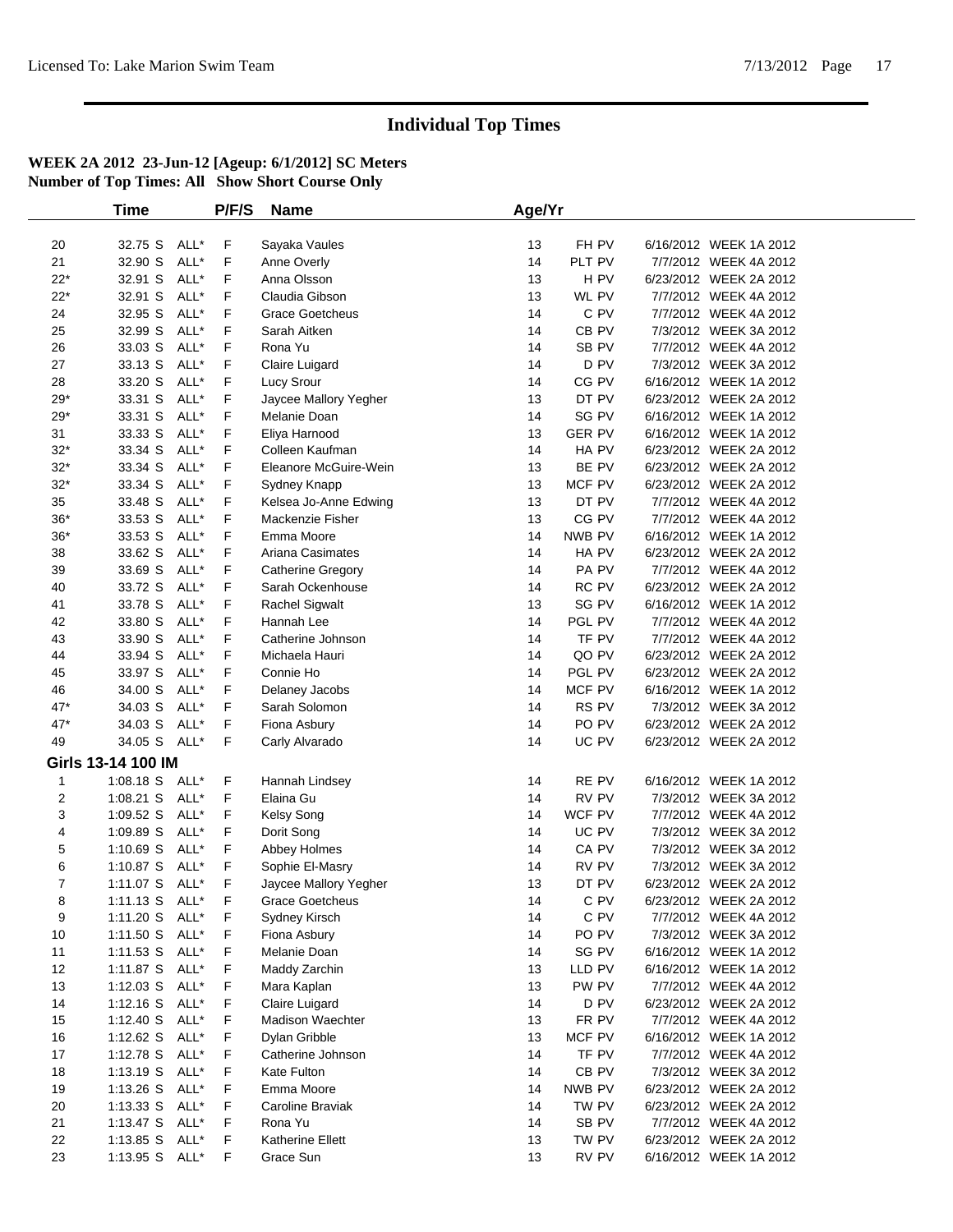|              | <b>Time</b>                 |      | P/F/S | <b>Name</b>            | Age/Yr |                           |                        |  |
|--------------|-----------------------------|------|-------|------------------------|--------|---------------------------|------------------------|--|
|              |                             |      |       |                        |        |                           |                        |  |
| 24           | $1:14.16$ S                 | ALL* | F     | Kellie Zhang           | 13     | PGL PV                    | 7/7/2012 WEEK 4A 2012  |  |
| 25           | 1:14.28 S                   | ALL* | F     | Fanny Wu               | 13     | WCF PV                    | 6/16/2012 WEEK 1A 2012 |  |
| 26           | 1:14.29 S                   | ALL* | F     | Meghan Giron           | 13     | UC PV                     | 6/23/2012 WEEK 2A 2012 |  |
| 27           | 1:14.37 S                   | ALL* | F     | Audrey Richter         | 13     | NH PV                     | 6/16/2012 WEEK 1A 2012 |  |
| 28           | 1:14.46 S                   | ALL* | F     | Carly Alvarado         | 14     | UC PV                     | 7/3/2012 WEEK 3A 2012  |  |
| 29           | 1:14.62 S                   | ALL* | F     | Catherine Gregory      | 14     | PA PV                     | 6/23/2012 WEEK 2A 2012 |  |
| 30           | 1:14.87 S                   | ALL* | F     | Sherril Han            | 14     | <b>KFM PV</b>             | 6/16/2012 WEEK 1A 2012 |  |
| 31           | 1:14.88 S                   | ALL* | F     | Anna Olsson            | 13     | H PV                      | 7/7/2012 WEEK 4A 2012  |  |
| $32*$        | $1:15.03$ S                 | ALL* | F     | Sydney Grube           | 14     | K PV                      | 7/7/2012 WEEK 4A 2012  |  |
| $32*$        | $1:15.03$ S                 | ALL* | F     | Rachel Sigwalt         | 13     | SG PV                     | 6/16/2012 WEEK 1A 2012 |  |
| $34*$        | $1:15.14$ S                 | ALL* | F     | Sayaka Vaules          | 13     | FH PV                     | 7/7/2012 WEEK 4A 2012  |  |
| $34*$        | $1:15.14$ S                 | ALL* | F     | Meghan Karl            | 14     | FV PV                     | 6/23/2012 WEEK 2A 2012 |  |
| 36           | $1:15.17$ S                 | ALL* | F     | Anne Overly            | 14     | PLT PV                    | 6/23/2012 WEEK 2A 2012 |  |
| 37           | $1:15.27$ S                 | ALL* | F     | Lily Haeberle          | 13     | FR PV                     | 7/3/2012 WEEK 3A 2012  |  |
| 38           | $1:15.34$ S                 | ALL* | F     | Deanna Barbara Edwing  | 13     | DT PV                     | 7/3/2012 WEEK 3A 2012  |  |
| 39           | 1:15.40 S                   | ALL* | F     | Frances Shapiro        | 14     | RF PV                     | 7/7/2012 WEEK 4A 2012  |  |
| 40           | $1:15.43$ S                 | ALL* | F     | Alexa Stewart          | 13     | FV PV                     | 6/23/2012 WEEK 2A 2012 |  |
| 41           | 1:15.59 S                   | ALL* | F     | Connie Ho              | 14     | PGL PV                    | 7/7/2012 WEEK 4A 2012  |  |
| 42           | $1:15.63$ S                 | ALL* | F     | Sarah Levendusky       | 13     | A PV                      | 7/7/2012 WEEK 4A 2012  |  |
| 43           | 1:15.68 S                   | ALL* | F     | Ariana Casimates       | 14     | HA PV                     | 6/23/2012 WEEK 2A 2012 |  |
| 44           | 1:15.88 S                   | ALL* | F     | Colleen Kaufman        | 14     | HA PV                     | 7/7/2012 WEEK 4A 2012  |  |
| 45           | 1:15.94 S                   | ALL* | F     | Claudia Gibson         | 13     | WL PV                     | 6/23/2012 WEEK 2A 2012 |  |
| 46*          | $1:16.19$ S                 | ALL* | F     | Morgan Yuelan Mayer    | 14     | GP PV                     | 6/23/2012 WEEK 2A 2012 |  |
| 46*          | $1:16.19$ S                 | ALL* | F     | <b>Lillie Spivey</b>   | 14     | WWD PV                    | 6/23/2012 WEEK 2A 2012 |  |
| 48           | $1:16.23$ S                 | ALL* | F     | Hannah Lee             | 14     | PGL PV                    | 7/3/2012 WEEK 3A 2012  |  |
| 49           | $1:16.28$ S                 | ALL* | F     | Sarah Ockenhouse       | 14     | RC PV                     | 6/23/2012 WEEK 2A 2012 |  |
| 50           | $1:16.35$ S                 | ALL* | F     | Gail Frances Anderson  | 13     | $\mathsf{G}\;\mathsf{PV}$ | 6/16/2012 WEEK 1A 2012 |  |
| 51           | $1:16.44$ S                 | ALL* | F     | Lynn Zhang             | 14     | RV PV                     | 6/16/2012 WEEK 1A 2012 |  |
| 52           | 1:16.50 S                   | ALL* | F     | Kelsea Jo-Anne Edwing  | 13     | DT PV                     | 7/3/2012 WEEK 3A 2012  |  |
| 53           | $1:16.59$ S                 | ALL* | F     | Lisa Victoria Zangla   | 13     | QO PV                     | 7/7/2012 WEEK 4A 2012  |  |
| 54           | $1:16.63$ S                 | ALL* | F     | Mary Hippchen          | 14     | H PV                      | 7/7/2012 WEEK 4A 2012  |  |
| 55           | 1:16.87 S                   | ALL* | F     | Cecelia Nerantzis      | 13     | MW PV                     | 7/3/2012 WEEK 3A 2012  |  |
| 56           | 1:17.08 S                   | ALL* | F     | Kate Wright            | 13     | RE PV                     | 6/23/2012 WEEK 2A 2012 |  |
| 57           | 1:17.28 S                   | ALL* | F     | Meredith Bergman       | 14     | MM PV                     | 7/3/2012 WEEK 3A 2012  |  |
| 58           | 1:17.32 S                   | ALL* | F     | Natalia Ochman         | 14     | <b>GER PV</b>             | 7/3/2012 WEEK 3A 2012  |  |
| 59           | 1:17.35 S                   | ALL* | F     | Michaela Hauri         | 14     | QO PV                     | 7/7/2012 WEEK 4A 2012  |  |
| 60           | 1:17.37 S                   | ALL* | F     | Eleanore McGuire-Wein  | 13     | BE PV                     | 6/23/2012 WEEK 2A 2012 |  |
| 61           | 1:17.53 S ALL*              |      | F     | Kristen Toth           | 14     | A PV                      | 6/16/2012 WEEK 1A 2012 |  |
|              | <b>Girls 15-18 100 Free</b> |      |       |                        |        |                           |                        |  |
| $\mathbf{1}$ | 58.44 S ALL*                |      | F     | Caroline McTaggart     | 15     | CCR PV                    | 6/16/2012 WEEK 1A 2012 |  |
| 2            | 58.79 S                     | ALL* | F     | Anna Kolanowski        | 16     | BE PV                     | 7/3/2012 WEEK 3A 2012  |  |
| 3            | 59.38 S                     | ALL* | F     | Reia Tong              | 18     | BE PV                     | 6/23/2012 WEEK 2A 2012 |  |
| 4            | 59.88 S                     | ALL* | F     | <b>Charlotte Meyer</b> | 17     | CS <sub>PV</sub>          | 6/16/2012 WEEK 1A 2012 |  |
| 5            | $1:00.58$ S                 | ALL* | F     | Chelsea VanderWeele    | 18     | LB PV                     | 7/7/2012 WEEK 4A 2012  |  |
| 6            | 1:00.80 S                   | ALL* | F     | Caroline Fosburgh      | 18     | <b>BPV</b>                | 6/23/2012 WEEK 2A 2012 |  |
| 7            | 1:00.84 S                   | ALL* | F     | Catherine Mulquin      | 17     | MCT PV                    | 6/16/2012 WEEK 1A 2012 |  |
| 8            | 1:00.87 S                   | ALL* | F     | Elizabeth Fosburgh     | 17     | <b>BPV</b>                | 6/23/2012 WEEK 2A 2012 |  |
| 9            | 1:00.90 S                   | ALL* | F     | Kyra Kondis            | 15     | JC PV                     | 6/23/2012 WEEK 2A 2012 |  |
| 10           | $1:00.91$ S                 | ALL* | F     | Jessica Chen           | 15     | RV PV                     | 6/16/2012 WEEK 1A 2012 |  |
| 11           | 1:01.12 S                   | ALL* | F     | Diana Hanson           | 17     | UC PV                     | 6/23/2012 WEEK 2A 2012 |  |
| 12           | $1:01.14$ S                 | ALL* | F     | Ellen Anderson         | 18     | NO PV                     | 6/23/2012 WEEK 2A 2012 |  |
| 13           | 1:01.20 S                   | ALL* | F     | Kristina Li            | 16     | SB PV                     | 6/23/2012 WEEK 2A 2012 |  |
| 14           | $1:01.31$ S                 | ALL* | F     | Rosannah Petit         | 15     | UC PV                     | 6/23/2012 WEEK 2A 2012 |  |
| 15           |                             |      | F     | Sarah Kannan           | 15     | BE PV                     |                        |  |
|              | 1:01.37 S ALL*              |      |       |                        |        |                           | 7/3/2012 WEEK 3A 2012  |  |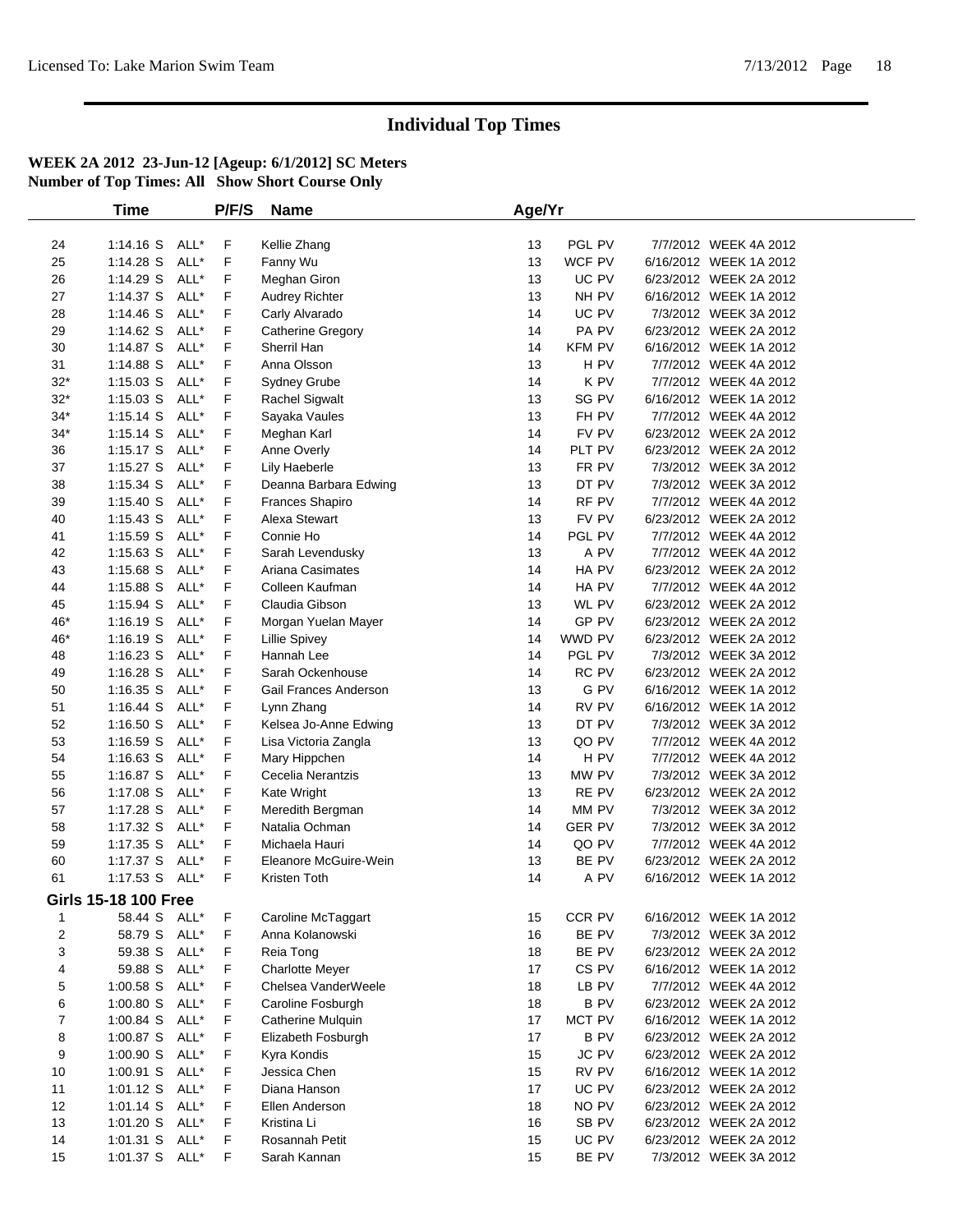|                  | <b>Time</b>                 |      | P/F/S       | <b>Name</b>               | Age/Yr |               |                        |  |
|------------------|-----------------------------|------|-------------|---------------------------|--------|---------------|------------------------|--|
|                  |                             |      |             |                           |        |               |                        |  |
| 16               | 1:01.39 S                   | ALL* | F           | Morgan Johnson            | 16     | NGV PV        | 7/7/2012 WEEK 4A 2012  |  |
| 17               | 1:01.43 S                   | ALL* | F           | <b>Scarlett Sun</b>       | 15     | RV PV         | 7/3/2012 WEEK 3A 2012  |  |
| 18               | 1:01.53 S                   | ALL* | F           | Sidney Drill              | 18     | TW PV         | 6/23/2012 WEEK 2A 2012 |  |
| 19               | 1:01.63 S                   | ALL* | F           | Alicia Tiberino           | 16     | PGL PV        | 6/23/2012 WEEK 2A 2012 |  |
| 20               | 1:01.86 S                   | ALL* | $\mathsf F$ | <b>Caroline Clark</b>     | 16     | MCT PV        | 6/23/2012 WEEK 2A 2012 |  |
| 21               | 1:01.87 S                   | ALL* | F           | Natalya Ares              | 17     | IF PV         | 6/23/2012 WEEK 2A 2012 |  |
| 22               | $1:02.13$ S                 | ALL* | F           | Emily Zhang               | 15     | RV PV         | 6/16/2012 WEEK 1A 2012 |  |
| 23               | 1:02.18 S                   | ALL* | F           | Ashleigh Ferguson         | 18     | WG PV         | 6/23/2012 WEEK 2A 2012 |  |
| 24               | 1:02.43 S                   | ALL* | F           | <b>Rikki Sargent</b>      | 18     | TA PV         | 6/16/2012 WEEK 1A 2012 |  |
| 25               | 1:02.44 S                   | ALL* | F           | Natsumi Horikawa          | 15     | TW PV         | 6/23/2012 WEEK 2A 2012 |  |
| 26               | 1:02.53 S                   | ALL* | F           | Grace Dai                 | 17     | <b>GER PV</b> | 7/7/2012 WEEK 4A 2012  |  |
| 27               | 1:02.69 S                   | ALL* | F           | Victoria Kuhn             | 18     | RF PV         | 7/7/2012 WEEK 4A 2012  |  |
| 28               | 1:02.78 S                   | ALL* | F           | Ellie Sherman             | 15     | CG PV         | 7/7/2012 WEEK 4A 2012  |  |
| 29               | 1:02.80 S                   | ALL* | F           | <b>Audrey Gould</b>       | 16     | SL PV         | 7/3/2012 WEEK 3A 2012  |  |
| 30               | 1:02.87 S                   | ALL* | F           | <b>Bridget Dromerick</b>  | 16     | IF PV         | 6/23/2012 WEEK 2A 2012 |  |
| 31               | 1:02.93 S                   | ALL* | F           | <b>Emily Bolek</b>        | 18     | WL PV         | 7/7/2012 WEEK 4A 2012  |  |
| 32               | 1:02.94 S                   | ALL* | F           | <b>Lily Gasaway</b>       | 16     | CCR PV        | 6/23/2012 WEEK 2A 2012 |  |
| 33               | 1:03.22 S                   | ALL* | F           | Kylie Sheapp              | 17     | TA PV         | 6/16/2012 WEEK 1A 2012 |  |
| 34               | 1:03.23 S                   | ALL* | F           | Jordan Martinko           | 17     | MCT PV        | 7/7/2012 WEEK 4A 2012  |  |
| 35               | 1:03.27 S                   | ALL* | F           | Sarah Haase               | 18     | FV PV         | 6/16/2012 WEEK 1A 2012 |  |
| 36               | 1:03.30 S                   | ALL* | F           | Katherine Cleary          | 16     | A PV          | 7/3/2012 WEEK 3A 2012  |  |
| 37               | 1:03.40 S                   | ALL* | F           | Lauren Levy               | 18     | PA PV         | 7/3/2012 WEEK 3A 2012  |  |
| 38               | 1:03.47 S                   | ALL* | $\mathsf F$ | Hedda Boege               | 17     | DA PV         | 6/23/2012 WEEK 2A 2012 |  |
| 39               | 1:03.49 S                   | ALL* | F           | Kimberly Klausing         | 16     | WG PV         | 7/7/2012 WEEK 4A 2012  |  |
| 40               | 1:03.55 S                   | ALL* | F           | Nicole Orme               | 17     | BE PV         | 7/7/2012 WEEK 4A 2012  |  |
| 41               | 1:03.71 S                   | ALL* | F           | <b>Emily Martin</b>       | 18     | OM PV         | 7/3/2012 WEEK 3A 2012  |  |
| 42               | 1:03.72 S                   | ALL* | F           | Katie Ross                | 16     | FO PV         | 6/16/2012 WEEK 1A 2012 |  |
| 43               | 1:03.84 S                   | ALL* | F           | <b>Haley Nugent</b>       | 15     | WM PV         | 6/16/2012 WEEK 1A 2012 |  |
| 44               | 1:03.86 S                   | ALL* | F           | Nina Alexandra Cohen      | 16     | DT PV         | 6/16/2012 WEEK 1A 2012 |  |
| 45               | 1:03.96 S                   | ALL* | F           | Katie Mahaffie            | 18     | MM PV         | 7/3/2012 WEEK 3A 2012  |  |
| 46               | 1:03.97 S                   | ALL* | F           | Michelle Illig            | 17     | EW PV         | 6/16/2012 WEEK 1A 2012 |  |
| 47               | 1:04.02 S                   | ALL* | F           | Megan Conrad              | 17     | HA PV         | 7/7/2012 WEEK 4A 2012  |  |
| 48               | 1:04.07 S                   | ALL* | F           | Katie Sweeney             | 16     | MCT PV        | 6/16/2012 WEEK 1A 2012 |  |
| 49               | 1:04.10 S                   | ALL* | F           | Yassaman Erfani           | 17     | PO PV         | 7/7/2012 WEEK 4A 2012  |  |
| 50               | 1:04.16 S                   | ALL* | $\mathsf F$ | <b>Allison Srour</b>      | 17     | CG PV         | 7/7/2012 WEEK 4A 2012  |  |
| $51*$            | 1:04.24 S                   | ALL* | F           | Kelly Flamand             | 16     | HA PV         | 7/7/2012 WEEK 4A 2012  |  |
| $51*$            | 1:04.24 S                   | ALL* | F           | Amy Zhou                  | 15     | PGL PV        | 6/23/2012 WEEK 2A 2012 |  |
| 53               | 1:04.25 S                   | ALL* | F           | Elizabeth Straathof       | 15     | OG PV         | 7/7/2012 WEEK 4A 2012  |  |
| 54               | 1:04.27 S                   | ALL* | F           | Sophia Marie Segreti      | 18     | DT PV         | 7/7/2012 WEEK 4A 2012  |  |
| 55               | 1:04.32 S ALL*              |      | F           | <b>Brittany Dickerson</b> | 16     | WL PV         | 6/16/2012 WEEK 1A 2012 |  |
| 56               | 1:04.52 S ALL*              |      | F           | Jeanette Welch            | 16     | WL PV         | 7/7/2012 WEEK 4A 2012  |  |
|                  | <b>Girls 15-18 100 Back</b> |      |             |                           |        |               |                        |  |
| 1                | 1:06.14 S ALL*              |      | $\mathsf F$ | <b>Charlotte Meyer</b>    | 17     | CS PV         | 6/16/2012 WEEK 1A 2012 |  |
| $\overline{c}$   | 1:06.63 S                   | ALL* | F           | Natsumi Horikawa          | 15     | TW PV         | 6/23/2012 WEEK 2A 2012 |  |
| 3                | 1:07.96 S                   | ALL* | F           | Chelsea VanderWeele       | 18     | LB PV         | 7/7/2012 WEEK 4A 2012  |  |
| 4                | 1:08.10 S                   | ALL* | F           | Ashleigh Ferguson         | 18     | WG PV         | 6/23/2012 WEEK 2A 2012 |  |
| 5                | 1:08.39 S                   | ALL* | F           | Morgan Johnson            | 16     | NGV PV        | 7/7/2012 WEEK 4A 2012  |  |
| 6                | 1:08.44 S                   | ALL* | F           | Catherine Mulquin         | 17     | MCT PV        | 6/16/2012 WEEK 1A 2012 |  |
| $\boldsymbol{7}$ | 1:08.75 S                   | ALL* | F           | Ellen Anderson            | 18     | NO PV         | 6/23/2012 WEEK 2A 2012 |  |
| 8                | 1:08.79 S                   | ALL* | F           | <b>Scarlett Sun</b>       | 15     | RV PV         | 6/16/2012 WEEK 1A 2012 |  |
| 9                | 1:09.13 S                   | ALL* | F           | Megan Conrad              | 17     | HA PV         | 7/7/2012 WEEK 4A 2012  |  |
| 10               | 1:09.40 S                   | ALL* | F           | Caroline McTaggart        | 15     | CCR PV        | 7/7/2012 WEEK 4A 2012  |  |
| 11               | 1:09.49 S                   | ALL* | F           | Nicole Orme               | 17     | BE PV         | 7/7/2012 WEEK 4A 2012  |  |
| 12               | 1:09.52 S                   | ALL* | F           | Kristina Li               | 16     | SB PV         | 6/23/2012 WEEK 2A 2012 |  |
|                  |                             |      |             |                           |        |               |                        |  |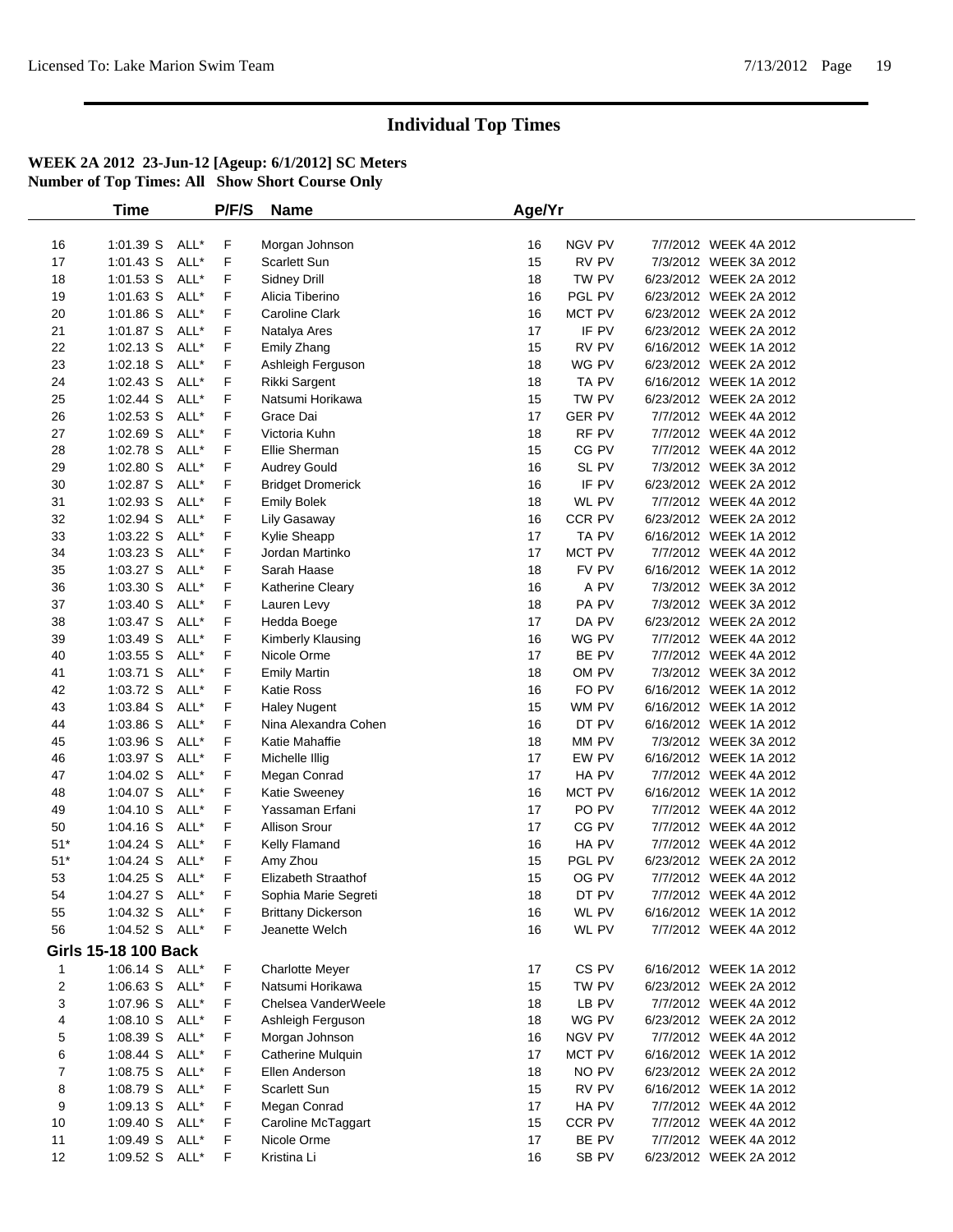|             | <b>Time</b>                   |      | P/F/S | <b>Name</b>               | Age/Yr |               |                        |  |
|-------------|-------------------------------|------|-------|---------------------------|--------|---------------|------------------------|--|
|             |                               |      |       |                           |        |               |                        |  |
| 13          | 1:09.54 S ALL*                |      | F     | Grace Dai                 | 17     | <b>GER PV</b> | 7/3/2012 WEEK 3A 2012  |  |
| 14          | 1:09.83 S                     | ALL* | F     | <b>Caroline Clark</b>     | 16     | MCT PV        | 6/16/2012 WEEK 1A 2012 |  |
| 15          | 1:09.90 S                     | ALL* | F     | Elizabeth Fosburgh        | 17     | <b>BPV</b>    | 7/3/2012 WEEK 3A 2012  |  |
| 16          | 1:10.19 S                     | ALL* | F     | Anna Kolanowski           | 16     | BE PV         | 7/3/2012 WEEK 3A 2012  |  |
| 17          | $1:10.26$ S                   | ALL* | F     | Alicia Tiberino           | 16     | PGL PV        | 6/23/2012 WEEK 2A 2012 |  |
| 18          | $1:10.82$ S                   | ALL* | F     | Jessica Schipani          | 16     | SG PV         | 7/7/2012 WEEK 4A 2012  |  |
| 19          | $1:10.94$ S                   | ALL* | F     | <b>Emily Bolek</b>        | 18     | WL PV         | 6/23/2012 WEEK 2A 2012 |  |
| 20          | 1:11.32 S                     | ALL* | F     | Natalya Ares              | 17     | IF PV         | 7/3/2012 WEEK 3A 2012  |  |
| 21          | $1:11.46$ S                   | ALL* | F     | Laura Garcia              | 16     | IF PV         | 6/23/2012 WEEK 2A 2012 |  |
| 22          | $1:11.62$ S                   | ALL* | F     | Hannah Ship               | 15     | TW PV         | 6/23/2012 WEEK 2A 2012 |  |
| 23          | $1:11.77$ S                   | ALL* | F     | Emily Zhang               | 15     | RV PV         | 6/16/2012 WEEK 1A 2012 |  |
| 24          | 1:11.83 S                     | ALL* | F     | Amy Zhou                  | 15     | PGL PV        | 7/3/2012 WEEK 3A 2012  |  |
| 25          | $1:11.97$ S                   | ALL* | F     | Ellie Sherman             | 15     | CG PV         | 7/3/2012 WEEK 3A 2012  |  |
| 26          | 1:11.98 S                     | ALL* | F     | Elia Mattke               | 15     | D PV          | 7/3/2012 WEEK 3A 2012  |  |
| 27          | $1:12.13$ S                   | ALL* | F     | <b>Emily Lathrop</b>      | 17     | RH PV         | 7/7/2012 WEEK 4A 2012  |  |
| 28          | $1:12.23$ S                   | ALL* | F     | Jordan Martinko           | 17     | MCT PV        | 7/7/2012 WEEK 4A 2012  |  |
| 29          | $1:12.25$ S                   | ALL* | F     | Jenny Gathright           | 18     | CS PV         | 7/3/2012 WEEK 3A 2012  |  |
| 30          | 1:12.40 S                     | ALL* | F     | Sidney Drill              | 18     | TW PV         | 6/16/2012 WEEK 1A 2012 |  |
| 31          | $1:12.48$ S                   | ALL* | F     | Katherine Cleary          | 16     | A PV          | 7/3/2012 WEEK 3A 2012  |  |
| $32*$       | $1:12.57$ S                   | ALL* | F     | Reia Tong                 | 18     | BE PV         | 6/23/2012 WEEK 2A 2012 |  |
| $32*$       | $1:12.57$ S                   | ALL* | F     | Nina Alexandra Cohen      | 16     | DT PV         | 6/23/2012 WEEK 2A 2012 |  |
| 34          | $1:12.59$ S                   | ALL* | F     | <b>Haley Nugent</b>       | 15     | WM PV         | 6/16/2012 WEEK 1A 2012 |  |
| 35          | $1:12.60$ S                   | ALL* | F     | Victoria Kuhn             | 18     | RF PV         | 7/7/2012 WEEK 4A 2012  |  |
| 36          | 1:12.66 S                     | ALL* | F     | Zoe Ellen Kaplan          | 16     | DT PV         | 7/7/2012 WEEK 4A 2012  |  |
| 37          | 1:12.80 S                     | ALL* | F     | Emma Raynor               | 16     | WG PV         | 7/7/2012 WEEK 4A 2012  |  |
| 38          | 1:12.89 S                     | ALL* | F     | <b>Grace Swinnerton</b>   | 17     | LF PV         | 6/16/2012 WEEK 1A 2012 |  |
| 39          | $1:12.94$ S                   | ALL* | F     | Kylie Sheapp              | 17     | TA PV         | 6/16/2012 WEEK 1A 2012 |  |
| 40          | $1:12.97$ S                   | ALL* | F     | Sophia Marie Segreti      | 18     | DT PV         | 6/23/2012 WEEK 2A 2012 |  |
| 41          | 1:13.00 S                     | ALL* | F     | Rosannah Petit            | 15     | UC PV         | 6/23/2012 WEEK 2A 2012 |  |
| 42          | $1:13.02$ S                   | ALL* | F     | Shannon Ridge             | 17     | EW PV         | 7/7/2012 WEEK 4A 2012  |  |
| 43          | $1:13.31$ S                   | ALL* | F     | Hedda Boege               | 17     | DA PV         | 6/23/2012 WEEK 2A 2012 |  |
| 44          | $1:13.43$ S                   | ALL* | F     | Lindsay Knapp             | 15     | MCF PV        | 6/16/2012 WEEK 1A 2012 |  |
| 45          | $1:13.57$ S                   | ALL* | F     | Katie Dahlin              | 15     | PL PV         | 6/16/2012 WEEK 1A 2012 |  |
| 46*         | 1:13.60 S                     | ALL* | F     | Lauren Levy               | 18     | PA PV         | 7/3/2012 WEEK 3A 2012  |  |
| 46*         | 1:13.60 S                     | ALL* | F     | Amanda Kuhn               | 16     | RF PV         | 7/7/2012 WEEK 4A 2012  |  |
| 48          | $1:13.61$ S                   | ALL* | F     | Allie Klatzkin            | 17     | SB PV         | 6/16/2012 WEEK 1A 2012 |  |
| 49          | $1:13.65$ S                   | ALL* | F     | <b>Bridget Dromerick</b>  | 16     | IF PV         | 7/3/2012 WEEK 3A 2012  |  |
| 50          | 1:13.72 S                     | ALL* | F     | Kyra Kondis               | 15     | JC PV         | 6/16/2012 WEEK 1A 2012 |  |
| 51          | 1:13.84 S                     | ALL* | F     | Anna Epstein              | 18     | TW PV         | 6/16/2012 WEEK 1A 2012 |  |
| 52          | 1:13.88 S ALL*                |      | F     | Caroline Rose Nowak       | 15     | FR PV         | 6/16/2012 WEEK 1A 2012 |  |
| 53          | $1:14.21$ S                   | ALL* | F     | Kimberly Klausing         | 16     | WG PV         | 6/23/2012 WEEK 2A 2012 |  |
| 54          | 1:14.22 S                     | ALL* | F     | <b>Emily Martin</b>       | 18     | OM PV         | 6/16/2012 WEEK 1A 2012 |  |
| 55          | 1:14.31 S ALL*                |      | F     | Katie Sweeney             | 16     | MCT PV        | 7/3/2012 WEEK 3A 2012  |  |
| 56          | 1:14.72 S                     | ALL* | F     | Michelle He               | 17     | SB PV         | 7/7/2012 WEEK 4A 2012  |  |
| 57          | 1:14.96 S ALL*                |      | F     | <b>Brittany Dickerson</b> | 16     | WL PV         | 6/16/2012 WEEK 1A 2012 |  |
| $58^{\ast}$ | 1:14.99 S ALL*                |      | F     | Molly Anderson            | 15     | HA PV         | 6/16/2012 WEEK 1A 2012 |  |
| $58^{\ast}$ | 1:14.99 S ALL*                |      | F     | Michelle Nguyen           | 15     | <b>KFM PV</b> | 6/23/2012 WEEK 2A 2012 |  |
|             | <b>Girls 15-18 100 Breast</b> |      |       |                           |        |               |                        |  |
| 1           | 1:13.72 S ALL*                |      | F     | Sarah Haase               | 18     | FV PV         | 7/7/2012 WEEK 4A 2012  |  |
| 2           | 1:15.37 S ALL*                |      | F     | Diana Hanson              | 17     | UC PV         | 6/23/2012 WEEK 2A 2012 |  |
| 3           | 1:16.20 S ALL*                |      | F     | Jessica Chen              | 15     | RV PV         | 7/3/2012 WEEK 3A 2012  |  |
| 4           | 1:17.18 S ALL*                |      | F     | Zoe Ellen Kaplan          | 16     | DT PV         | 7/3/2012 WEEK 3A 2012  |  |
| 5           | 1:17.53 S ALL*                |      | F     | Reia Tong                 | 18     | BE PV         | 7/7/2012 WEEK 4A 2012  |  |
| 6           | 1:17.70 S ALL*                |      | F     | <b>Audrey Gould</b>       | 16     | SL PV         | 7/3/2012 WEEK 3A 2012  |  |
|             |                               |      |       |                           |        |               |                        |  |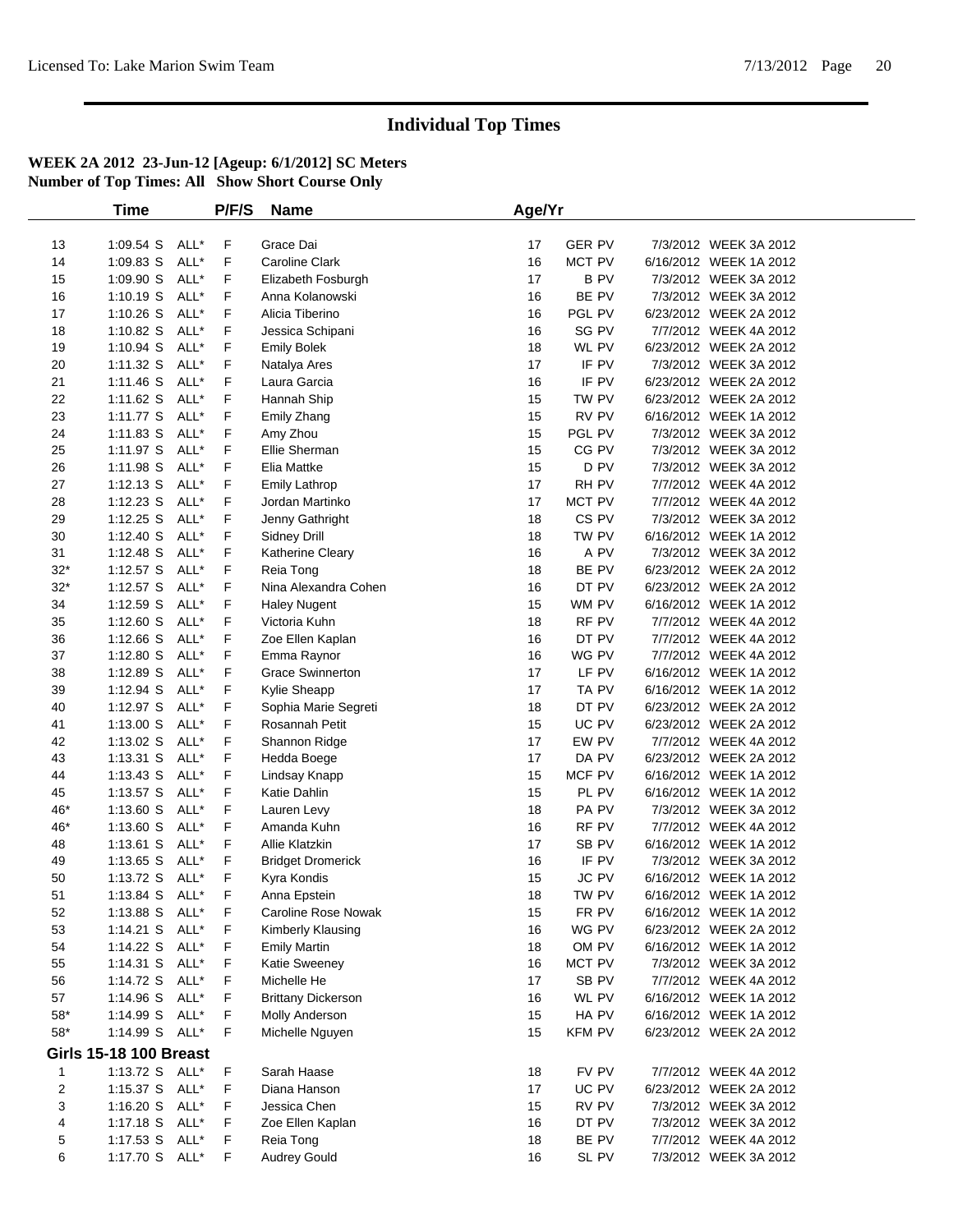|                | <b>Time</b>               |      | P/F/S | <b>Name</b>               | Age/Yr |                  |                        |
|----------------|---------------------------|------|-------|---------------------------|--------|------------------|------------------------|
|                |                           |      |       |                           |        |                  |                        |
| $7^*$          | 1:18.30 S ALL*            |      | F     | <b>Haley Nugent</b>       | 15     | WM PV            | 7/3/2012 WEEK 3A 2012  |
| $7^*$          | 1:18.30 S                 | ALL* | F     | Emily Zhang               | 15     | RV PV            | 6/16/2012 WEEK 1A 2012 |
| 9              | 1:18.96 S                 | ALL* | F     | Lisa Deng                 | 16     | TH PV            | 7/3/2012 WEEK 3A 2012  |
| 10             | 1:19.11 S ALL*            |      | F     | Caroline Fosburgh         | 18     | B PV             | 7/7/2012 WEEK 4A 2012  |
| 11             | 1:19.34 S                 | ALL* | F     | Kate Zimmerman            | 15     | DA PV            | 6/23/2012 WEEK 2A 2012 |
| 12             | 1:19.59 S                 | ALL* | F     | Rikki Sargent             | 18     | TA PV            | 7/3/2012 WEEK 3A 2012  |
| 13             | 1:19.88 S                 | ALL* | F     | <b>Charlotte Meyer</b>    | 17     | CS <sub>PV</sub> | 6/16/2012 WEEK 1A 2012 |
| 14             | 1:20.09 S                 | ALL* | F     | Natalie Kronfli           | 16     | IF PV            | 6/23/2012 WEEK 2A 2012 |
| 15             | $1:20.14$ S               | ALL* | F     | Amy Hockman               | 16     | HA PV            | 7/7/2012 WEEK 4A 2012  |
| 16             | $1:20.19$ S               | ALL* | F     | Jessica Schipani          | 16     | SG PV            | 7/7/2012 WEEK 4A 2012  |
| 17             | 1:20.97 S                 | ALL* | F     | Lauren Levy               | 18     | PA PV            | 7/7/2012 WEEK 4A 2012  |
| 18             | 1:21.52 S                 | ALL* | F     | Kyra Kondis               | 15     | JC PV            | 6/23/2012 WEEK 2A 2012 |
| 19             | 1:21.53 S                 | ALL* | F     | Kelly Lewis               | 16     | NO PV            | 7/7/2012 WEEK 4A 2012  |
| $20^{\star}$   | $1:21.54$ S               | ALL* | F     | Kelly Flamand             | 16     | HA PV            | 7/7/2012 WEEK 4A 2012  |
| $20*$          | 1:21.54 S                 | ALL* | F     | Caroline Clark            | 16     | MCT PV           | 7/7/2012 WEEK 4A 2012  |
| 22             | $1:21.56$ S               | ALL* | F     | Sarah Kannan              | 15     | BE PV            | 7/7/2012 WEEK 4A 2012  |
| 23             | 1:21.68 S                 | ALL* | F     | Emma Luigard              | 17     | D PV             | 7/7/2012 WEEK 4A 2012  |
| 24             | $1:22.14$ S               | ALL* | F     | Lauren Gil                | 18     | MCT PV           | 6/16/2012 WEEK 1A 2012 |
| 25             | 1:22.28 S                 | ALL* | F     | Bethany Hamson            | 15     | RH PV            | 7/3/2012 WEEK 3A 2012  |
| 26             | 1:22.41 S ALL*            |      | F     | Kaitlyn Toth              | 16     | A PV             | 7/3/2012 WEEK 3A 2012  |
| 27             | $1:22.56$ S               | ALL* | F     | Sofie Pietrantonio        | 17     | CCR PV           | 6/16/2012 WEEK 1A 2012 |
| 28             | 1:22.71 S                 | ALL* | F     | Melanie Cirillo           | 15     | TW PV            | 7/7/2012 WEEK 4A 2012  |
| 29             | 1:22.72 S                 | ALL* | F     | Leah Hubert               | 16     | SB PV            | 7/7/2012 WEEK 4A 2012  |
| 30             | 1:22.81 S                 | ALL* | F     | Susannah Ripley           | 16     | FR PV            | 7/7/2012 WEEK 4A 2012  |
| 31             | 1:23.18 S                 | ALL* | F     | Alexandra Cantrell        | 17     | KL PV            | 7/3/2012 WEEK 3A 2012  |
| 32             | $1:23.35$ S               | ALL* | F     | Alexa Popera              | 16     | IF PV            | 7/7/2012 WEEK 4A 2012  |
| 33             | 1:23.62 S                 | ALL* | F     | <b>Brittany Dickerson</b> | 16     | WL PV            | 6/16/2012 WEEK 1A 2012 |
| 34             | 1:23.94 S                 | ALL* | F     | Chelsea VanderWeele       | 18     | LB PV            | 6/23/2012 WEEK 2A 2012 |
| 35             | 1:24.07 S ALL*            |      | F     | <b>Grace Cleary</b>       | 17     | MM PV            | 7/3/2012 WEEK 3A 2012  |
| 36             | $1:24.55$ S               | ALL* | F     | Eva Shpak                 | 18     | TW PV            | 6/16/2012 WEEK 1A 2012 |
| 37             | 1:24.62 S ALL*            |      | F     | <b>Emily Hall</b>         | 18     | IF PV            | 7/3/2012 WEEK 3A 2012  |
|                | <b>Girls 15-18 50 Fly</b> |      |       |                           |        |                  |                        |
| $\mathbf{1}$   | 29.65 S ALL*              |      | F     | Reia Tong                 | 18     | BE PV            | 7/7/2012 WEEK 4A 2012  |
| $2^*$          | 29.83 S ALL*              |      | F     | Caroline McTaggart        | 15     | CCR PV           | 7/7/2012 WEEK 4A 2012  |
| $2^*$          | 29.83 S                   | ALL* | F     | Diana Hanson              | 17     | UC PV            | 6/23/2012 WEEK 2A 2012 |
| 4              | 30.05 S                   | ALL* | F     | Scarlett Sun              | 15     | RV PV            | 7/3/2012 WEEK 3A 2012  |
| 5              | 30.22 S                   | ALL* | F     | Allie Klatzkin            | 17     | SB PV            | 7/3/2012 WEEK 3A 2012  |
| 6              | 30.24 S ALL*              |      | F     | Morgan Johnson            | 16     | NGV PV           | 7/7/2012 WEEK 4A 2012  |
| $\overline{7}$ | 30.37 S ALL*              |      | F     | Jessica Chen              | 15     | RV PV            | 6/16/2012 WEEK 1A 2012 |
| 8              | 30.39 S ALL*              |      | F     | Anna Kolanowski           | 16     | BE PV            | 7/7/2012 WEEK 4A 2012  |
| 9              | 30.46 S ALL*              |      | F.    | Caroline Clark            | 16     | MCT PV           | 6/23/2012 WEEK 2A 2012 |
| 10             | 30.56 S                   | ALL* | F     | Anna Epstein              | 18     | TW PV            | 7/7/2012 WEEK 4A 2012  |
| 11             | 30.58 S ALL*              |      | F     | Catherine Mulquin         | 17     | MCT PV           | 6/16/2012 WEEK 1A 2012 |
| 12             | 30.89 S ALL*              |      | F     | Natalya Ares              | 17     | IF PV            | 7/7/2012 WEEK 4A 2012  |
| 13             | 30.96 S ALL*              |      | F     | Alicia Tiberino           | 16     | PGL PV           | 7/3/2012 WEEK 3A 2012  |
| 14             | 31.25 S ALL*              |      | F     | Sarah Haase               | 18     | FV PV            | 7/7/2012 WEEK 4A 2012  |
| 15             | 31.38 S ALL*              |      | F     | Elizabeth Fosburgh        | 17     | <b>BPV</b>       | 6/23/2012 WEEK 2A 2012 |
| 16             | 31.52 S                   | ALL* | F     | Amy Zhou                  | 15     | PGL PV           | 6/23/2012 WEEK 2A 2012 |
| 17             | 31.53 S ALL*              |      | F     | Michelle Illig            | 17     | EW PV            | 7/3/2012 WEEK 3A 2012  |
| 18             | 31.55 S ALL*              |      | F     | <b>Emily Bolek</b>        | 18     | WL PV            | 6/16/2012 WEEK 1A 2012 |
| $19*$          | 31.64 S ALL*              |      | F     | Sarah Kannan              | 15     | BE PV            | 6/16/2012 WEEK 1A 2012 |
| $19*$          | 31.64 S ALL*              |      | F     | Victoria Kuhn             | 18     | RF PV            | 7/7/2012 WEEK 4A 2012  |
| 21             | 31.68 S ALL*              |      | F     | Laura Garcia              | 16     | IF PV            | 6/23/2012 WEEK 2A 2012 |
| 22             | 31.72 S ALL*              |      | F     | Kristina Li               | 16     | SB PV            | 7/3/2012 WEEK 3A 2012  |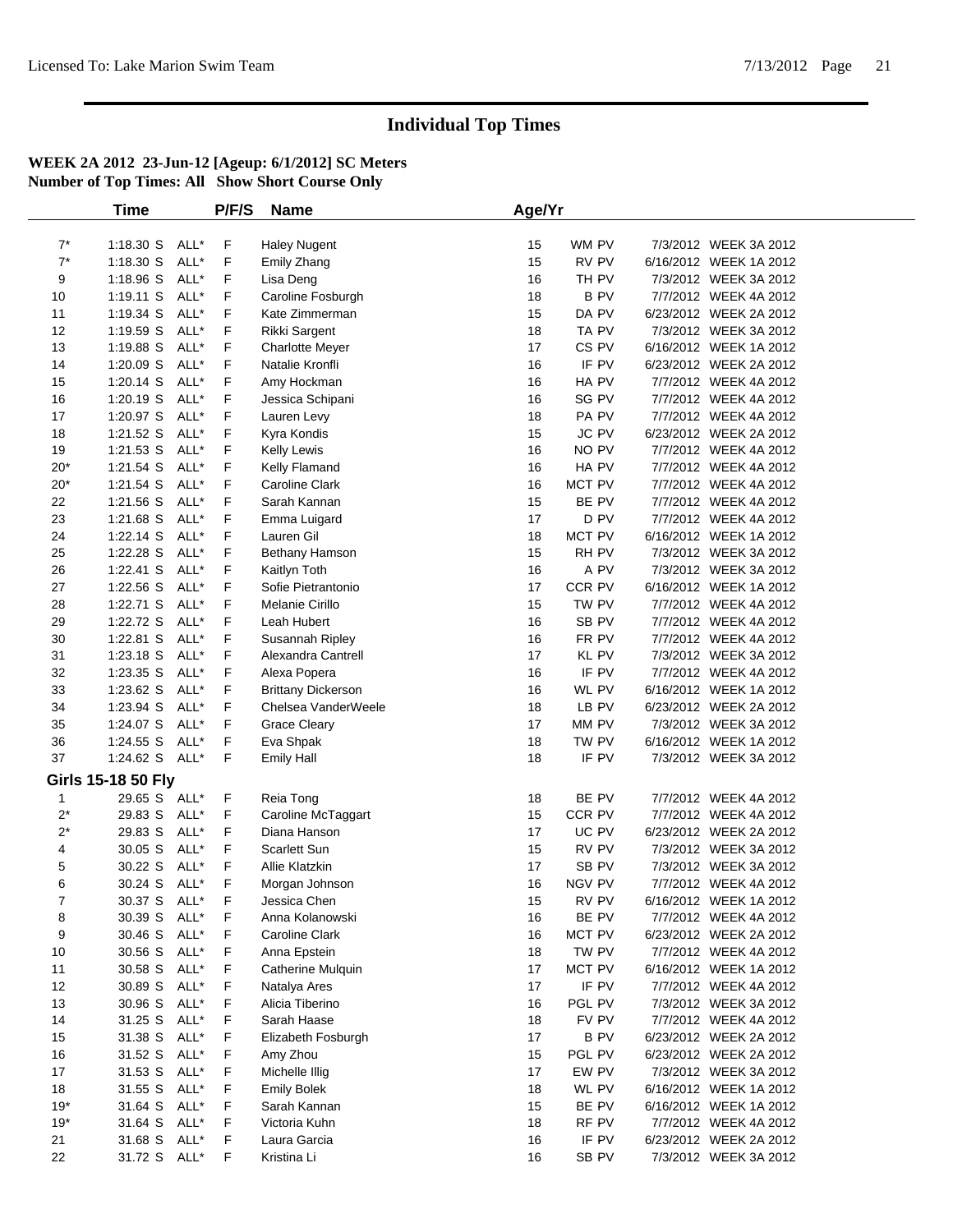|                | <b>Time</b>        |      | P/F/S | <b>Name</b>             | Age/Yr |               |                        |  |
|----------------|--------------------|------|-------|-------------------------|--------|---------------|------------------------|--|
|                |                    |      |       |                         |        |               |                        |  |
| 23             | 31.73 S            | ALL* | F     | Ashleigh Ferguson       | 18     | WG PV         | 7/7/2012 WEEK 4A 2012  |  |
| 24             | 31.74 S            | ALL* | F     | Michelle Nguyen         | 15     | <b>KFM PV</b> | 7/7/2012 WEEK 4A 2012  |  |
| 25             | 31.75 S            | ALL* | F     | <b>Audrey Gould</b>     | 16     | SL PV         | 7/3/2012 WEEK 3A 2012  |  |
| 26             | 31.81 S            | ALL* | F     | Nicole Orme             | 17     | BE PV         | 6/16/2012 WEEK 1A 2012 |  |
| 27             | 31.85 S            | ALL* | F     | Elia Mattke             | 15     | D PV          | 7/3/2012 WEEK 3A 2012  |  |
| 28             | 31.90 S            | ALL* | F     | Jordan Martinko         | 17     | MCT PV        | 7/7/2012 WEEK 4A 2012  |  |
| 29             | 31.95 S            | ALL* | F     | Caroline Fosburgh       | 18     | <b>BPV</b>    | 6/23/2012 WEEK 2A 2012 |  |
| 30             | 32.00 S            | ALL* | F     | Ellie Sherman           | 15     | CG PV         | 7/7/2012 WEEK 4A 2012  |  |
| 31             | 32.02 S            | ALL* | F     | Caroline Hagerty        | 18     | OG PV         | 7/7/2012 WEEK 4A 2012  |  |
| 32             | 32.05 S            | ALL* | F     | <b>Haley Nugent</b>     | 15     | WM PV         | 7/3/2012 WEEK 3A 2012  |  |
| 33             | 32.12 S            | ALL* | F     | Chelsea VanderWeele     | 18     | LB PV         | 7/7/2012 WEEK 4A 2012  |  |
| 34             | 32.19 S            | ALL* | F     | Annie Fagan             | 16     | RS PV         | 7/7/2012 WEEK 4A 2012  |  |
| 35             | 32.22 S            | ALL* | F     | Ellen Anderson          | 18     | NO PV         | 6/16/2012 WEEK 1A 2012 |  |
| 36             | 32.24 S            | ALL* | F     | Rikki Sargent           | 18     | TA PV         | 6/16/2012 WEEK 1A 2012 |  |
| 37             | 32.29 S            | ALL* | F     | Katie Dahlin            | 15     | PL PV         | 6/16/2012 WEEK 1A 2012 |  |
| 38             | 32.31 S            | ALL* | F     | <b>Halie Kellett</b>    | 16     | MO PV         | 6/16/2012 WEEK 1A 2012 |  |
| 39             | 32.33 S            | ALL* | F     | Yassaman Erfani         | 17     | PO PV         | 7/7/2012 WEEK 4A 2012  |  |
| $40*$          | 32.34 S            | ALL* | F     | Katherine Cleary        | 16     | A PV          | 7/7/2012 WEEK 4A 2012  |  |
| $40*$          | 32.34 S            | ALL* | F     | Natsumi Horikawa        | 15     | TW PV         | 7/7/2012 WEEK 4A 2012  |  |
| 42             | 32.41 S            | ALL* | F     | <b>Emily Lathrop</b>    | 17     | RH PV         | 7/7/2012 WEEK 4A 2012  |  |
| 43             | 32.45 S            | ALL* | F     | Samantha Holden         | 15     | GP PV         | 6/23/2012 WEEK 2A 2012 |  |
| 44             | 32.47 S            | ALL* | F     | Jessica Schipani        | 16     | SG PV         | 7/7/2012 WEEK 4A 2012  |  |
| 45             | 32.48 S            | ALL* | F     | Cara Machlin            | 18     | TW PV         | 6/23/2012 WEEK 2A 2012 |  |
| 46             | 32.55 S            | ALL* | F     | <b>Grace Pereles</b>    | 15     | PO PV         | 7/7/2012 WEEK 4A 2012  |  |
| 47             | 32.56 S            | ALL* | F     | Sofie Pietrantonio      | 17     | CCR PV        | 7/3/2012 WEEK 3A 2012  |  |
| 48*            | 32.58 S            | ALL* | F     | Katie Mahaffie          | 18     | MM PV         | 7/7/2012 WEEK 4A 2012  |  |
| 48*            | 32.58 S            | ALL* | F     | Rosannah Petit          | 15     | UC PV         | 6/23/2012 WEEK 2A 2012 |  |
| 50             | 32.64 S            | ALL* | F     | Lindsay Knapp           | 15     | MCF PV        | 7/7/2012 WEEK 4A 2012  |  |
| 51             | 32.68 S            | ALL* | F     | Molly Anderson          | 15     | HA PV         | 6/16/2012 WEEK 1A 2012 |  |
| 52             | 32.69 S            | ALL* | F     | Kimberly Klausing       | 16     | WG PV         | 7/7/2012 WEEK 4A 2012  |  |
| 53             | 32.70 S            | ALL* | F     | Carol Ann Zangla        | 15     | QO PV         | 7/7/2012 WEEK 4A 2012  |  |
| 54             | 32.74 S            | ALL* | F     | <b>Emily Hall</b>       | 18     | IF PV         | 6/16/2012 WEEK 1A 2012 |  |
| 55             | 32.75 S            | ALL* | F     | <b>Bridget Finnell</b>  | 17     | WG PV         | 7/3/2012 WEEK 3A 2012  |  |
| 56             | 32.84 S            | ALL* | F     | Emily Clark Mayfield    | 15     | G PV          | 6/23/2012 WEEK 2A 2012 |  |
| 57             | 32.87 S            | ALL* | F     | Lily Gasaway            | 16     | CCR PV        | 7/3/2012 WEEK 3A 2012  |  |
| 58             | 32.88 S            | ALL* | F     | Katie Ross              | 16     | FO PV         | 6/16/2012 WEEK 1A 2012 |  |
| 59             | 32.89 S            | ALL* | F     | Shannon Ridge           | 17     | EW PV         | 7/7/2012 WEEK 4A 2012  |  |
| 60             | 32.90 S            | ALL* | F     | Nicole Marders          | 16     | RE PV         | 7/7/2012 WEEK 4A 2012  |  |
| 61             | 32.94 S            | ALL* | F     | Sophia Marie Segreti    | 18     | DT PV         | 6/23/2012 WEEK 2A 2012 |  |
| $62*$          | 33.00 S ALL*       |      | F     | <b>Grace Swinnerton</b> | 17     | LF PV         | 6/16/2012 WEEK 1A 2012 |  |
| $62*$          | 33.00 S ALL*       |      | F     | Emma Luigard            | 17     | D PV          | 6/16/2012 WEEK 1A 2012 |  |
|                | Girls 15-18 100 IM |      |       |                         |        |               |                        |  |
| $\mathbf{1}$   | 1:07.63 S ALL*     |      | F     | <b>Charlotte Meyer</b>  | 17     | CS PV         | 6/16/2012 WEEK 1A 2012 |  |
| 2              | 1:08.24 S ALL*     |      | F     | Diana Hanson            | 17     | UC PV         | 6/23/2012 WEEK 2A 2012 |  |
| 3              | 1:08.37 S ALL*     |      | F     | Reia Tong               | 18     | BE PV         | 6/23/2012 WEEK 2A 2012 |  |
| 4              | $1:08.44$ S        | ALL* | F     | Anna Kolanowski         | 16     | BE PV         | 7/3/2012 WEEK 3A 2012  |  |
| 5              | 1:08.93 S          | ALL* | F     | Scarlett Sun            | 15     | RV PV         | 7/3/2012 WEEK 3A 2012  |  |
| 6              | 1:08.97 S          | ALL* | F     | Jessica Chen            | 15     | RV PV         | 6/16/2012 WEEK 1A 2012 |  |
| $\overline{7}$ | $1:09.14$ S        | ALL* | F     | Emily Zhang             | 15     | RV PV         | 7/3/2012 WEEK 3A 2012  |  |
| 8              | 1:09.36 S ALL*     |      | F     | Caroline Clark          | 16     | MCT PV        | 6/23/2012 WEEK 2A 2012 |  |
| 9              | 1:10.00 S          | ALL* | F     | Morgan Johnson          | 16     | NGV PV        | 7/7/2012 WEEK 4A 2012  |  |
| 10             | 1:10.18 S ALL*     |      | F     | Catherine Mulquin       | 17     | MCT PV        | 6/16/2012 WEEK 1A 2012 |  |
| 11             | 1:10.19 S ALL*     |      | F     | Caroline Fosburgh       | 18     | <b>BPV</b>    | 6/23/2012 WEEK 2A 2012 |  |
| 12             | 1:10.22 S ALL*     |      | F     | Kristina Li             | 16     | SB PV         | 7/3/2012 WEEK 3A 2012  |  |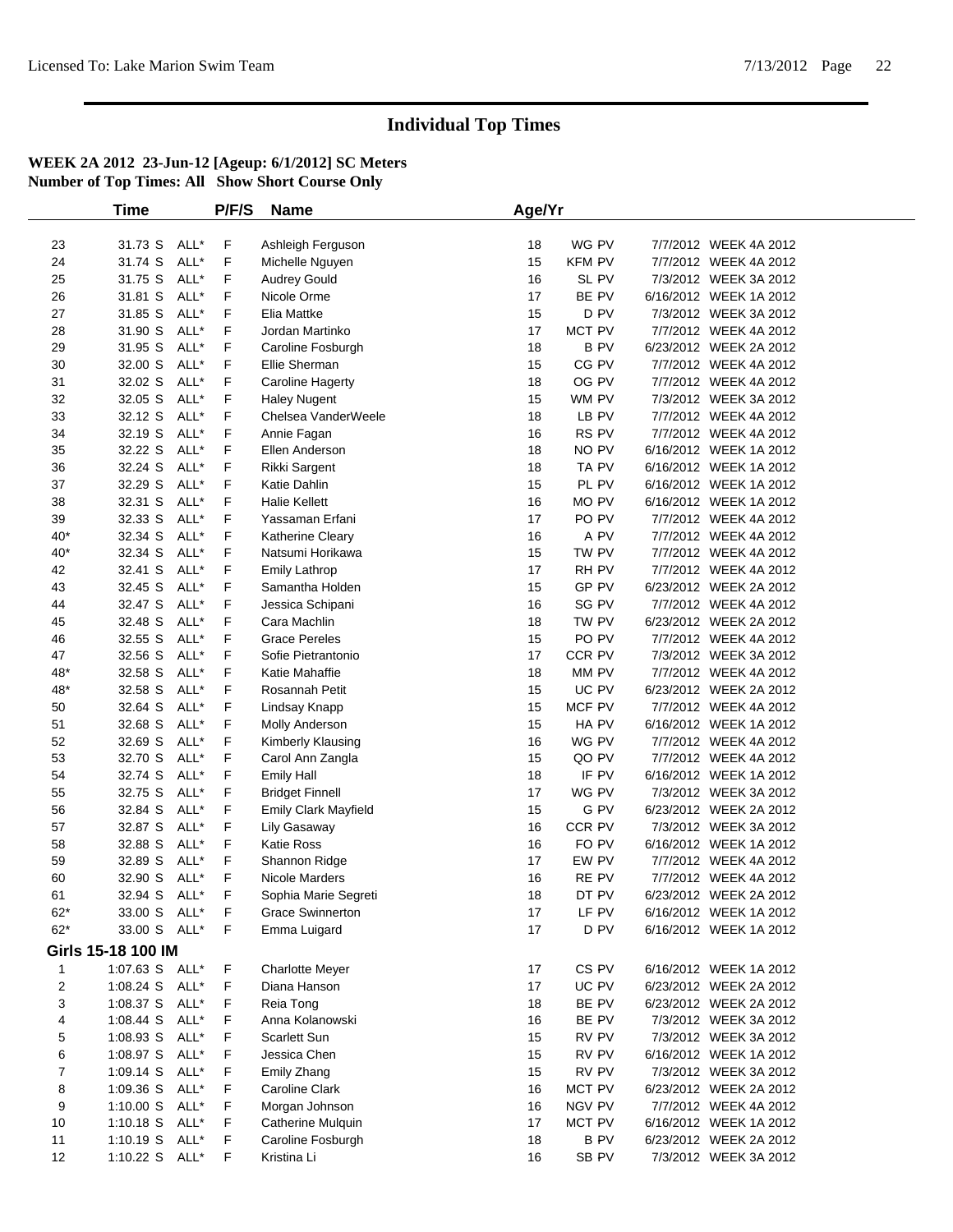|                | <b>Time</b>            |      | P/F/S | <b>Name</b>                          | Age/Yr |               |                        |  |
|----------------|------------------------|------|-------|--------------------------------------|--------|---------------|------------------------|--|
|                |                        |      |       |                                      |        |               |                        |  |
| 13             | $1:10.38$ S            | ALL* | F     | Caroline McTaggart                   | 15     | CCR PV        | 7/7/2012 WEEK 4A 2012  |  |
| 14             | $1:10.48$ S            | ALL* | F     | Natsumi Horikawa                     | 15     | TW PV         | 6/23/2012 WEEK 2A 2012 |  |
| 15             | $1:10.53$ S            | ALL* | F     | Natalya Ares                         | 17     | IF PV         | 7/3/2012 WEEK 3A 2012  |  |
| 16             | $1:10.83$ S            | ALL* | F     | Ashleigh Ferguson                    | 18     | WG PV         | 6/23/2012 WEEK 2A 2012 |  |
| 17             | $1:10.85$ S            | ALL* | F     | Elizabeth Fosburgh                   | 17     | <b>BPV</b>    | 6/23/2012 WEEK 2A 2012 |  |
| 18             | 1:11.02 S              | ALL* | F     | Katherine Cleary                     | 16     | A PV          | 7/3/2012 WEEK 3A 2012  |  |
| 19             | 1:11.22S               | ALL* | F     | Chelsea VanderWeele                  | 18     | LB PV         | 7/7/2012 WEEK 4A 2012  |  |
| 20             | 1:11.30 S              | ALL* | F     | <b>Haley Nugent</b>                  | 15     | WM PV         | 7/7/2012 WEEK 4A 2012  |  |
| 21             | 1:11.77 S              | ALL* | F     | Ellie Sherman                        | 15     | CG PV         | 7/7/2012 WEEK 4A 2012  |  |
| 22             | 1:11.80 S              | ALL* | F     | Rikki Sargent                        | 18     | TA PV         | 6/16/2012 WEEK 1A 2012 |  |
| 23             | 1:11.90 S              | ALL* | F     | Sarah Haase                          | 18     | FV PV         | 6/16/2012 WEEK 1A 2012 |  |
| 24             | 1:12.00 S              | ALL* | F     | Ellen Anderson                       | 18     | NO PV         | 6/23/2012 WEEK 2A 2012 |  |
| 25             | $1:12.13$ S            | ALL* | F     | Amy Zhou                             | 15     | PGL PV        | 7/3/2012 WEEK 3A 2012  |  |
| 26             | 1:12.29 S              | ALL* | F     | Kate Zimmerman                       | 15     | DA PV         | 7/3/2012 WEEK 3A 2012  |  |
| $27*$          | $1:12.56$ S            | ALL* | F     | Elia Mattke                          | 15     | D PV          | 7/3/2012 WEEK 3A 2012  |  |
| $27*$          | $1:12.56$ S            | ALL* | F     | Alicia Tiberino                      | 16     | PGL PV        | 6/23/2012 WEEK 2A 2012 |  |
| 29             | 1:12.59 S              | ALL* | F     | Lisa Deng                            | 16     | TH PV         | 7/3/2012 WEEK 3A 2012  |  |
| 30             | $1:12.63$ S            | ALL* | F     | <b>Emily Bolek</b>                   | 18     | WL PV         | 6/23/2012 WEEK 2A 2012 |  |
| 31             | $1:12.66$ S            | ALL* | F     | Jordan Martinko                      | 17     | MCT PV        | 6/16/2012 WEEK 1A 2012 |  |
| 32             | $1:12.69$ S            | ALL* | F     | Lauren Levy                          | 18     | PA PV         | 7/3/2012 WEEK 3A 2012  |  |
| 33             | 1:12.72 S              | ALL* | F     | Jessica Schipani                     | 16     | SG PV         | 7/7/2012 WEEK 4A 2012  |  |
| 34             | 1:12.94 S              | ALL* | F     | Michelle Illig                       | 17     | EW PV         | 6/16/2012 WEEK 1A 2012 |  |
| 35             | 1:12.97 S              | ALL* | F     | Kylie Sheapp                         | 17     | TA PV         | 6/16/2012 WEEK 1A 2012 |  |
| 36             | 1:12.99 S              | ALL* | F     | Zoe Ellen Kaplan                     | 16     | DT PV         | 6/16/2012 WEEK 1A 2012 |  |
| 37             | 1:13.12 S              | ALL* | F     | Sarah Kannan                         | 15     | BE PV         | 7/3/2012 WEEK 3A 2012  |  |
| 38             | $1:13.27$ S            | ALL* | F     | <b>Emily Lathrop</b>                 | 17     | RH PV         | 7/7/2012 WEEK 4A 2012  |  |
| 39             | $1:13.46$ S            | ALL* | F     | Kelly Flamand                        | 16     | HA PV         | 7/7/2012 WEEK 4A 2012  |  |
| 40             | $1:13.55$ S            | ALL* | F     | <b>Audrey Gould</b>                  | 16     | SL PV         | 7/3/2012 WEEK 3A 2012  |  |
| 41             | $1:13.63$ S            | ALL* | F     | Laura Garcia                         | 16     | IF PV         | 6/23/2012 WEEK 2A 2012 |  |
| 42             | 1:13.64 S              | ALL* | F     | Rosannah Petit                       | 15     | UC PV         | 6/23/2012 WEEK 2A 2012 |  |
| 43             | 1:13.65 S              | ALL* | F     | Grace Dai                            | 17     | <b>GER PV</b> | 7/7/2012 WEEK 4A 2012  |  |
| 44*            | 1:13.70 S              | ALL* | F     | Sofie Pietrantonio                   | 17     | CCR PV        | 7/7/2012 WEEK 4A 2012  |  |
| 44*            | 1:13.70 S              | ALL* | F     | Carol Ann Zangla                     | 15     | QO PV         | 7/7/2012 WEEK 4A 2012  |  |
| 46             | 1:13.72 S              | ALL* | F     | Anna Epstein                         | 18     | TW PV         | 6/23/2012 WEEK 2A 2012 |  |
| 47             | 1:13.75 S              | ALL* | F     | Hedda Boege                          | 17     | DA PV         | 6/23/2012 WEEK 2A 2012 |  |
| 48             | 1:13.76 S              | ALL* | F     | Kyra Kondis                          | 15     | JC PV         | 6/23/2012 WEEK 2A 2012 |  |
| 49*            | 1:13.87 S              | ALL* | F     | Katie Dahlin                         | 15     | PL PV         | 6/16/2012 WEEK 1A 2012 |  |
| 49*            | 1:13.87 S              | ALL* | F     | <b>Brittany Dickerson</b>            | 16     | WL PV         | 6/16/2012 WEEK 1A 2012 |  |
| 51             | 1:13.90 S              | ALL* | F     | Natalie Kronfli                      | 16     | IF PV         | 6/16/2012 WEEK 1A 2012 |  |
| 52             | 1:13.92 S ALL*         |      | $-F$  | Nicole Orme                          | 17     | BE PV         | 6/16/2012 WEEK 1A 2012 |  |
|                | Boys 8 & Under 25 Free |      |       |                                      |        |               |                        |  |
|                | 15.46 S ALL*           |      | F     | David Fitch                          | 8      | PO PV         | 7/7/2012 WEEK 4A 2012  |  |
| $\overline{2}$ | 16.13 S ALL*           |      | F     | Leo Seen                             | 8      | UC PV         | 7/3/2012 WEEK 3A 2012  |  |
| 3              | 16.17 S ALL*           |      | F     | Benjamin Nachod                      | 8      | <b>GER PV</b> | 7/7/2012 WEEK 4A 2012  |  |
| 4              | 16.57 S ALL*           |      | F     | Zach Martin                          | 8      | QO PV         | 6/23/2012 WEEK 2A 2012 |  |
| 5              | 16.73 S                | ALL* | F     | Harrison F. Cerone                   | 8      | DT PV         | 7/7/2012 WEEK 4A 2012  |  |
| 6              | 16.83 S                | ALL* | F     | <b>Martin Soros</b>                  | 8      | WM PV         | 7/7/2012 WEEK 4A 2012  |  |
| $\overline{7}$ | 17.24 S                | ALL* | F     | <b>Oliver Orcev</b>                  | 8      | WG PV         | 7/7/2012 WEEK 4A 2012  |  |
| 8              | 17.41 S                | ALL* | F     | Ethan Tun                            | 8      | PO PV         | 7/3/2012 WEEK 3A 2012  |  |
|                |                        | ALL* | F     |                                      |        | RV PV         | 6/23/2012 WEEK 2A 2012 |  |
| 9<br>10        | 17.42 S<br>17.44 S     | ALL* | F     | <b>Emmanuel Odim</b><br>Josh Wolfson | 8<br>8 | TH PV         | 6/23/2012 WEEK 2A 2012 |  |
| 11             |                        |      | F     |                                      | 8      | MCT PV        | 7/3/2012 WEEK 3A 2012  |  |
|                | 17.57 S ALL*           |      |       | Jordan Webster                       |        |               |                        |  |
| 12             | 17.59 S                | ALL* | F     | Alex Karayianis                      | 8      | RV PV         | 6/23/2012 WEEK 2A 2012 |  |
| 13             | 17.63 S ALL*           |      | F     | Umi Vilbig                           | 8      | WTL PV        | 7/7/2012 WEEK 4A 2012  |  |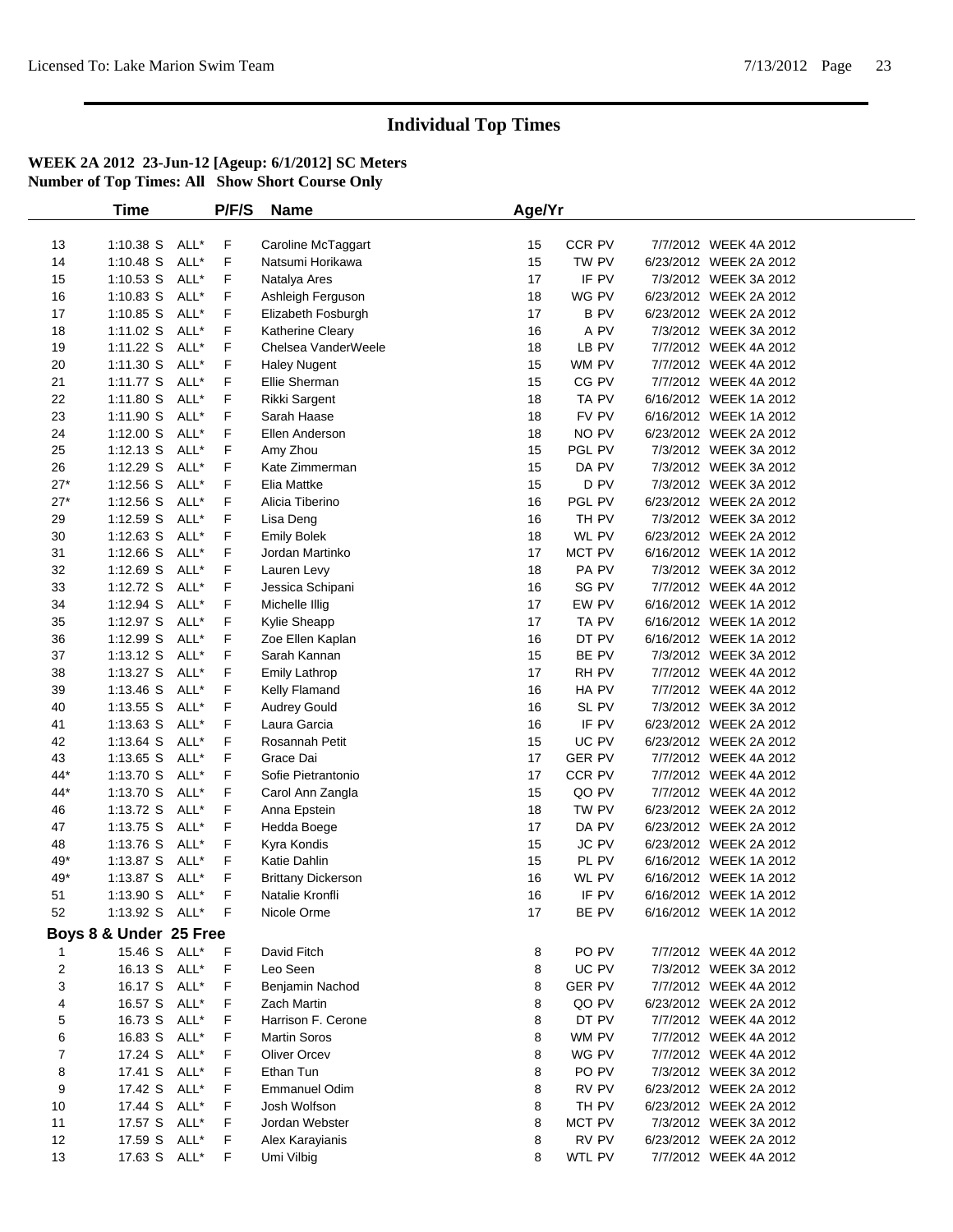|       | <b>Time</b>            |      | P/F/S | <b>Name</b>                   | Age/Yr         |                  |                        |  |
|-------|------------------------|------|-------|-------------------------------|----------------|------------------|------------------------|--|
| 14    | 17.75 S                | ALL* | F     | Zane Clark                    | 8              | MCT PV           | 6/16/2012 WEEK 1A 2012 |  |
| 15    | 17.79 S                | ALL* | F     | James Marder                  | 8              | LF PV            | 6/16/2012 WEEK 1A 2012 |  |
| 16    | 17.81 S                | ALL* | F     | Asher Good                    | $\overline{7}$ | WM PV            | 7/7/2012 WEEK 4A 2012  |  |
| 17    | 18.01 S                | ALL* | F     | <b>Matthew Dietrich</b>       | 8              | H PV             | 7/3/2012 WEEK 3A 2012  |  |
| 18    | 18.02 S                | ALL* | F     | <b>Patrick Lively</b>         | 8              | C PV             | 7/7/2012 WEEK 4A 2012  |  |
| 19    | 18.03 S                | ALL* | F     | Conor McKenna                 | 8              | QO PV            | 7/7/2012 WEEK 4A 2012  |  |
| 20    | 18.05 S                | ALL* | F     | Jackson Van Wagener           | 8              | WM PV            | 7/3/2012 WEEK 3A 2012  |  |
| 21    | 18.06 S                | ALL* | F     | Jordan Zhang                  | 8              | SB PV            | 6/16/2012 WEEK 1A 2012 |  |
| 22    | 18.09 S                | ALL* | F     | Jett Lee                      | 8              | MCT PV           | 7/7/2012 WEEK 4A 2012  |  |
| 23    | 18.12 S                | ALL* | F     | Ethan Badrian                 | 8              | TF PV            | 7/7/2012 WEEK 4A 2012  |  |
| 24    | 18.19 S                | ALL* | F     | Nathan Beukema                | 8              | K PV             | 7/7/2012 WEEK 4A 2012  |  |
| 25    | 18.23 S                | ALL* | F     | <b>Sumner Smith</b>           | 8              | RF PV            | 6/23/2012 WEEK 2A 2012 |  |
| 26    | 18.25 S                | ALL* | F     | Aaban Syed                    | 8              | RH PV            | 7/7/2012 WEEK 4A 2012  |  |
| 27    | 18.27 S                | ALL* | F     | <b>Charles Eliot Alberino</b> | 8              | PW PV            | 7/3/2012 WEEK 3A 2012  |  |
| 28    | 18.38 S                | ALL* | F     | Matthew Pennybacker           | 8              | MM PV            | 7/3/2012 WEEK 3A 2012  |  |
| 29    | 18.40 S                | ALL* | F     | Adam Liewehr                  | 8              | A PV             | 7/7/2012 WEEK 4A 2012  |  |
| 30    | 18.43 S                | ALL* | F     | Benjamin Peter Linteris       | 8              | DT PV            | 6/16/2012 WEEK 1A 2012 |  |
| 31    | 18.44 S                | ALL* | F     | <b>Michael Hess</b>           | 8              | DA PV            | 7/3/2012 WEEK 3A 2012  |  |
| 32    | 18.45 S                | ALL* | F     | Sachin Krishna-Rogers         | 8              | MS MD            | 6/16/2012 WEEK 1A 2012 |  |
| 33    | 18.48 S                | ALL* | F     | <b>Steven Michael Dunne</b>   | 8              | QO PV            | 7/7/2012 WEEK 4A 2012  |  |
| 34    | 18.52 S                | ALL* | F     | <b>Andrew Gload</b>           | 8              | SG PV            | 6/16/2012 WEEK 1A 2012 |  |
| 35    | 18.59 S                | ALL* | F     | <b>Theodore Hamilton</b>      | 8              | LF PV            | 6/23/2012 WEEK 2A 2012 |  |
| 36    | 18.61 S                | ALL* | F     | <b>Dillon Dunathan</b>        | 7              | DA PV            | 7/7/2012 WEEK 4A 2012  |  |
| 37    | 18.63 S                | ALL* | F     | James Lieske                  | 8              | WG PV            | 6/23/2012 WEEK 2A 2012 |  |
| 38    | 18.66 S                | ALL* | F     | Cole Greenberg                | 8              | QO PV            | 7/7/2012 WEEK 4A 2012  |  |
| 39    | 18.69 S                | ALL* | F     | Zachary Owen                  | 8              | MO PV            | 7/3/2012 WEEK 3A 2012  |  |
| 40    | 18.71 S                | ALL* | F     | <b>Justin Morales</b>         | 8              | WHI PV           | 7/7/2012 WEEK 4A 2012  |  |
| 41    | 18.78 S                | ALL* | F     | Guillaume Atencia             | $\overline{7}$ | BE PV            | 7/7/2012 WEEK 4A 2012  |  |
| $42*$ | 18.81 S                | ALL* | F     | John Weaver                   | 8              | BE PV            | 6/16/2012 WEEK 1A 2012 |  |
| $42*$ | 18.81 S                | ALL* | F     | Joshua Hou                    | 8              | RV PV            | 7/7/2012 WEEK 4A 2012  |  |
|       | Boys 8 & Under 25 Back |      |       |                               |                |                  |                        |  |
| 1     | 19.82 S                | ALL* | F     | David Fitch                   | 8              | PO <sub>PV</sub> | 7/3/2012 WEEK 3A 2012  |  |
| 2     | 19.85 S                | ALL* | F     | <b>Emmanuel Odim</b>          | 8              | RV PV            | 6/23/2012 WEEK 2A 2012 |  |
| 3     | 19.99 S                | ALL* | F     | Joshua Hou                    | 8              | RV PV            | 7/3/2012 WEEK 3A 2012  |  |
| 4     | 20.42 S                | ALL* | F     | Josh Wolfson                  | 8              | TH PV            | 6/23/2012 WEEK 2A 2012 |  |
| 5     | 20.65 S                | ALL* | F     | Benjamin Nachod               | 8              | <b>GER PV</b>    | 7/7/2012 WEEK 4A 2012  |  |
| 6     | 20.69 S                | ALL* | F     | Leo Seen                      | 8              | UC PV            | 6/16/2012 WEEK 1A 2012 |  |
| 7     | 20.75 S                | ALL* | F     | Harrison F. Cerone            | 8              | DT PV            | 7/7/2012 WEEK 4A 2012  |  |
| 8     | 20.82 S                | ALL* | F     | Jackson Van Wagener           | 8              | WM PV            | 7/7/2012 WEEK 4A 2012  |  |
| 9     | 20.99 S                | ALL* | F     | Alex Wolk                     | 8              | SG PV            | 7/7/2012 WEEK 4A 2012  |  |
| $10$  | 21.05 S                | ALL* | F     | Zach Martin                   | 8              | QO PV            | 6/23/2012 WEEK 2A 2012 |  |
| 11    | 21.09 S                | ALL* | F     | <b>Martin Soros</b>           | 8              | WM PV            | 6/16/2012 WEEK 1A 2012 |  |
| 12    | 21.38 S                | ALL* | F     | Ethan Tun                     | 8              | PO PV            | 6/16/2012 WEEK 1A 2012 |  |
| 13    | 21.67 S                | ALL* | F     | Jordan Webster                | 8              | MCT PV           | 7/3/2012 WEEK 3A 2012  |  |
| 14    | 21.69 S                | ALL* | F     | Jett Lee                      | 8              | MCT PV           | 6/16/2012 WEEK 1A 2012 |  |
| 15    | 21.78 S                | ALL* | F     | Alex Karayianis               | 8              | RV PV            | 6/23/2012 WEEK 2A 2012 |  |
| 16    | 22.12 S                | ALL* | F     | Zachary Owen                  | 8              | MO PV            | 7/7/2012 WEEK 4A 2012  |  |
| 17    | 22.14 S                | ALL* | F     | Jordan Zhang                  | 8              | SB PV            | 7/7/2012 WEEK 4A 2012  |  |
| 18    | 22.19 S                | ALL* | F     | Jason Bretz                   | 8              | WTL PV           | 7/7/2012 WEEK 4A 2012  |  |
| 19    | 22.25 S                | ALL* | F     | Asher Good                    | 7              | WM PV            | 7/3/2012 WEEK 3A 2012  |  |
| 20    | 22.35 S                | ALL* | F     | Umi Vilbig                    | 8              | WTL PV           | 7/3/2012 WEEK 3A 2012  |  |
| 21    | 22.43 S                | ALL* | F     | Michael Hess                  | 8              | DA PV            | 7/7/2012 WEEK 4A 2012  |  |
| 22    | 22.49 S                | ALL* | F     | <b>Theodore Hamilton</b>      | 8              | LF PV            | 7/7/2012 WEEK 4A 2012  |  |
| 23    | 22.71 S ALL*           |      | F     | Michael McLean                | 8              | HA PV            | 7/7/2012 WEEK 4A 2012  |  |
|       |                        |      |       |                               |                |                  |                        |  |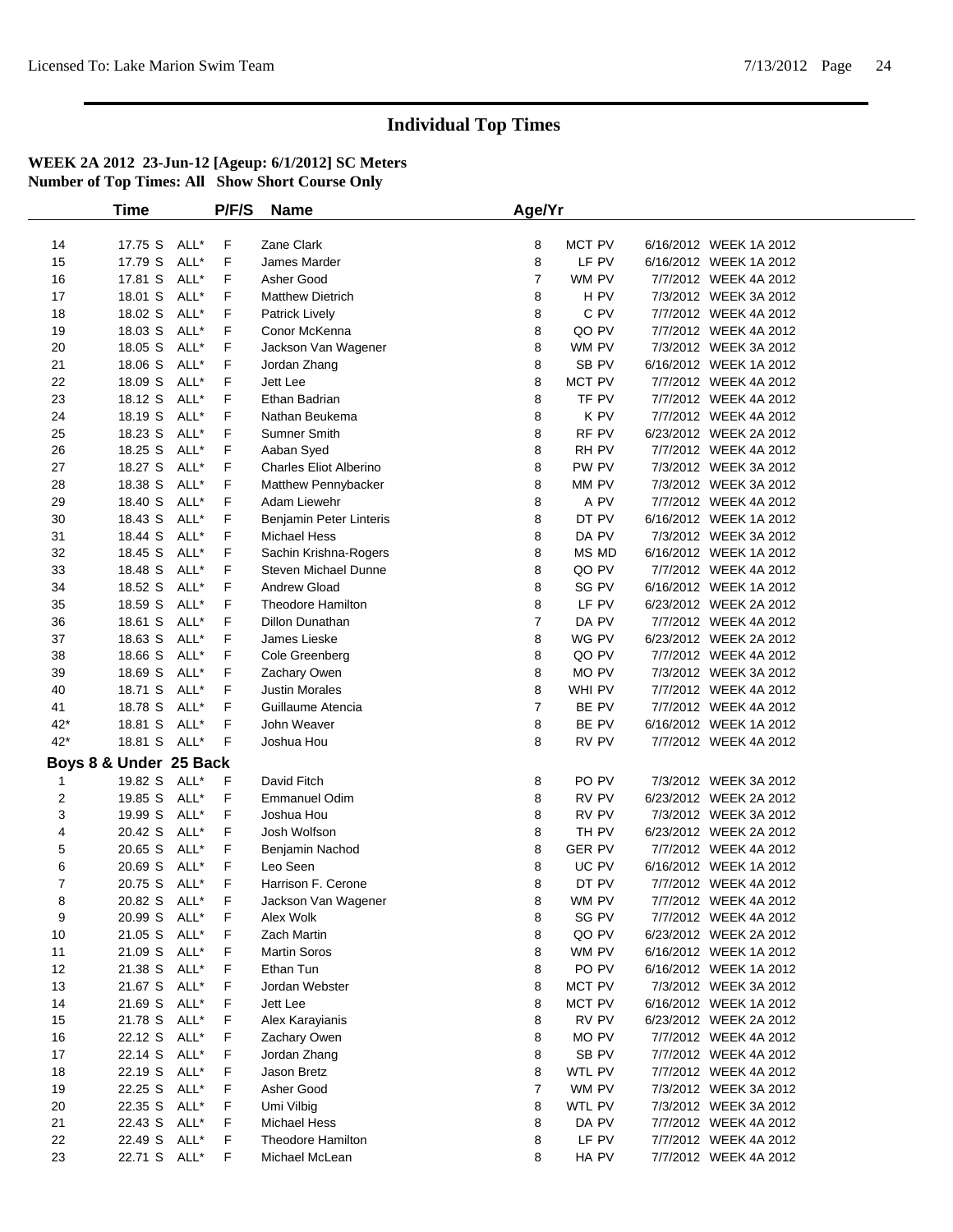|                | <b>Time</b>              |      | P/F/S | <b>Name</b>                   | Age/Yr         |               |                        |  |
|----------------|--------------------------|------|-------|-------------------------------|----------------|---------------|------------------------|--|
|                |                          |      |       |                               |                |               |                        |  |
| $24*$          | 22.90 S                  | ALL* | F     | Ashton Yiyang Sun             | 6              | <b>KFM PV</b> | 6/23/2012 WEEK 2A 2012 |  |
| $24*$          | 22.90 S                  | ALL* | F     | Sumner Smith                  | 8              | RF PV         | 6/23/2012 WEEK 2A 2012 |  |
| 26             | 22.93 S                  | ALL* | F     | <b>Brendan Stewart</b>        | 8              | FV PV         | 6/16/2012 WEEK 1A 2012 |  |
| 27             | 23.09 S                  | ALL* | F     | Anthony Noah Spano            | 8              | <b>KL PV</b>  | 7/7/2012 WEEK 4A 2012  |  |
| 28             | 23.12 S                  | ALL* | F     | Liam McDonough                | 8              | NWB PV        | 6/16/2012 WEEK 1A 2012 |  |
| 29             | 23.32 S                  | ALL* | F     | Cole Greenberg                | 8              | QO PV         | 6/23/2012 WEEK 2A 2012 |  |
| 30             | 23.39 S                  | ALL* | F     | James Lieske                  | 8              | WG PV         | 6/16/2012 WEEK 1A 2012 |  |
| 31             | 23.42 S                  | ALL* | F     | Benjamin Peter Linteris       | 8              | DT PV         | 6/16/2012 WEEK 1A 2012 |  |
| 32             | 23.44 S                  | ALL* | F     | Nadav Golan                   | 8              | NH PV         | 7/7/2012 WEEK 4A 2012  |  |
| 33             | 23.49 S                  | ALL* | F     | <b>Patrick Lively</b>         | 8              | C PV          | 6/16/2012 WEEK 1A 2012 |  |
| 34             | 23.53 S                  | ALL* | F     | Charlie Olsen                 | 8              | MM PV         | 6/16/2012 WEEK 1A 2012 |  |
| 35             | 23.73 S                  | ALL* | F     | Jordan Opdahl                 | 8              | OF PV         | 7/3/2012 WEEK 3A 2012  |  |
| 36             | 23.76 S                  | ALL* | F     | Saul Remick                   | 8              | MM PV         | 6/23/2012 WEEK 2A 2012 |  |
| 37             | 23.85 S                  | ALL* | F     | Adam Liewehr                  | 8              | A PV          | 7/7/2012 WEEK 4A 2012  |  |
| 38             | 23.93 S                  | ALL* | F     | C. Andrew Davis               | 8              | <b>KFM PV</b> | 7/3/2012 WEEK 3A 2012  |  |
| 39             | 24.00 S ALL*             |      | F     | Conor McKenna                 | 8              | QO PV         | 7/7/2012 WEEK 4A 2012  |  |
|                | Boys 8 & Under 25 Breast |      |       |                               |                |               |                        |  |
| 1              | 21.06 S                  | ALL* | F     | Harrison F. Cerone            | 8              | DT PV         | 6/16/2012 WEEK 1A 2012 |  |
| $\overline{2}$ | 22.00 S                  | ALL* | F     | David Fitch                   | 8              | PO PV         | 6/23/2012 WEEK 2A 2012 |  |
| 3              | 22.10 S                  | ALL* | F     | Ethan Tun                     | 8              | PO PV         | 6/16/2012 WEEK 1A 2012 |  |
| 4              | 22.18 S                  | ALL* | F     | Leo Seen                      | 8              | UC PV         | 7/3/2012 WEEK 3A 2012  |  |
| 5              | 22.85 S                  | ALL* | F     | James Marder                  | 8              | LF PV         | 7/7/2012 WEEK 4A 2012  |  |
| 6              | 23.13 S                  | ALL* | F     | <b>Martin Soros</b>           | 8              | WM PV         | 7/7/2012 WEEK 4A 2012  |  |
| 7              | 23.35 S                  | ALL* | F     | Naday Golan                   | 8              | NH PV         | 7/7/2012 WEEK 4A 2012  |  |
| 8              | 23.56 S                  | ALL* | F     | Benjamin Nachod               | 8              | <b>GER PV</b> | 7/3/2012 WEEK 3A 2012  |  |
| 9              | 24.23 S                  | ALL* | F     | Charles Lin                   | 8              | PGL PV        | 7/3/2012 WEEK 3A 2012  |  |
| 10             | 24.37 S                  | ALL* | F     | Ethan Fu                      | $\overline{7}$ | RV PV         | 7/7/2012 WEEK 4A 2012  |  |
| 11             | 24.49 S                  | ALL* | F     | Joshua Hou                    | 8              | RV PV         | 7/3/2012 WEEK 3A 2012  |  |
| 12             | 24.50 S                  | ALL* | F     | Sachin Krishna-Rogers         | 8              | MS MD         | 7/7/2012 WEEK 4A 2012  |  |
| 13             | 24.54 S                  | ALL* | F     | <b>Emmanuel Odim</b>          | 8              | RV PV         | 7/3/2012 WEEK 3A 2012  |  |
| 14             | 24.69 S                  | ALL* | F     | Anthony Noah Spano            | 8              | KL PV         | 7/7/2012 WEEK 4A 2012  |  |
| 15             | 24.73 S                  | ALL* | F     | <b>Theodore Hamilton</b>      | 8              | LF PV         | 7/7/2012 WEEK 4A 2012  |  |
| 16             | 25.04 S                  | ALL* | F     | Jordan Opdahl                 | 8              | OF PV         | 7/7/2012 WEEK 4A 2012  |  |
| 17             | 25.09 S                  | ALL* | F     | Peter Zelinsky                | 8              | D PV          | 6/16/2012 WEEK 1A 2012 |  |
| 18             | 25.10 S                  | ALL* | F     | Cameron Brown                 | 8              | CCR PV        | 6/23/2012 WEEK 2A 2012 |  |
| $19*$          | 25.16 S                  | ALL* | F     | Seamus Regan                  | $\overline{7}$ | C PV          | 7/3/2012 WEEK 3A 2012  |  |
| $19*$          | 25.16 S                  | ALL* | F     | Aaban Syed                    | 8              | RH PV         | 6/23/2012 WEEK 2A 2012 |  |
| $21*$          | 25.30 S ALL*             |      | F     | Zachary Owen                  | 8              | MO PV         | 7/3/2012 WEEK 3A 2012  |  |
| $21*$          | 25.30 S ALL*             |      | F     | Aidan House                   | 8              | BE PV         | 6/16/2012 WEEK 1A 2012 |  |
| 23             | 25.44 S ALL*             |      | F     | <b>Charles Eliot Alberino</b> | 8              | PW PV         | 7/7/2012 WEEK 4A 2012  |  |
| 24             | 25.50 S ALL*             |      | F     | Jordan Zhang                  | 8              | SB PV         | 6/23/2012 WEEK 2A 2012 |  |
| 25             | 25.51 S ALL*             |      | F     | <b>Steven Michael Dunne</b>   | 8              | QO PV         | 7/3/2012 WEEK 3A 2012  |  |
| 26             | 25.56 S ALL*             |      | F     | Josh Wolfson                  | 8              | TH PV         | 7/3/2012 WEEK 3A 2012  |  |
| 27             | 25.69 S ALL*             |      | F     | Zane Clark                    | 8              | MCT PV        | 7/7/2012 WEEK 4A 2012  |  |
| 28             | 25.70 S ALL*             |      | F     | Umi Vilbig                    | 8              | WTL PV        | 7/3/2012 WEEK 3A 2012  |  |
| $29*$          | 25.71 S ALL*             |      | F     | Alok Barua                    | 8              | <b>KFM PV</b> | 6/23/2012 WEEK 2A 2012 |  |
| $29*$          | 25.71 S ALL*             |      | F     | <b>Matthew Dietrich</b>       | 8              | H PV          | 7/3/2012 WEEK 3A 2012  |  |
| $31*$          | 25.78 S ALL*             |      | F     | Nathaniel Van Zoeren          | 8              | NWB PV        | 7/3/2012 WEEK 3A 2012  |  |
| $31*$          | 25.78 S ALL*             |      | F     | Alex Wolk                     | 8              | SG PV         | 7/7/2012 WEEK 4A 2012  |  |
| 33             | 25.88 S ALL*             |      | F     | Cole Francis Sullivan         | $\overline{7}$ | FR PV         | 7/7/2012 WEEK 4A 2012  |  |
|                | Boys 8 & Under 25 Fly    |      |       |                               |                |               |                        |  |
| 1              | 18.59 S ALL*             |      | F     | Leo Seen                      | 8              | UC PV         | 7/3/2012 WEEK 3A 2012  |  |
| $\overline{c}$ | 18.87 S ALL*             |      | F     | <b>Zach Martin</b>            | 8              | QO PV         | 6/23/2012 WEEK 2A 2012 |  |
| 3              | 18.94 S ALL*             |      | F     | Benjamin Nachod               | 8              | <b>GER PV</b> | 7/7/2012 WEEK 4A 2012  |  |
|                |                          |      |       |                               |                |               |                        |  |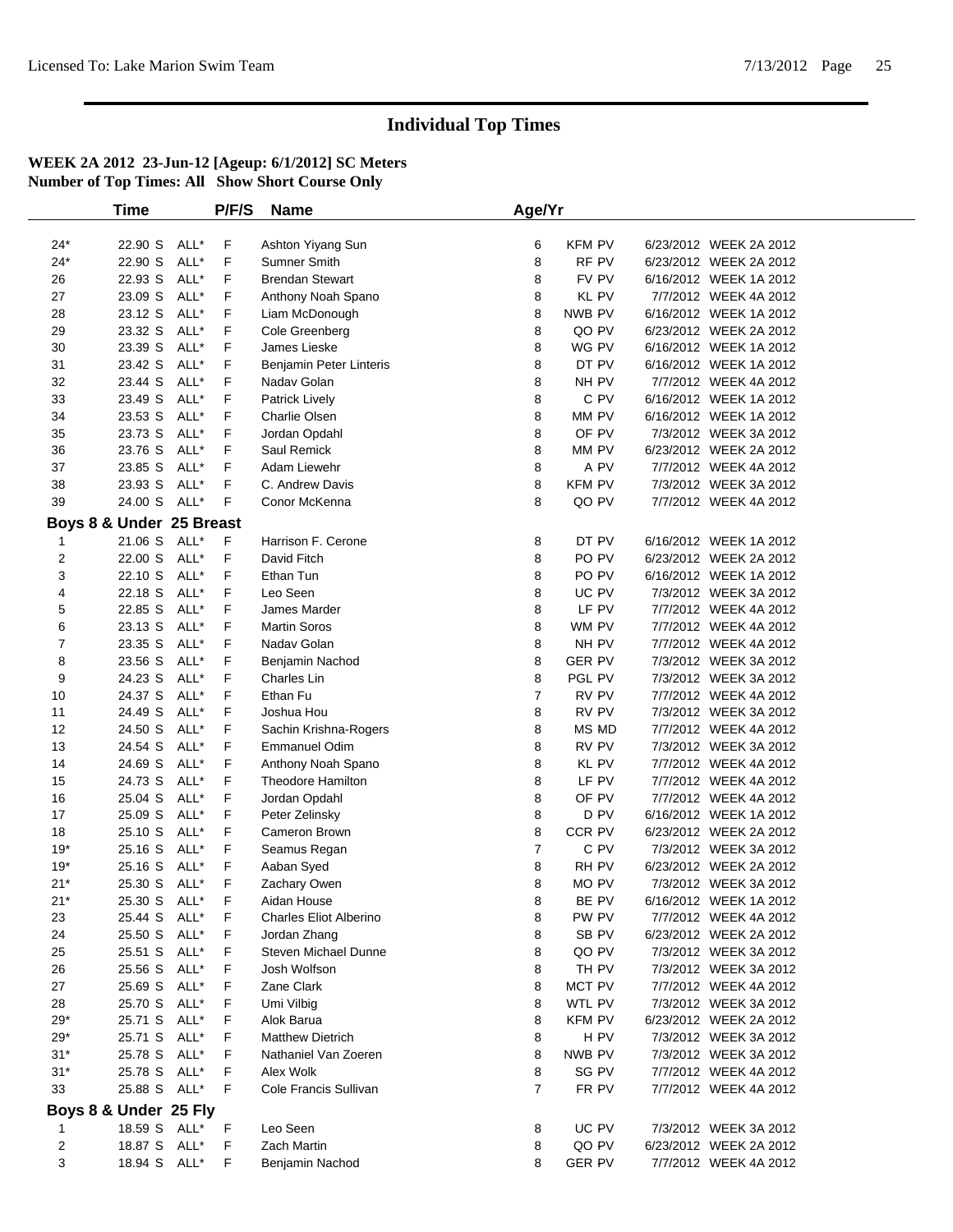|                | Time                   |      | P/F/S | <b>Name</b>                   | Age/Yr         |               |                        |  |
|----------------|------------------------|------|-------|-------------------------------|----------------|---------------|------------------------|--|
|                |                        |      |       |                               |                |               |                        |  |
| 4              | 19.17 S                | ALL* | F     | Josh Wolfson                  | 8              | TH PV         | 6/23/2012 WEEK 2A 2012 |  |
| 5              | 19.23 S                | ALL* | F     | Harrison F. Cerone            | 8              | DT PV         | 7/3/2012 WEEK 3A 2012  |  |
| 6              | 19.64 S                | ALL* | F     | Ethan Tun                     | 8              | PO PV         | 7/3/2012 WEEK 3A 2012  |  |
| $\overline{7}$ | 19.67 S                | ALL* | F     | David Fitch                   | 8              | PO PV         | 6/16/2012 WEEK 1A 2012 |  |
| 8              | 19.74 S                | ALL* | F     | <b>Brendan Stewart</b>        | 8              | FV PV         | 6/16/2012 WEEK 1A 2012 |  |
| 9              | 19.81 S                | ALL* | F     | <b>Martin Soros</b>           | 8              | WM PV         | 7/7/2012 WEEK 4A 2012  |  |
| 10             | 19.95 S                | ALL* | F     | Conor McKenna                 | 8              | QO PV         | 7/7/2012 WEEK 4A 2012  |  |
| 11             | 20.11 S                | ALL* | F     | Benjamin Peter Linteris       | 8              | DT PV         | 6/16/2012 WEEK 1A 2012 |  |
| 12             | 20.15 S                | ALL* | F     | Ethan Fu                      | $\overline{7}$ | RV PV         | 7/7/2012 WEEK 4A 2012  |  |
| 13             | 20.40 S                | ALL* | F     | Alex Karayianis               | 8              | RV PV         | 6/16/2012 WEEK 1A 2012 |  |
| 14             | 20.44 S                | ALL* | F     | Jordan Webster                | 8              | MCT PV        | 7/7/2012 WEEK 4A 2012  |  |
| 15             | 20.63 S                | ALL* | F     | Alex Wolk                     | 8              | SG PV         | 7/7/2012 WEEK 4A 2012  |  |
| 16             | 20.78 S                | ALL* | F     | James Marder                  | 8              | LF PV         | 7/7/2012 WEEK 4A 2012  |  |
| 17             | 20.85 S                | ALL* | F     | Asher Good                    | $\overline{7}$ | WM PV         | 7/3/2012 WEEK 3A 2012  |  |
| 18             | 21.14 S                | ALL* | F     | Jackson Van Wagener           | 8              | WM PV         | 7/3/2012 WEEK 3A 2012  |  |
| 19             | 21.15 S                | ALL* | F     | Zane Clark                    | 8              | MCT PV        | 7/7/2012 WEEK 4A 2012  |  |
| 20             | 21.22 S                | ALL* | F     | <b>Theodore Hamilton</b>      | 8              | LF PV         | 7/3/2012 WEEK 3A 2012  |  |
| $21*$          | 21.25 S                | ALL* | F     | Seamus Regan                  | $\overline{7}$ | C PV          | 6/23/2012 WEEK 2A 2012 |  |
| $21*$          | 21.25 S                | ALL* | F     | <b>Oliver Orcev</b>           | 8              | WG PV         | 7/3/2012 WEEK 3A 2012  |  |
| 23             | 21.28 S                | ALL* | F     | Aaban Syed                    | 8              | RH PV         | 7/7/2012 WEEK 4A 2012  |  |
| 24             | 21.55 S                | ALL* | F     | Jordan Zhang                  | 8              | SB PV         | 6/16/2012 WEEK 1A 2012 |  |
| 25             | 21.68 S                | ALL* | F     | <b>Elijah Sheets</b>          | 8              | <b>KFM PV</b> | 6/23/2012 WEEK 2A 2012 |  |
| 26             | 21.71 S                | ALL* | F     | <b>Charles Eliot Alberino</b> | 8              | PW PV         | 7/7/2012 WEEK 4A 2012  |  |
| 27             | 21.79 S                | ALL* | F     | Noah Palosky                  | 8              | NWB PV        | 7/3/2012 WEEK 3A 2012  |  |
| 28             | 21.85 S                | ALL* | F     | Everett Oehler                | 8              | WG PV         | 7/3/2012 WEEK 3A 2012  |  |
| 29             | 21.87 S                | ALL* | F     | Max Wool                      | 8              | WL PV         | 7/7/2012 WEEK 4A 2012  |  |
| 30             | 21.96 S                | ALL* | F     | <b>Tommy Myers</b>            | 8              | FV PV         | 7/3/2012 WEEK 3A 2012  |  |
| 31             | 22.01 S                | ALL* | F     | Jett Lee                      | 8              | MCT PV        | 7/7/2012 WEEK 4A 2012  |  |
| 32             | 22.22 S                | ALL* | F     | Dan Wei Zuo                   | $\overline{7}$ | TH PV         | 6/23/2012 WEEK 2A 2012 |  |
| 33             | 22.46 S                | ALL* | F     | Patrick Lively                | 8              | C PV          | 7/7/2012 WEEK 4A 2012  |  |
| 34             | 22.47 S                | ALL* | F     | Umi Vilbig                    | 8              | WTL PV        | 7/7/2012 WEEK 4A 2012  |  |
| 35             | 22.64 S                | ALL* | F     | Adam Liewehr                  | 8              | A PV          | 7/3/2012 WEEK 3A 2012  |  |
| 36             | 22.65 S                | ALL* | F     | Nathan Beukema                | 8              | K PV          | 7/7/2012 WEEK 4A 2012  |  |
| 37             | 22.68 S                | ALL* | F     | Steven Michael Dunne          | 8              | QO PV         | 7/3/2012 WEEK 3A 2012  |  |
| 38             | 22.72 S                | ALL* | F     | Zachary Owen                  | 8              | MO PV         | 6/16/2012 WEEK 1A 2012 |  |
| 39             | 22.88 S                | ALL* | F     | <b>Matthew Dietrich</b>       | 8              | H PV          | 6/23/2012 WEEK 2A 2012 |  |
| 40             | 22.91 S                | ALL* | F     | Dale Ren                      | 8              | <b>GER PV</b> | 7/3/2012 WEEK 3A 2012  |  |
| 41             | 22.98 S                | ALL* | F     | James Lieske                  | 8              | WG PV         | 7/7/2012 WEEK 4A 2012  |  |
| 42             | 23.02 S                | ALL* | F     | Guillaume Atencia             | $\overline{7}$ | BE PV         | 7/7/2012 WEEK 4A 2012  |  |
| 43             | 23.04 S ALL*           |      | F     | Charlie Olsen                 | 8              | MM PV         | 6/16/2012 WEEK 1A 2012 |  |
| 44             | 23.15 S ALL*           |      | F     | Quinn Connolly                | 8              | OG PV         | 7/7/2012 WEEK 4A 2012  |  |
|                | Boys 12 & Under 100 IM |      |       |                               |                |               |                        |  |
| 1              | 1:07.59 S ALL*         |      | F     | Sanjay Wijesekera             | 12             | RV PV         | 7/3/2012 WEEK 3A 2012  |  |
| $\overline{c}$ | 1:09.33 S              | ALL* | F     | John Clado                    | 11             | RV PV         | 7/3/2012 WEEK 3A 2012  |  |
| 3              | $1:10.61$ S            | ALL* | F     | Eli Fouts                     | 12             | MCF PV        | 7/3/2012 WEEK 3A 2012  |  |
| 4              | $1:11.25$ S            | ALL* | F     | <b>Brady Ott</b>              | 12             | SG PV         | 7/7/2012 WEEK 4A 2012  |  |
| 5              | 1:11.34 S              | ALL* | F     | <b>Timothy Ellett</b>         | 11             | TW PV         | 6/23/2012 WEEK 2A 2012 |  |
| 6              | $1:11.47$ S            | ALL* | F     | Noah Garvey                   | 12             | WCF PV        | 7/7/2012 WEEK 4A 2012  |  |
| $\overline{7}$ | 1:12.47 $S$            | ALL* | F     | Robert Qian                   | 12             | UC PV         | 7/7/2012 WEEK 4A 2012  |  |
| 8              | $1:12.56$ S            | ALL* | F     | Jeffrey Su                    | 12             | <b>BPV</b>    | 6/16/2012 WEEK 1A 2012 |  |
| $9*$           | 1:12.59 S              | ALL* | F     | Theodore Jagodits             | 12             | PL PV         | 6/16/2012 WEEK 1A 2012 |  |
| $9*$           | 1:12.59 S              | ALL* | F     | John Sita                     | 12             | BE PV         | 7/3/2012 WEEK 3A 2012  |  |
| 11             | 1:13.09 S              | ALL* | F     | Justin Kim                    | 12             | WCF PV        | 6/23/2012 WEEK 2A 2012 |  |
| 12             | 1:13.41 S ALL*         |      | F     | Alexander Chung               | 12             | PGL PV        | 6/23/2012 WEEK 2A 2012 |  |
|                |                        |      |       |                               |                |               |                        |  |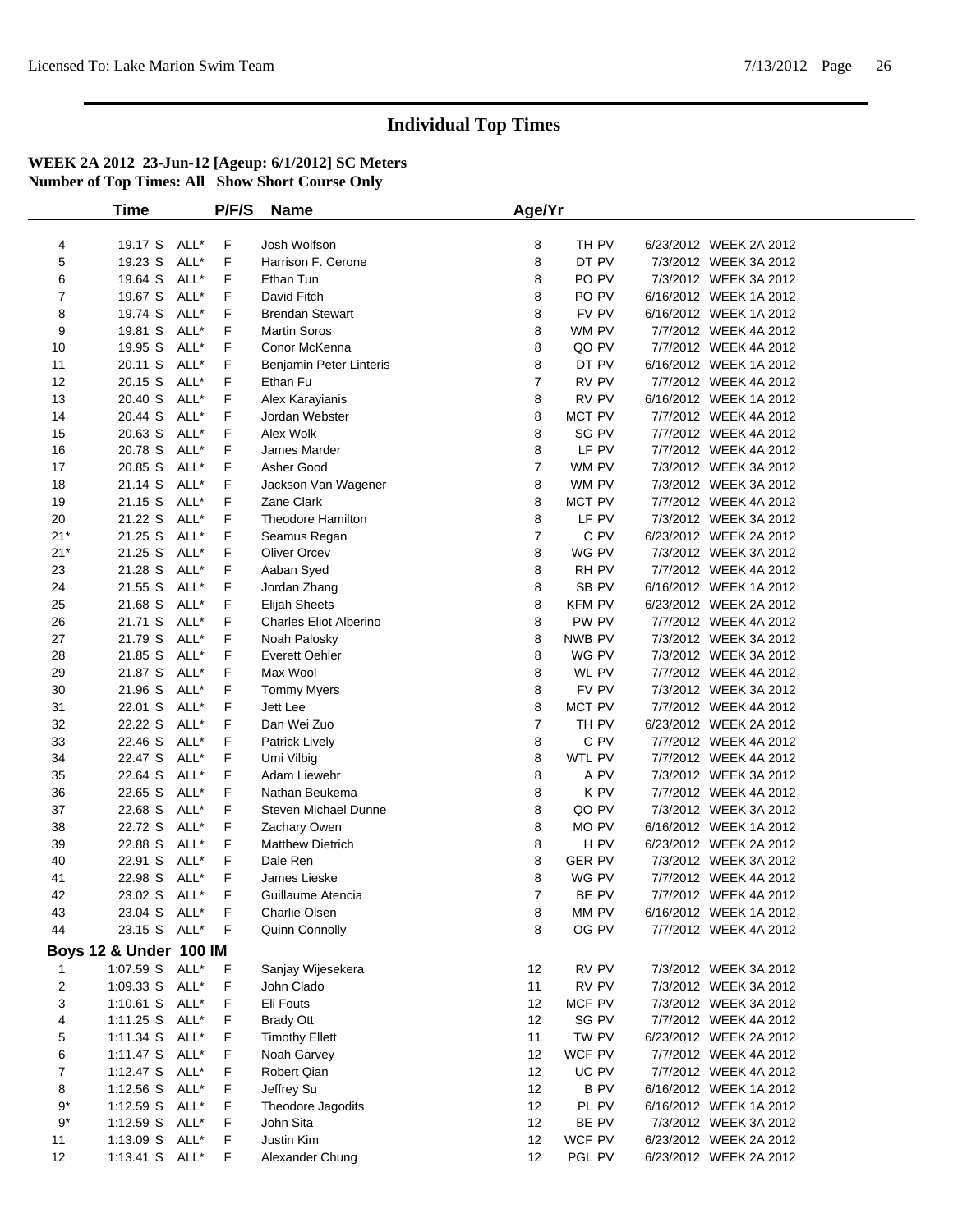|       | <b>Time</b>              |      | P/F/S | <b>Name</b>               | Age/Yr |               |                        |  |
|-------|--------------------------|------|-------|---------------------------|--------|---------------|------------------------|--|
|       |                          |      |       |                           |        |               |                        |  |
| 13    | 1:13.57 S ALL*           |      | F     | Matthew Nguyen            | 12     | <b>KFM PV</b> | 6/23/2012 WEEK 2A 2012 |  |
| 14    | 1:13.65 S                | ALL* | F     | Joseph Howley             | 12     | PW PV         | 7/7/2012 WEEK 4A 2012  |  |
| 15    | 1:13.84 S                | ALL* | F     | David Lieberman           | 12     | LF PV         | 6/23/2012 WEEK 2A 2012 |  |
| 16    | $1:13.97$ S              | ALL* | F     | Gregory Fall McCarthy     | 12     | G PV          | 6/23/2012 WEEK 2A 2012 |  |
| 17    | $1:14.14$ S              | ALL* | F     | David Umansky             | 12     | RV PV         | 7/3/2012 WEEK 3A 2012  |  |
| 18    | 1:14.33 S                | ALL* | F     | Michael Wong              | 12     | <b>GER PV</b> | 7/3/2012 WEEK 3A 2012  |  |
| 19    | 1:14.75 S                | ALL* | F     | John Wills                | 12     | OG PV         | 7/7/2012 WEEK 4A 2012  |  |
| 20    | 1:14.97 S                | ALL* | F     | Nathan Wratney            | 11     | C PV          | 7/7/2012 WEEK 4A 2012  |  |
| 21    | $1:15.14$ S              | ALL* | F     | <b>Matthew Braviak</b>    | 12     | TW PV         | 7/7/2012 WEEK 4A 2012  |  |
| 22    | 1:15.75 S                | ALL* | F     | Zachary Bergman           | 12     | MM PV         | 7/7/2012 WEEK 4A 2012  |  |
| 23    | 1:15.82 S                | ALL* | F     | Aaron Stanton             | 11     | SG PV         | 7/7/2012 WEEK 4A 2012  |  |
| 24    | 1:16.54 S                | ALL* | F     | Kevin Song                | 12     | WCF PV        | 7/3/2012 WEEK 3A 2012  |  |
| 25    | $1:16.59$ S              | ALL* | F     | Djordje Orcev             | 11     | WG PV         | 6/23/2012 WEEK 2A 2012 |  |
| 26    | $1:16.70$ S              | ALL* | F     | Danny Calder              | 11     | MO PV         | 6/23/2012 WEEK 2A 2012 |  |
| 27    | 1:16.84 S                | ALL* | F     | Remington Ro              | 12     | MCT PV        | 6/23/2012 WEEK 2A 2012 |  |
| 28    | $1:17.31$ S              | ALL* | F     | Kyle Barclay              | 12     | TH PV         | 6/16/2012 WEEK 1A 2012 |  |
| 29    | 1:17.32 S                | ALL* | F     | <b>Connor Demitz</b>      | 12     | GP PV         | 7/7/2012 WEEK 4A 2012  |  |
| 30    | 1:17.39 S                | ALL* | F     | Kevin Ho                  | 11     | PGL PV        | 7/3/2012 WEEK 3A 2012  |  |
| 31    | $1:17.47$ S              | ALL* | F     | Christopher Emerson       | 12     | WM PV         | 7/3/2012 WEEK 3A 2012  |  |
| 32    | 1:17.63 S                | ALL* | F     | Duncan Crane              | 12     | RC PV         | 6/23/2012 WEEK 2A 2012 |  |
| 33    | 1:17.85 S                | ALL* | F     | Tony Guardado             | 12     | WG PV         | 7/7/2012 WEEK 4A 2012  |  |
| 34    | 1:18.18 S                | ALL* | F     | Zachary Youth             | 11     | GP PV         | 7/7/2012 WEEK 4A 2012  |  |
| 35    | $1:18.41$ S              | ALL* | F     | Daniel Wang               | 10     | RS PV         | 7/7/2012 WEEK 4A 2012  |  |
| 36    | 1:18.50 S                | ALL* | F     | <b>Wyatt Talcott</b>      | 12     | RF PV         | 7/7/2012 WEEK 4A 2012  |  |
| 37    | 1:18.65 S                | ALL* | F     | Declan Black              | 12     | TA PV         | 7/7/2012 WEEK 4A 2012  |  |
| 38    | 1:18.67 S                | ALL* | F     | John Judges Hodges        | 11     | DT PV         | 7/7/2012 WEEK 4A 2012  |  |
| 39    | 1:18.68 S                | ALL* | F     | Bryan Jong                | 12     | SB PV         | 6/16/2012 WEEK 1A 2012 |  |
| 40    | $1:18.70$ S              | ALL* | F     | Miles Brown               | 12     | SG PV         | 7/7/2012 WEEK 4A 2012  |  |
| 41    | 1:18.75 S                | ALL* | F     | <b>Christopher Blazes</b> | 12     | <b>BPV</b>    | 7/3/2012 WEEK 3A 2012  |  |
| 42    | 1:18.76 S                | ALL* | F     | Nathan Kim                | 12     | UC PV         | 6/16/2012 WEEK 1A 2012 |  |
| 43    | 1:18.86 S                | ALL* | F     | Aaron Lazar               | 11     | PW PV         | 7/7/2012 WEEK 4A 2012  |  |
| 44    | 1:18.93 S                | ALL* | F     | Gabriel Laracuente        | 10     | QO PV         | 7/7/2012 WEEK 4A 2012  |  |
| $45*$ | 1:18.99 S                | ALL* | F     | Krystian Ochman           | 12     | <b>GER PV</b> | 6/23/2012 WEEK 2A 2012 |  |
| $45*$ | 1:18.99 S                | ALL* | F     | Tyler Van Wagener         | 12     | WM PV         | 7/7/2012 WEEK 4A 2012  |  |
| 47    | 1:19.19 S                | ALL* | F     | Justin Burgett            | 12     | TW PV         | 6/23/2012 WEEK 2A 2012 |  |
| 48    | 1:19.24 S                | ALL* | F     | John Lathrop              | 12     | RH PV         | 6/23/2012 WEEK 2A 2012 |  |
| 49    | 1:19.28 S                | ALL* | F     | Jason Ryan McFadden       | 12     | KL PV         | 7/7/2012 WEEK 4A 2012  |  |
| 50    | 1:19.32 S                | ALL* | F     | Daniel Chapman            | 11     | PLT PV        | 6/16/2012 WEEK 1A 2012 |  |
| 51    | 1:19.41 S                | ALL* | F     | Colby Chung               | 11     | <b>GER PV</b> | 7/7/2012 WEEK 4A 2012  |  |
| 52    | 1:19.46 S ALL*           |      | F     | Nathan Higgins            | 12     | SB PV         | 6/23/2012 WEEK 2A 2012 |  |
| 53    | 1:19.52 S                | ALL* | F     | Luke Xia                  | 11     | UC PV         | 7/3/2012 WEEK 3A 2012  |  |
| 54    | 1:19.66 S ALL*           |      | F     | Michael Tran              | 12     | FM PV         | 7/7/2012 WEEK 4A 2012  |  |
|       | <b>Boys 9-10 50 Free</b> |      |       |                           |        |               |                        |  |
| 1     | 30.94 S ALL*             |      | F     | Jacob Lindner             | 10     | LLD PV        | 7/3/2012 WEEK 3A 2012  |  |
| 2     | 31.24 S                  | ALL* | F     | Gabriel Laracuente        | 10     | QO PV         | 6/23/2012 WEEK 2A 2012 |  |
| 3     | 31.31 S ALL*             |      | F     | Daniel Wang               | 10     | RS PV         | 7/7/2012 WEEK 4A 2012  |  |
| 4     | 31.69 S                  | ALL* | F     | Ryan Gruner               | 10     | SG PV         | 6/16/2012 WEEK 1A 2012 |  |
| 5     | 31.72 S                  | ALL* | F     | Alan Li                   | 10     | RV PV         | 6/16/2012 WEEK 1A 2012 |  |
| 6     | 31.84 S                  | ALL* | F     | Kenny Song                | 10     | WCF PV        | 7/3/2012 WEEK 3A 2012  |  |
| 7     | 32.31 S                  | ALL* | F     | Michael Sabad             | 10     | <b>GER PV</b> | 7/3/2012 WEEK 3A 2012  |  |
| 8     | 32.87 S                  | ALL* | F     | Nicholas Karayianis       | 10     | RV PV         | 7/3/2012 WEEK 3A 2012  |  |
| 9     | 32.99 S                  | ALL* | F     | Harrison Oehler           | 10     | WG PV         | 6/16/2012 WEEK 1A 2012 |  |
| 10    | 33.24 S                  | ALL* | F     | Noah Rutberg              | 9      | RE PV         | 6/23/2012 WEEK 2A 2012 |  |
| 11    | 33.35 S ALL*             |      | F     | Sean Keller               | 10     | $CB$ PV       | 7/3/2012 WEEK 3A 2012  |  |
|       |                          |      |       |                           |        |               |                        |  |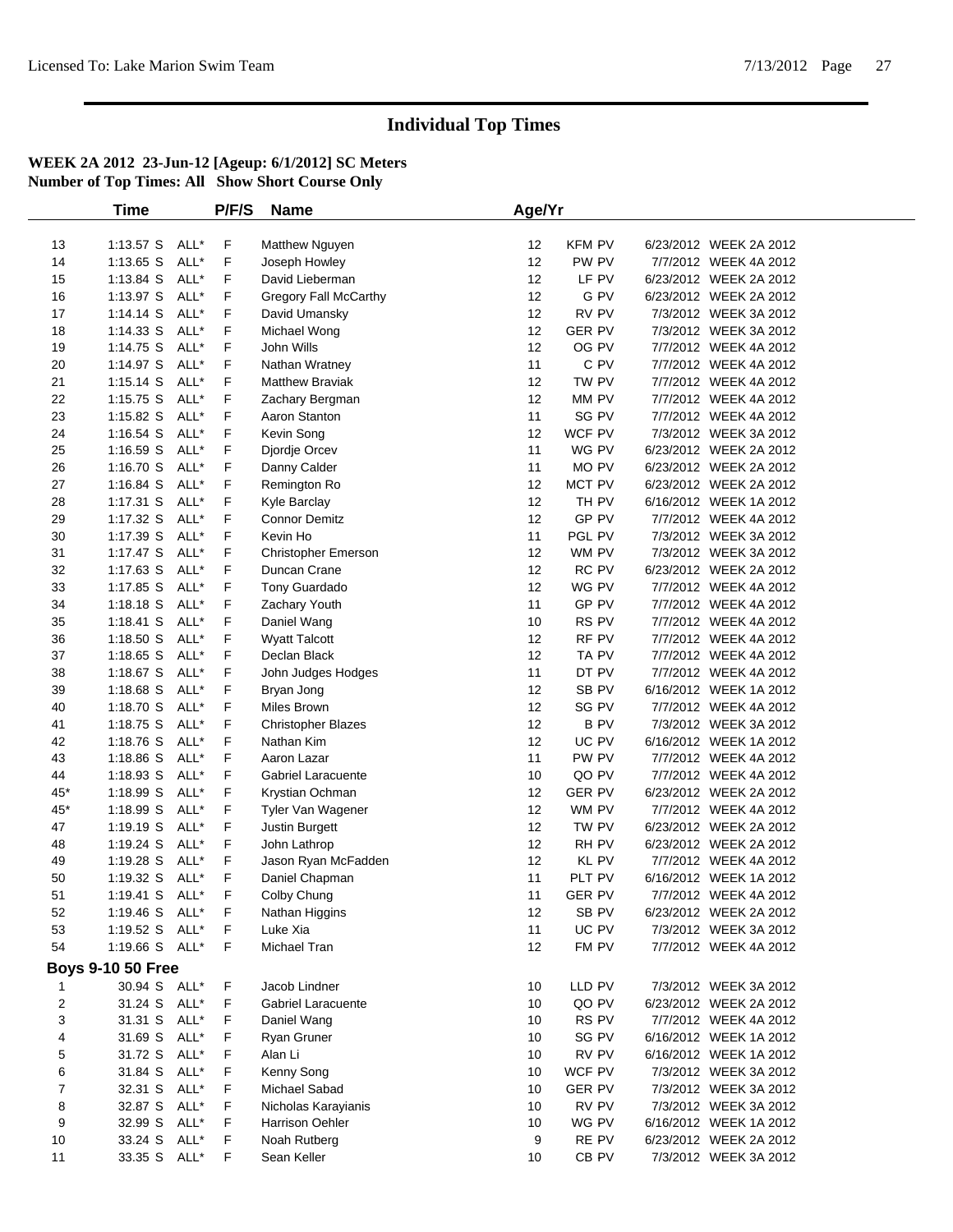|                  | Time                     |      | P/F/S | <b>Name</b>               | Age/Yr |               |                        |  |
|------------------|--------------------------|------|-------|---------------------------|--------|---------------|------------------------|--|
|                  |                          |      |       |                           |        |               |                        |  |
| 12               | 33.67 S                  | ALL* | F     | Johann Grinschgl          | 10     | MM PV         | 7/3/2012 WEEK 3A 2012  |  |
| 13               | 33.71 S                  | ALL* | F     | Niles Egan                | 10     | NCC PV        | 6/23/2012 WEEK 2A 2012 |  |
| $14*$            | 33.78 S                  | ALL* | F     | Daniel Garcia             | 9      | IF PV         | 7/3/2012 WEEK 3A 2012  |  |
| $14*$            | 33.78 S                  | ALL* | F     | Jacob Rosner              | 10     | PW PV         | 7/7/2012 WEEK 4A 2012  |  |
| 16               | 33.80 S                  | ALL* | F     | Jordan Gross              | 10     | CG PV         | 6/16/2012 WEEK 1A 2012 |  |
| 17               | 33.82 S                  | ALL* | F     | <b>Matthew Pottker</b>    | 10     | WM PV         | 7/7/2012 WEEK 4A 2012  |  |
| 18               | 33.86 S                  | ALL* | F     | Joseph Yifan Huang        | 10     | <b>KFM PV</b> | 6/23/2012 WEEK 2A 2012 |  |
| 19               | 33.94 S                  | ALL* | F     | Noah Ferguson             | 10     | SG PV         | 7/7/2012 WEEK 4A 2012  |  |
| 20               | 34.07 S                  | ALL* | F     | James Collishaw           | 9      | OG PV         | 7/7/2012 WEEK 4A 2012  |  |
| 21               | 34.08 S                  | ALL* | F     | Ben Long Zuo              | 9      | TH PV         | 7/7/2012 WEEK 4A 2012  |  |
| 22               | 34.20 S                  | ALL* | F     | Michael Tang              | 10     | TH PV         | 6/16/2012 WEEK 1A 2012 |  |
| $23*$            | 34.21 S                  | ALL* | F     | Cole Bagshaw              | 10     | C PV          | 7/7/2012 WEEK 4A 2012  |  |
| $23*$            | 34.21 S                  | ALL* | F     | Jonathan Crocker          | 10     | MCT PV        | 7/7/2012 WEEK 4A 2012  |  |
| 25               | 34.31 S                  | ALL* | F     | Evan McLaughlin           | 10     | WL PV         | 6/16/2012 WEEK 1A 2012 |  |
| 26               | 34.35 S                  | ALL* | F     | Andy Ram                  | 10     | RS PV         | 7/7/2012 WEEK 4A 2012  |  |
| 27               | 34.48 S                  | ALL* | F     | Mark Lattner              | 10     | DA PV         | 6/23/2012 WEEK 2A 2012 |  |
| 28               | 34.57 S                  | ALL* | F     | <b>Brady Meyers</b>       | 10     | OG PV         | 7/7/2012 WEEK 4A 2012  |  |
| 29               | 34.58 S                  | ALL* | F     | <b>Brett Feyerick</b>     | 9      | TH PV         | 7/7/2012 WEEK 4A 2012  |  |
| 30               | 34.71 S                  | ALL* | F     | Sammy Matusek             | 10     | MCT PV        | 7/7/2012 WEEK 4A 2012  |  |
| 31               | 34.73 S                  | ALL* | F     | Nicholas West             | 9      | NWB PV        | 7/3/2012 WEEK 3A 2012  |  |
| 32               | 34.76 S                  | ALL* | F     | Maximillano Casey-Bolanos | 10     | NWB PV        | 7/7/2012 WEEK 4A 2012  |  |
| 33               | 34.82 S                  | ALL* | F     | Zach Bayler               | 10     | RH PV         | 7/3/2012 WEEK 3A 2012  |  |
| 34               | 34.90 S                  | ALL* | F     | Michael O'Neil            | 10     | NO PV         | 7/3/2012 WEEK 3A 2012  |  |
| 35               | 34.93 S                  | ALL* | F     | lan Gunsel Song           | 10     | WCF PV        | 6/23/2012 WEEK 2A 2012 |  |
| 36               | 34.94 S                  | ALL* | F     | Cole Mitchell             | 9      | CCR PV        | 7/7/2012 WEEK 4A 2012  |  |
| 37               | 34.97 S                  | ALL* | F     | Marco Casareto            | 10     | OM PV         | 7/3/2012 WEEK 3A 2012  |  |
| 38               | 35.03 S                  | ALL* | F     | Joshua Roberts            | 10     | MO PV         | 7/3/2012 WEEK 3A 2012  |  |
| 39               | 35.18 S                  | ALL* | F     | Vincent Gao               | 10     | UC PV         | 6/23/2012 WEEK 2A 2012 |  |
| $40*$            | 35.31 S                  | ALL* | F     | Christopher Vu            | 9      | SG PV         | 6/23/2012 WEEK 2A 2012 |  |
| $40*$            | 35.31 S                  | ALL* | F     | Anthony Qin               | 10     | RV PV         | 6/16/2012 WEEK 1A 2012 |  |
| 42               | 35.35 S                  | ALL* | F     | Andrew Loayza             | 10     | NH PV         | 7/7/2012 WEEK 4A 2012  |  |
| 43               | 35.43 S                  | ALL* | F     | Max Fischer               | 10     | EG PV         | 6/23/2012 WEEK 2A 2012 |  |
| 44               | 35.59 S                  | ALL* | F     | Alec Cooper               | 9      | PA PV         | 6/23/2012 WEEK 2A 2012 |  |
| 45               | 35.67 S                  | ALL* | F     | Jack Gonzalez             | 10     | MM PV         | 7/3/2012 WEEK 3A 2012  |  |
| 46               | 35.69 S                  | ALL* | F     | Michael Amberman          | 10     | OM PV         | 7/7/2012 WEEK 4A 2012  |  |
| 47               | 35.70 S                  | ALL* | F     | Dolan Plummer             | 9      | EW PV         | 7/7/2012 WEEK 4A 2012  |  |
| 48               | 35.74 S                  | ALL* | F     | Nam Lam                   | 10     | <b>GER PV</b> | 7/3/2012 WEEK 3A 2012  |  |
| 49               | 35.79 S                  | ALL* | F     | Steven Camacho            | 10     | FH PV         | 6/23/2012 WEEK 2A 2012 |  |
|                  | <b>Boys 9-10 25 Back</b> |      |       |                           |        |               |                        |  |
| 1                | 16.57 S ALL*             |      | F     | Kenny Song                | 10     | WCF PV        | 7/3/2012 WEEK 3A 2012  |  |
| $\overline{c}$   | 16.85 S                  | ALL* | F     | Jacob Lindner             | 10     | LLD PV        | 6/23/2012 WEEK 2A 2012 |  |
| 3                | 16.93 S                  | ALL* | F     | Gabriel Laracuente        | 10     | QO PV         | 7/3/2012 WEEK 3A 2012  |  |
| 4                | 17.18 S                  | ALL* | F     | Ryan Gruner               | 10     | SG PV         | 6/16/2012 WEEK 1A 2012 |  |
| 5                | 17.50 S                  | ALL* | F     | Jordan Gross              | 10     | CG PV         | 6/23/2012 WEEK 2A 2012 |  |
| 6                | 17.58 S                  | ALL* | F     | <b>Harrison Oehler</b>    | 10     | WG PV         | 7/3/2012 WEEK 3A 2012  |  |
| $\boldsymbol{7}$ | 18.01 S                  | ALL* | F     | <b>Brett Feyerick</b>     | 9      | TH PV         | 7/7/2012 WEEK 4A 2012  |  |
| 8                | 18.27 S                  | ALL* | F     | Nicholas Karayianis       | 10     | RV PV         | 7/3/2012 WEEK 3A 2012  |  |
| 9                | 18.36 S                  | ALL* | F     | Michael Sabad             | 10     | <b>GER PV</b> | 7/3/2012 WEEK 3A 2012  |  |
| 10               | 18.37 S                  | ALL* | F     | Christopher Vu            | 9      | SG PV         | 6/23/2012 WEEK 2A 2012 |  |
| 11               | 18.45 S                  | ALL* | F     | James Collishaw           | 9      | OG PV         | 7/7/2012 WEEK 4A 2012  |  |
| 12               | 18.50 S                  | ALL* | F     | Ben Long Zuo              | 9      | TH PV         | 6/23/2012 WEEK 2A 2012 |  |
| 13               | 18.51 S                  | ALL* | F     | Nicholas West             | 9      | NWB PV        | 7/3/2012 WEEK 3A 2012  |  |
| 14               | 18.56 S                  | ALL* | F     | Daniel Wang               | 10     | RS PV         | 6/23/2012 WEEK 2A 2012 |  |
| 15               | 18.59 S ALL*             |      | F     | Niles Egan                | 10     | NCC PV        | 6/23/2012 WEEK 2A 2012 |  |
|                  |                          |      |       |                           |        |               |                        |  |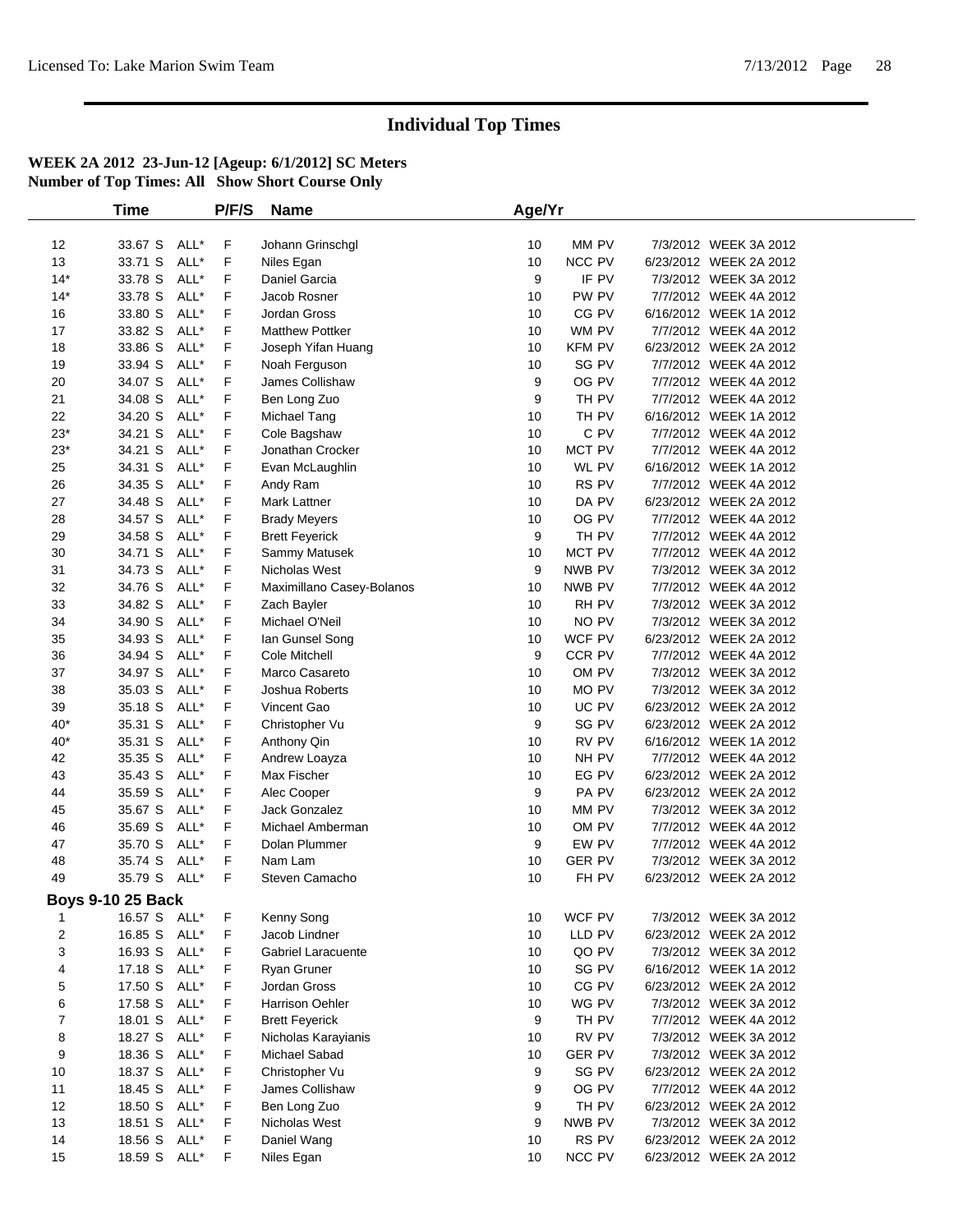|                     | <b>Time</b>  |      | P/F/S | <b>Name</b>               | Age/Yr |               |                        |  |
|---------------------|--------------|------|-------|---------------------------|--------|---------------|------------------------|--|
|                     |              |      |       |                           |        |               |                        |  |
| 16                  | 18.60 S      | ALL* | F     | Jonathan Crocker          | 10     | MCT PV        | 7/7/2012 WEEK 4A 2012  |  |
| 17                  | 18.62 S      | ALL* | F     | <b>Matthew Pottker</b>    | 10     | WM PV         | 7/3/2012 WEEK 3A 2012  |  |
| 18                  | 18.69 S      | ALL* | F     | Zach Bayler               | 10     | RH PV         | 6/16/2012 WEEK 1A 2012 |  |
| 19                  | 18.76 S      | ALL* | F     | Alec Cooper               | 9      | PA PV         | 6/16/2012 WEEK 1A 2012 |  |
| 20                  | 18.83 S      | ALL* | F     | Noah Rutberg              | 9      | RE PV         | 6/16/2012 WEEK 1A 2012 |  |
| 21                  | 18.87 S      | ALL* | F     | Steven Camacho            | 10     | FH PV         | 7/3/2012 WEEK 3A 2012  |  |
| 22                  | 18.97 S      | ALL* | F     | Mark Lattner              | 10     | DA PV         | 6/16/2012 WEEK 1A 2012 |  |
| 23                  | 19.02 S      | ALL* | F     | Maximillano Casey-Bolanos | 10     | NWB PV        | 7/7/2012 WEEK 4A 2012  |  |
| $24*$               | 19.16 S      | ALL* | F     | Joshua Roberts            | 10     | MO PV         | 7/7/2012 WEEK 4A 2012  |  |
| $24*$               | 19.16 S      | ALL* | F     | Noah Ferguson             | 10     | SG PV         | 7/7/2012 WEEK 4A 2012  |  |
| 26                  | 19.28 S      | ALL* | F     | Sean Keller               | 10     | CB PV         | 6/23/2012 WEEK 2A 2012 |  |
| 27                  | 19.29 S      | ALL* | F     | Marco Casareto            | 10     | OM PV         | 7/7/2012 WEEK 4A 2012  |  |
| 28                  | 19.35 S      | ALL* | F     | Kyle Lawson               | 9      | BE PV         | 6/16/2012 WEEK 1A 2012 |  |
| 29                  | 19.38 S      | ALL* | F     | Joshua Jacobson           | 9      | H PV          | 7/7/2012 WEEK 4A 2012  |  |
| 30                  | 19.41 S      | ALL* | F     | Victor Nunzio Zangla      | 9      | QO PV         | 7/7/2012 WEEK 4A 2012  |  |
| 31                  | 19.56 S      | ALL* | F     | Anthony Qin               | 10     | RV PV         | 7/3/2012 WEEK 3A 2012  |  |
| 32                  | 19.62 S      | ALL* | F     | Michael Tang              | 10     | TH PV         | 7/3/2012 WEEK 3A 2012  |  |
| 33                  | 19.63 S      | ALL* | F     | <b>Harry Montes</b>       | 10     | BE PV         | 6/16/2012 WEEK 1A 2012 |  |
| 34                  | 19.64 S      | ALL* | F     | Isaac Wang                | 10     | QO PV         | 6/16/2012 WEEK 1A 2012 |  |
| 35                  | 19.67 S      | ALL* | F     | Jacob Rosner              | 10     | PW PV         | 6/16/2012 WEEK 1A 2012 |  |
| $36*$               | 19.75 S      | ALL* | F     | lan Gunsel Song           | 10     | WCF PV        | 7/3/2012 WEEK 3A 2012  |  |
| $36*$               | 19.75 S      | ALL* | F     | <b>Brendan Falatko</b>    | 10     | SG PV         | 7/3/2012 WEEK 3A 2012  |  |
| $38*$               | 19.77 S      | ALL* | F     | Sam Peraza                | 10     | CS PV         | 7/3/2012 WEEK 3A 2012  |  |
| $38*$               | 19.77 S      | ALL* | F     | <b>Brady Meyers</b>       | 10     | OG PV         | 6/16/2012 WEEK 1A 2012 |  |
| 40                  | 19.85 S      | ALL* | F     | Michael O'Neil            | 10     | NO PV         | 7/7/2012 WEEK 4A 2012  |  |
| 41                  | 19.86 S      | ALL* | F     | <b>Teddy Russell</b>      | 10     | RF PV         | 7/7/2012 WEEK 4A 2012  |  |
| 42                  | 19.88 S      | ALL* | F     | Cameron Barclay           | 9      | TH PV         | 6/16/2012 WEEK 1A 2012 |  |
| 43                  | 19.90 S      | ALL* | F     | Michael Amberman          | 10     | OM PV         | 6/23/2012 WEEK 2A 2012 |  |
| 44*                 | 19.97 S      | ALL* | F     | Hunter DiCello            | 10     | WCF PV        | 6/23/2012 WEEK 2A 2012 |  |
| 44*                 | 19.97 S      | ALL* | F     | Joseph Yifan Huang        | 10     | KFM PV        | 7/3/2012 WEEK 3A 2012  |  |
| 46                  | 20.04 S ALL* |      | F     | <b>Brian Rose</b>         | 9      | WG PV         | 7/7/2012 WEEK 4A 2012  |  |
| Boys 9-10 25 Breast |              |      |       |                           |        |               |                        |  |
| 1                   | 18.83 S      | ALL* | F     | Kenny Song                | 10     | WCF PV        | 7/7/2012 WEEK 4A 2012  |  |
| $\overline{2}$      | 19.31 S      | ALL* | F     | Alan Li                   | 10     | RV PV         | 6/23/2012 WEEK 2A 2012 |  |
| 3                   | 19.40 S      | ALL* | F     | Jacob Lindner             | 10     | LLD PV        | 7/3/2012 WEEK 3A 2012  |  |
| 4                   | 19.56 S      | ALL* | F     | Daniel Wang               | 10     | RS PV         | 6/23/2012 WEEK 2A 2012 |  |
| 5                   | 19.62 S      | ALL* | F     | Cole Bagshaw              | 10     | C PV          | 7/7/2012 WEEK 4A 2012  |  |
| 6                   | 19.81 S ALL* |      | F     | <b>Michael Penafiel</b>   | 10     | K PV          | 7/7/2012 WEEK 4A 2012  |  |
| 7                   | 20.05 S ALL* |      | F     | Daniel Garcia             | 9      | IF PV         | 6/16/2012 WEEK 1A 2012 |  |
| 8*                  | 20.22 S ALL* |      | F     | Gabriel Laracuente        | 10     | QO PV         | 7/7/2012 WEEK 4A 2012  |  |
| $8*$                | 20.22 S ALL* |      | F     | Johann Grinschgl          | 10     | MM PV         | 7/7/2012 WEEK 4A 2012  |  |
| 10                  | 20.28 S ALL* |      | F     | Evan McLaughlin           | 10     | WL PV         | 7/7/2012 WEEK 4A 2012  |  |
| 11                  | 20.29 S      | ALL* | F     | Joseph Alfredo Nonato     | 10     | CLM PV        | 6/16/2012 WEEK 1A 2012 |  |
| 12                  | 20.30 S      | ALL* | F     | Ben Long Zuo              | 9      | TH PV         | 7/7/2012 WEEK 4A 2012  |  |
| 13                  | 20.34 S      | ALL* | F     | Jordan Gross              | 10     | CG PV         | 7/7/2012 WEEK 4A 2012  |  |
| 14                  | 20.36 S      | ALL* | F     | Timothy Furgeson          | 10     | PLT PV        | 6/16/2012 WEEK 1A 2012 |  |
| 15                  | 20.48 S      | ALL* | F     | <b>Harrison Oehler</b>    | 10     | WG PV         | 6/16/2012 WEEK 1A 2012 |  |
| 16                  | 20.52 S      | ALL* | F     | Alexander Ochman          | 9      | <b>GER PV</b> | 7/3/2012 WEEK 3A 2012  |  |
| 17                  | 20.58 S      | ALL* | F     | Steven Camacho            | 10     | FH PV         | 6/23/2012 WEEK 2A 2012 |  |
| 18                  | 20.63 S ALL* |      | F     | Michael Sabad             | 10     | <b>GER PV</b> | 6/23/2012 WEEK 2A 2012 |  |
| 19                  | 20.72 S ALL* |      | F     | Ryan Gruner               | 10     | SG PV         | 7/7/2012 WEEK 4A 2012  |  |
| 20                  | 21.24 S      | ALL* | F     | Joseph Yifan Huang        | 10     | <b>KFM PV</b> | 6/23/2012 WEEK 2A 2012 |  |
| 21                  | 21.25 S      | ALL* | F     | Joseph Dietrich           | 10     | H PV          | 7/3/2012 WEEK 3A 2012  |  |
| 22                  | 21.29 S ALL* |      | F     | Noah Tunde Atanda         | 10     | NH PV         | 7/7/2012 WEEK 4A 2012  |  |
|                     |              |      |       |                           |        |               |                        |  |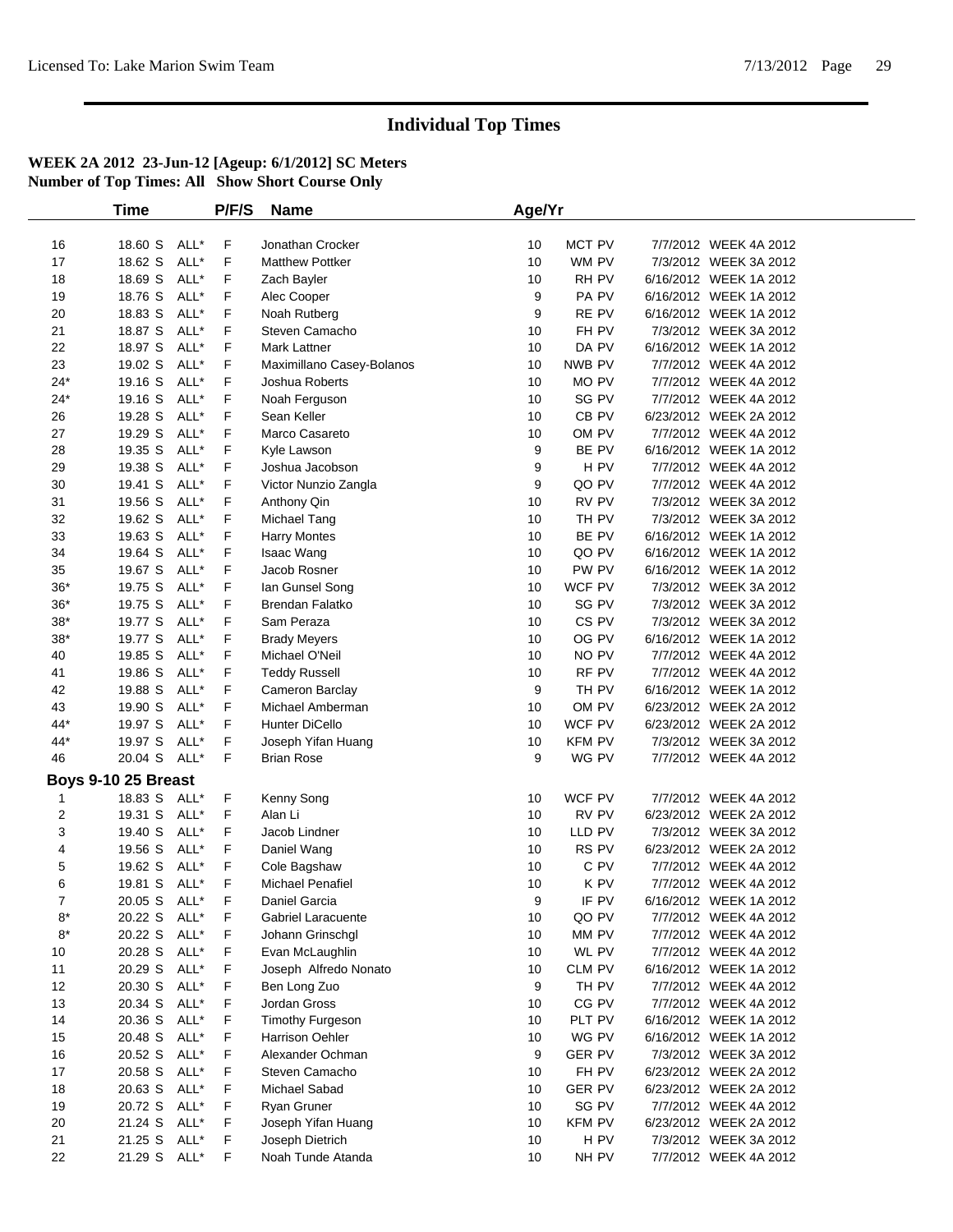|       | <b>Time</b>             |      | P/F/S | <b>Name</b>               | Age/Yr |               |                        |  |
|-------|-------------------------|------|-------|---------------------------|--------|---------------|------------------------|--|
|       |                         |      |       |                           |        |               |                        |  |
| 23    | 21.37 S ALL*            |      | F.    | Cole Mitchell             | 9      | CCR PV        | 7/7/2012 WEEK 4A 2012  |  |
| $24*$ | 21.38 S                 | ALL* | F     | Andy Ram                  | 10     | RS PV         | 7/7/2012 WEEK 4A 2012  |  |
| $24*$ | 21.38 S                 | ALL* | F     | Sammy Matusek             | 10     | MCT PV        | 6/23/2012 WEEK 2A 2012 |  |
| $26*$ | 21.44 S                 | ALL* | F     | <b>Mark Lattner</b>       | 10     | DA PV         | 6/23/2012 WEEK 2A 2012 |  |
| $26*$ | 21.44 S                 | ALL* | F     | Jonathan Crocker          | 10     | MCT PV        | 7/7/2012 WEEK 4A 2012  |  |
| 28    | 21.52 S                 | ALL* | F     | James Collishaw           | 9      | OG PV         | 7/7/2012 WEEK 4A 2012  |  |
| 29    | 21.63 S ALL*            |      | F     | Ethan Rindner             | 10     | EG PV         | 6/16/2012 WEEK 1A 2012 |  |
| 30    | 21.67 S ALL*            |      | F     | <b>Talon Campbell</b>     | 10     | A PV          | 7/7/2012 WEEK 4A 2012  |  |
| 31    | 21.72 S ALL*            |      | F     | Tommy O'Donnell           | 9      | W PV          | 7/3/2012 WEEK 3A 2012  |  |
| 32    | 21.75 S                 | ALL* | F     | Joshua Levine             | 9      | MM PV         | 7/7/2012 WEEK 4A 2012  |  |
| 33    | 21.78 S                 | ALL* | F     | Jason Liu                 | 9      | UC PV         | 6/16/2012 WEEK 1A 2012 |  |
| 34    | 21.80 S                 | ALL* | F     | Christopher Trahern       | 10     | MCT PV        | 7/7/2012 WEEK 4A 2012  |  |
| 35    | 21.81 S ALL*            |      | F     | Rakesh Khanna             | 10     | SO PV         | 7/7/2012 WEEK 4A 2012  |  |
| 36    | 21.87 S ALL*            |      | F     | Michael O'Neil            | 10     | NO PV         | 7/3/2012 WEEK 3A 2012  |  |
| 37    | 21.90 S                 | ALL* | F     | Joshua Roberts            | 10     | MO PV         | 7/3/2012 WEEK 3A 2012  |  |
| 38    | 21.94 S                 | ALL* | F     | Zach Bayler               | 10     | RH PV         | 7/7/2012 WEEK 4A 2012  |  |
| 39    | 21.96 S                 | ALL* | F     | Alexi Roussos             | 10     | CG PV         | 7/7/2012 WEEK 4A 2012  |  |
| 40    | 22.00 S                 | ALL* | F     | <b>Brooks Zarchin</b>     | 9      | TA PV         | 7/3/2012 WEEK 3A 2012  |  |
| $41*$ | 22.02 S ALL*            |      | F     | Sean Farley               | 10     | RE PV         | 7/7/2012 WEEK 4A 2012  |  |
| $41*$ | 22.02 S                 | ALL* | F     | Ishaan Oberoi             | 10     | KFM PV        | 6/23/2012 WEEK 2A 2012 |  |
| 43    | 22.04 S                 | ALL* | F     | Christopher Vu            | 9      | SG PV         | 6/23/2012 WEEK 2A 2012 |  |
| 44    | 22.06 S                 | ALL* | F     | Dolan Plummer             | 9      | EW PV         | 7/3/2012 WEEK 3A 2012  |  |
| 45    | 22.12 S ALL*            |      | F     | Ryan Cornish              | 9      | PW PV         | 7/3/2012 WEEK 3A 2012  |  |
| 46    | 22.15 S                 | ALL* | F     | Sean Ryan McCaffrey       | 10     | G PV          | 6/23/2012 WEEK 2A 2012 |  |
| $47*$ | 22.16 S ALL*            |      | F     | Michael Tang              | 10     | TH PV         | 7/3/2012 WEEK 3A 2012  |  |
| $47*$ | 22.16 S                 | ALL* | F     | <b>Griffith Potts</b>     | 10     | A PV          | 7/3/2012 WEEK 3A 2012  |  |
| 49    | 22.19 S ALL*            |      | F     | <b>Michael Paulos</b>     | 10     | PA PV         | 7/3/2012 WEEK 3A 2012  |  |
|       | <b>Boys 9-10 25 Fly</b> |      |       |                           |        |               |                        |  |
| 1     | 15.39 S ALL*            |      | F     | Alan Li                   | 10     | RV PV         | 6/16/2012 WEEK 1A 2012 |  |
| 2     | 15.84 S                 | ALL* | F     | Daniel Wang               | 10     | RS PV         | 6/23/2012 WEEK 2A 2012 |  |
| 3     | 15.85 S ALL*            |      | F     | Ryan Gruner               | 10     | SG PV         | 6/16/2012 WEEK 1A 2012 |  |
| 4     | 15.90 S ALL*            |      | F     | Gabriel Laracuente        | 10     | QO PV         | 7/7/2012 WEEK 4A 2012  |  |
| 5     | 15.93 S                 | ALL* | F     | Jacob Lindner             | 10     | LLD PV        | 6/16/2012 WEEK 1A 2012 |  |
| 6     | 16.06 S ALL*            |      | F     | Kenny Song                | 10     | WCF PV        | 7/7/2012 WEEK 4A 2012  |  |
| 7     | 16.09 S                 | ALL* | F     | Jordan Gross              | 10     | CG PV         | 7/7/2012 WEEK 4A 2012  |  |
| 8     | 16.25 S                 | ALL* | F     | Michael Sabad             | 10     | <b>GER PV</b> | 6/16/2012 WEEK 1A 2012 |  |
| 9     | 16.54 S ALL*            |      | F     | Ben Long Zuo              | 9      | TH PV         | 7/7/2012 WEEK 4A 2012  |  |
| 10    | 16.56 S ALL*            |      | F     | Niles Egan                | 10     | NCC PV        | 7/7/2012 WEEK 4A 2012  |  |
| 11    | 16.64 S ALL*            |      | F     | Steven Camacho            | 10     | FH PV         | 7/7/2012 WEEK 4A 2012  |  |
| 12    | 16.83 S ALL*            |      | F     | <b>Brett Feyerick</b>     | 9      | TH PV         | 7/7/2012 WEEK 4A 2012  |  |
| 13    | 16.85 S ALL*            |      | F.    | Evan McLaughlin           | 10     | WL PV         | 6/23/2012 WEEK 2A 2012 |  |
| 14    | 16.90 S ALL*            |      | F     | Noah Rutberg              | 9      | RE PV         | 7/7/2012 WEEK 4A 2012  |  |
| 15    | 17.07 S ALL*            |      | F     | Johann Grinschgl          | 10     | MM PV         | 6/23/2012 WEEK 2A 2012 |  |
| 16    | 17.21 S ALL*            |      | F     | Alec Cooper               | 9      | PA PV         | 7/3/2012 WEEK 3A 2012  |  |
| 17    | 17.33 S ALL*            |      | F     | Sammy Matusek             | 10     | MCT PV        | 7/7/2012 WEEK 4A 2012  |  |
| 18    | 17.36 S ALL*            |      | F     | Harrison Oehler           | 10     | WG PV         | 7/7/2012 WEEK 4A 2012  |  |
| 19    | 17.40 S ALL*            |      | F     | Jacob Rosner              | 10     | PW PV         | 6/16/2012 WEEK 1A 2012 |  |
| 20    | 17.43 S ALL*            |      | F     | Maximillano Casey-Bolanos | 10     | NWB PV        | 7/7/2012 WEEK 4A 2012  |  |
| $21*$ | 17.53 S ALL*            |      | F     | Daniel Garcia             | 9      | IF PV         | 6/16/2012 WEEK 1A 2012 |  |
| $21*$ | 17.53 S ALL*            |      | F     | <b>Harry Montes</b>       | 10     | BE PV         | 6/16/2012 WEEK 1A 2012 |  |
| 23    | 17.54 S ALL*            |      | F     | <b>Matthew Pottker</b>    | 10     | WM PV         | 7/3/2012 WEEK 3A 2012  |  |
| 24    | 17.59 S ALL*            |      | F.    | Sean Keller               | 10     | CB PV         | 6/23/2012 WEEK 2A 2012 |  |
| 25    | 17.60 S ALL*            |      | F     | Quintin Cheadle           | 10     | NH PV         | 7/7/2012 WEEK 4A 2012  |  |
| $26*$ | 17.72 S ALL*            |      | F     | <b>Michael Paulos</b>     | 10     | PA PV         | 6/23/2012 WEEK 2A 2012 |  |
|       |                         |      |       |                           |        |               |                        |  |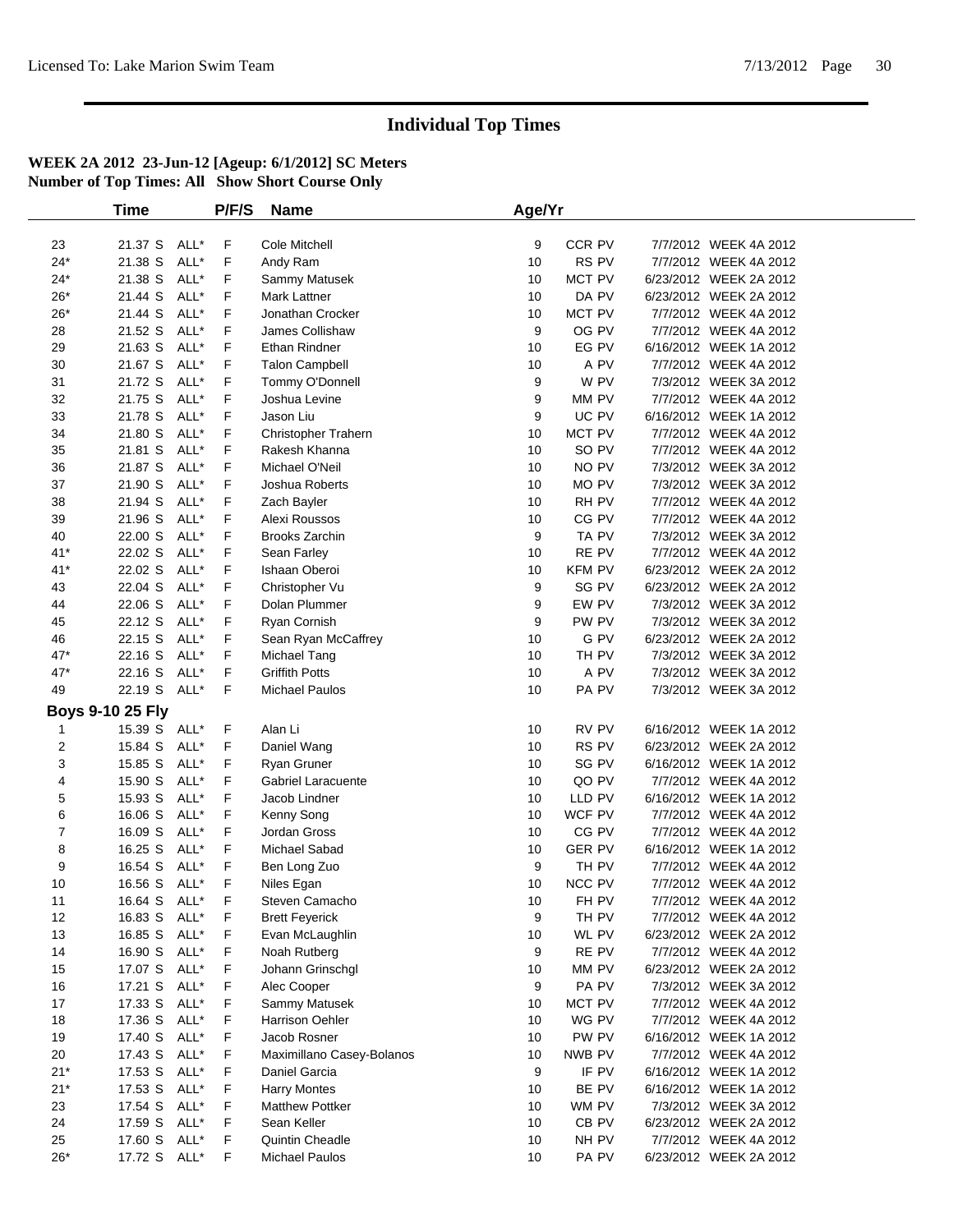|              | <b>Time</b>               |      | P/F/S | <b>Name</b>            | Age/Yr |                  |                        |  |
|--------------|---------------------------|------|-------|------------------------|--------|------------------|------------------------|--|
|              |                           |      |       |                        |        |                  |                        |  |
| $26*$        | 17.72 S                   | ALL* | F     | Nicholas Karayianis    | 10     | RV PV            | 6/23/2012 WEEK 2A 2012 |  |
| 28           | 17.75 S                   | ALL* | F     | Hunter DiCello         | 10     | WCF PV           | 7/3/2012 WEEK 3A 2012  |  |
| $29*$        | 17.77 S                   | ALL* | F     | <b>Ethan Rindner</b>   | 10     | EG PV            | 6/16/2012 WEEK 1A 2012 |  |
| $29*$        | 17.77 S                   | ALL* | F     | Michael Amberman       | 10     | OM PV            | 6/23/2012 WEEK 2A 2012 |  |
| 31           | 17.85 S                   | ALL* | F     | Adam Melrod            | 9      | MO PV            | 6/23/2012 WEEK 2A 2012 |  |
| 32           | 17.89 S                   | ALL* | F     | Noah Ferguson          | 10     | SG PV            | 7/7/2012 WEEK 4A 2012  |  |
| 33           | 17.98 S                   | ALL* | F     | Kaden Hoffman          | 10     | PLT PV           | 7/3/2012 WEEK 3A 2012  |  |
| 34           | 18.05 S                   | ALL* | F     | Andy Ram               | 10     | RS PV            | 7/3/2012 WEEK 3A 2012  |  |
| $35*$        | 18.07 S                   | ALL* | F     | Cole Bagshaw           | 10     | $C$ PV           | 7/7/2012 WEEK 4A 2012  |  |
| $35*$        | 18.07 S                   | ALL* | F     | Joseph Yifan Huang     | 10     | <b>KFM PV</b>    | 7/7/2012 WEEK 4A 2012  |  |
| 37           | 18.09 S                   | ALL* | F     | George Siarkas         | 10     | TA PV            | 6/23/2012 WEEK 2A 2012 |  |
| 38           | 18.15 S                   | ALL* | F     | Chris Ma               | 9      | RV PV            | 7/7/2012 WEEK 4A 2012  |  |
| 39           | 18.17 S                   | ALL* | F     | <b>Brady Meyers</b>    | 10     | OG PV            | 6/23/2012 WEEK 2A 2012 |  |
| $40*$        | 18.19 S                   | ALL* | F     | Victor Nunzio Zangla   | 9      | QO PV            | 6/16/2012 WEEK 1A 2012 |  |
| $40*$        | 18.19 S                   | ALL* | F     | Dominic Valis          | 9      | DF PV            | 7/3/2012 WEEK 3A 2012  |  |
| 42           | 18.21 S                   | ALL* | F     | Kyle Lawson            | 9      | BE PV            | 7/7/2012 WEEK 4A 2012  |  |
| 43           | 18.22 S                   | ALL* | F     | Tommy O'Donnell        | 9      | W PV             | 6/16/2012 WEEK 1A 2012 |  |
| 44           | 18.23 S                   | ALL* | F     | Nam Lam                | 10     | <b>GER PV</b>    | 7/3/2012 WEEK 3A 2012  |  |
| $45*$        | 18.25 S                   | ALL* | F     | lan Gunsel Song        | 10     | WCF PV           | 6/23/2012 WEEK 2A 2012 |  |
| $45*$        | 18.25 S                   | ALL* | F     | Liam Jones             | 9      | WG PV            | 7/7/2012 WEEK 4A 2012  |  |
| 47           | 18.28 S                   | ALL* | F     | Max Fischer            | 10     | EG PV            | 7/3/2012 WEEK 3A 2012  |  |
| 48           | 18.33 S                   | ALL* | F     | Percy Ackerman         | 9      | OG PV            | 7/7/2012 WEEK 4A 2012  |  |
| 49*          | 18.38 S                   | ALL* | F     | Nicholas West          | 9      | NWB PV           | 7/7/2012 WEEK 4A 2012  |  |
| 49*          | 18.38 S                   | ALL* | F     | Connor Burke           | 9      | K PV             | 7/7/2012 WEEK 4A 2012  |  |
| 51           | 18.39 S                   | ALL* | F     | Florian Knollmann      | 10     | MO PV            | 7/3/2012 WEEK 3A 2012  |  |
| 52           | 18.42 S                   | ALL* | F     | Hayes Goetcheus        | 10     | C PV             | 7/3/2012 WEEK 3A 2012  |  |
| 53           | 18.43 S                   | ALL* | F     | Zach Bayler            | 10     | RH PV            | 6/23/2012 WEEK 2A 2012 |  |
| 54           | 18.45 S                   | ALL* | F     | Mark Lattner           | 10     | DA PV            | 6/23/2012 WEEK 2A 2012 |  |
| 55           | 18.54 S                   | ALL* | F     | <b>Brian Rose</b>      | 9      | WG PV            | 7/7/2012 WEEK 4A 2012  |  |
| 56           | 18.59 S                   | ALL* | F     | <b>Griffith Potts</b>  | 10     | A PV             | 6/16/2012 WEEK 1A 2012 |  |
| $57*$        | 18.60 S                   | ALL* | F     | Sean Farley            | 10     | RE PV            | 6/16/2012 WEEK 1A 2012 |  |
| $57^{\star}$ | 18.60 S                   | ALL* | F     | Jonik Surprenant       | 9      | SG PV            | 7/7/2012 WEEK 4A 2012  |  |
| 59           | 18.62 S                   | ALL* | F     | <b>Justin Clark</b>    | 9      | MCT PV           | 7/7/2012 WEEK 4A 2012  |  |
| 60           | 18.64 S                   | ALL* | F     | Jack Gonzalez          | 10     | MM PV            | 6/23/2012 WEEK 2A 2012 |  |
| 61           | 18.69 S                   | ALL* | F     | Sam Peraza             | 10     | CS <sub>PV</sub> | 7/3/2012 WEEK 3A 2012  |  |
| 62           | 18.70 S ALL*              |      | F     | Cameron Barclay        | 9      | TH PV            | 7/7/2012 WEEK 4A 2012  |  |
|              | <b>Boys 11-12 50 Free</b> |      |       |                        |        |                  |                        |  |
| 1            | 27.68 S ALL*              |      | F     | Sanjay Wijesekera      | 12     | RV PV            | 6/16/2012 WEEK 1A 2012 |  |
| 2            | 27.71 S ALL*              |      | F     | <b>Brady Ott</b>       | 12     | SG PV            | 7/7/2012 WEEK 4A 2012  |  |
| 3            | 28.73 S ALL*              |      | F     | Justin Kim             | 12     | WCF PV           | 6/16/2012 WEEK 1A 2012 |  |
| 4            | 28.79 S ALL*              |      | F     | Eli Fouts              | 12     | MCF PV           | 6/23/2012 WEEK 2A 2012 |  |
| 5            | 28.90 S                   | ALL* | F     | Theodore Jagodits      | 12     | PL PV            | 6/16/2012 WEEK 1A 2012 |  |
| 6            | 29.01 S                   | ALL* | F     | <b>Timothy Ellett</b>  | 11     | TW PV            | 6/23/2012 WEEK 2A 2012 |  |
| 7            | 29.24 S                   | ALL* | F     | David Umansky          | 12     | RV PV            | 7/3/2012 WEEK 3A 2012  |  |
| 8            | 29.30 S                   | ALL* | F     | John Sita              | 12     | BE PV            | 7/3/2012 WEEK 3A 2012  |  |
| 9            | 29.49 S                   | ALL* | F     | Noah Garvey            | 12     | WCF PV           | 7/7/2012 WEEK 4A 2012  |  |
| 10           | 29.56 S                   | ALL* | F     | Daniel Chapman         | 11     | PLT PV           | 6/16/2012 WEEK 1A 2012 |  |
| 11           | 29.72 S                   | ALL* | F     | David Lieberman        | 12     | LF PV            | 7/7/2012 WEEK 4A 2012  |  |
| 12           | 29.77 S                   | ALL* | F     | <b>Matthew Braviak</b> | 12     | TW PV            | 6/23/2012 WEEK 2A 2012 |  |
| 13           | 29.83 S                   | ALL* | F     | Matthew Nguyen         | 12     | <b>KFM PV</b>    | 6/23/2012 WEEK 2A 2012 |  |
| 14           | 29.86 S                   | ALL* | F     | Joseph Howley          | 12     | PW PV            | 6/16/2012 WEEK 1A 2012 |  |
| 15           | 29.87 S                   | ALL* | F     | Nathan Wratney         | 11     | C PV             | 6/23/2012 WEEK 2A 2012 |  |
| 16           | 29.89 S                   | ALL* | F     | Duncan Crane           | 12     | RC PV            | 6/23/2012 WEEK 2A 2012 |  |
| $17*$        | 29.93 S                   | ALL* | F     | Jeffrey Su             | 12     | B PV             | 6/16/2012 WEEK 1A 2012 |  |
|              |                           |      |       |                        |        |                  |                        |  |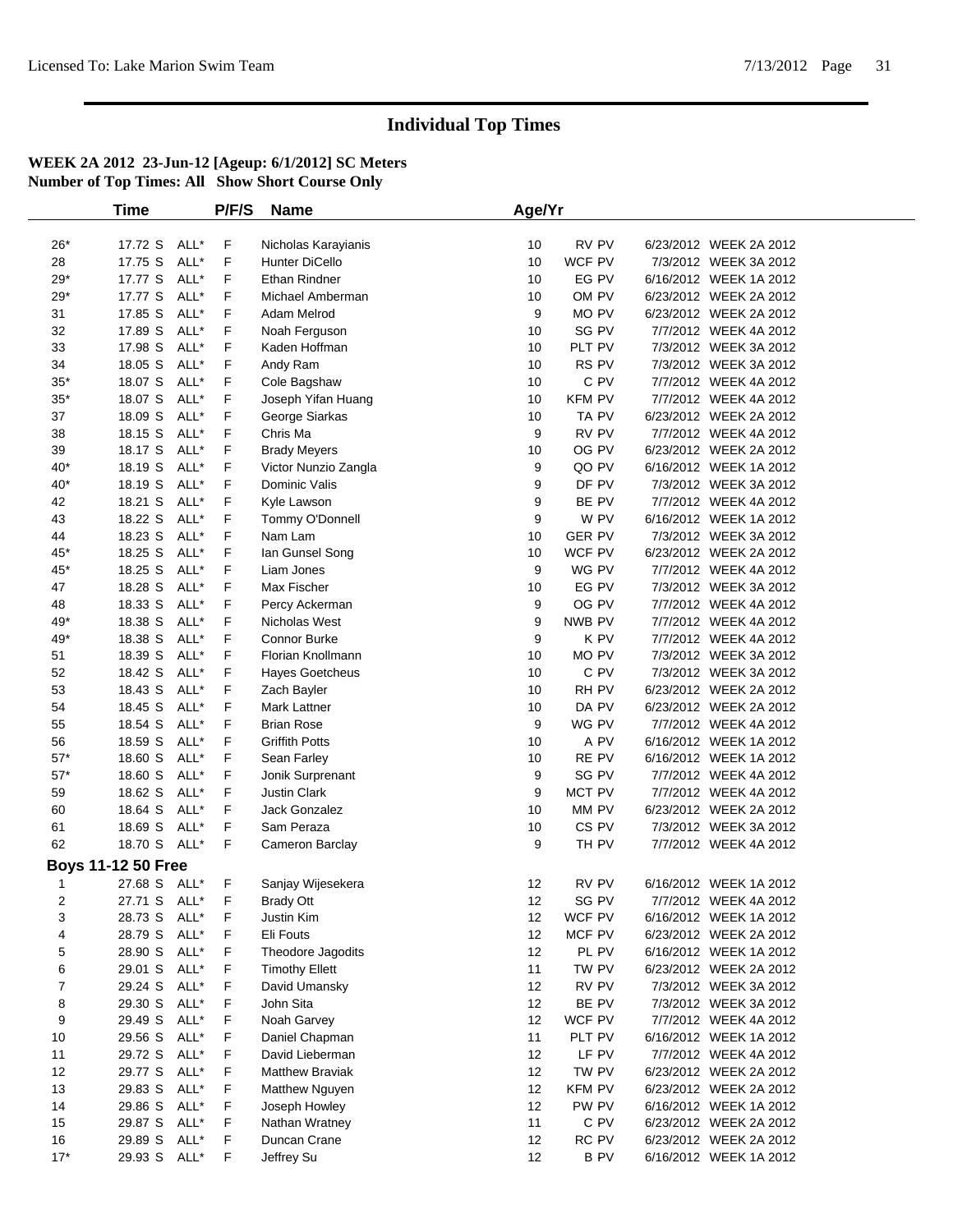|              | <b>Time</b>               |      | P/F/S | <b>Name</b>                  | Age/Yr |               |                        |  |
|--------------|---------------------------|------|-------|------------------------------|--------|---------------|------------------------|--|
| $17*$        | 29.93 S                   | ALL* | F     | John Judges Hodges           | 11     | DT PV         | 6/23/2012 WEEK 2A 2012 |  |
| 19           | 30.00 S                   | ALL* | F     | Tyler Van Wagener            | 12     | WM PV         | 7/7/2012 WEEK 4A 2012  |  |
| 20           | 30.01 S                   | ALL* | F     | Aaron Stanton                | 11     | SG PV         | 7/7/2012 WEEK 4A 2012  |  |
| 21           | 30.25 S                   | ALL* | F     | Miles Brown                  | 12     | SG PV         | 6/16/2012 WEEK 1A 2012 |  |
| 22           | 30.31 S                   | ALL* | F     | Krystian Ochman              | 12     | <b>GER PV</b> | 7/7/2012 WEEK 4A 2012  |  |
| 23           | 30.37 S                   | ALL* | F     |                              | 12     | MCT PV        | 7/3/2012 WEEK 3A 2012  |  |
| 24           | 30.41 S                   | ALL* | F     | Remington Ro<br>Michael Wong | 12     | <b>GER PV</b> | 7/7/2012 WEEK 4A 2012  |  |
| 25           | 30.48 S                   | ALL* | F     | Robert Qian                  | 12     | UC PV         | 7/3/2012 WEEK 3A 2012  |  |
| 26           | 30.61 S                   | ALL* | F     | John Wills                   | 12     | OG PV         | 7/7/2012 WEEK 4A 2012  |  |
| 27           | 30.63 S                   | ALL* | F     | Kevin Song                   | 12     | WCF PV        | 7/3/2012 WEEK 3A 2012  |  |
| 28           | 30.69 S                   | ALL* | F     | Zachary Bergman              | 12     | MM PV         | 7/3/2012 WEEK 3A 2012  |  |
| $29*$        | 30.72 S                   | ALL* | F     | <b>Connor Demitz</b>         | 12     | GP PV         | 7/7/2012 WEEK 4A 2012  |  |
| $29*$        | 30.72 S                   | ALL* | F     | Gregory Fall McCarthy        | 12     | G PV          | 6/23/2012 WEEK 2A 2012 |  |
| $29^{\star}$ | 30.72 S                   | ALL* | F     | <b>Wyatt Talcott</b>         | 12     | RF PV         | 6/23/2012 WEEK 2A 2012 |  |
| 32           | 30.75 S                   | ALL* | F     | Jacob Sorensen               | 11     | GP PV         | 6/16/2012 WEEK 1A 2012 |  |
| 33           | 30.85 S                   | ALL* | F     | Alexander Chung              | 12     | PGL PV        | 6/16/2012 WEEK 1A 2012 |  |
| 34           | 30.87 S                   | ALL* | F     | Djordje Orcev                | 11     | WG PV         | 6/23/2012 WEEK 2A 2012 |  |
| 35           | 30.91 S                   | ALL* | F     | Danny Calder                 | 11     | MO PV         | 6/23/2012 WEEK 2A 2012 |  |
| 36           | 31.03 S                   | ALL* | F     | Steven Mendley               | 11     | RV PV         | 6/23/2012 WEEK 2A 2012 |  |
| $37*$        | 31.12 S                   | ALL* | F     | <b>Brian Cernoch</b>         | 12     | OF PV         | 6/23/2012 WEEK 2A 2012 |  |
| $37*$        | 31.12 S                   | ALL* | F     | Nathan Kim                   | 12     | UC PV         | 7/7/2012 WEEK 4A 2012  |  |
| 39           | 31.14 S                   | ALL* | F     | Max Anthony Jordan           | 12     | PW PV         | 7/3/2012 WEEK 3A 2012  |  |
| 40           | 31.15 S                   | ALL* | F     | <b>Connor Dickinson</b>      | 11     | NCC PV        | 6/23/2012 WEEK 2A 2012 |  |
| 41           | 31.25 S                   | ALL* | F     | Christopher Emerson          | 12     | WM PV         | 7/3/2012 WEEK 3A 2012  |  |
| 42           | 31.28 S                   | ALL* | F     | Jason Ryan McFadden          | 12     | KL PV         | 7/7/2012 WEEK 4A 2012  |  |
| 43           | 31.34 S                   | ALL* | F     | Jeffrey Qin                  | 11     | RV PV         | 7/7/2012 WEEK 4A 2012  |  |
| 44           | 31.36 S                   | ALL* | F     | Jonathan Mendley             | 12     | RV PV         | 6/16/2012 WEEK 1A 2012 |  |
| 45           | 31.37 S                   | ALL* | F     | Colby Chung                  | 11     | <b>GER PV</b> | 7/3/2012 WEEK 3A 2012  |  |
| 46           | 31.38 S ALL*              |      | F     | <b>Trent Folk</b>            | 12     | RS PV         | 7/7/2012 WEEK 4A 2012  |  |
|              | <b>Boys 11-12 50 Back</b> |      |       |                              |        |               |                        |  |
| 1            | 31.35 S                   | ALL* | F     | Sanjay Wijesekera            | 12     | RV PV         | 6/16/2012 WEEK 1A 2012 |  |
| 2            | 32.08 S                   | ALL* | F     | Eli Fouts                    | 12     | MCF PV        | 6/23/2012 WEEK 2A 2012 |  |
| 3            | 32.23 S                   | ALL* | F     | <b>Brady Ott</b>             | 12     | SG PV         | 7/7/2012 WEEK 4A 2012  |  |
| 4            | 33.02 S                   | ALL* | F     | John Clado                   | 11     | RV PV         | 7/3/2012 WEEK 3A 2012  |  |
| 5            | 33.25 S                   | ALL* | F     | John Wills                   | 12     | OG PV         | 7/7/2012 WEEK 4A 2012  |  |
| 6            | 33.31 S                   | ALL* | F     | Justin Kim                   | 12     | WCF PV        | 7/3/2012 WEEK 3A 2012  |  |
| 7            | 33.56 S                   | ALL* | F     | <b>Timothy Ellett</b>        | 11     | TW PV         | 7/7/2012 WEEK 4A 2012  |  |
| 8            | 33.73 S                   | ALL* | F     | Alexander Chung              | 12     | PGL PV        | 7/7/2012 WEEK 4A 2012  |  |
| 9            | 33.76 S                   | ALL* | F     | John Sita                    | 12     | BE PV         | 6/23/2012 WEEK 2A 2012 |  |
| 10           | 33.89 S                   | ALL* | F     | Aaron Lazar                  | 11     | PW PV         | 7/7/2012 WEEK 4A 2012  |  |
| 11           | 34.08 S                   | ALL* | F     | Michael Wong                 | 12     | <b>GER PV</b> | 7/7/2012 WEEK 4A 2012  |  |
| 12           | 34.09 S                   | ALL* | F     | Matthew Nguyen               | 12     | <b>KFM PV</b> | 6/23/2012 WEEK 2A 2012 |  |
| 13           | 34.10 S                   | ALL* | F     | Djordje Orcev                | 11     | WG PV         | 6/16/2012 WEEK 1A 2012 |  |
| 14           | 34.22 S                   | ALL* | F     | Gregory Fall McCarthy        | 12     | G PV          | 6/23/2012 WEEK 2A 2012 |  |
| 15           | 34.59 S                   | ALL* | F     | Jack Rose                    | 11     | WG PV         | 7/7/2012 WEEK 4A 2012  |  |
| 16           | 34.81 S                   | ALL* | F     | Nathan Kim                   | 12     | UC PV         | 6/16/2012 WEEK 1A 2012 |  |
| 17           | 34.95 S                   | ALL* | F     | Jeffrey Su                   | 12     | <b>BPV</b>    | 6/16/2012 WEEK 1A 2012 |  |
| 18           | 35.06 S                   | ALL* | F     | Nathan Higgins               | 12     | SB PV         | 7/7/2012 WEEK 4A 2012  |  |
| 19           | 35.07 S                   | ALL* | F     | Daniel Chapman               | 11     | PLT PV        | 7/3/2012 WEEK 3A 2012  |  |
| 20           | 35.09 S                   | ALL* | F     | Duncan Crane                 | 12     | RC PV         | 6/23/2012 WEEK 2A 2012 |  |
| 21           | 35.13 S                   | ALL* | F     | <b>Connor Demitz</b>         | 12     | GP PV         | 7/3/2012 WEEK 3A 2012  |  |
| 22           | 35.26 S                   | ALL* | F     | <b>Matthew Braviak</b>       | 12     | TW PV         | 7/7/2012 WEEK 4A 2012  |  |
| 23           | 35.30 S                   | ALL* | F     | Matthew Mulquin              | 12     | MCT PV        | 7/3/2012 WEEK 3A 2012  |  |
| 24           | 35.31 S                   | ALL* | F     | Remington Ro                 | 12     | MCT PV        | 7/3/2012 WEEK 3A 2012  |  |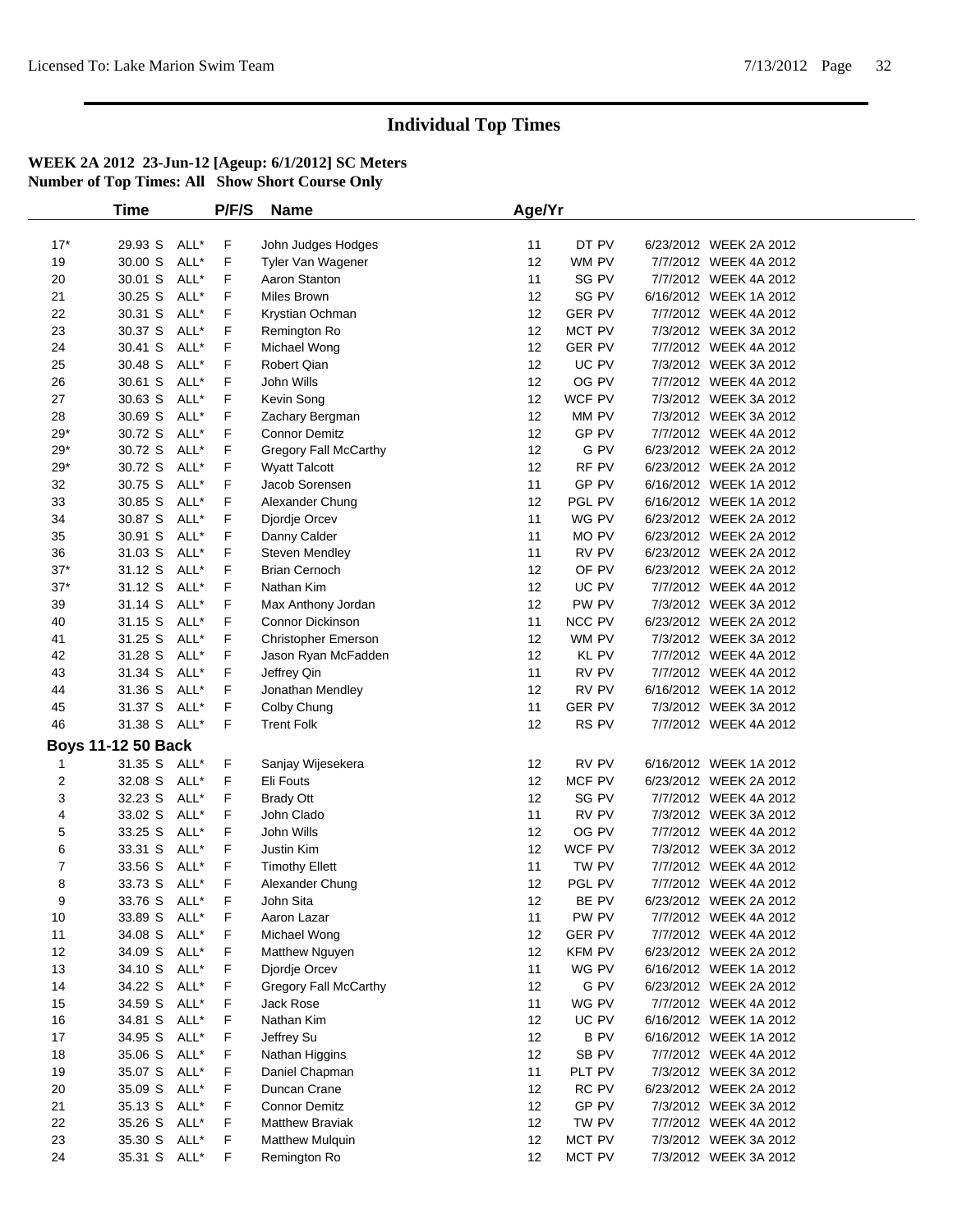|       | <b>Time</b>                 |      | P/F/S | <b>Name</b>               | Age/Yr            |               |                        |  |
|-------|-----------------------------|------|-------|---------------------------|-------------------|---------------|------------------------|--|
|       |                             |      |       |                           |                   |               |                        |  |
| 25    | 35.41 S ALL*                |      | F     | Nathan Wratney            | 11                | C PV          | 6/23/2012 WEEK 2A 2012 |  |
| 26    | 35.83 S                     | ALL* | F     | Andrei Schwartz           | 11                | RV PV         | 7/3/2012 WEEK 3A 2012  |  |
| 27    | 35.95 S                     | ALL* | F     | Kyle Barclay              | 12                | TH PV         | 7/7/2012 WEEK 4A 2012  |  |
| 28    | 35.96 S                     | ALL* | F     | Theodore Jagodits         | 12                | PL PV         | 7/3/2012 WEEK 3A 2012  |  |
| 29    | 35.99 S                     | ALL* | F     | Jeffrey Qin               | 11                | RV PV         | 7/7/2012 WEEK 4A 2012  |  |
| 30    | 36.13 S                     | ALL* | F     | John Lathrop              | 12                | RH PV         | 7/3/2012 WEEK 3A 2012  |  |
| 31    | 36.25 S                     | ALL* | F     | Aaron Stanton             | 11                | SG PV         | 7/3/2012 WEEK 3A 2012  |  |
| 32    | 36.50 S                     | ALL* | F     | <b>Wyatt Talcott</b>      | 12                | RF PV         | 6/23/2012 WEEK 2A 2012 |  |
| 33    | 36.53 S                     | ALL* | F     | Justin Burgett            | 12                | TW PV         | 6/23/2012 WEEK 2A 2012 |  |
| 34    | 36.67 S                     | ALL* | F     | Kevin Song                | 12                | WCF PV        | 7/7/2012 WEEK 4A 2012  |  |
| 35    | 36.84 S                     | ALL* | F     | John Judges Hodges        | 11                | DT PV         | 6/23/2012 WEEK 2A 2012 |  |
| 36    | 36.93 S                     | ALL* | F     | Declan Black              | 12                | TA PV         | 7/7/2012 WEEK 4A 2012  |  |
| 37    | 37.21 S                     | ALL* | F     | Jason Ryan McFadden       | 12                | KL PV         | 7/7/2012 WEEK 4A 2012  |  |
| $38*$ | 37.25 S                     | ALL* | F     | Alex Brun                 | 11                | LLD PV        | 7/7/2012 WEEK 4A 2012  |  |
| $38*$ | 37.25 S                     | ALL* | F     | Luke Xia                  | 11                | UC PV         | 7/3/2012 WEEK 3A 2012  |  |
| 40    | 37.28 S                     | ALL* | F     | Chris Houlihan            | 12                | NCC PV        | 7/7/2012 WEEK 4A 2012  |  |
| 41    | 37.31 S                     | ALL* | F     | Lawrence Redmond          | 12                | TH PV         | 6/23/2012 WEEK 2A 2012 |  |
| 42    | 37.40 S                     | ALL* | F     | Danny Calder              | 11                | MO PV         | 7/7/2012 WEEK 4A 2012  |  |
| $43*$ | 37.69 S                     | ALL* | F     | John Marder               | 11                | LF PV         | 6/23/2012 WEEK 2A 2012 |  |
| $43*$ | 37.69 S                     | ALL* | F     | Michael Tran              | 12                | FM PV         | 7/7/2012 WEEK 4A 2012  |  |
| 45    | 37.81 S                     | ALL* | F     | Mac Patrick Adelman       | 12                | DT PV         | 7/7/2012 WEEK 4A 2012  |  |
| 46    | 37.94 S                     | ALL* | F     | Colby Chung               | 11                | <b>GER PV</b> | 7/3/2012 WEEK 3A 2012  |  |
| 47    | 37.99 S                     | ALL* | F     | Kevin MH Tat              | 12                | CLM PV        | 6/16/2012 WEEK 1A 2012 |  |
| 48    | 38.00 S                     | ALL* | F     | Bobby O'Donnell           | 11                | W PV          | 7/3/2012 WEEK 3A 2012  |  |
| 49    | 38.03 S ALL*                |      | F     | Kevin Ho                  | 11                | PGL PV        | 6/16/2012 WEEK 1A 2012 |  |
|       | <b>Boys 11-12 50 Breast</b> |      |       |                           |                   |               |                        |  |
| 1     | 34.72 S ALL*                |      | F     | Noah Garvey               | 12                | WCF PV        | 6/16/2012 WEEK 1A 2012 |  |
| 2     | 36.03 S                     | ALL* | F     | John Clado                | 11                | RV PV         | 7/3/2012 WEEK 3A 2012  |  |
| 3     | 36.69 S                     | ALL* | F     | Robert Qian               | 12                | UC PV         | 7/3/2012 WEEK 3A 2012  |  |
| 4     | 37.41 S                     | ALL* | F     | <b>Wyatt Talcott</b>      | $12 \overline{ }$ | RF PV         | 6/23/2012 WEEK 2A 2012 |  |
| 5     | 37.53 S                     | ALL* | F     | Joseph Howley             | 12                | PW PV         | 6/16/2012 WEEK 1A 2012 |  |
| 6     | 37.63 S                     | ALL* | F     | Aaron Stanton             | 11                | SG PV         | 7/7/2012 WEEK 4A 2012  |  |
| 7     | 37.72 S                     | ALL* | F     | John Sita                 | 12                | BE PV         | 7/3/2012 WEEK 3A 2012  |  |
| 8     | 37.85 S                     | ALL* | F     | <b>Timothy Ellett</b>     | 11                | TW PV         | 7/3/2012 WEEK 3A 2012  |  |
| 9     | 38.22 S                     | ALL* | F     | Zachary Youth             | 11                | GP PV         | 6/23/2012 WEEK 2A 2012 |  |
| 10    | 38.52 S                     | ALL* | F     | <b>Christopher Blazes</b> | 12                | <b>BPV</b>    | 7/3/2012 WEEK 3A 2012  |  |
| 11    | 38.79 S                     | ALL* | F     | Theodore Jagodits         | 12                | PL PV         | 7/7/2012 WEEK 4A 2012  |  |
| 12    | 38.88 S ALL*                |      | F     | Kevin Song                | 12                | WCF PV        | 7/3/2012 WEEK 3A 2012  |  |
| 13    | 39.10 S ALL*                |      | F     | Zachary Bergman           | 12                | MM PV         | 7/3/2012 WEEK 3A 2012  |  |
| 14    | 39.12 S ALL*                |      | F     | Alexander Chung           | 12                | PGL PV        | 6/16/2012 WEEK 1A 2012 |  |
| 15    | 39.31 S ALL*                |      | F.    | <b>Steven Mendley</b>     | 11                | RV PV         | 6/16/2012 WEEK 1A 2012 |  |
| $16*$ | 39.41 S                     | ALL* | F     | Glenn Ren                 | 12                | <b>GER PV</b> | 6/23/2012 WEEK 2A 2012 |  |
| $16*$ | 39.41 S                     | ALL* | F     | David Lieberman           | 12                | LF PV         | 6/23/2012 WEEK 2A 2012 |  |
| 18    | 39.56 S                     | ALL* | F     | John Howley               | 11                | PW PV         | 7/7/2012 WEEK 4A 2012  |  |
| 19    | 39.90 S                     | ALL* | F     | Gregory Fall McCarthy     | 12                | G PV          | 6/16/2012 WEEK 1A 2012 |  |
| 20    | 39.93 S                     | ALL* | F     | Jacob Sorensen            | 11                | GP PV         | 6/23/2012 WEEK 2A 2012 |  |
| 21    | 39.99 S                     | ALL* | F     | Miles Brown               | 12                | SG PV         | 7/7/2012 WEEK 4A 2012  |  |
| 22    | 40.15 S                     | ALL* | F     | Justin Kim                | 12                | WCF PV        | 7/7/2012 WEEK 4A 2012  |  |
| 23    | 40.17 S ALL*                |      | F     | David Umansky             | 12                | RV PV         | 7/7/2012 WEEK 4A 2012  |  |
| 24    | 40.27 S ALL*                |      | F     | Jeffrey Su                | 12                | <b>BPV</b>    | 6/23/2012 WEEK 2A 2012 |  |
| 25    | 40.30 S                     | ALL* | F     | Matthew Nguyen            | 12                | <b>KFM PV</b> | 6/23/2012 WEEK 2A 2012 |  |
| 26    | 40.37 S ALL*                |      | F     | Remington Ro              | 12                | MCT PV        | 6/23/2012 WEEK 2A 2012 |  |
| 27    | 40.44 S                     | ALL* | F     | John Pate                 | 12                | FV PV         | 6/23/2012 WEEK 2A 2012 |  |
| 28    | 40.56 S ALL*                |      | F     | Luke Xia                  | 11                | UC PV         | 7/7/2012 WEEK 4A 2012  |  |
|       |                             |      |       |                           |                   |               |                        |  |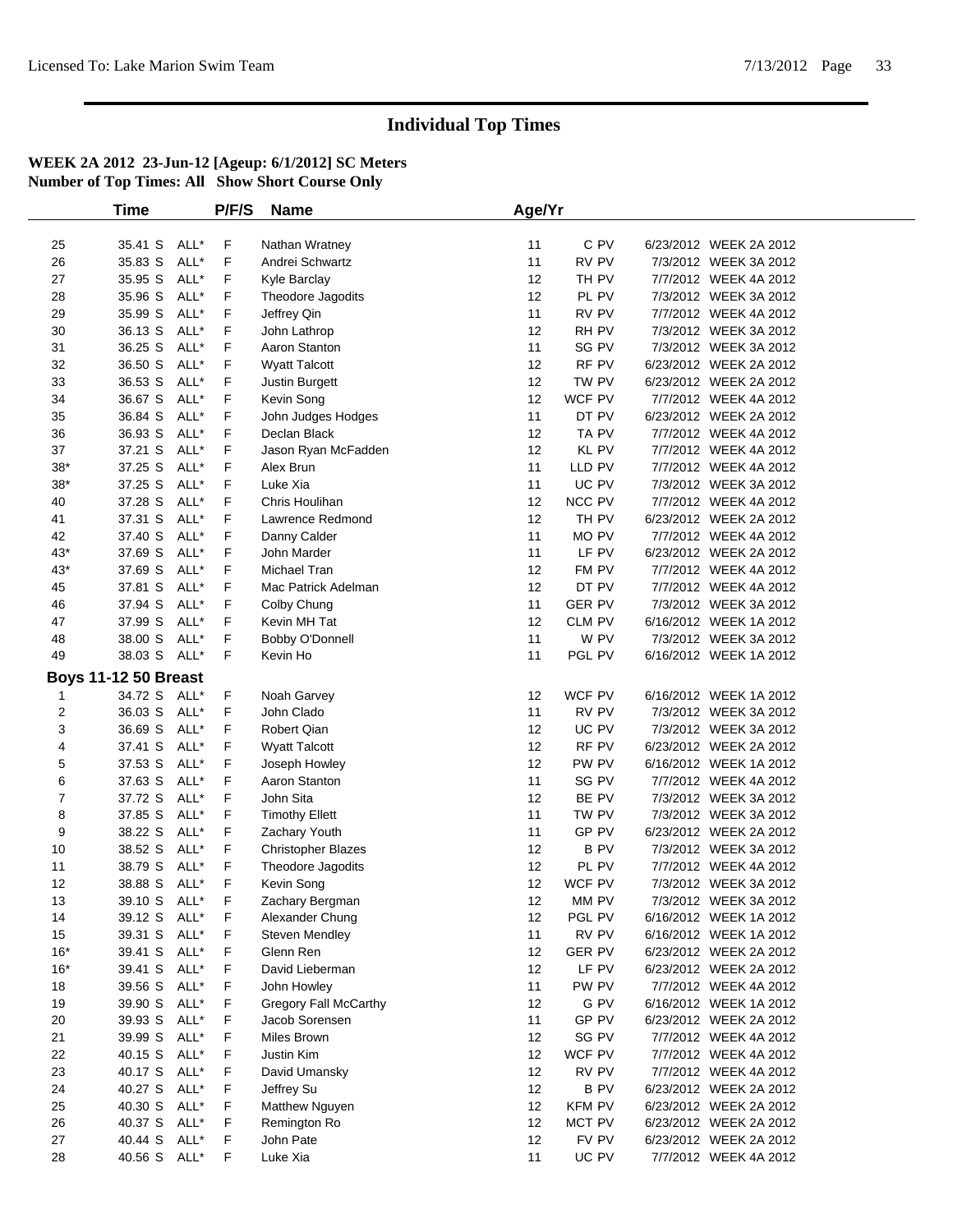|          | Time                         |      | P/F/S  | <b>Name</b>                      | Age/Yr          |                 |                                                |  |
|----------|------------------------------|------|--------|----------------------------------|-----------------|-----------------|------------------------------------------------|--|
|          |                              |      |        |                                  |                 |                 |                                                |  |
| 29       | 40.62 S ALL*                 |      | F      | John Wills                       | 12              | OG PV           | 7/3/2012 WEEK 3A 2012                          |  |
| 30       | 40.81 S                      | ALL* | F      | James Tirrell                    | 12              | LM PV           | 7/7/2012 WEEK 4A 2012                          |  |
| 31       | 40.87 S                      | ALL* | F      | John Popera                      | 12              | IF PV           | 7/7/2012 WEEK 4A 2012                          |  |
| 32       | 41.15 S                      | ALL* | F      | Krystian Ochman                  | 12              | <b>GER PV</b>   | 7/7/2012 WEEK 4A 2012                          |  |
| 33       | 41.17 S                      | ALL* | F      | Tony Guardado                    | 12              | WG PV           | 7/3/2012 WEEK 3A 2012                          |  |
| 34       | 41.28 S                      | ALL* | F      | Kyle Barclay                     | 12              | TH PV           | 6/16/2012 WEEK 1A 2012                         |  |
| 35       | 41.40 S                      | ALL* | F      | Max Anthony Jordan               | 12              | PW PV           | 7/7/2012 WEEK 4A 2012                          |  |
| 36       | 41.44 S                      | ALL* | F      | Declan Black                     | 12              | TA PV           | 6/23/2012 WEEK 2A 2012                         |  |
| 37       | 41.80 S                      | ALL* | F      | <b>William Keto</b>              | 12              | CCR PV          | 7/7/2012 WEEK 4A 2012                          |  |
| 38       | 41.87 S ALL*                 |      | F      | Christopher Joe Fogle            | 12              | KL PV           | 7/7/2012 WEEK 4A 2012                          |  |
| 39       | 41.99 S                      | ALL* | F      | John Judges Hodges               | 11              | DT PV           | 7/7/2012 WEEK 4A 2012                          |  |
| 40       | 42.00 S                      | ALL* | F      | <b>Connor Dickinson</b>          | 11              | NCC PV          | 6/23/2012 WEEK 2A 2012                         |  |
| $41*$    | 42.01 S ALL*                 |      | F      | Samuel Ellestad                  | 12              | DA PV           | 7/7/2012 WEEK 4A 2012                          |  |
| $41*$    | 42.01 S ALL*                 |      | F      | Kevin Ho                         | 11              | PGL PV          | 6/23/2012 WEEK 2A 2012                         |  |
| 43*      | 42.07 S                      | ALL* | F      | Lawrence Coleman                 | 11              | CB PV           | 7/7/2012 WEEK 4A 2012                          |  |
| $43*$    | 42.07 S ALL*                 |      | F      | Kai Vilbig                       | 12              | WTL PV          | 7/7/2012 WEEK 4A 2012                          |  |
| 45       | 42.12 S                      | ALL* | F      | Davis Goetcheus                  | 12              | C PV            | 7/7/2012 WEEK 4A 2012                          |  |
| 46       | 42.23 S                      | ALL* | F      | Christopher Emerson              | 12              | WM PV           | 7/7/2012 WEEK 4A 2012                          |  |
| 47       | 42.31 S ALL*                 |      | F      | Kevin Scher                      | 11              | WL PV           | 6/23/2012 WEEK 2A 2012                         |  |
| 48       | 42.37 S                      | ALL* | F      | Spencer Newman                   | 12              | NGV PV          | 6/23/2012 WEEK 2A 2012                         |  |
| 49       | 42.40 S                      | ALL* | F      | Justin Burgett                   | 12              | TW PV           | 6/23/2012 WEEK 2A 2012                         |  |
| 50       | 42.55 S ALL*                 |      | F      | <b>Connor Demitz</b>             | 12              | GP PV           | 6/23/2012 WEEK 2A 2012                         |  |
| 51       | 42.87 S                      | ALL* | F.     | Samuel Swinnerton                | 12              | LF PV           | 7/7/2012 WEEK 4A 2012                          |  |
| 52       | 42.94 S                      | ALL* | F      | Allan Lee                        | 12              | RV PV           | 7/3/2012 WEEK 3A 2012                          |  |
| 53       | 42.98 S ALL*                 |      | F      | Kieran Joseph McKeon             | 12              | DT PV           | 7/7/2012 WEEK 4A 2012                          |  |
| 54       | 43.00 S                      | ALL* | F      | Joseph Davis Barnes              | 12              | W PV            | 6/23/2012 WEEK 2A 2012                         |  |
| 55       | 43.06 S                      | ALL* | F      | Zachary Nachod                   | 11              | GER PV          | 6/16/2012 WEEK 1A 2012                         |  |
| 56       | 43.08 S ALL*                 |      | F.     | Alex Loane                       | 12              | LLD PV          | 6/23/2012 WEEK 2A 2012                         |  |
|          | <b>Boys 11-12 50 Fly</b>     |      |        |                                  |                 |                 |                                                |  |
| 1        | 30.16 S ALL*                 |      | F.     | Sanjay Wijesekera                | 12              | RV PV           | 6/16/2012 WEEK 1A 2012                         |  |
| 2        | 30.57 S ALL*                 |      | F.     | <b>Brady Ott</b>                 | 12              | SG PV           | 7/7/2012 WEEK 4A 2012                          |  |
| 3        | 31.59 S ALL*                 |      | F      | Jeffrey Su                       | 12              | <b>BPV</b>      | 6/23/2012 WEEK 2A 2012                         |  |
| 4        | 31.60 S                      | ALL* | F      | Michael Wong                     | 12              | <b>GER PV</b>   | 7/7/2012 WEEK 4A 2012                          |  |
| 5        | 31.66 S ALL*                 |      | F      | <b>Timothy Ellett</b>            | 11              | TW PV           | 7/3/2012 WEEK 3A 2012                          |  |
| 6        | 31.67 S ALL*                 |      | F      | Eli Fouts                        | 12              | MCF PV          | 6/23/2012 WEEK 2A 2012                         |  |
| 7        | 31.87 S                      | ALL* | F      | <b>Matthew Braviak</b>           | 12              | TW PV           | 6/23/2012 WEEK 2A 2012                         |  |
| 8        | 31.93 S                      | ALL* | F      | Theodore Jagodits                | 12              | PL PV           | 6/16/2012 WEEK 1A 2012                         |  |
| 9        | 32.00 S ALL*                 |      | F      | Danny Calder                     | 11              | MO PV           | 6/23/2012 WEEK 2A 2012                         |  |
| 10       | 32.03 S ALL*                 |      | F.     | David Lieberman                  | 12 <sub>2</sub> | LF PV           | 7/7/2012 WEEK 4A 2012                          |  |
| 11       | 32.12 S ALL*                 |      | F      | John Clado                       | 11              | RV PV           | 7/3/2012 WEEK 3A 2012                          |  |
| 12       | 32.28 S ALL*                 |      | F.     | Kevin Song                       | 12              | WCF PV          | 7/3/2012 WEEK 3A 2012                          |  |
| 13       | 32.51 S ALL*                 |      | F      | Justin Kim                       | 12              | WCF PV          | 7/7/2012 WEEK 4A 2012                          |  |
| 14       | 32.72 S ALL*                 |      | F      | Noah Garvey                      | 12              | WCF PV          | 6/16/2012 WEEK 1A 2012                         |  |
| 15       | 32.81 S ALL*                 |      | F      | Djordje Orcev                    | 11              | WG PV           | 6/16/2012 WEEK 1A 2012                         |  |
| 16       | 32.83 S ALL*                 |      | F      | Aaron Stanton                    | 11              | SG PV           | 7/7/2012 WEEK 4A 2012                          |  |
| 17       | 33.03 S ALL*                 |      | F      | Robert Qian                      | 12              | UC PV           | 7/7/2012 WEEK 4A 2012                          |  |
| 18       | 33.10 S ALL*                 |      | F.     | Joseph Howley                    | 12              | PW PV           | 7/7/2012 WEEK 4A 2012                          |  |
|          |                              |      |        |                                  |                 |                 |                                                |  |
| 19       | 33.45 S ALL*<br>33.65 S ALL* |      | F<br>F | Kevin Ho                         | 11<br>12        | PGL PV<br>RV PV | 7/7/2012 WEEK 4A 2012<br>7/3/2012 WEEK 3A 2012 |  |
| 20<br>21 | 33.67 S ALL*                 |      | F      | David Umansky<br>Zachary Bergman | 12              | MM PV           | 7/3/2012 WEEK 3A 2012                          |  |
| 22       |                              |      | F      |                                  | 11              | PLT PV          | 6/16/2012 WEEK 1A 2012                         |  |
| 23       | 34.09 S ALL*                 |      | F      | Daniel Chapman                   | 12              | G PV            | 6/16/2012 WEEK 1A 2012                         |  |
|          | 34.13 S ALL*<br>34.28 S ALL* |      | F      | Gregory Fall McCarthy            | 12              | <b>GER PV</b>   | 6/16/2012 WEEK 1A 2012                         |  |
| 24       |                              |      |        | Krystian Ochman                  |                 |                 |                                                |  |
| 25       | 34.38 S ALL*                 |      | F.     | Colby Chung                      | 11              | <b>GER PV</b>   | 7/3/2012 WEEK 3A 2012                          |  |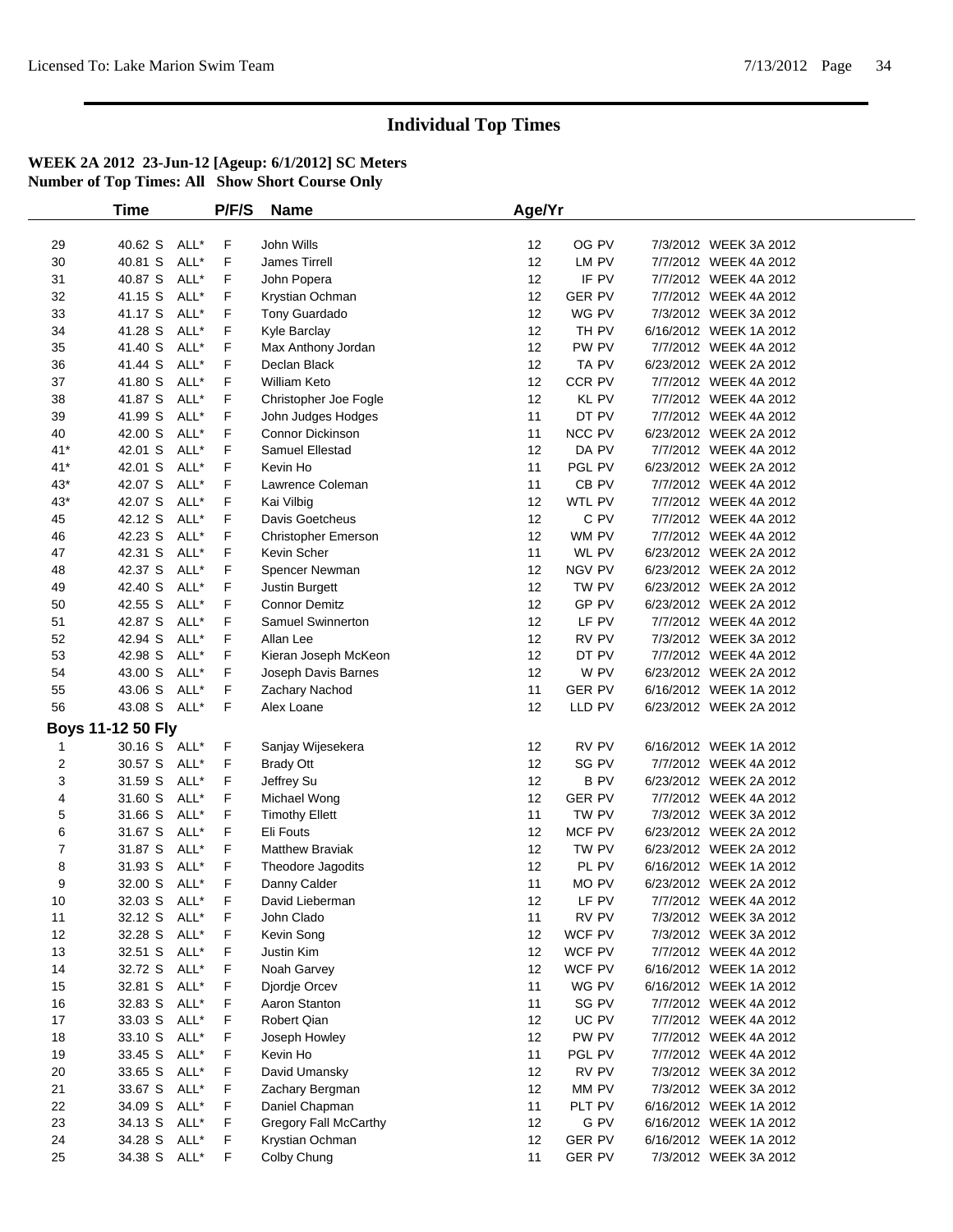|                | <b>Time</b>               |      | P/F/S | <b>Name</b>                | Age/Yr            |        |                        |
|----------------|---------------------------|------|-------|----------------------------|-------------------|--------|------------------------|
|                |                           |      |       |                            |                   |        |                        |
| 26             | 34.56 S                   | ALL* | F     | Max Anthony Jordan         | $12 \overline{ }$ | PW PV  | 7/7/2012 WEEK 4A 2012  |
| 27             | 34.66 S                   | ALL* | F     | Nathan Kim                 | 12                | UC PV  | 7/7/2012 WEEK 4A 2012  |
| 28             | 34.69 S                   | ALL* | F     | Kyle Barclay               | 12                | TH PV  | 6/16/2012 WEEK 1A 2012 |
| 29             | 34.73 S                   | ALL* | F     | Michael Tran               | 12                | FM PV  | 7/7/2012 WEEK 4A 2012  |
| 30             | 34.85 S                   | ALL* | F     | Eli Park                   | 12                | D PV   | 7/3/2012 WEEK 3A 2012  |
| 31             | 34.86 S                   | ALL* | F     | Nathan Wratney             | 11                | C PV   | 6/16/2012 WEEK 1A 2012 |
| 32             | 34.87 S                   | ALL* | F     | Bobby O'Donnell            | 11                | W PV   | 7/7/2012 WEEK 4A 2012  |
| 33             | 34.91 S                   | ALL* | F     | Zachary Youth              | 11                | GP PV  | 7/7/2012 WEEK 4A 2012  |
| 34             | 34.99 S                   | ALL* | F     | Alex Brun                  | 11                | LLD PV | 7/7/2012 WEEK 4A 2012  |
| 35             | 35.03 S                   | ALL* | F     | Alexander Chung            | 12                | PGL PV | 6/23/2012 WEEK 2A 2012 |
| 36             | 35.14 S                   | ALL* | F     | Bryan Jong                 | 12                | SB PV  | 7/3/2012 WEEK 3A 2012  |
| 37             | 35.18 S                   | ALL* | F     | Duncan Crane               | 12                | RC PV  | 6/23/2012 WEEK 2A 2012 |
| 38             | 35.22 S                   | ALL* | F     | <b>Christopher Emerson</b> | 12                | WM PV  | 7/3/2012 WEEK 3A 2012  |
| $39*$          | 35.25 S                   | ALL* | F     | Ryan Vipavetz              | 11                | MB PV  | 6/23/2012 WEEK 2A 2012 |
| $39*$          | 35.25 S                   | ALL* | F     | Remington Ro               | 12                | MCT PV | 6/16/2012 WEEK 1A 2012 |
| 41             | 35.40 S                   | ALL* | F     | Diego Morales              | 11                | QO PV  | 7/7/2012 WEEK 4A 2012  |
| 42             | 35.50 S                   | ALL* | F     | Alex Loane                 | 12                | LLD PV | 6/16/2012 WEEK 1A 2012 |
| 43             | 35.58 S                   | ALL* | F     | John Judges Hodges         | 11                | DT PV  | 6/23/2012 WEEK 2A 2012 |
| 44             | 35.69 S                   | ALL* | F     | Justin Burgett             | $12 \overline{ }$ | TW PV  | 6/23/2012 WEEK 2A 2012 |
| 45             | 36.03 S                   | ALL* | F     | Peter Baird                | 12                | WG PV  | 6/23/2012 WEEK 2A 2012 |
| 46             | 36.04 S                   | ALL* | F     | <b>Connor Demitz</b>       | 12                | GP PV  | 7/3/2012 WEEK 3A 2012  |
| 47             | 36.13 S                   | ALL* | F     | Eric Zimmerman             | 12                | DA PV  | 7/3/2012 WEEK 3A 2012  |
| 48             | 36.30 S                   | ALL* | F.    | Sebastian Jacome           | 11                | SG PV  | 6/16/2012 WEEK 1A 2012 |
|                |                           |      |       |                            |                   |        |                        |
|                | <b>Boys 13-14 50 Free</b> |      |       |                            |                   |        |                        |
| -1             | 25.78 S ALL*              |      | F     | Adrian Lin                 | 14                | PO PV  | 7/3/2012 WEEK 3A 2012  |
| 2              | 26.05 S                   | ALL* | F     | Jason Lazar                | 14                | PW PV  | 7/3/2012 WEEK 3A 2012  |
| 3              | 26.42 S                   | ALL* | F     | Abraham Kim                | 14                | CG PV  | 6/16/2012 WEEK 1A 2012 |
| 4              | 26.52 S                   | ALL* | F     | John Jeang                 | 14                | RV PV  | 6/16/2012 WEEK 1A 2012 |
| 5              | 26.53 S                   | ALL* | F     | Daniel Yook                | 14                | RS PV  | 7/3/2012 WEEK 3A 2012  |
| 6              | 26.81 S                   | ALL* | F     | <b>Brandon Cu</b>          | 13                | UC PV  | 6/23/2012 WEEK 2A 2012 |
| $\overline{7}$ | 26.82 S                   | ALL* | F     | Jordan Davila              | 14                | WM PV  | 7/3/2012 WEEK 3A 2012  |
| 8              | 26.87 S                   | ALL* | F     | Vinicius Silva             | 14                | TW PV  | 6/23/2012 WEEK 2A 2012 |
| 9              | 26.90 S                   | ALL* | F     | Jase Ashkin                | 14                | KFM PV | 6/16/2012 WEEK 1A 2012 |
| 10             | 26.93 S                   | ALL* | F     | Kenneth Afolabi-Brown      | 13                | LM PV  | 7/7/2012 WEEK 4A 2012  |
| 11             | 26.97 S                   | ALL* | F     | Sawyer Hazel               | 14                | WL PV  | 7/3/2012 WEEK 3A 2012  |
| 12             | 27.01 S                   | ALL* | F     | <b>Colin Mackey</b>        | 14                | CG PV  | 6/23/2012 WEEK 2A 2012 |
| 13             | 27.06 S                   | ALL* | F     | Griffin Alaniz             | 13                | CB PV  | 7/3/2012 WEEK 3A 2012  |
| 14             | 27.07 S ALL*              |      | F     | <b>Bouke Edskes</b>        | 14                | UC PV  | 6/16/2012 WEEK 1A 2012 |
| 15             | 27.13 S ALL*              |      | F     | <b>Brandon Tarbrake</b>    | 14                | SG PV  | 6/16/2012 WEEK 1A 2012 |
| 16             | 27.17 S ALL*              |      | F     | Lucky Sun                  | 14                | PGL PV | 7/7/2012 WEEK 4A 2012  |
| 17             | 27.18 S ALL*              |      | F     | Karl Treichel              | 14                | RV PV  | 7/3/2012 WEEK 3A 2012  |
| 18             | 27.24 S                   | ALL* | F     | Daniel James May           | 14                | PW PV  | 7/3/2012 WEEK 3A 2012  |
| 19             | 27.25 S                   | ALL* | F     | Samuel Tarter              | 13                | UC PV  | 7/7/2012 WEEK 4A 2012  |
| 20             | 27.28 S                   | ALL* | F     | <b>Tommy Gillespie</b>     | 14                | RC PV  | 7/3/2012 WEEK 3A 2012  |
| $21*$          | 27.37 S                   | ALL* | F     | John Lawrence Henneman     | 14                | KL PV  | 6/23/2012 WEEK 2A 2012 |
| $21*$          | 27.37 S ALL*              |      | F     | Patrick Johannessen        | 14                | OF PV  | 7/3/2012 WEEK 3A 2012  |
| 23             | 27.39 S                   | ALL* | F     | James Flood                | 14                | CCR PV | 7/7/2012 WEEK 4A 2012  |
| 24             | 27.50 S                   | ALL* | F     | Ethan Amitay               | 14                | FO PV  | 7/7/2012 WEEK 4A 2012  |
| 25             | 27.51 S                   | ALL* | F     | Eddie Yao                  | 14                | CG PV  | 7/3/2012 WEEK 3A 2012  |
| $26*$          | 27.53 S                   | ALL* | F     | Kaden Sukachevin           | 14                | H PV   | 6/23/2012 WEEK 2A 2012 |
| $26*$          | 27.53 S                   | ALL* | F     | Jacob Halem                | 13                | MCF PV | 6/23/2012 WEEK 2A 2012 |
| $28*$          | 27.59 S ALL*              |      | F     | Matthew Kenney             | 14                | A PV   | 7/7/2012 WEEK 4A 2012  |
| $28*$          | 27.59 S                   | ALL* | F     | <b>Tyler Gutman</b>        | 14                | OG PV  | 6/23/2012 WEEK 2A 2012 |
| 30             | 27.61 S ALL*              |      | F     | Nozomi Horikawa            | 13                | TW PV  | 7/7/2012 WEEK 4A 2012  |
|                |                           |      |       |                            |                   |        |                        |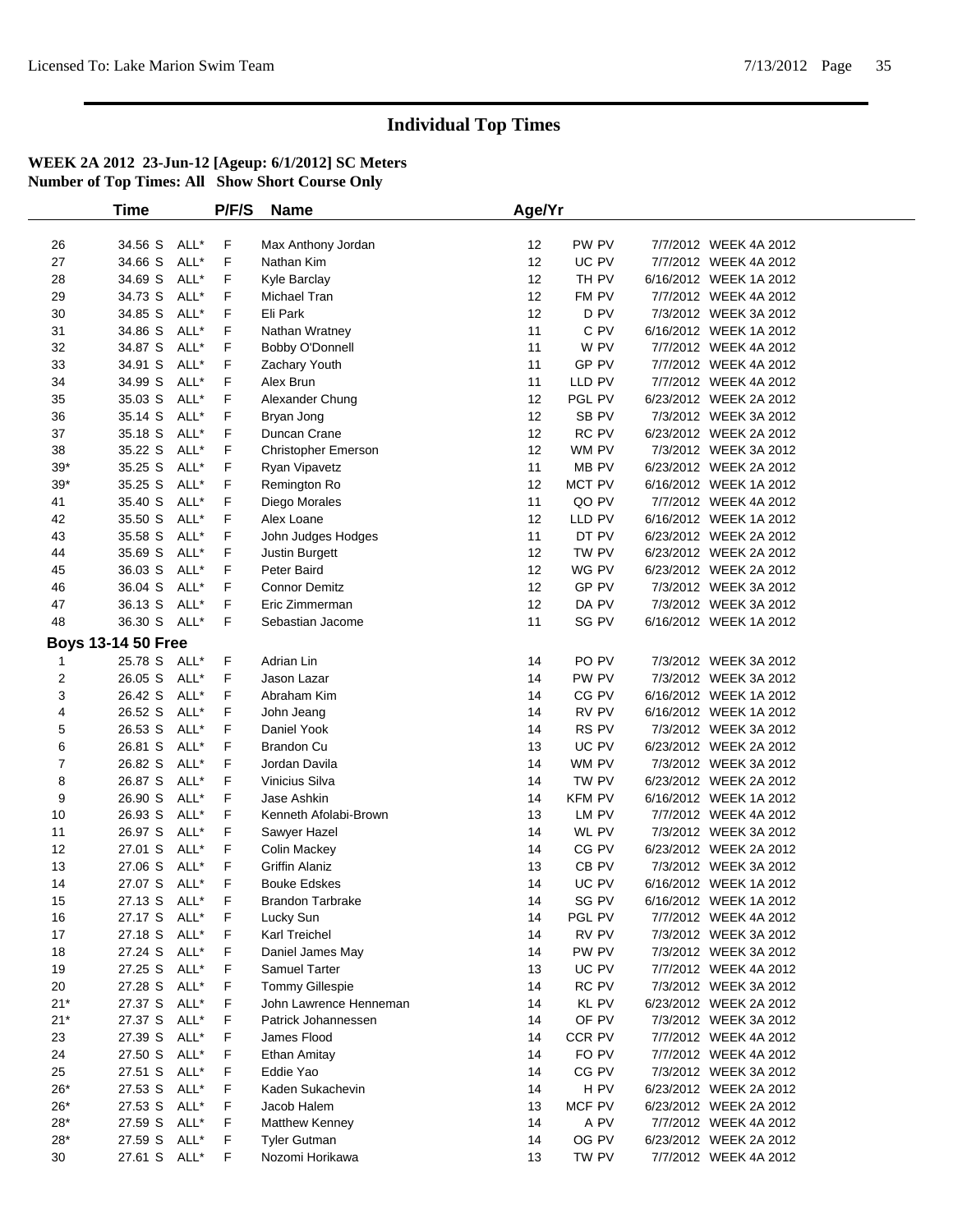|       | <b>Time</b>               |      | P/F/S | <b>Name</b>                           | Age/Yr |                  |                        |  |
|-------|---------------------------|------|-------|---------------------------------------|--------|------------------|------------------------|--|
| 31    | 27.64 S                   | ALL* | F     | Kevin Berry                           | 14     | GP PV            | 6/23/2012 WEEK 2A 2012 |  |
| 32    | 27.66 S                   | ALL* | F     | <b>Mark Girguis</b>                   | 14     | MB PV            | 6/23/2012 WEEK 2A 2012 |  |
| 33    | 27.72 S                   | ALL* | F     | Alan Li                               | 13     | <b>GER PV</b>    | 7/7/2012 WEEK 4A 2012  |  |
| 34    | 27.73 S                   | ALL* | F     | Ryan O'Leary                          | 13     | UC PV            | 7/3/2012 WEEK 3A 2012  |  |
| 35    | 27.75 S                   | ALL* | F     |                                       | 14     | TH PV            | 7/3/2012 WEEK 3A 2012  |  |
|       |                           | ALL* | F     | Christopher Cochran                   |        | CB <sub>PV</sub> |                        |  |
| $36*$ | 27.92 S                   | ALL* |       | Jack Cosgrove                         | 14     | TH PV            | 7/3/2012 WEEK 3A 2012  |  |
| $36*$ | 27.92 S                   |      | F     | Andy Rothstein<br>Ward William Simcox | 13     |                  | 6/16/2012 WEEK 1A 2012 |  |
| 38    | 28.00 S                   | ALL* | F     |                                       | 14     | KL PV            | 7/7/2012 WEEK 4A 2012  |  |
| $39*$ | 28.05 S                   | ALL* | F     | Alex Munson                           | 14     | HA PV            | 7/7/2012 WEEK 4A 2012  |  |
| $39*$ | 28.05 S                   | ALL* | F     | Grayson Blanchard                     | 14     | WTL PV           | 7/3/2012 WEEK 3A 2012  |  |
| 41    | 28.09 S                   | ALL* | F     | Ross Philip Lippe                     | 14     | DT PV            | 7/3/2012 WEEK 3A 2012  |  |
| 42    | 28.12 S                   | ALL* | F     | Max Goldberg                          | 14     | SL PV            | 7/7/2012 WEEK 4A 2012  |  |
| 43    | 28.13 S                   | ALL* | F     | Aram Dommerholt                       | 14     | WM PV            | 7/7/2012 WEEK 4A 2012  |  |
| 44    | 28.34 S                   | ALL* | F     | Pieter Fosburgh                       | 14     | B PV             | 7/7/2012 WEEK 4A 2012  |  |
| 45    | 28.37 S                   | ALL* | F     | Matthew Tiberino                      | 13     | PGL PV           | 7/3/2012 WEEK 3A 2012  |  |
| 46    | 28.40 S ALL*              |      | F     | <b>Christopher Wiggins</b>            | 13     | SG PV            | 6/16/2012 WEEK 1A 2012 |  |
|       | <b>Boys 13-14 50 Back</b> |      |       |                                       |        |                  |                        |  |
| -1    | 29.74 S ALL*              |      | F     | Daniel Yook                           | 14     | RS PV            | 6/23/2012 WEEK 2A 2012 |  |
| 2     | 29.89 S                   | ALL* | F     | John Jeang                            | 14     | RV PV            | 7/7/2012 WEEK 4A 2012  |  |
| 3     | 30.37 S                   | ALL* | F     | Griffin Alaniz                        | 13     | CB PV            | 7/7/2012 WEEK 4A 2012  |  |
| 4     | 30.40 S                   | ALL* | F     | Jase Ashkin                           | 14     | <b>KFM PV</b>    | 6/16/2012 WEEK 1A 2012 |  |
| 5     | 30.72 S                   | ALL* | F     | <b>Tyler Gutman</b>                   | 14     | OG PV            | 7/7/2012 WEEK 4A 2012  |  |
| 6     | 30.78 S                   | ALL* | F     | Nozomi Horikawa                       | 13     | TW PV            | 7/3/2012 WEEK 3A 2012  |  |
| 7     | 30.79 S                   | ALL* | F     | John Lawrence Henneman                | 14     | <b>KL PV</b>     | 7/7/2012 WEEK 4A 2012  |  |
| 8     | 31.03 S                   | ALL* | F     | <b>Matthew Tiberino</b>               | 13     | PGL PV           | 6/16/2012 WEEK 1A 2012 |  |
| 9     | 31.12 S                   | ALL* | F     | <b>Brandon Cu</b>                     | 13     | UC PV            | 7/3/2012 WEEK 3A 2012  |  |
| 10    | 31.15 S                   | ALL* | F     | Sawyer Hazel                          | 14     | WL PV            | 7/3/2012 WEEK 3A 2012  |  |
| 11    | 31.28 S                   | ALL* | F     | Jordan Davila                         | 14     | WM PV            | 6/23/2012 WEEK 2A 2012 |  |
| 12    | 31.35 S                   | ALL* | F     | Adrian Lin                            | 14     | PO PV            | 7/7/2012 WEEK 4A 2012  |  |
| 13    | 31.37 S                   | ALL* | F     | Daniel Chen                           | 13     | RV PV            | 7/3/2012 WEEK 3A 2012  |  |
| 14    | 31.70 S                   | ALL* | F     | Colin Mackey                          | 14     | CG PV            | 7/3/2012 WEEK 3A 2012  |  |
| $15*$ | 31.81 S                   | ALL* | F     | Jack Cosgrove                         | 14     | CB PV            | 7/3/2012 WEEK 3A 2012  |  |
| $15*$ | 31.81 S                   | ALL* | F     | Tommy Gillespie                       | 14     | RC PV            | 6/23/2012 WEEK 2A 2012 |  |
| 17    | 31.82 S                   | ALL* | F     | Jacob Halem                           | 13     | MCF PV           | 7/7/2012 WEEK 4A 2012  |  |
| 18    | 32.18 S                   | ALL* | F     | William Wei An                        | 14     | CLM PV           | 6/23/2012 WEEK 2A 2012 |  |
| 19    | 32.32 S                   | ALL* | F     | Jack Chlopak                          | 13     | SO PV            | 7/3/2012 WEEK 3A 2012  |  |
| 20    | 32.37 S                   | ALL* | F     | Samuel Tarter                         | 13     | UC PV            | 7/3/2012 WEEK 3A 2012  |  |
| $21*$ | 32.57 S                   | ALL* | F     | Andy Rothstein                        | 13     | TH PV            | 6/23/2012 WEEK 2A 2012 |  |
| $21*$ | 32.57 S ALL*              |      | F     | <b>Bouke Edskes</b>                   | 14     | UC PV            | 6/23/2012 WEEK 2A 2012 |  |
| 23    | 32.58 S                   | ALL* | F     | Vinicius Silva                        | 14     | TW PV            | 6/16/2012 WEEK 1A 2012 |  |
| 24    | 32.59 S                   | ALL* | F     | Peter Thomas Orban                    | 14     | W PV             | 7/7/2012 WEEK 4A 2012  |  |
| 25    | 32.74 S ALL*              |      | F     | Alex Munson                           | 14     | HA PV            | 7/7/2012 WEEK 4A 2012  |  |
| 26    | 32.91 S                   | ALL* | F     | Grayson Blanchard                     | 14     | WTL PV           | 7/3/2012 WEEK 3A 2012  |  |
| 27    | 33.04 S ALL*              |      | F     | Alan Yan                              | 14     | PGL PV           | 7/7/2012 WEEK 4A 2012  |  |
| 28    | 33.27 S ALL*              |      | F     | Abraham Kim                           | 14     | CG PV            | 7/3/2012 WEEK 3A 2012  |  |
| 29    | 33.44 S                   | ALL* | F     | David Rubenstein                      | 13     | PA PV            | 7/3/2012 WEEK 3A 2012  |  |
| 30    | 33.46 S                   | ALL* | F     | Kevin Berry                           | 14     | GP PV            | 6/23/2012 WEEK 2A 2012 |  |
| 31    | 33.50 S ALL*              |      | F     | Colin McLaughlin                      | 14     | DA PV            | 7/3/2012 WEEK 3A 2012  |  |
| 32    | 33.56 S                   | ALL* | F     | <b>Mark Girguis</b>                   | 14     | MB PV            | 7/7/2012 WEEK 4A 2012  |  |
| 33    | 33.58 S                   | ALL* | F     | Matthew Kenney                        | 14     | A PV             | 6/23/2012 WEEK 2A 2012 |  |
| 34    | 33.62 S ALL*              |      | F.    | Ryan O'Leary                          | 13     | UC PV            | 7/7/2012 WEEK 4A 2012  |  |
| 35    | 33.63 S ALL*              |      | F     | Benito De Leon                        | 14     | WCF PV           | 6/16/2012 WEEK 1A 2012 |  |
| 36    | 33.71 S ALL*              |      | F     | Drew Gerber                           | 14     | CG PV            | 7/7/2012 WEEK 4A 2012  |  |
| 37    | 33.81 S ALL*              |      | F.    | Gregory Afolabi-Brown                 | 13     | LM PV            | 7/7/2012 WEEK 4A 2012  |  |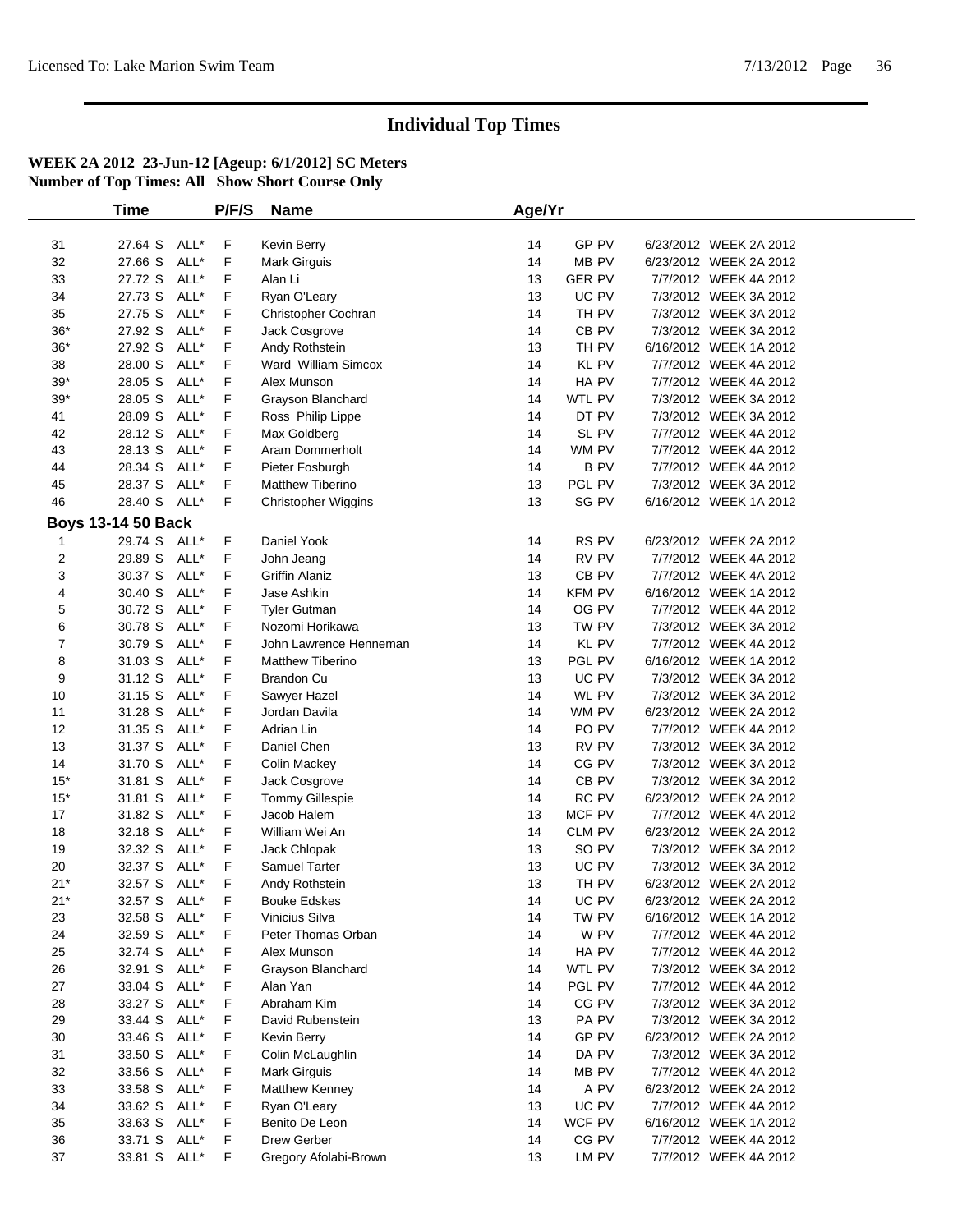|                | Time                        |      | P/F/S | <b>Name</b>                | Age/Yr |                 |                        |  |
|----------------|-----------------------------|------|-------|----------------------------|--------|-----------------|------------------------|--|
|                |                             |      |       |                            |        |                 |                        |  |
| 38             | 33.85 S ALL*                |      | F     | Hunter Freeman             | 14     | CA PV           | 7/3/2012 WEEK 3A 2012  |  |
| 39             | 33.87 S                     | ALL* | F     | Daniel James May           | 14     | PW PV           | 7/3/2012 WEEK 3A 2012  |  |
| 40             | 34.09 S                     | ALL* | F     | Simon Li                   | 13     | <b>GER PV</b>   | 6/16/2012 WEEK 1A 2012 |  |
| 41             | 34.16 S                     | ALL* | F     | <b>Brandon Tarbrake</b>    | 14     | SG PV           | 6/23/2012 WEEK 2A 2012 |  |
| 42             | 34.17 S                     | ALL* | F     | Paul Van Nevel             | 14     | DF PV           | 7/7/2012 WEEK 4A 2012  |  |
| 43             | 34.22 S                     | ALL* | F     | Corey Morin                | 14     | LLD PV          | 6/23/2012 WEEK 2A 2012 |  |
| 44             | 34.25 S ALL*                |      | F     | Patrick Johannessen        | 14     | OF PV           | 7/7/2012 WEEK 4A 2012  |  |
|                | <b>Boys 13-14 50 Breast</b> |      |       |                            |        |                 |                        |  |
| 1              | 32.84 S ALL*                |      | F     | Abraham Kim                | 14     | CG PV           | 7/7/2012 WEEK 4A 2012  |  |
| $\overline{2}$ | 33.59 S                     | ALL* | F     | Kenneth Afolabi-Brown      | 13     | LM PV           | 7/3/2012 WEEK 3A 2012  |  |
| 3              | 33.78 S                     | ALL* | F     | Ethan Amitay               | 14     | FO PV           | 6/16/2012 WEEK 1A 2012 |  |
| 4              | 33.90 S                     | ALL* | F     | Samuel Tarter              | 13     | UC PV           | 6/23/2012 WEEK 2A 2012 |  |
| 5              | 34.03 S                     | ALL* | F     | Lucky Sun                  | 14     | PGL PV          | 6/23/2012 WEEK 2A 2012 |  |
| 6              | 34.09 S                     | ALL* | F     | Drew Gerber                | 14     | CG PV           | 7/3/2012 WEEK 3A 2012  |  |
| $\overline{7}$ | 34.12 S                     | ALL* | F     | Ryan O'Leary               | 13     | UC PV           | 7/3/2012 WEEK 3A 2012  |  |
| 8              | 34.18 S                     | ALL* | F     | <b>Bouke Edskes</b>        | 14     | UC PV           | 6/23/2012 WEEK 2A 2012 |  |
| 9              | 34.38 S                     | ALL* | F     | Eddie Yao                  | 14     | CG PV           | 7/7/2012 WEEK 4A 2012  |  |
| 10             | 34.40 S                     | ALL* | F     | James Flood                | 14     | CCR PV          | 7/7/2012 WEEK 4A 2012  |  |
| 11             | 34.62 S                     | ALL* | F     | Alexander Vissering        | 13     | OG PV           | 6/23/2012 WEEK 2A 2012 |  |
| 12             | 34.72 S                     | ALL* | F     | Jason Lazar                | 14     | PW PV           | 7/7/2012 WEEK 4A 2012  |  |
| 13             | 34.79 S                     | ALL* | F     | Dariush Youssefiani        | 14     | CG PV           | 7/3/2012 WEEK 3A 2012  |  |
| 14             | 34.97 S                     | ALL* | F     | Aram Dommerholt            | 14     | WM PV           | 7/3/2012 WEEK 3A 2012  |  |
| 15             | 35.30 S                     | ALL* | F     | Nozomi Horikawa            | 13     | TW PV           | 6/23/2012 WEEK 2A 2012 |  |
| $16*$          | 35.47 S                     | ALL* | F     | Kaden Sukachevin           | 14     | H <sub>PV</sub> | 7/7/2012 WEEK 4A 2012  |  |
| $16*$          | 35.47 S                     | ALL* | F     | Jacob Halem                | 13     | MCF PV          | 7/3/2012 WEEK 3A 2012  |  |
| 18             | 35.54 S                     | ALL* | F     | John Jeang                 | 14     | RV PV           | 6/16/2012 WEEK 1A 2012 |  |
| 19             | 35.56 S                     | ALL* | F     | Mark Girguis               | 14     | MB PV           | 7/7/2012 WEEK 4A 2012  |  |
| 20             | 35.72 S                     | ALL* | F     | Jason Tang                 | 13     | UC PV           | 6/23/2012 WEEK 2A 2012 |  |
| 21             | 35.75 S                     | ALL* | F     | Karl Treichel              | 14     | RV PV           | 7/7/2012 WEEK 4A 2012  |  |
| 22             | 36.15 S                     | ALL* | F     | Alan Li                    | 13     | <b>GER PV</b>   | 7/3/2012 WEEK 3A 2012  |  |
| 23             | 36.23 S                     | ALL* | F     | <b>Christopher Wiggins</b> | 13     | SG PV           | 7/7/2012 WEEK 4A 2012  |  |
| 24             | 36.46 S                     | ALL* | F     | Jeremy Chung               | 14     | WL PV           | 7/7/2012 WEEK 4A 2012  |  |
| 25             | 36.53 S                     | ALL* | F     | Ryan Gallagher             | 14     | TA PV           | 7/3/2012 WEEK 3A 2012  |  |
| 26             | 36.60 S                     | ALL* | F     | <b>Travis Cromes</b>       | 13     | H <sub>PV</sub> | 6/23/2012 WEEK 2A 2012 |  |
| 27             | 36.75 S                     | ALL* | F     | Jack Qian                  | 14     | FH PV           | 7/3/2012 WEEK 3A 2012  |  |
| 28             | 36.82 S                     | ALL* | F     | Matthew Tiberino           | 13     | PGL PV          | 7/7/2012 WEEK 4A 2012  |  |
| 29             | 36.85 S                     | ALL* | F     | Gregory Afolabi-Brown      | 13     | LM PV           | 7/7/2012 WEEK 4A 2012  |  |
| 30             | 36.88 S ALL*                |      | F     | Ross Philip Lippe          | 14     | DT PV           | 6/16/2012 WEEK 1A 2012 |  |
| 31             | 36.95 S ALL*                |      | F     | Steven Bae                 | 14     | RV PV           | 7/3/2012 WEEK 3A 2012  |  |
| 32             | 37.09 S ALL*                |      | F     | <b>Timothy Bonvillain</b>  | 13     | DA PV           | 7/7/2012 WEEK 4A 2012  |  |
| 33             | 37.21 S ALL*                |      | F     | Ben David Kaplan           | 13     | DT PV           | 7/7/2012 WEEK 4A 2012  |  |
| 34             | 37.30 S                     | ALL* | F     | John Kernan                | 14     | FR PV           | 6/23/2012 WEEK 2A 2012 |  |
| 35             | 37.33 S ALL*                |      | F     | <b>Brian Fries</b>         | 13     | <b>MCF PV</b>   | 7/7/2012 WEEK 4A 2012  |  |
| 36             | 37.40 S                     | ALL* | F     | Grayson Blanchard          | 14     | WTL PV          | 7/7/2012 WEEK 4A 2012  |  |
| 37             | 37.41 S                     | ALL* | F     | Nick Fitzwilliam           | 13     | CLM PV          | 7/7/2012 WEEK 4A 2012  |  |
| 38             | 37.49 S                     | ALL* | F     | Austin Kong                | 14     | HA PV           | 6/16/2012 WEEK 1A 2012 |  |
| 39             | 37.56 S                     | ALL* | F     | Alex Rubino                | 14     | A PV            | 7/3/2012 WEEK 3A 2012  |  |
| 40             | 37.66 S                     | ALL* | F     | Jeffrey Cirillo            | 13     | TW PV           | 7/7/2012 WEEK 4A 2012  |  |
| $41*$          | 37.81 S                     | ALL* | F     | Kyle Yikai Liu             | 13     | DT PV           | 7/7/2012 WEEK 4A 2012  |  |
| $41*$          | 37.81 S                     | ALL* | F     | Alan Yan                   | 14     | PGL PV          | 7/3/2012 WEEK 3A 2012  |  |
| 43             | 37.86 S                     | ALL* | F     | <b>Noah Pereles</b>        | 13     | PO PV           | 7/7/2012 WEEK 4A 2012  |  |
| 44             | 37.88 S                     | ALL* | F     | Jakob Hammond              | 13     | FR PV           | 6/16/2012 WEEK 1A 2012 |  |
| 45             | 37.92 S                     | ALL* | F     | Giovanni Tranquill         | 13     | RE PV           | 7/7/2012 WEEK 4A 2012  |  |
| 46             | 37.93 S ALL*                |      | F     | Matthew Kenney             | 14     | A PV            | 6/23/2012 WEEK 2A 2012 |  |
|                |                             |      |       |                            |        |                 |                        |  |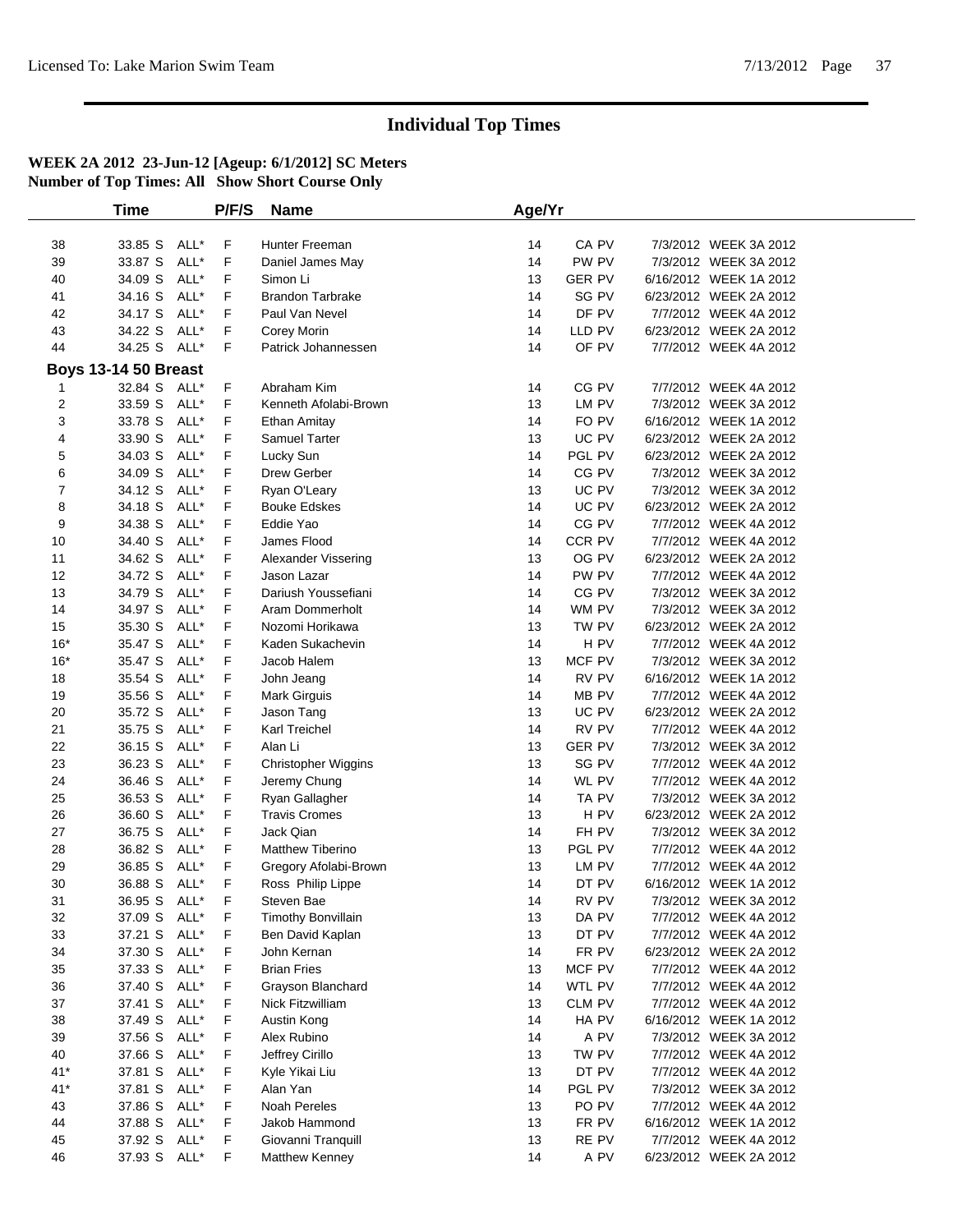|                   | <b>Time</b>  |      | P/F/S | <b>Name</b>             | Age/Yr |                  |                        |  |
|-------------------|--------------|------|-------|-------------------------|--------|------------------|------------------------|--|
|                   |              |      |       |                         |        |                  |                        |  |
| 47                | 37.96 S ALL* |      | F     | Dylan Webster           | 14     | MCT PV           | 7/7/2012 WEEK 4A 2012  |  |
| 48                | 37.97 S      | ALL* | F     | <b>Matthew Frohman</b>  | 13     | LM PV            | 7/7/2012 WEEK 4A 2012  |  |
| 49                | 38.02 S      | ALL* | F     | Augustin Gonzalez       | 13     | NWB PV           | 6/23/2012 WEEK 2A 2012 |  |
| 50                | 38.10 S      | ALL* | F     | Evan Lewis              | 13     | KFM PV           | 6/16/2012 WEEK 1A 2012 |  |
| 51                | 38.16 S ALL* |      | F     | <b>Brandon Tarbrake</b> | 14     | SG PV            | 7/3/2012 WEEK 3A 2012  |  |
| Boys 13-14 50 Fly |              |      |       |                         |        |                  |                        |  |
| 1                 | 28.56 S ALL* |      | F     | John Jeang              | 14     | RV PV            | 7/7/2012 WEEK 4A 2012  |  |
| $\boldsymbol{2}$  | 29.28 S ALL* |      | F     | <b>Griffin Alaniz</b>   | 13     | CB PV            | 7/7/2012 WEEK 4A 2012  |  |
| 3                 | 29.32 S ALL* |      | F     | Sawyer Hazel            | 14     | WL PV            | 7/7/2012 WEEK 4A 2012  |  |
| 4                 | 29.35 S ALL* |      | F     | James Flood             | 14     | CCR PV           | 7/7/2012 WEEK 4A 2012  |  |
| 5                 | 29.46 S      | ALL* | F     | Karl Treichel           | 14     | RV PV            | 7/7/2012 WEEK 4A 2012  |  |
| $6*$              | 29.47 S      | ALL* | F     | Jase Ashkin             | 14     | KFM PV           | 6/23/2012 WEEK 2A 2012 |  |
| $6*$              | 29.47 S      | ALL* | F     | Vinicius Silva          | 14     | TW PV            | 6/23/2012 WEEK 2A 2012 |  |
| 8                 | 29.52 S      | ALL* | F     | John Lawrence Henneman  | 14     | <b>KL PV</b>     | 7/7/2012 WEEK 4A 2012  |  |
| 9                 | 29.59 S      | ALL* | F     | <b>Bouke Edskes</b>     | 14     | UC PV            | 7/7/2012 WEEK 4A 2012  |  |
| 10                | 29.61 S      | ALL* | F     | Daniel Yook             | 14     | RS PV            | 7/3/2012 WEEK 3A 2012  |  |
| 11                | 29.90 S      | ALL* | F     | Kevin Berry             | 14     | GP PV            | 7/3/2012 WEEK 3A 2012  |  |
| 12                | 29.98 S      | ALL* | F     | Adrian Lin              | 14     | PO PV            | 7/3/2012 WEEK 3A 2012  |  |
| 13                | 29.99 S      | ALL* | F     | Nozomi Horikawa         | 13     | TW PV            | 6/23/2012 WEEK 2A 2012 |  |
| 14                | 30.02 S      | ALL* | F     | <b>Samuel Tarter</b>    | 13     | UC PV            | 6/23/2012 WEEK 2A 2012 |  |
| 15                | 30.03 S      | ALL* | F     | <b>Tommy Gillespie</b>  | 14     | RC PV            | 7/3/2012 WEEK 3A 2012  |  |
| 16                | 30.07 S ALL* |      | F     | <b>Ethan Amitay</b>     | 14     | FO PV            | 6/23/2012 WEEK 2A 2012 |  |
| 17                | 30.13 S      | ALL* | F     | Jacob Halem             | 13     | MCF PV           | 7/7/2012 WEEK 4A 2012  |  |
| 18                | 30.15 S      | ALL* | F     | <b>Brandon Cu</b>       | 13     | UC PV            | 6/16/2012 WEEK 1A 2012 |  |
| $19*$             | 30.18 S      | ALL* | F     | Abraham Kim             | 14     | CG PV            | 7/3/2012 WEEK 3A 2012  |  |
| $19*$             | 30.18 S      | ALL* | F     | Kenneth Afolabi-Brown   | 13     | LM PV            | 7/3/2012 WEEK 3A 2012  |  |
| 21                | 30.35 S      | ALL* | F     | Kaden Sukachevin        | 14     | H PV             | 7/3/2012 WEEK 3A 2012  |  |
| $22*$             | 30.37 S      | ALL* | F     | Colin Mackey            | 14     | CG PV            | 7/7/2012 WEEK 4A 2012  |  |
| $22*$             | 30.37 S      | ALL* | F     | Lucky Sun               | 14     | PGL PV           | 7/7/2012 WEEK 4A 2012  |  |
| $22*$             | 30.37 S      | ALL* | F     | Christopher Wiggins     | 13     | SG PV            | 7/7/2012 WEEK 4A 2012  |  |
| 25                | 30.52 S      | ALL* | F     | William Wei An          | 14     | CLM PV           | 7/7/2012 WEEK 4A 2012  |  |
| 26                | 30.65 S      | ALL* | F     | Eddie Yao               | 14     | CG PV            | 7/7/2012 WEEK 4A 2012  |  |
| 27                | 30.85 S      | ALL* | F     | Grayson Blanchard       | 14     | WTL PV           | 7/3/2012 WEEK 3A 2012  |  |
| 28                | 30.99 S      | ALL* | F     | Jason Tang              | 13     | UC PV            | 6/23/2012 WEEK 2A 2012 |  |
| 29                | 31.06 S      | ALL* | F     | Austin Kong             | 14     | HA PV            | 6/16/2012 WEEK 1A 2012 |  |
| 30                | 31.16 S      | ALL* | F     | David Rubenstein        | 13     | PA PV            | 7/7/2012 WEEK 4A 2012  |  |
| 31                | 31.22 S      | ALL* | F     | Christopher Cochran     | 14     | TH PV            | 6/16/2012 WEEK 1A 2012 |  |
| 32                | 31.24 S ALL* |      | F     | Alan Yan                | 14     | PGL PV           | 7/7/2012 WEEK 4A 2012  |  |
| 33                | 31.28 S ALL* |      | F.    | Ward William Simcox     | 14     | KL PV            | 7/7/2012 WEEK 4A 2012  |  |
| 34                | 31.43 S ALL* |      | F     | Jack Cosgrove           | 14     | CB <sub>PV</sub> | 7/3/2012 WEEK 3A 2012  |  |
| 35                | 31.53 S ALL* |      | F     | Colin McLaughlin        | 14     | DA PV            | 6/23/2012 WEEK 2A 2012 |  |
| 36                | 31.56 S      | ALL* | F     | Jack Qian               | 14     | FH PV            | 7/7/2012 WEEK 4A 2012  |  |
| 37                | 31.58 S ALL* |      | F     | Felix Knollmann         | 14     | MO PV            | 7/3/2012 WEEK 3A 2012  |  |
| $38^{\ast}$       | 31.60 S ALL* |      | F     | Jared Payabyab          | 13     | TN PV            | 7/3/2012 WEEK 3A 2012  |  |
| $38*$             | 31.60 S      | ALL* | F     | <b>Tyler Gutman</b>     | 14     | OG PV            | 6/23/2012 WEEK 2A 2012 |  |
| 40                | 31.68 S ALL* |      | F     | Alex Munson             | 14     | HA PV            | 7/7/2012 WEEK 4A 2012  |  |
| 41                | 31.73 S      | ALL* | F     | <b>Brandon Tarbrake</b> | 14     | SG PV            | 6/16/2012 WEEK 1A 2012 |  |
| 42                | 31.78 S      | ALL* | F     | Aram Dommerholt         | 14     | WM PV            | 7/3/2012 WEEK 3A 2012  |  |
| 43                | 31.81 S      | ALL* | F     | Andy Rothstein          | 13     | TH PV            | 6/16/2012 WEEK 1A 2012 |  |
| 44                | 31.82 S      | ALL* | F     | Alan Li                 | 13     | <b>GER PV</b>    | 7/3/2012 WEEK 3A 2012  |  |
| $45*$             | 31.87 S      | ALL* | F     | <b>Grant Fricke</b>     | 14     | <b>JC PV</b>     | 7/7/2012 WEEK 4A 2012  |  |
| 45*               | 31.87 S ALL* |      | F     | Matthew Tiberino        | 13     | PGL PV           | 7/3/2012 WEEK 3A 2012  |  |
| 45*               | 31.87 S ALL* |      | F     | Ross Philip Lippe       | 14     | DT PV            | 6/16/2012 WEEK 1A 2012 |  |
| 48                | 31.89 S      | ALL* | F     | Alexander Vissering     | 13     | OG PV            | 6/16/2012 WEEK 1A 2012 |  |
|                   |              |      |       |                         |        |                  |                        |  |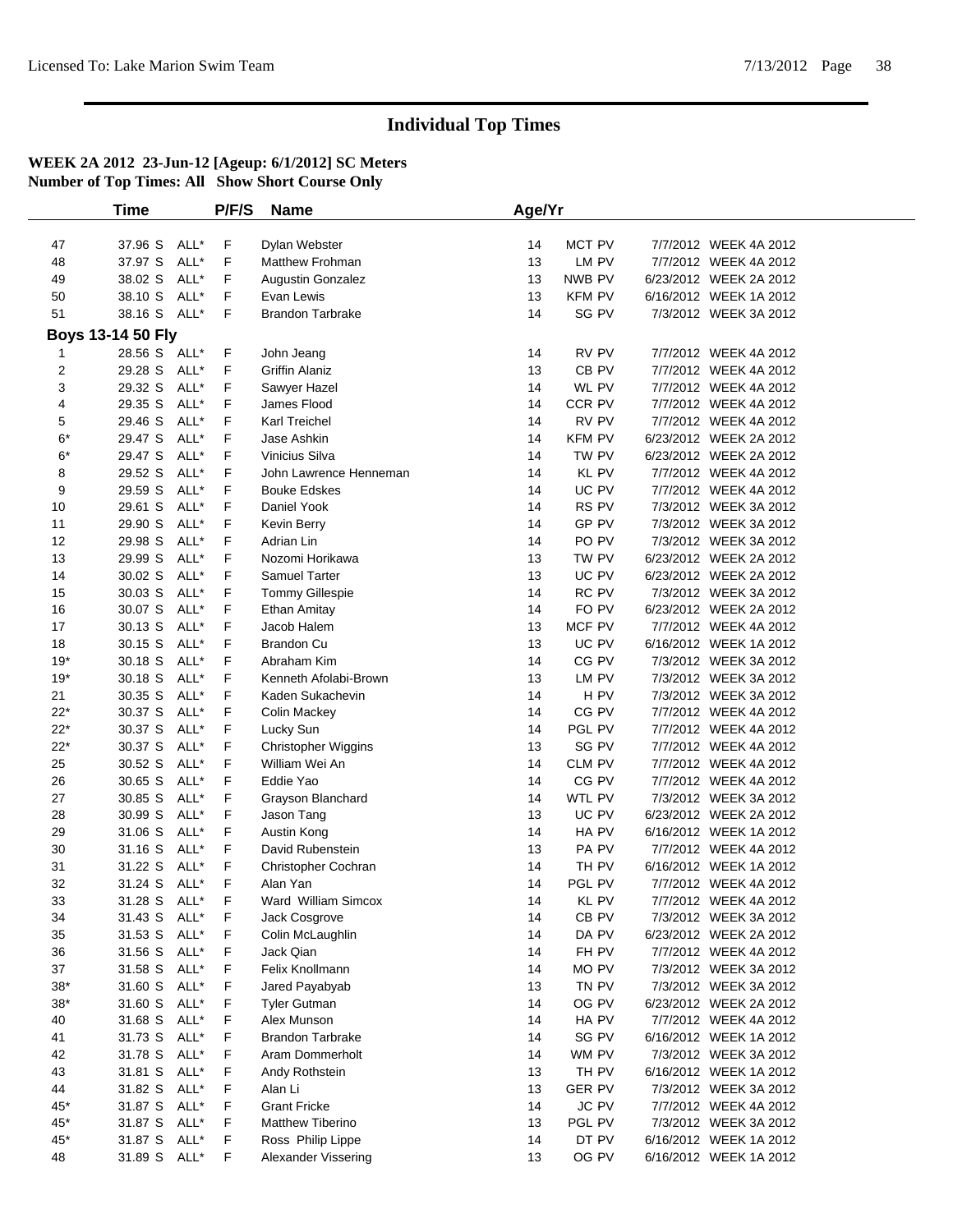|                | Time              |      | P/F/S       | <b>Name</b>                                  | Age/Yr   |                  |                                                 |  |
|----------------|-------------------|------|-------------|----------------------------------------------|----------|------------------|-------------------------------------------------|--|
|                |                   |      |             |                                              |          |                  |                                                 |  |
| 49             | 31.93 S ALL*      |      | F           | Zachary Paulos                               | 13       | PA PV            | 7/3/2012 WEEK 3A 2012                           |  |
| 50             | 31.95 S           | ALL* | F           | Gregory Afolabi-Brown                        | 13       | LM PV            | 6/23/2012 WEEK 2A 2012                          |  |
| 51             | 31.96 S           | ALL* | F           | Jordan Davila                                | 14       | WM PV            | 7/3/2012 WEEK 3A 2012                           |  |
| 52             | 31.97 S ALL*      |      | F           | Jackson Dakota Coyne                         | 14       | G PV             | 7/7/2012 WEEK 4A 2012                           |  |
|                | Boys 13-14 100 IM |      |             |                                              |          |                  |                                                 |  |
| 1              | 1:03.83 S ALL*    |      | F           | Daniel Yook                                  | 14       | RS PV            | 7/7/2012 WEEK 4A 2012                           |  |
| $\overline{2}$ | 1:04.99 S ALL*    |      | F           | Abraham Kim                                  | 14       | CG PV            | 7/3/2012 WEEK 3A 2012                           |  |
| 3              | 1:05.46 S ALL*    |      | F           | <b>Bouke Edskes</b>                          | 14       | UC PV            | 6/23/2012 WEEK 2A 2012                          |  |
| 4              | 1:06.32 S         | ALL* | F           | Nozomi Horikawa                              | 13       | TW PV            | 6/23/2012 WEEK 2A 2012                          |  |
| 5              | 1:06.70 S ALL*    |      | F           | Karl Treichel                                | 14       | RV PV            | 7/3/2012 WEEK 3A 2012                           |  |
| 6              | 1:07.05 S ALL*    |      | F           | Samuel Tarter                                | 13       | UC PV            | 6/16/2012 WEEK 1A 2012                          |  |
| 7              | 1:07.19 S         | ALL* | F           | Adrian Lin                                   | 14       | PO PV            | 7/7/2012 WEEK 4A 2012                           |  |
| 8              | 1:07.34 S         | ALL* | F           | Jase Ashkin                                  | 14       | <b>KFM PV</b>    | 6/16/2012 WEEK 1A 2012                          |  |
| 9              | 1:07.45 S         | ALL* | F           | <b>Brandon Cu</b>                            | 13       | UC PV            | 7/3/2012 WEEK 3A 2012                           |  |
| 10             | 1:07.52 S         | ALL* | F           | James Flood                                  | 14       | CCR PV           | 7/7/2012 WEEK 4A 2012                           |  |
| 11             | 1:07.65 S         | ALL* | F           | Lucky Sun                                    | 14       | PGL PV           | 7/7/2012 WEEK 4A 2012                           |  |
| $12*$          | 1:07.75 S         | ALL* | F           | Sawyer Hazel                                 | 14       | WL PV            | 7/3/2012 WEEK 3A 2012                           |  |
| $12*$          | 1:07.75 S         | ALL* | F           | John Jeang                                   | 14       | RV PV            | 6/16/2012 WEEK 1A 2012                          |  |
| 14             | 1:07.89 S ALL*    |      | F           | <b>Griffin Alaniz</b>                        | 13       | CB PV            | 6/23/2012 WEEK 2A 2012                          |  |
| 15             | $1:08.14$ S       | ALL* | F           | Jacob Halem                                  | 13       | MCF PV           | 6/23/2012 WEEK 2A 2012                          |  |
| 16             | 1:08.33 S         | ALL* | F           | Kaden Sukachevin                             | 14       | H PV             | 7/7/2012 WEEK 4A 2012                           |  |
| 17             | 1:08.59 S ALL*    |      | F           | Mark Girguis                                 | 14       | MB PV            | 6/23/2012 WEEK 2A 2012                          |  |
| 18             | 1:08.73 S ALL*    |      | F           | John Lawrence Henneman                       | 14       | KL PV            | 7/7/2012 WEEK 4A 2012                           |  |
| 19             | 1:08.96 S         | ALL* | F           | Jason Tang                                   | 13       | UC PV            | 6/23/2012 WEEK 2A 2012                          |  |
| 20             | 1:08.99 S         | ALL* | F           | Vinicius Silva                               | 14       | TW PV            | 6/23/2012 WEEK 2A 2012                          |  |
| 21             | 1:09.00 S         | ALL* | F           | Ethan Amitay                                 | 14       | FO PV            | 7/7/2012 WEEK 4A 2012                           |  |
| 22             | 1:09.10 S         | ALL* | F           | Jack Chlopak                                 | 13       | SO PV            | 7/7/2012 WEEK 4A 2012                           |  |
| 23             | $1:09.15$ S       | ALL* | F           | Tommy Gillespie                              | 14       | RC PV            | 6/23/2012 WEEK 2A 2012                          |  |
| 24             | $1:09.26$ S       | ALL* | F           | Alan Li                                      | 13       | <b>GER PV</b>    | 7/7/2012 WEEK 4A 2012                           |  |
| 25             | 1:09.62 S         | ALL* | F           | Colin Mackey                                 | 14       | CG PV            | 6/23/2012 WEEK 2A 2012                          |  |
| 26             | $1:09.65$ S       | ALL* | F           | Alexander Vissering                          | 13       | OG PV            | 6/23/2012 WEEK 2A 2012                          |  |
| 27             | 1:09.72 S         | ALL* | F           | Matthew Tiberino                             | 13       | PGL PV           | 6/23/2012 WEEK 2A 2012                          |  |
| 28             | 1:09.78 S         | ALL* | F           | Eddie Yao                                    | 14       | CG PV            | 7/3/2012 WEEK 3A 2012                           |  |
| 29             | 1:09.84 S ALL*    |      | F           | Kenneth Afolabi-Brown                        | 13       | LM PV            | 7/3/2012 WEEK 3A 2012                           |  |
| 30             | 1:09.92 S         | ALL* | F           | Matthew Kenney                               | 14       | A PV             | 6/23/2012 WEEK 2A 2012                          |  |
| 31             | $1:10.19$ S       | ALL* | F           | Aram Dommerholt                              | 14       | WM PV            | 6/23/2012 WEEK 2A 2012                          |  |
| 32             | 1:10.33 S ALL*    |      | F           | William Wei An                               | 14       | CLM PV           | 6/23/2012 WEEK 2A 2012                          |  |
| 33             | 1:10.37 S ALL*    |      | F           | <b>Brandon Tarbrake</b>                      | 14       | SG PV            | 6/16/2012 WEEK 1A 2012                          |  |
| 34             | 1:10.49 S ALL*    |      | $\mathsf F$ | Alex Munson                                  | 14       | HA PV            | 7/7/2012 WEEK 4A 2012                           |  |
| 35             | 1:10.53 S ALL*    |      | F           | Kevin Berry                                  | 14       | GP PV            | 7/3/2012 WEEK 3A 2012                           |  |
| 36             | 1:10.75 S ALL*    |      | F           | Ryan O'Leary                                 | 13       | UC PV            | 6/16/2012 WEEK 1A 2012                          |  |
| 37             | 1:10.92 S ALL*    |      | F           | Christopher Cochran                          | 14       | TH PV            | 6/23/2012 WEEK 2A 2012                          |  |
| 38             | 1:11.02 S ALL*    |      | F           | Daniel Chen                                  | 13       | RV PV            | 6/16/2012 WEEK 1A 2012                          |  |
| 39             | 1:11.25 S ALL*    |      | F           | David Rubenstein                             | 13       | PA PV            | 7/3/2012 WEEK 3A 2012                           |  |
| 40             | 1:11.30 S ALL*    |      | F           | Daniel James May                             | 14       | PW PV            | 7/3/2012 WEEK 3A 2012                           |  |
| 41             | 1:11.65 S ALL*    |      | F           | Austin Kong                                  | 14       | HA PV            | 6/16/2012 WEEK 1A 2012                          |  |
| 42             | 1:11.70 S ALL*    |      | F           | Grayson Blanchard                            | 14       | WTL PV           | 7/3/2012 WEEK 3A 2012                           |  |
| 43             | 1:11.77 S ALL*    |      | F           | Jack Qian                                    | 14       | FH PV            | 6/23/2012 WEEK 2A 2012                          |  |
| 44             | 1:11.81 S ALL*    |      | F           | Dariush Youssefiani                          | 14       | CG PV            | 6/16/2012 WEEK 1A 2012                          |  |
| 45             | 1:11.93 S ALL*    |      | F           | Andy Rothstein                               | 13       | TH PV            | 6/16/2012 WEEK 1A 2012                          |  |
| 46<br>47       | 1:12.14 S ALL*    |      | F<br>F      | Nick Fitzwilliam<br>Alan Yan                 | 13<br>14 | CLM PV<br>PGL PV | 7/3/2012 WEEK 3A 2012<br>6/23/2012 WEEK 2A 2012 |  |
| $48*$          | 1:12.15 S ALL*    |      |             |                                              |          | LM PV            | 7/3/2012 WEEK 3A 2012                           |  |
| 48*            | 1:12.26 S ALL*    |      | F<br>F.     | Gregory Afolabi-Brown<br><b>Tyler Gutman</b> | 13<br>14 | OG PV            |                                                 |  |
|                | 1:12.26 S ALL*    |      |             |                                              |          |                  | 6/23/2012 WEEK 2A 2012                          |  |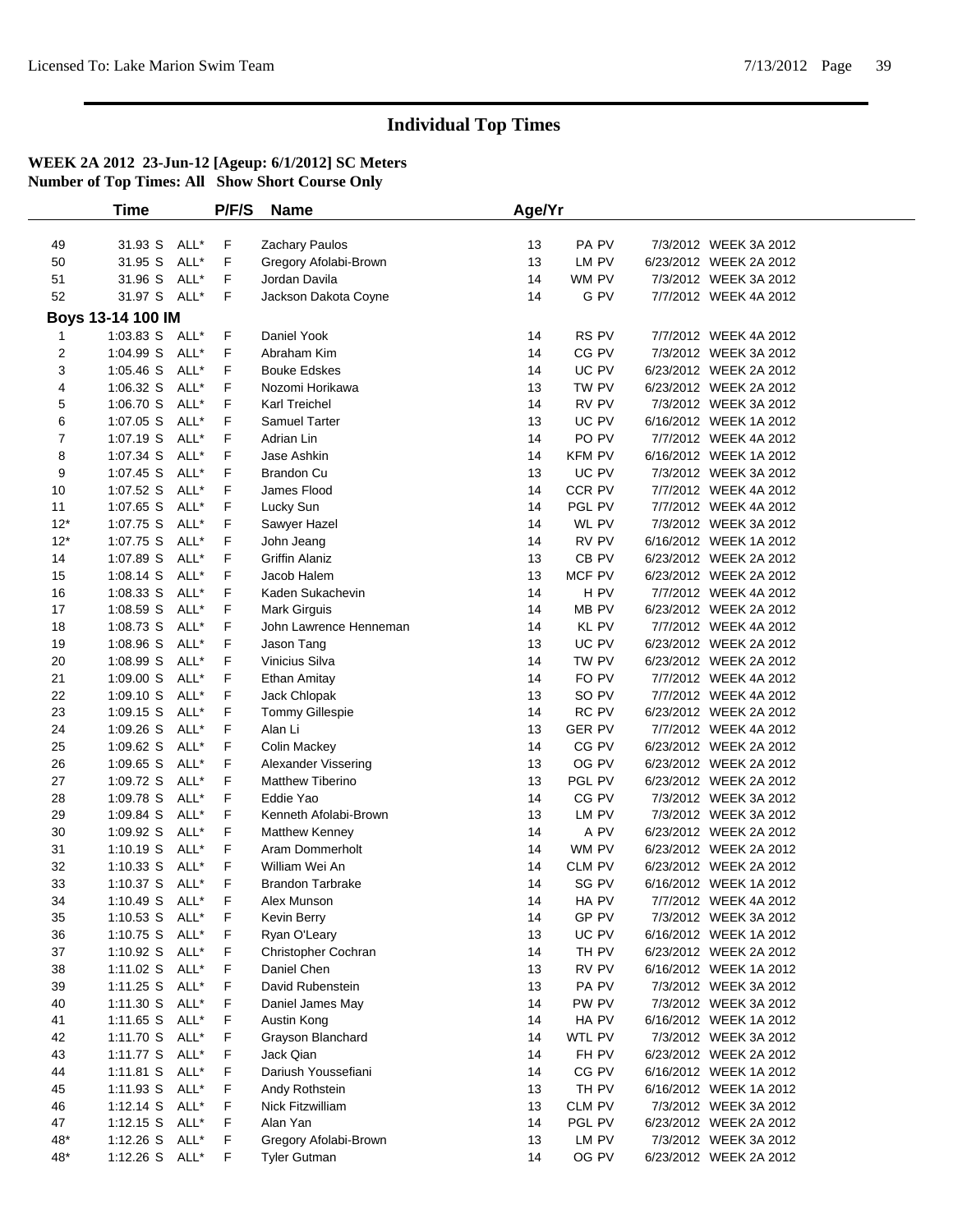|          | <b>Time</b>                |              | P/F/S  | <b>Name</b>                                       | Age/Yr   |                      |                                                  |  |
|----------|----------------------------|--------------|--------|---------------------------------------------------|----------|----------------------|--------------------------------------------------|--|
|          |                            |              |        |                                                   |          |                      |                                                  |  |
| 50       | $1:12.27$ S                | ALL*         | F      | Jeremy Chung                                      | 14       | WL PV                | 6/16/2012 WEEK 1A 2012                           |  |
| 51       | 1:12.28 S                  | ALL*         | F      | Jackson Dakota Coyne                              | 14       | G PV                 | 7/7/2012 WEEK 4A 2012                            |  |
| $52*$    | $1:12.31$ S                | ALL*         | F      | Jakob Hammond                                     | 13       | FR PV                | 6/16/2012 WEEK 1A 2012                           |  |
| $52*$    | 1:12.31 S                  | ALL*         | F      | Ryan Gallagher                                    | 14       | TA PV                | 7/3/2012 WEEK 3A 2012                            |  |
| 54       | $1:12.41$ S                | ALL*         | F      | Drew Gerber                                       | 14       | CG PV                | 6/23/2012 WEEK 2A 2012                           |  |
| 55       | 1:12.60 S ALL*             |              | F      | Jason Lazar                                       | 14       | PW PV                | 7/7/2012 WEEK 4A 2012                            |  |
|          | <b>Boys 15-18 100 Free</b> |              |        |                                                   |          |                      |                                                  |  |
|          | 53.51 S                    | ALL*         | F      | Jack Conger                                       | 17       | FV PV                | 7/7/2012 WEEK 4A 2012                            |  |
| 1<br>2   | 53.56 S                    | ALL*         | F      | <b>Grant Goddard</b>                              | 15       | PA PV                | 7/7/2012 WEEK 4A 2012                            |  |
| 3        | 53.72 S                    | ALL*         | F      | <b>Barry Mangold</b>                              | 17       | TW PV                | 6/16/2012 WEEK 1A 2012                           |  |
|          |                            | ALL*         | F      |                                                   |          | TW PV                | 7/7/2012 WEEK 4A 2012                            |  |
| 4        | 53.97 S<br>54.19 S         | ALL*         | F      | <b>Garrett Powell</b><br>Jonathan Ekstrom         | 17<br>18 | RC PV                | 6/23/2012 WEEK 2A 2012                           |  |
| 5        |                            |              | F      |                                                   | 15       |                      |                                                  |  |
| 6        | 54.63 S                    | ALL*         |        | Graham Baird                                      |          | RC PV                | 7/7/2012 WEEK 4A 2012                            |  |
| $7^*$    | 54.93 S                    | ALL*         | F      | Christopher Wysocki                               | 18       | CG PV                | 7/7/2012 WEEK 4A 2012<br>6/23/2012 WEEK 2A 2012  |  |
| $7^*$    | 54.93 S                    | ALL*<br>ALL* | F      | Jack Allen Foster                                 | 16       | G PV<br><b>KL PV</b> |                                                  |  |
| 9        | 55.19 S                    |              | F      | John Freeman                                      | 16       | QO PV                | 6/16/2012 WEEK 1A 2012                           |  |
| 10       | 55.22 S                    | ALL*         | F      | Xavier Laracuente                                 | 15       |                      | 7/3/2012 WEEK 3A 2012                            |  |
| 11       | 55.31 S                    | ALL*         | F      | Andrew Gibson                                     | 15       | WL PV                | 6/23/2012 WEEK 2A 2012                           |  |
| 12       | 55.34 S                    | ALL*         | F      | Ryan Whitescarver                                 | 18       | OG PV                | 7/7/2012 WEEK 4A 2012                            |  |
| 13       | 55.50 S                    | ALL*         | F      | Nicholas Mion                                     | 16       | NWB PV               | 6/16/2012 WEEK 1A 2012                           |  |
| 14       | 55.55 S                    | ALL*         | F      | Harrison Gu                                       | 16       | RV PV                | 7/3/2012 WEEK 3A 2012                            |  |
| 15       | 55.57 S                    | ALL*         | F      | Patrick Scordato                                  | 17       | MO PV                | 7/7/2012 WEEK 4A 2012                            |  |
| 16       | 55.58 S                    | ALL*         | F      | Carsten Vissering                                 | 15       | OG PV                | 6/23/2012 WEEK 2A 2012                           |  |
| 17       | 55.59 S                    | ALL*         | F      | <b>Andrew Valentine</b>                           | 16       | PW PV                | 7/7/2012 WEEK 4A 2012                            |  |
| 18       | 55.65 S                    | ALL*         | F      | Nathaniel Hull                                    | 18       | BE PV                | 7/3/2012 WEEK 3A 2012                            |  |
| 19       | 55.66 S                    | ALL*         | F      | Alex Wu                                           | 16       | WCF PV               | 7/3/2012 WEEK 3A 2012                            |  |
| 20       | 55.69 S                    | ALL*         | F      | Johnny Mooers                                     | 16       | C PV                 | 7/7/2012 WEEK 4A 2012                            |  |
| 21       | 55.72 S                    | ALL*         | F      | John Royals                                       | 18       | BE PV                | 7/7/2012 WEEK 4A 2012                            |  |
| 22       | 55.75 S                    | ALL*         | F      | <b>Brennan Novak</b>                              | 15       | PGL PV               | 6/23/2012 WEEK 2A 2012                           |  |
| 23       | 55.84 S                    | ALL*         | F      | <b>Brandon Goldstein</b>                          | 15       | LLD PV               | 6/16/2012 WEEK 1A 2012                           |  |
| 24       | 55.90 S                    | ALL*         | F      | Steve Ge                                          | 16       | RV PV                | 7/3/2012 WEEK 3A 2012<br>7/3/2012 WEEK 3A 2012   |  |
| $25*$    | 56.03 S                    | ALL*<br>ALL* | F      | Cory Camp                                         | 17       | RH PV<br>K PV        |                                                  |  |
| $25*$    | 56.03 S<br>56.14 S         |              | F      | Rory Lewis                                        | 15       |                      | 6/16/2012 WEEK 1A 2012                           |  |
| 27       |                            | ALL*         | F      | Michael Fu                                        | 18       | RV PV                | 7/3/2012 WEEK 3A 2012                            |  |
| 28       | 56.16 S                    | ALL*         | F      | John Janezich                                     | 16       | <b>BPV</b>           | 6/23/2012 WEEK 2A 2012                           |  |
| 29       | 56.18 S                    | ALL*<br>ALL* | F      | Christopher Root                                  | 17<br>17 | C PV                 | 6/23/2012 WEEK 2A 2012                           |  |
| 30       | 56.24 S                    | ALL*         | F      | Kevin Fu                                          | 16       | RV PV<br>QO PV       | 7/3/2012 WEEK 3A 2012                            |  |
| 31       | 56.34 S<br>56.36 S ALL*    |              | F<br>F | Alvin Wang                                        |          |                      | 6/16/2012 WEEK 1A 2012                           |  |
| 32       |                            |              |        | Michael Thomas                                    | 16       | NWB PV               | 6/16/2012 WEEK 1A 2012                           |  |
| $33*$    | 56.38 S ALL*               |              | F      | Joshua Kiehl                                      | 17       | DA PV                | 7/3/2012 WEEK 3A 2012                            |  |
| $33*$    | 56.38 S                    | ALL*         | F      | Jean-Marc Nugent                                  | 16       | TW PV                | 6/16/2012 WEEK 1A 2012                           |  |
| 35       | 56.42 S                    | ALL*         | F      | Niklas Hammond                                    | 18       | FR PV                | 7/3/2012 WEEK 3A 2012                            |  |
| 36       | 56.44 S                    | ALL*         | F      | <b>Bryan Doremus</b>                              | 18       | PW PV                | 7/7/2012 WEEK 4A 2012                            |  |
| 37       | 56.45 S                    | ALL*         | F      | <b>Brian Tsau</b>                                 | 15       | TH PV                | 6/23/2012 WEEK 2A 2012                           |  |
| 38       | 56.55 S                    | ALL*         | F      | <b>Austin Dickey</b><br>Matthew Gibson            | 17       | WL PV                | 6/16/2012 WEEK 1A 2012<br>6/23/2012 WEEK 2A 2012 |  |
| 39       | 56.62 S                    | ALL*         | F      | Sam Trible                                        | 17       | EW PV                |                                                  |  |
| $40*$    | 56.68 S                    | ALL*         | F      |                                                   | 17       | PLT PV               | 6/16/2012 WEEK 1A 2012                           |  |
| $40*$    | 56.68 S                    | ALL*         | F      | Gavin Springer                                    | 15       | SO PV                | 6/23/2012 WEEK 2A 2012                           |  |
| 42       | 56.70 S                    | ALL*<br>ALL* | F      | <b>Matthew Din</b>                                | 16       | WG PV<br>DT PV       | 7/7/2012 WEEK 4A 2012                            |  |
| 43<br>44 | 56.78 S<br>56.83 S         | ALL*         | F      | Gregory Subong Song<br>Fletcher Horwitz Tollefson | 15       | GP PV                | 6/16/2012 WEEK 1A 2012<br>6/23/2012 WEEK 2A 2012 |  |
|          | 56.84 S                    | ALL*         | F<br>F | Andreas Lair Ferrari                              | 18<br>17 | <b>BPV</b>           | 6/23/2012 WEEK 2A 2012                           |  |
| 45       |                            |              |        |                                                   |          |                      |                                                  |  |
| 46       | 56.90 S                    | ALL*         | F      | Emmanuel Katsigiannakis                           | 15       | RV PV                | 6/16/2012 WEEK 1A 2012                           |  |
| 47       | 56.93 S ALL*               |              | F      | James Hisnanick                                   | 15       | H PV                 | 7/7/2012 WEEK 4A 2012                            |  |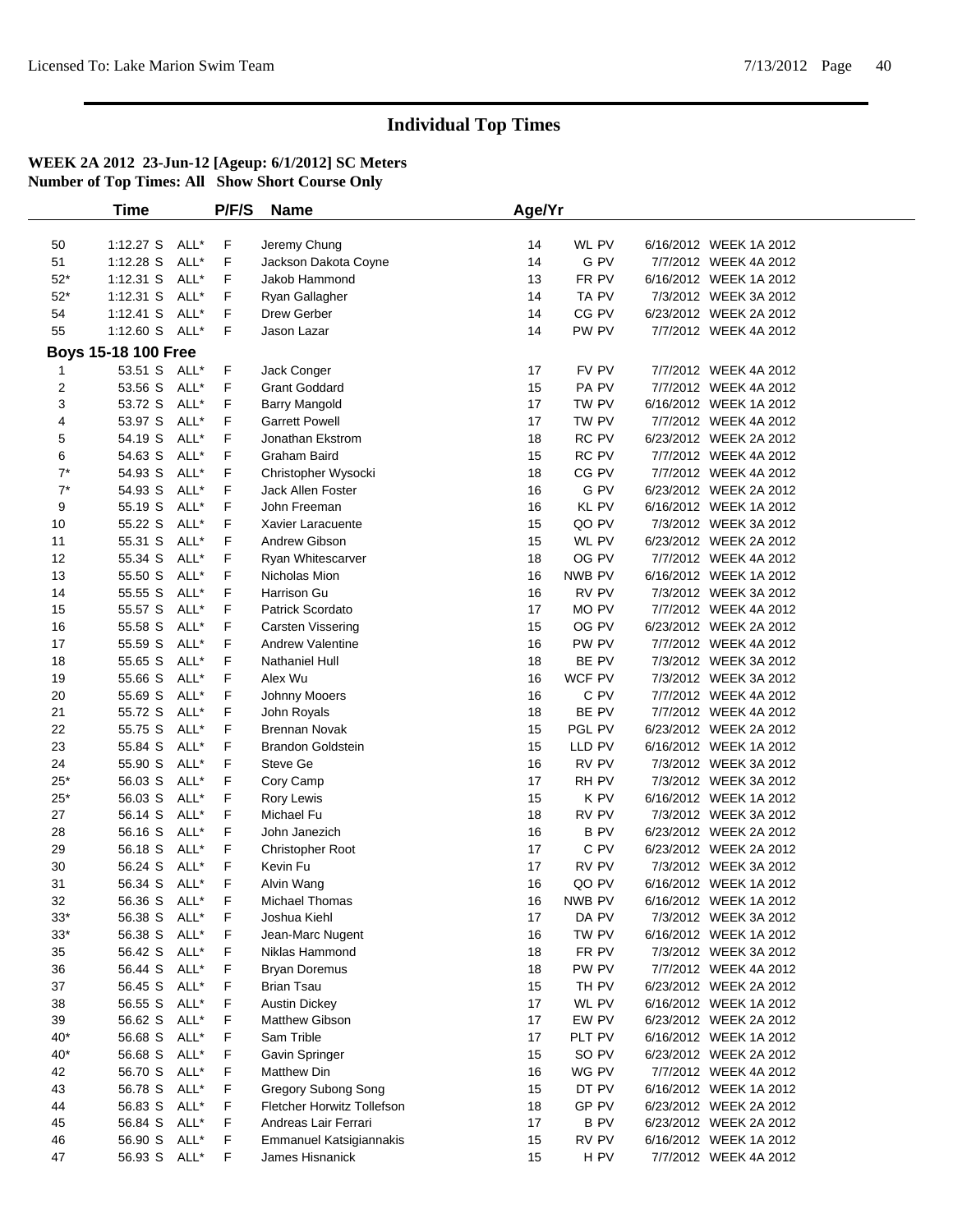|             | Time                       |      | P/F/S | <b>Name</b>                 | Age/Yr |                  |                        |  |
|-------------|----------------------------|------|-------|-----------------------------|--------|------------------|------------------------|--|
|             |                            |      |       |                             |        |                  |                        |  |
| 48          | 56.99 S ALL*               |      | F     | <b>Austin Cole</b>          | 17     | IF PV            | 7/3/2012 WEEK 3A 2012  |  |
| 49          | 57.00 S                    | ALL* | F     | Rio Hodges                  | 17     | <b>KL PV</b>     | 6/16/2012 WEEK 1A 2012 |  |
| 50          | 57.03 S                    | ALL* | F     | Steven Goldberg             | 17     | SL PV            | 7/7/2012 WEEK 4A 2012  |  |
| 51          | 57.06 S                    | ALL* | F     | Joey Bieda                  | 17     | CG PV            | 7/3/2012 WEEK 3A 2012  |  |
| 52          | 57.12 S                    | ALL* | F     | Austin Moore                | 17     | FR PV            | 7/7/2012 WEEK 4A 2012  |  |
| 53          | 57.16 S                    | ALL* | F     | Xavier Pugliese             | 18     | BE PV            | 7/3/2012 WEEK 3A 2012  |  |
| 54          | 57.19 S                    | ALL* | F     | Nikos Tragotsis             | 15     | WL PV            | 7/3/2012 WEEK 3A 2012  |  |
| $55*$       | 57.20 S                    | ALL* | F     | <b>Matthew Petraites</b>    | 16     | WTL PV           | 7/7/2012 WEEK 4A 2012  |  |
| $55^{\ast}$ | 57.20 S                    | ALL* | F     | Michael Sullivan            | 15     | BE PV            | 6/16/2012 WEEK 1A 2012 |  |
| 57          | 57.21 S                    | ALL* | F     | Andrew Greenhalgh           | 16     | NCC PV           | 7/7/2012 WEEK 4A 2012  |  |
| 58          | 57.23 S                    | ALL* | F     | <b>Spencer Sterling</b>     | 18     | A PV             | 7/7/2012 WEEK 4A 2012  |  |
| 59          | 57.25 S                    | ALL* | F     | <b>Brian Murphy</b>         | 18     | OM PV            | 7/7/2012 WEEK 4A 2012  |  |
| 60          | 57.28 S                    | ALL* | F     | <b>Patrick Reyes</b>        | 17     | K PV             | 6/16/2012 WEEK 1A 2012 |  |
| 61          | 57.36 S                    | ALL* | F     | Evan Garfield               | 18     | MCT PV           | 7/3/2012 WEEK 3A 2012  |  |
| $62*$       | 57.40 S                    | ALL* | F     | <b>Brian Daza</b>           | 17     | WM PV            | 6/16/2012 WEEK 1A 2012 |  |
| $62*$       | 57.40 S                    | ALL* | F     | John Rozier                 | 18     | CB <sub>PV</sub> | 7/7/2012 WEEK 4A 2012  |  |
| 64          | 57.44 S                    | ALL* | F     | Lanson Tang                 | 16     | UC PV            | 7/7/2012 WEEK 4A 2012  |  |
| 65          | 57.53 S                    | ALL* | F     | <b>Christopher Goodkind</b> | 15     | PW PV            | 7/7/2012 WEEK 4A 2012  |  |
| 66          | 57.56 S                    | ALL* | F     | Colin Asbury                | 18     | PO PV            | 6/23/2012 WEEK 2A 2012 |  |
| 67          | 57.59 S                    | ALL* | F     | Jorge Rios Jr               | 17     | LB PV            | 7/7/2012 WEEK 4A 2012  |  |
| 68          | 57.61 S                    | ALL* | F     | Zachary Eisig               | 17     | DA PV            | 6/23/2012 WEEK 2A 2012 |  |
| 69          | 57.63 S                    | ALL* | F     | Nicholas Lechner            | 18     | NO PV            | 7/7/2012 WEEK 4A 2012  |  |
| 70          | 57.66 S                    | ALL* | F     | Michael Ledecky             | 18     | PA PV            | 6/23/2012 WEEK 2A 2012 |  |
| 71          | 57.68 S                    | ALL* | F     | Joey Snodderly              | 15     | TW PV            | 6/16/2012 WEEK 1A 2012 |  |
| 72          | 57.73 S                    | ALL* | F     | Collin Stanhope             | 17     | PO PV            | 7/7/2012 WEEK 4A 2012  |  |
| $73*$       | 57.75 S                    | ALL* | F     | Eric Eig                    | 17     | IF PV            | 7/3/2012 WEEK 3A 2012  |  |
| $73*$       | 57.75 S                    | ALL* | F     | Sammy Lee                   | 18     | PGL PV           | 6/23/2012 WEEK 2A 2012 |  |
| 75          | 57.78 S                    | ALL* | F     | Cliff Henderson             | 17     | CB <sub>PV</sub> | 7/3/2012 WEEK 3A 2012  |  |
| 76          | 57.82 S                    | ALL* | F     | <b>Tyler Pham</b>           | 18     | NO PV            | 6/23/2012 WEEK 2A 2012 |  |
| 77          | 57.83 S                    | ALL* | F     | Michael Liam Kirchner       | 16     | C PV             | 6/23/2012 WEEK 2A 2012 |  |
| 78          | 57.89 S                    | ALL* | F     | Jamie Stevenson             | 17     | CCR PV           | 6/16/2012 WEEK 1A 2012 |  |
| 79          | 57.97 S ALL*               |      | F     | Anatol Liu                  | 15     | RV PV            | 6/23/2012 WEEK 2A 2012 |  |
|             | <b>Boys 15-18 100 Back</b> |      |       |                             |        |                  |                        |  |
| -1          | 56.81 S ALL*               |      | F.    | Jack Conger                 | 17     | FV PV            | 6/16/2012 WEEK 1A 2012 |  |
| 2           | 58.44 S                    | ALL* | F     | <b>Garrett Powell</b>       | 17     | TW PV            | 7/7/2012 WEEK 4A 2012  |  |
| 3           | 59.73 S                    | ALL* | F     | Jonathan Ekstrom            | 18     | RC PV            | 6/23/2012 WEEK 2A 2012 |  |
| $4^*$       | $1:00.69$ S                | ALL* | F     | <b>Tyler Pham</b>           | 18     | NO PV            | 7/7/2012 WEEK 4A 2012  |  |
| $4^*$       | 1:00.69 S ALL*             |      | F     | Andrew Gibson               | 15     | WL PV            | 7/7/2012 WEEK 4A 2012  |  |
| 6           | 1:01.11 S ALL*             |      | F     | Matthew Gibson              | 17     | EW PV            | 7/3/2012 WEEK 3A 2012  |  |
| 7           | 1:01.61 S ALL*             |      | F.    | Jack Allen Foster           | 16     | G PV             | 7/3/2012 WEEK 3A 2012  |  |
| 8           | 1:01.66 S ALL*             |      | F.    | <b>Grant Goddard</b>        | 15     | PA PV            | 6/16/2012 WEEK 1A 2012 |  |
| 9           | 1:01.72 S ALL*             |      | F     | Jorge Rios Jr               | 17     | LB PV            | 6/23/2012 WEEK 2A 2012 |  |
| 10          | 1:01.84 S ALL*             |      | F     | <b>Brandon Goldstein</b>    | 15     | LLD PV           | 7/3/2012 WEEK 3A 2012  |  |
| 11          | 1:01.98 S ALL*             |      | F     | John Freeman                | 16     | <b>KL PV</b>     | 6/16/2012 WEEK 1A 2012 |  |
| 12          | 1:02.22 S ALL*             |      | F     |                             | 17     | RH PV            | 6/23/2012 WEEK 2A 2012 |  |
| 13          | 1:02.46 S ALL*             |      | F.    | Cory Camp                   | 16     | BE PV            | 6/23/2012 WEEK 2A 2012 |  |
|             |                            |      |       | Hugo Menguy<br>Sam Trible   |        |                  |                        |  |
| 14          | 1:02.59 S ALL*             |      | F     |                             | 17     | PLT PV           | 6/16/2012 WEEK 1A 2012 |  |
| 15          | 1:02.61 S ALL*             |      | F     | Duncan Johnson              | 16     | MW PV            | 7/7/2012 WEEK 4A 2012  |  |
| 16          | 1:02.71 S ALL*             |      | F     | Sammy Lee                   | 18     | PGL PV           | 7/3/2012 WEEK 3A 2012  |  |
| 17          | 1:02.90 S ALL*             |      | F     | Eric Lin                    | 16     | UC PV            | 7/7/2012 WEEK 4A 2012  |  |
| 18          | 1:03.03 S ALL*             |      | F     | Gavin Springer              | 15     | SO PV            | 6/23/2012 WEEK 2A 2012 |  |
| 19          | 1:03.15 S ALL*             |      | F.    | Alvin Wang                  | 16     | QO PV            | 7/7/2012 WEEK 4A 2012  |  |
| 20          | 1:03.18 S ALL*             |      | F     | Andreas Lair Ferrari        | 17     | B PV             | 6/16/2012 WEEK 1A 2012 |  |
| 21          | 1:03.23 S ALL*             |      | F     | Michael Cleary              | 18     | A PV             | 7/7/2012 WEEK 4A 2012  |  |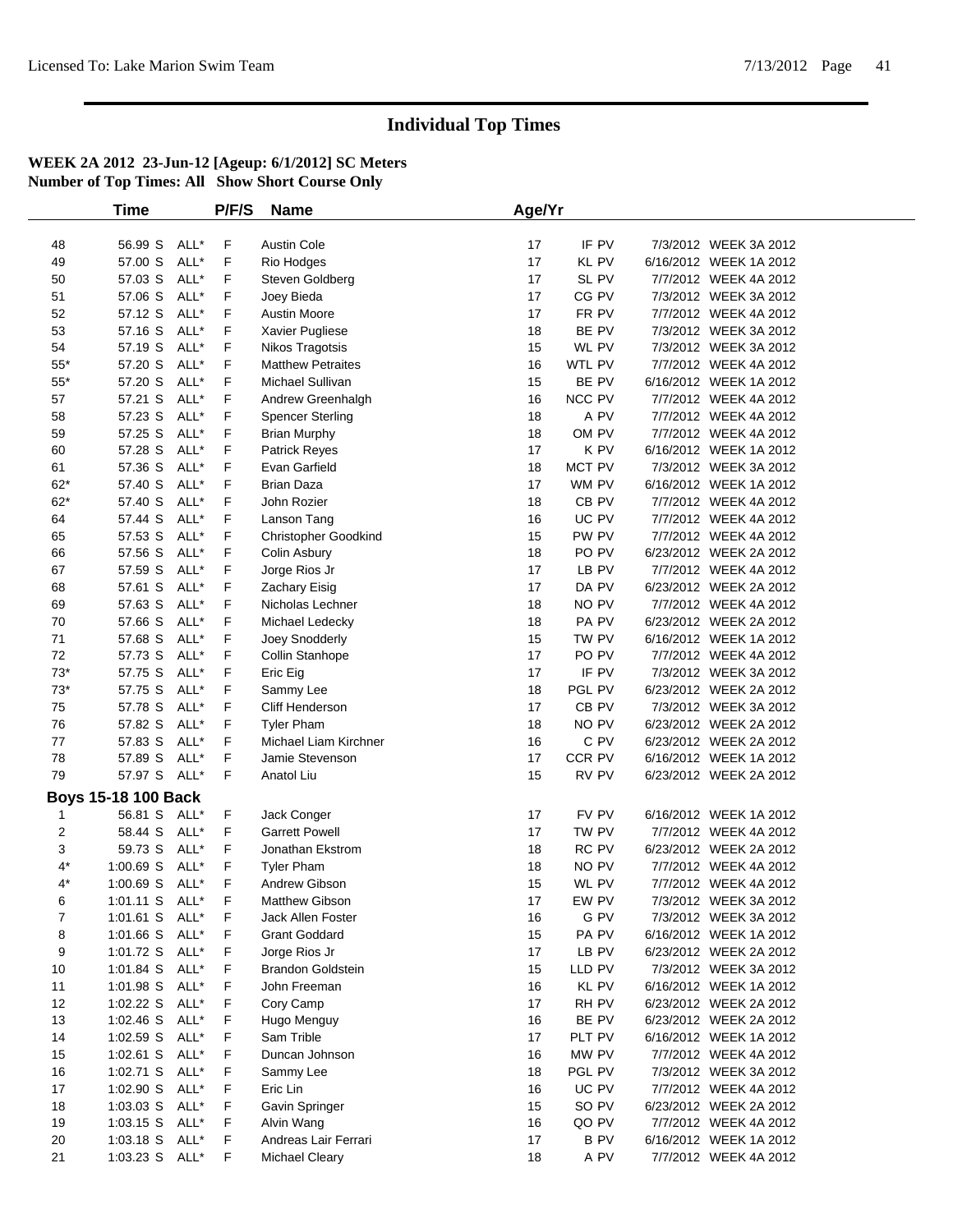|             | <b>Time</b>    |      | P/F/S | <b>Name</b>                | Age/Yr |                  |                        |  |
|-------------|----------------|------|-------|----------------------------|--------|------------------|------------------------|--|
|             |                |      |       |                            |        |                  |                        |  |
| $22*$       | 1:03.71 S ALL* |      | F.    | Jeffrey Samuel Kopp        | 16     | DT PV            | 7/7/2012 WEEK 4A 2012  |  |
| $22*$       | 1:03.71 S      | ALL* | F     | <b>Arthur Arcaz</b>        | 16     | TW PV            | 6/23/2012 WEEK 2A 2012 |  |
| 24          | 1:03.75 S      | ALL* | F     | Kevin Fu                   | 17     | RV PV            | 6/23/2012 WEEK 2A 2012 |  |
| $25*$       | 1:03.78 S      | ALL* | F     | Evan Connolly              | 15     | OG PV            | 6/23/2012 WEEK 2A 2012 |  |
| $25^{\ast}$ | 1:03.78 S      | ALL* | F     | Andrew Latona              | 16     | SG PV            | 7/7/2012 WEEK 4A 2012  |  |
| 27          | 1:03.89 S      | ALL* | F     | Andrew Mann                | 16     | KL PV            | 7/3/2012 WEEK 3A 2012  |  |
| 28          | $1:03.91$ S    | ALL* | F     | Xavier Pugliese            | 18     | BE PV            | 7/7/2012 WEEK 4A 2012  |  |
| 29          | $1:04.08$ S    | ALL* | F     | <b>Austin Cole</b>         | 17     | IF PV            | 7/3/2012 WEEK 3A 2012  |  |
| 30          | $1:04.13$ S    | ALL* | F     | Nikos Tragotsis            | 15     | WL PV            | 7/3/2012 WEEK 3A 2012  |  |
| 31          | $1:04.35$ S    | ALL* | F     | <b>Christopher Garrity</b> | 18     | LF PV            | 7/3/2012 WEEK 3A 2012  |  |
| 32          | 1:04.37 S      | ALL* | F     | Peter Liang Wang           | 15     | <b>KFM PV</b>    | 7/7/2012 WEEK 4A 2012  |  |
| 33          | 1:04.56 S      | ALL* | F     | <b>Brian Murphy</b>        | 18     | OM PV            | 6/16/2012 WEEK 1A 2012 |  |
| 34          | 1:04.57 S      | ALL* | F     | Michael Kasner             | 18     | PL PV            | 6/16/2012 WEEK 1A 2012 |  |
| 35          | 1:04.62 S      | ALL* | F     | Michael Sullivan           | 15     | BE PV            | 7/3/2012 WEEK 3A 2012  |  |
| 36          | $1:04.81$ S    | ALL* | F     | Rory Lewis                 | 15     | K PV             | 6/16/2012 WEEK 1A 2012 |  |
| 37          | 1:04.82 S      | ALL* | F     | Alexander Pavlakis         | 16     | WG PV            | 7/7/2012 WEEK 4A 2012  |  |
| 38          | 1:04.95 S      | ALL* | F     | Johnny Mooers              | 16     | C PV             | 7/3/2012 WEEK 3A 2012  |  |
| 39          | 1:04.96 S      | ALL* | F     | Todd Erickson              | 17     | PGL PV           | 7/7/2012 WEEK 4A 2012  |  |
| 40          | 1:05.08 S      | ALL* | F     | Brandon Loiacono           | 17     | HA PV            | 6/23/2012 WEEK 2A 2012 |  |
| 41          | $1:05.13$ S    | ALL* | F     | Joey Snodderly             | 15     | TW PV            | 6/23/2012 WEEK 2A 2012 |  |
| 42          | 1:05.19 S      | ALL* | F     | Christopher Wysocki        | 18     | CG PV            | 7/7/2012 WEEK 4A 2012  |  |
| 43          | $1:05.21$ S    | ALL* | F     | Michael Thomas             | 16     | NWB PV           | 6/23/2012 WEEK 2A 2012 |  |
| 44          | 1:05.29 S      | ALL* | F     | Joshua Kiehl               | 17     | DA PV            | 7/7/2012 WEEK 4A 2012  |  |
| $45*$       | 1:05.37 S      | ALL* | F     | Emmanuel Katsigiannakis    | 15     | RV PV            | 6/16/2012 WEEK 1A 2012 |  |
| $45*$       | $1:05.37$ S    | ALL* | F     | Robert Allsopp             | 16     | MCF PV           | 7/3/2012 WEEK 3A 2012  |  |
| 47          | 1:05.47 S      | ALL* | F     | Graham Baird               | 15     | RC PV            | 6/23/2012 WEEK 2A 2012 |  |
| 48          | $1:05.57$ S    | ALL* | F     | Stefan Sigwalt             | 16     | SG PV            | 7/7/2012 WEEK 4A 2012  |  |
| 49          | $1:05.67$ S    | ALL* | F     | Niklas Hammond             | 18     | FR PV            | 7/3/2012 WEEK 3A 2012  |  |
| 50          | 1:05.82 S      | ALL* | F     | <b>Matthew Petraites</b>   | 16     | WTL PV           | 6/23/2012 WEEK 2A 2012 |  |
| 51          | 1:05.90 S      | ALL* | F     | John Rozier                | 18     | CB <sub>PV</sub> | 6/23/2012 WEEK 2A 2012 |  |
| 52          | $1:05.95$ S    | ALL* | F     | <b>Brian Tsau</b>          | 15     | TH PV            | 6/23/2012 WEEK 2A 2012 |  |
| 53          | 1:06.07 S      | ALL* | F     | Austin von Heeringen       | 16     | WTL PV           | 6/16/2012 WEEK 1A 2012 |  |
| 54          | 1:06.12 S      | ALL* | F     | Brennan Novak              | 15     | PGL PV           | 6/23/2012 WEEK 2A 2012 |  |
| 55          | $1:06.16$ S    | ALL* | F     | Jamie Stevenson            | 17     | CCR PV           | 6/23/2012 WEEK 2A 2012 |  |
| 56          | 1:06.33 S      | ALL* | F     | Rio Hodges                 | 17     | KL PV            | 6/16/2012 WEEK 1A 2012 |  |
| 57          | 1:06.37 S      | ALL* | F     | Daniel Tarbrake            | 18     | SG PV            | 7/3/2012 WEEK 3A 2012  |  |
| 58          | 1:06.38 S      | ALL* | F     | James Hisnanick            | 15     | H PV             | 6/23/2012 WEEK 2A 2012 |  |
| 59          | $1:06.44$ S    | ALL* | F     | Cliff Henderson            | 17     | CB PV            | 6/16/2012 WEEK 1A 2012 |  |
| 60          | $1:06.71$ S    | ALL* | F     | Patrick Scordato           | 17     | MO PV            | 6/16/2012 WEEK 1A 2012 |  |
| 61          | 1:06.97 S ALL* |      | F     | Ryan Whitescarver          | 18     | OG PV            | 7/7/2012 WEEK 4A 2012  |  |
| 62          | 1:07.09 S      | ALL* | F     | Nicholas Mion              | 16     | NWB PV           | 6/16/2012 WEEK 1A 2012 |  |
| 63          | $1:07.11$ S    | ALL* | F     | John Royals                | 18     | BE PV            | 6/23/2012 WEEK 2A 2012 |  |
| 64          | $1:07.15$ S    | ALL* | F     | Michael Liam Kirchner      | 16     | C PV             | 6/23/2012 WEEK 2A 2012 |  |
| 65*         | 1:07.22 S      | ALL* | F     | Jake Engel                 | 16     | QO PV            | 6/23/2012 WEEK 2A 2012 |  |
| $65^{\ast}$ | 1:07.22 S ALL* |      | F     | Evan Garfield              | 18     | MCT PV           | 7/7/2012 WEEK 4A 2012  |  |
| 67          | 1:07.39 S      | ALL* | F     | <b>Spencer Sterling</b>    | 18     | A PV             | 7/7/2012 WEEK 4A 2012  |  |
| 68          | 1:07.62 S      | ALL* | F     | Michael Palmiere           | 16     | LLD PV           | 6/16/2012 WEEK 1A 2012 |  |
| 69          | 1:07.65 S      | ALL* | F     | Kevin Schwartzman          | 18     | QO PV            | 6/23/2012 WEEK 2A 2012 |  |
| 70          | 1:07.71 S ALL* |      | F     | David Altobelli            | 17     | SG PV            | 6/23/2012 WEEK 2A 2012 |  |
| 71          | 1:07.81 S      | ALL* | F     | Jack Mcguire               | 15     | PO PV            | 7/3/2012 WEEK 3A 2012  |  |
| 72          | 1:07.82 S      | ALL* | F     | Justin Hedlund             | 15     | WHI PV           | 7/7/2012 WEEK 4A 2012  |  |
| 73          | 1:07.84 S      | ALL* | F     | Winston Liu                | 18     | TH PV            | 6/16/2012 WEEK 1A 2012 |  |
| 74          | 1:07.86 S      | ALL* | F     | Matthew Flamand            | 18     | HA PV            | 6/23/2012 WEEK 2A 2012 |  |
| $75*$       | 1:07.88 S      | ALL* | F     | Christopher Root           | 17     | C PV             | 7/7/2012 WEEK 4A 2012  |  |
|             |                |      |       |                            |        |                  |                        |  |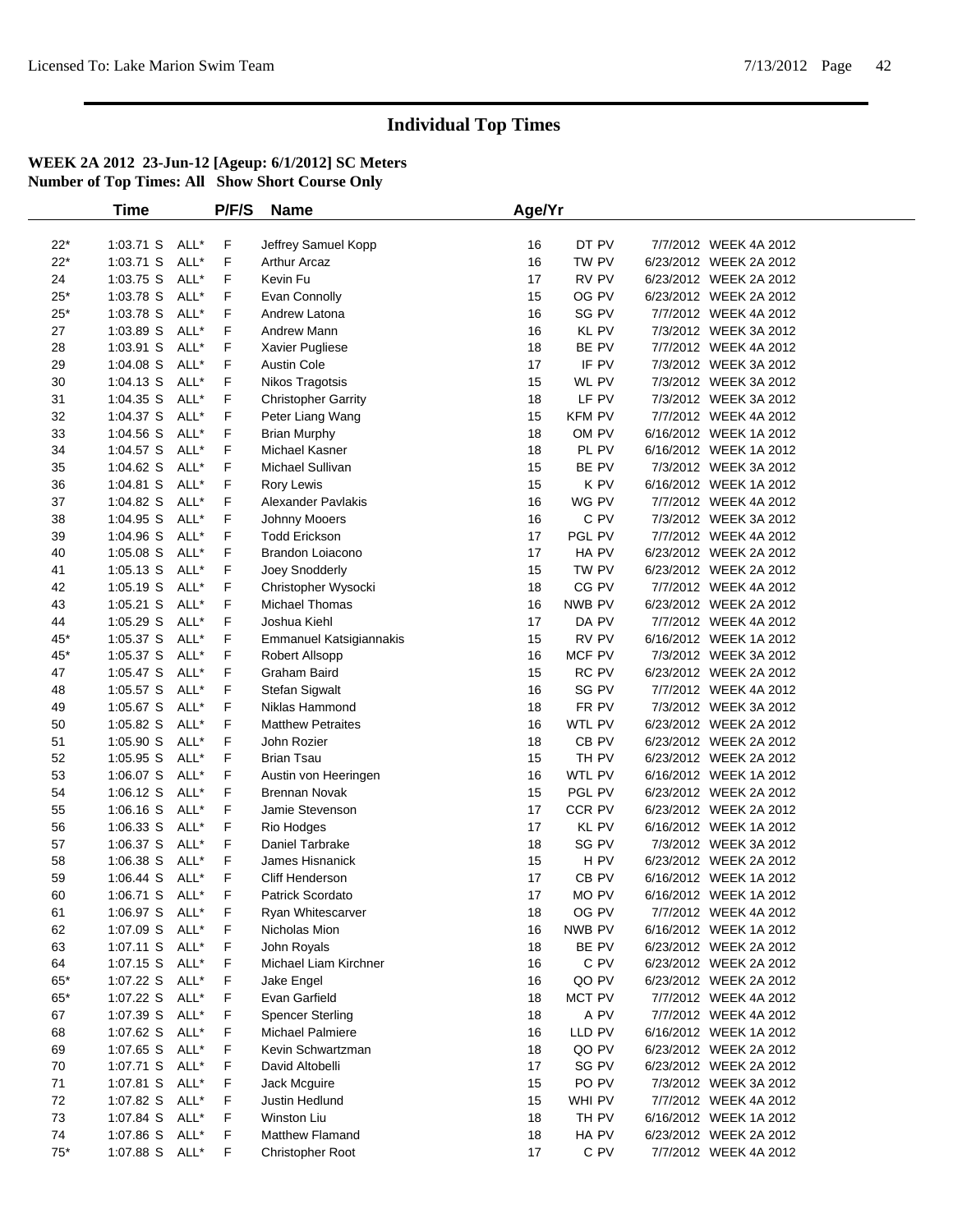|          | Time                             |      | P/F/S  | <b>Name</b>                | Age/Yr   |                |                                                 |  |
|----------|----------------------------------|------|--------|----------------------------|----------|----------------|-------------------------------------------------|--|
|          |                                  |      |        |                            |          |                |                                                 |  |
| $75*$    | 1:07.88 S ALL*                   |      | F      | <b>Robert Caverly</b>      | 17       | WCF PV         | 7/7/2012 WEEK 4A 2012                           |  |
| 77       | 1:07.96 S ALL*                   |      | F      | Eric Eig                   | 17       | IF PV          | 6/16/2012 WEEK 1A 2012                          |  |
|          | <b>Boys 15-18 100 Breast</b>     |      |        |                            |          |                |                                                 |  |
| 1        | 1:05.94 S ALL*                   |      | F      | Carsten Vissering          | 15       | OG PV          | 7/3/2012 WEEK 3A 2012                           |  |
| 2        | $1:06.63$ S                      | ALL* | F      | <b>Austin Dickey</b>       | 17       | WL PV          | 7/7/2012 WEEK 4A 2012                           |  |
| 3        | 1:07.29 S                        | ALL* | F      | <b>Matthew Din</b>         | 16       | WG PV          | 7/7/2012 WEEK 4A 2012                           |  |
| 4        | 1:07.69 S                        | ALL* | F      | Harrison Gu                | 16       | RV PV          | 7/3/2012 WEEK 3A 2012                           |  |
| 5        | 1:07.90 S                        | ALL* | F      | Gregory Subong Song        | 15       | DT PV          | 7/7/2012 WEEK 4A 2012                           |  |
| 6        | 1:07.99 S                        | ALL* | F      | Jonathan Ekstrom           | 18       | RC PV          | 6/23/2012 WEEK 2A 2012                          |  |
| 7        | 1:08.67 S ALL*                   |      | F      | Leo Mercer                 | 17       | WG PV          | 7/7/2012 WEEK 4A 2012                           |  |
| 8        | $1:09.01$ S                      | ALL* | F      | Eric Lin                   | 16       | UC PV          | 7/3/2012 WEEK 3A 2012                           |  |
| 9        | $1:09.16$ S                      | ALL* | F      | Eric Sandon Ruggieri       | 18       | G PV           | 6/23/2012 WEEK 2A 2012                          |  |
| 10       | 1:09.46 S                        | ALL* | F      | Fletcher Horwitz Tollefson | 18       | GP PV          | 6/23/2012 WEEK 2A 2012                          |  |
| $11*$    | 1:09.50 S                        | ALL* | F      | Jeremy Liu                 | 16       | QO PV          | 7/3/2012 WEEK 3A 2012                           |  |
| $11*$    | 1:09.50 S                        | ALL* | F      | <b>Matthew Petraites</b>   | 16       | WTL PV         | 7/7/2012 WEEK 4A 2012                           |  |
| 13       | 1:09.63 S                        | ALL* | F      | Steven Goldberg            | 17       | SL PV          | 6/23/2012 WEEK 2A 2012                          |  |
| 14       | 1:09.83 S                        | ALL* | F      | Jean-Marc Nugent           | 16       | TW PV          | 6/23/2012 WEEK 2A 2012                          |  |
| 15       | 1:09.86 S                        | ALL* | F      | Lanson Tang                | 16       | UC PV          | 7/3/2012 WEEK 3A 2012                           |  |
| 16       | 1:09.90 S ALL*                   |      | F      | Andrew Qian                | 16       | UC PV          | 6/23/2012 WEEK 2A 2012                          |  |
| 17       | 1:10.37 S ALL*                   |      | F      | Adrien Downey              | 18       | NWB PV         | 7/7/2012 WEEK 4A 2012                           |  |
| 18       | 1:11.02 S                        | ALL* | F      | Mark Richardson            | 16       | EW PV          | 7/7/2012 WEEK 4A 2012                           |  |
| 19       | 1:11.13 S ALL*                   |      | F      | <b>Garrett Powell</b>      | 17       | TW PV          | 7/7/2012 WEEK 4A 2012                           |  |
| 20       | 1:11.40 S                        | ALL* | F      | Anatol Liu                 | 15       | RV PV          | 7/3/2012 WEEK 3A 2012                           |  |
| 21       | 1:11.62 S                        | ALL* | F      | Patrick Scordato           | 17       | MO PV          | 7/7/2012 WEEK 4A 2012                           |  |
| 22       | $1:11.85$ S                      | ALL* | F      | Kohler Sukachevin          | 16       | H PV           | 7/7/2012 WEEK 4A 2012                           |  |
| 23       | $1:12.03$ S                      | ALL* | F      | Jorge Rios Jr              | 17       | LB PV          | 6/23/2012 WEEK 2A 2012                          |  |
| 24       | 1:12.09 S                        | ALL* | F      | Patrick Reyes              | 17       | K PV           | 7/7/2012 WEEK 4A 2012                           |  |
| 25       | 1:12.23 S ALL*                   |      | F      | <b>Chandler Tucker</b>     | 16       | CB PV          | 7/7/2012 WEEK 4A 2012                           |  |
| 26       | 1:12.27 S ALL*                   |      | F      | Jake Parker                | 16       | <b>MS MD</b>   | 6/23/2012 WEEK 2A 2012                          |  |
| 27       | $1:12.30$ S                      | ALL* | F      | Coby Zucker                | 15       | OF PV          | 6/23/2012 WEEK 2A 2012                          |  |
| 28       | $1:12.38$ S                      | ALL* | F      | Steve Ge                   | 16       | RV PV          | 7/3/2012 WEEK 3A 2012                           |  |
| 29       | $1:12.44$ S                      | ALL* | F      | <b>Brian Murphy</b>        | 18       | OM PV          | 7/7/2012 WEEK 4A 2012                           |  |
| 30       | 1:12.62 S                        | ALL* | F      | Evan Garfield              | 18       | MCT PV         | 7/7/2012 WEEK 4A 2012                           |  |
| 31       | 1:12.71 S ALL*                   |      | F      | <b>Tyler Pham</b>          | 18       | NO PV          | 7/7/2012 WEEK 4A 2012                           |  |
| 32       | $1:12.83$ S                      | ALL* | F      | Andrew Mann                | 16       | KL PV          | 7/7/2012 WEEK 4A 2012                           |  |
| 33       | 1:13.00 S                        | ALL* | F      | Cliff Henderson            | 17       | CB PV          | 7/7/2012 WEEK 4A 2012                           |  |
| 34       | $1:13.03$ S                      | ALL* | F      | <b>Michael Palmiere</b>    | 16       | LLD PV         | 6/23/2012 WEEK 2A 2012                          |  |
| 35       | 1:13.05 S ALL*                   |      | F<br>F | Samuel Jaffe               | 16       | SG PV          | 7/3/2012 WEEK 3A 2012                           |  |
| 36<br>37 | 1:13.12 S ALL*<br>1:13.31 S ALL* |      |        | <b>Scott Powell</b>        | 15<br>17 | FV PV<br>DA PV | 7/3/2012 WEEK 3A 2012<br>6/23/2012 WEEK 2A 2012 |  |
|          | 1:13.35 S ALL*                   |      | F<br>F | Joshua Kiehl<br>Alex Wu    | 16       | WCF PV         | 6/16/2012 WEEK 1A 2012                          |  |
| 38<br>39 | 1:13.63 S ALL*                   |      | F      | Kevin Mackenzie            | 16       | NWB PV         | 7/7/2012 WEEK 4A 2012                           |  |
| 40       | 1:13.80 S ALL*                   |      | F      | Aidan Pongrace             | 17       | RF PV          | 7/3/2012 WEEK 3A 2012                           |  |
| 41       | 1:14.03 S ALL*                   |      | F      | Huy Lam                    | 17       | <b>GER PV</b>  | 6/16/2012 WEEK 1A 2012                          |  |
| 42       | 1:14.13 S ALL*                   |      | F      | Kevin Schwartzman          | 18       | QO PV          | 6/16/2012 WEEK 1A 2012                          |  |
| 43       | 1:14.18 S ALL*                   |      | F      | Alex Garner                | 18       | RF PV          | 7/7/2012 WEEK 4A 2012                           |  |
| 44       | 1:14.30 S ALL*                   |      | F      | Lukas Hammond              | 16       | FR PV          | 7/3/2012 WEEK 3A 2012                           |  |
| 45       | 1:14.40 S ALL*                   |      | F      | Jared Wang                 | 18       | BE PV          | 7/7/2012 WEEK 4A 2012                           |  |
| 46       | 1:14.48 S ALL*                   |      | F      | Michael Cleary             | 18       | A PV           | 7/7/2012 WEEK 4A 2012                           |  |
| 47       | 1:14.77 S ALL*                   |      | F      | Sammy Lee                  | 18       | PGL PV         | 6/16/2012 WEEK 1A 2012                          |  |
| 48       | 1:14.84 S ALL*                   |      | F      | Niklas Hammond             | 18       | FR PV          | 6/16/2012 WEEK 1A 2012                          |  |
| 49       | 1:14.95 S ALL*                   |      | F      | Collin Stanhope            | 17       | PO PV          | 7/7/2012 WEEK 4A 2012                           |  |
| 50       | 1:14.96 S ALL*                   |      | F      | <b>Austin Cole</b>         | 17       | IF PV          | 6/23/2012 WEEK 2A 2012                          |  |
| 51       | 1:15.10 S ALL*                   |      | F      | Andy Rosenthal             | 18       | TH PV          | 7/7/2012 WEEK 4A 2012                           |  |
|          |                                  |      |        |                            |          |                |                                                 |  |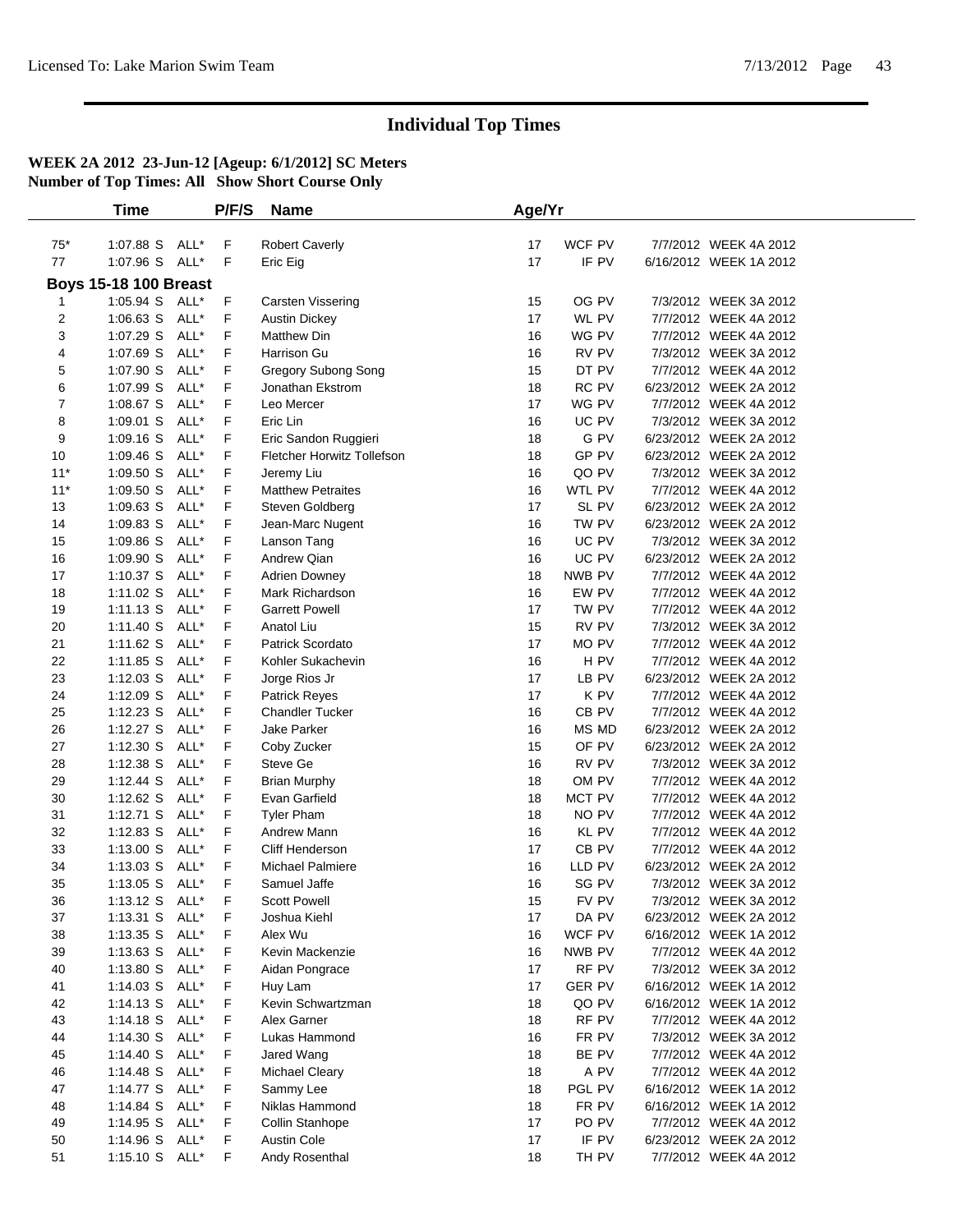|                | <b>Time</b>       |      | P/F/S | <b>Name</b>                | Age/Yr |               |                        |  |
|----------------|-------------------|------|-------|----------------------------|--------|---------------|------------------------|--|
|                |                   |      |       |                            |        |               |                        |  |
| 52             | 1:15.27 S ALL*    |      | F     | Peter Liang Wang           | 15     | <b>KFM PV</b> | 6/23/2012 WEEK 2A 2012 |  |
| 53             | 1:15.40 S         | ALL* | F     | <b>Matthew Triau</b>       | 15     | MCT PV        | 7/7/2012 WEEK 4A 2012  |  |
| $54*$          | $1:15.47$ S       | ALL* | F     | Luke Plummer               | 17     | EW PV         | 7/7/2012 WEEK 4A 2012  |  |
| $54*$          | $1:15.47$ S       | ALL* | F     | Kieran Broder              | 16     | A PV          | 7/7/2012 WEEK 4A 2012  |  |
| 56             | 1:15.59 S         | ALL* | F     | Rory Lewis                 | 15     | K PV          | 7/3/2012 WEEK 3A 2012  |  |
| 57             | $1:15.73$ S       | ALL* | F     | Graham Baird               | 15     | RC PV         | 7/7/2012 WEEK 4A 2012  |  |
| 58             | $1:15.77$ S       | ALL* | F     | David Hogan                | 16     | LF PV         | 7/7/2012 WEEK 4A 2012  |  |
| 59             | $1:15.89$ S       | ALL* | F     | Brandon Loiacono           | 17     | HA PV         | 6/23/2012 WEEK 2A 2012 |  |
| 60             | $1:15.97$ S       | ALL* | F     | Jeffrey Hsieh              | 17     | CLM PV        | 6/23/2012 WEEK 2A 2012 |  |
| 61             | 1:15.99 S         | ALL* | F     | Calvin Tran                | 15     | PGL PV        | 7/3/2012 WEEK 3A 2012  |  |
| $62*$          | $1:16.09$ S       | ALL* | F     | <b>Alex Witkin</b>         | 15     | OM PV         | 7/3/2012 WEEK 3A 2012  |  |
| $62*$          | 1:16.09 S ALL*    |      | F     | Miguel Antonio Tyshing     | 15     | DT PV         | 7/3/2012 WEEK 3A 2012  |  |
|                | Boys 15-18 50 Fly |      |       |                            |        |               |                        |  |
| -1             | 25.89 S ALL*      |      | F     | Jack Conger                | 17     | FV PV         | 6/16/2012 WEEK 1A 2012 |  |
| 2              | 26.73 S           | ALL* | F     | Jack Allen Foster          | 16     | G PV          | 6/23/2012 WEEK 2A 2012 |  |
| 3              | 27.18 S           | ALL* | F     | Graham Baird               | 15     | RC PV         | 6/23/2012 WEEK 2A 2012 |  |
| 4              | 27.24 S           | ALL* | F     | Matthew Gibson             | 17     | EW PV         | 7/7/2012 WEEK 4A 2012  |  |
| 5              | 27.44 S           | ALL* | F     | <b>Bryan Doremus</b>       | 18     | PW PV         | 7/7/2012 WEEK 4A 2012  |  |
| 6              | 27.53 S           | ALL* | F     | <b>Grant Goddard</b>       | 15     | PA PV         | 7/7/2012 WEEK 4A 2012  |  |
| $\overline{7}$ | 27.58 S           | ALL* | F     | Patrick Scordato           | 17     | MO PV         | 7/7/2012 WEEK 4A 2012  |  |
| 8              | 27.69 S           | ALL* | F     | Jonathan Ekstrom           | 18     | RC PV         | 7/3/2012 WEEK 3A 2012  |  |
| 9              | 27.74 S           | ALL* | F     | <b>Andrew Valentine</b>    | 16     | PW PV         | 7/3/2012 WEEK 3A 2012  |  |
| 10             | 27.78 S           | ALL* | F     | Daniel Tarbrake            | 18     | SG PV         | 7/7/2012 WEEK 4A 2012  |  |
| 11             | 27.81 S           | ALL* | F     | Jean-Marc Nugent           | 16     | TW PV         | 7/7/2012 WEEK 4A 2012  |  |
| 12             | 27.86 S           | ALL* | F     | Johnny Mooers              | 16     | C PV          | 7/3/2012 WEEK 3A 2012  |  |
| 13             | 27.87 S           | ALL* | F     | Andrew Gibson              | 15     | WL PV         | 6/16/2012 WEEK 1A 2012 |  |
| 14             | 27.88 S           | ALL* | F     | <b>Tyler Pham</b>          | 18     | NO PV         | 7/3/2012 WEEK 3A 2012  |  |
| 15             | 27.89 S           | ALL* | F     | <b>Carsten Vissering</b>   | 15     | OG PV         | 7/7/2012 WEEK 4A 2012  |  |
| 16             | 27.92 S           | ALL* | F     | Rory Lewis                 | 15     | K PV          | 6/16/2012 WEEK 1A 2012 |  |
| $17*$          | 28.00 S           | ALL* | F     | Patrick Reyes              | 17     | K PV          | 6/23/2012 WEEK 2A 2012 |  |
| $17*$          | 28.00 S           | ALL* | F     | Duncan Johnson             | 16     | MW PV         | 7/3/2012 WEEK 3A 2012  |  |
| 19             | 28.01 S           | ALL* | F     | Kenneth Ke                 | 17     | SB PV         | 7/7/2012 WEEK 4A 2012  |  |
| $20*$          | 28.03 S           | ALL* | F     | <b>Michael Thomas</b>      | 16     | NWB PV        | 7/3/2012 WEEK 3A 2012  |  |
| $20*$          | 28.03 S           | ALL* | F     | <b>Christopher Garrity</b> | 18     | LF PV         | 7/3/2012 WEEK 3A 2012  |  |
| 22             | 28.04 S           | ALL* | F     | Sam Trible                 | 17     | PLT PV        | 6/16/2012 WEEK 1A 2012 |  |
| 23             | 28.05 S           | ALL* | F     | Eric Eig                   | 17     | IF PV         | 6/16/2012 WEEK 1A 2012 |  |
| 24             | 28.10 S           | ALL* | F     | Nicholas Mannella          | 17     | UC PV         | 7/7/2012 WEEK 4A 2012  |  |
| 25             | 28.13 S ALL*      |      | F     | Gregory Subong Song        | 15     | DT PV         | 7/3/2012 WEEK 3A 2012  |  |
| 26             | 28.14 S ALL*      |      | F     | <b>Spencer Sterling</b>    | 18     | A PV          | 7/7/2012 WEEK 4A 2012  |  |
| 27             | 28.18 S ALL*      |      | F     | <b>Barry Mangold</b>       | 17     | TW PV         | 6/23/2012 WEEK 2A 2012 |  |
| 28             | 28.20 S ALL*      |      | F     | Brandon Loiacono           | 17     | HA PV         | 7/7/2012 WEEK 4A 2012  |  |
| 29             | 28.27 S           | ALL* | F     | Christopher Wysocki        | 18     | CG PV         | 7/7/2012 WEEK 4A 2012  |  |
| 30             | 28.28 S           | ALL* | F     | Xavier Laracuente          | 15     | QO PV         | 7/7/2012 WEEK 4A 2012  |  |
| 31             | 28.32 S           | ALL* | F     | Michael Fu                 | 18     | RV PV         | 7/7/2012 WEEK 4A 2012  |  |
| 32             | 28.36 S           | ALL* | F     | John Royals                | 18     | BE PV         | 6/23/2012 WEEK 2A 2012 |  |
| 33             | 28.39 S           | ALL* | F     | Colin Asbury               | 18     | PO PV         | 6/23/2012 WEEK 2A 2012 |  |
| 34             | 28.40 S           | ALL* | F     | Jake Engel                 | 16     | QO PV         | 6/23/2012 WEEK 2A 2012 |  |
| $35*$          | 28.43 S           | ALL* | F     | Alex Wu                    | 16     | WCF PV        | 7/3/2012 WEEK 3A 2012  |  |
| $35*$          | 28.43 S           | ALL* | F     | Harrison Gu                | 16     | RV PV         | 6/23/2012 WEEK 2A 2012 |  |
| 37             | 28.44 S           | ALL* | F     | Cory Camp                  | 17     | RH PV         | 6/23/2012 WEEK 2A 2012 |  |
| 38             | 28.45 S           | ALL* | F     | John Rozier                | 18     | CB PV         | 7/7/2012 WEEK 4A 2012  |  |
| $39*$          | 28.46 S           | ALL* | F     | Austin Moore               | 17     | FR PV         | 7/3/2012 WEEK 3A 2012  |  |
| $39*$          | 28.46 S           | ALL* | F     | <b>Garrett Powell</b>      | 17     | TW PV         | 6/16/2012 WEEK 1A 2012 |  |
| 41             | 28.49 S ALL*      |      | F     | Kohler Sukachevin          | 16     | H PV          | 7/7/2012 WEEK 4A 2012  |  |
|                |                   |      |       |                            |        |               |                        |  |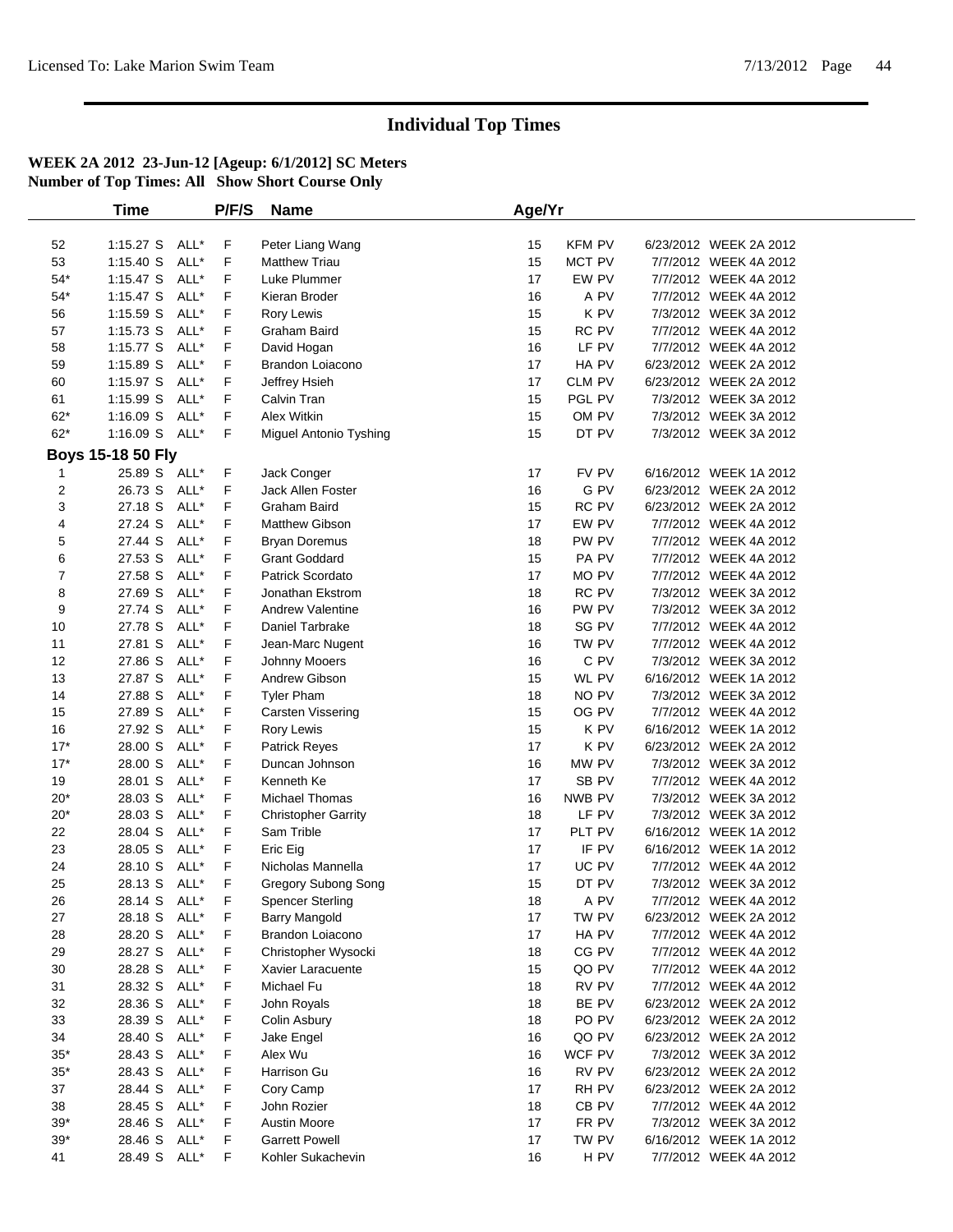|                | <b>Time</b>       |      | P/F/S | <b>Name</b>              | Age/Yr |              |                        |  |
|----------------|-------------------|------|-------|--------------------------|--------|--------------|------------------------|--|
|                |                   |      |       |                          |        |              |                        |  |
| 42             | 28.52 S ALL*      |      | F     | Joey Bieda               | 17     | CG PV        | 7/7/2012 WEEK 4A 2012  |  |
| 43             | 28.53 S           | ALL* | F     | Eric Lin                 | 16     | UC PV        | 7/3/2012 WEEK 3A 2012  |  |
| 44*            | 28.57 S           | ALL* | F     | <b>Brandon Goldstein</b> | 15     | LLD PV       | 7/7/2012 WEEK 4A 2012  |  |
| 44*            | 28.57 S           | ALL* | F     | Jack McCarty             | 16     | PL PV        | 6/16/2012 WEEK 1A 2012 |  |
| 46             | 28.60 S           | ALL* | F     | John Freeman             | 16     | KL PV        | 6/16/2012 WEEK 1A 2012 |  |
| 47             | 28.65 S           | ALL* | F     | Kevin Gu                 | 15     | PGL PV       | 7/7/2012 WEEK 4A 2012  |  |
| 48             | 28.67 S ALL*      |      | F     | Nicolas Notaro           | 16     | MM PV        | 7/3/2012 WEEK 3A 2012  |  |
| 49*            | 28.75 S           | ALL* | F     | Andrew Mann              | 16     | KL PV        | 6/23/2012 WEEK 2A 2012 |  |
| 49*            | 28.75 S           | ALL* | F     | Michael Ledecky          | 18     | PA PV        | 7/7/2012 WEEK 4A 2012  |  |
| 51             | 28.77 S           | ALL* | F     | Eric Sandon Ruggieri     | 18     | G PV         | 6/16/2012 WEEK 1A 2012 |  |
| 52             | 28.78 S           | ALL* | F     | <b>Arthur Arcaz</b>      | 16     | TW PV        | 6/16/2012 WEEK 1A 2012 |  |
| 53             | 28.87 S           | ALL* | F     | <b>Michael Palmiere</b>  | 16     | LLD PV       | 6/23/2012 WEEK 2A 2012 |  |
| 54             | 28.90 S           | ALL* | F     | Jacob Weiss              | 16     | WL PV        | 6/16/2012 WEEK 1A 2012 |  |
| 55             | 28.93 S           | ALL* | F     | Andy Rosenthal           | 18     | TH PV        | 6/16/2012 WEEK 1A 2012 |  |
| 56             | 28.94 S           | ALL* | F     | Jorge Rios Jr            | 17     | LB PV        | 6/23/2012 WEEK 2A 2012 |  |
| 57             | 28.95 S           | ALL* | F     | Adam Bloom               | 17     | RF PV        | 7/7/2012 WEEK 4A 2012  |  |
| 58             | 28.97 S ALL*      |      | F     | Michael Sullivan         | 15     | BE PV        | 6/16/2012 WEEK 1A 2012 |  |
| 59             | 28.98 S           | ALL* | F     | Jonathan Huang           | 15     | KFM PV       | 7/7/2012 WEEK 4A 2012  |  |
| 60             | 29.03 S           | ALL* | F     | Gregory Ridgway          | 17     | H PV         | 6/23/2012 WEEK 2A 2012 |  |
| 61             | 29.08 S           | ALL* | F     | Andreas Lair Ferrari     | 17     | B PV         | 6/23/2012 WEEK 2A 2012 |  |
| 62             | 29.10 S           | ALL* | F     | Noah Gonzalez            | 15     | NWB PV       | 7/7/2012 WEEK 4A 2012  |  |
| 63             | 29.12 S           | ALL* | F     | Kevin Mejia              | 17     | <b>GM PV</b> | 7/3/2012 WEEK 3A 2012  |  |
| 64             | 29.14 S           | ALL* | F     | Ryan Whitescarver        | 18     | OG PV        | 7/7/2012 WEEK 4A 2012  |  |
| 65             | 29.16 S ALL*      |      | F     | Matthew Flamand          | 18     | HA PV        | 7/7/2012 WEEK 4A 2012  |  |
| 66             | 29.18 S ALL*      |      | F     | Tommy Branthover         | 16     | GP PV        | 7/7/2012 WEEK 4A 2012  |  |
|                |                   |      |       |                          |        |              |                        |  |
|                | Boys 15-18 100 IM |      |       |                          |        |              |                        |  |
| 1              | 1:00.73 S ALL*    |      | F     | Jonathan Ekstrom         | 18     | RC PV        | 6/23/2012 WEEK 2A 2012 |  |
| $\overline{2}$ | 1:00.90 S ALL*    |      | F     | <b>Garrett Powell</b>    | 17     | TW PV        | 7/7/2012 WEEK 4A 2012  |  |
| 3              | 1:01.65 S ALL*    |      | F     | Jack Allen Foster        | 16     | G PV         | 7/7/2012 WEEK 4A 2012  |  |
| 4              | 1:01.75 S ALL*    |      | F     | <b>Grant Goddard</b>     | 15     | PA PV        | 7/7/2012 WEEK 4A 2012  |  |
| 5              | 1:01.87 S ALL*    |      | F     | Harrison Gu              | 16     | RV PV        | 7/3/2012 WEEK 3A 2012  |  |
| 6              | 1:02.37 S ALL*    |      | F     | Carsten Vissering        | 15     | OG PV        | 6/16/2012 WEEK 1A 2012 |  |
| 7              | $1:02.69$ S       | ALL* | F     | Jorge Rios Jr            | 17     | LB PV        | 6/23/2012 WEEK 2A 2012 |  |
| 8              | 1:02.78 S ALL*    |      | F     | Eric Lin                 | 16     | UC PV        | 7/7/2012 WEEK 4A 2012  |  |
| 9              | 1:03.19 S ALL*    |      | F     | Rory Lewis               | 15     | K PV         | 7/3/2012 WEEK 3A 2012  |  |
| 10             | $1:03.21$ S       | ALL* | F     | Gregory Subong Song      | 15     | DT PV        | 6/16/2012 WEEK 1A 2012 |  |
| 11             | $1:03.29$ S       | ALL* | F     | Steven Goldberg          | 17     | SL PV        | 6/23/2012 WEEK 2A 2012 |  |
| 12             | 1:03.31 S ALL*    |      | F     | Andrew Qian              | 16     | UC PV        | 7/3/2012 WEEK 3A 2012  |  |
| 13             | 1:03.33 S ALL*    |      | F     | Cory Camp                | 17     | RH PV        | 6/23/2012 WEEK 2A 2012 |  |
| 14             | 1:03.34 S ALL*    |      | F     | Graham Baird             | 15     | RC PV        | 6/23/2012 WEEK 2A 2012 |  |
| 15             | 1:03.35 S ALL*    |      | F.    | John Freeman             | 16     | KL PV        | 6/23/2012 WEEK 2A 2012 |  |
| 16             | 1:03.38 S ALL*    |      | F.    | <b>Brandon Goldstein</b> | 15     | LLD PV       | 6/16/2012 WEEK 1A 2012 |  |
| 17             | 1:03.40 S ALL*    |      | F.    | Patrick Scordato         | 17     | MO PV        | 7/7/2012 WEEK 4A 2012  |  |
| 18             | 1:03.59 S ALL*    |      | F     | Michael Thomas           | 16     | NWB PV       | 7/7/2012 WEEK 4A 2012  |  |
| 19             | 1:03.65 S ALL*    |      | F     | Andrew Gibson            | 15     | WL PV        | 6/23/2012 WEEK 2A 2012 |  |
| 20             | 1:03.66 S ALL*    |      | F     | <b>Tyler Pham</b>        | 18     | NO PV        | 7/7/2012 WEEK 4A 2012  |  |
| 21             | 1:03.68 S ALL*    |      | F     | <b>Matthew Din</b>       | 16     | WG PV        | 7/3/2012 WEEK 3A 2012  |  |
| 22             | 1:03.73 S ALL*    |      | F     | Xavier Laracuente        | 15     | QO PV        | 7/7/2012 WEEK 4A 2012  |  |
| $23*$          | 1:03.81 S ALL*    |      | F     | Eric Sandon Ruggieri     | 18     | G PV         | 6/23/2012 WEEK 2A 2012 |  |
| $23*$          | 1:03.81 S ALL*    |      | F     | Steve Ge                 | 16     | RV PV        | 7/3/2012 WEEK 3A 2012  |  |
| $25^{\ast}$    | 1:03.84 S ALL*    |      | F     | Alex Wu                  | 16     | WCF PV       | 7/3/2012 WEEK 3A 2012  |  |
| $25*$          | 1:03.84 S ALL*    |      | F     | Cliff Henderson          | 17     | CB PV        | 7/3/2012 WEEK 3A 2012  |  |
| 27             | 1:04.06 S ALL*    |      | F     | Daniel Tarbrake          | 18     | SG PV        | 7/7/2012 WEEK 4A 2012  |  |
| $28*$          | 1:04.13 S ALL*    |      | F.    | Andrew Mann              | 16     | KL PV        | 6/23/2012 WEEK 2A 2012 |  |
|                |                   |      |       |                          |        |              |                        |  |